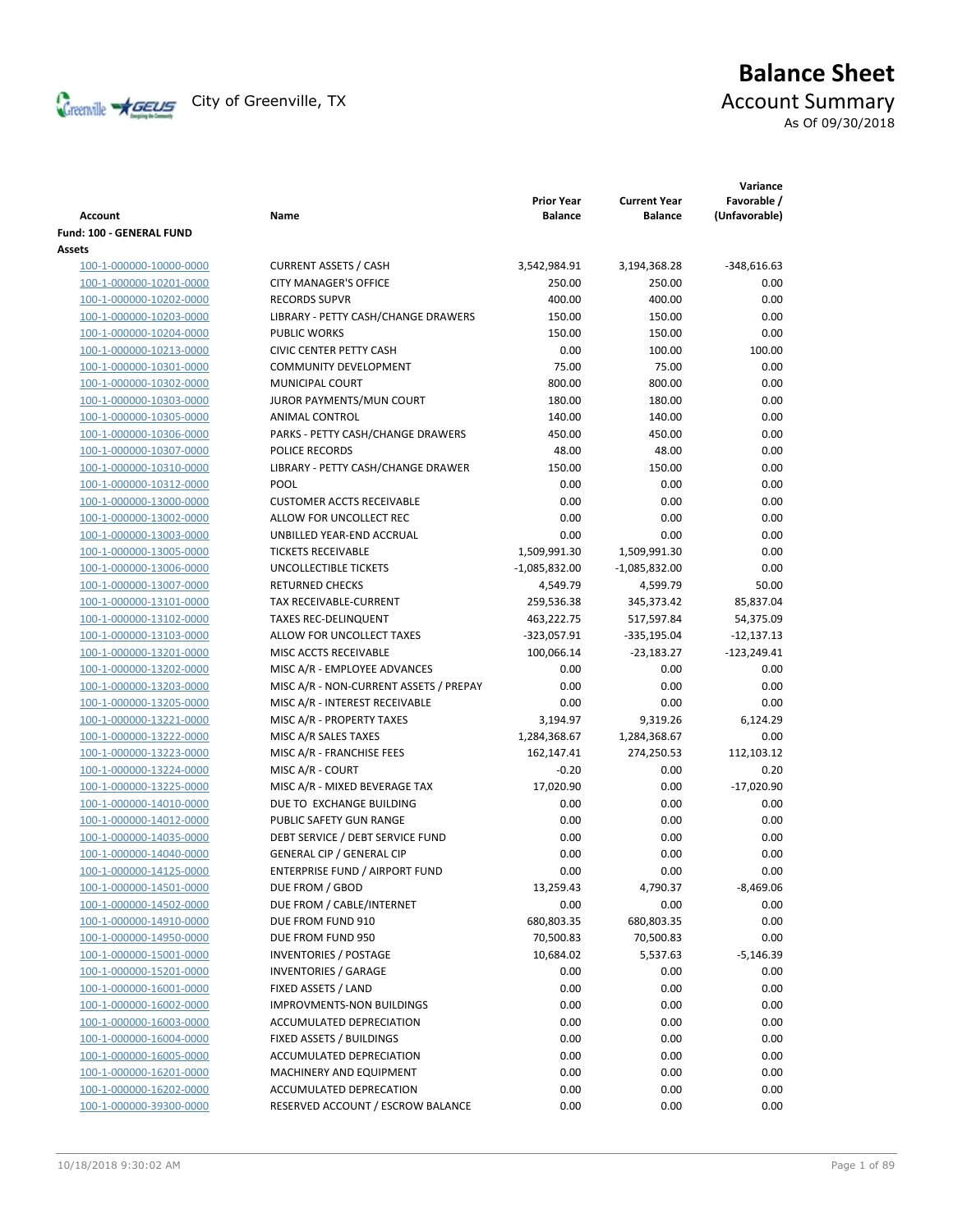**Variance**

|                         |                                             | <b>Prior Year</b> | <b>Current Year</b> | Favorable /   |
|-------------------------|---------------------------------------------|-------------------|---------------------|---------------|
| <b>Account</b>          | Name                                        | <b>Balance</b>    | <b>Balance</b>      | (Unfavorable) |
| 100-1-000000-91030-0000 | 4A-EDC                                      | 0.00              | 0.00                | 0.00          |
| 100-1-000000-91410-0000 | <b>INVENTORY / MATERIALS &amp; SUPPLIES</b> | 0.00              | 0.00                | 0.00          |
| 100-1-000000-91410-0700 | <b>INVENTORY / PAPER STOCK</b>              | 0.00              | 0.00                | 0.00          |
| 100-1-000000-91430-0000 | NON-CURRENT ASSETS / PREPAYMENTS            | 0.00              | 0.00                | 0.00          |
|                         | <b>Total Assets:</b>                        | 6,716,233.74      | 6,460,183.96        | $-256,049.78$ |
|                         |                                             |                   |                     |               |
| Liability               |                                             |                   |                     |               |
| 100-1-000000-20101-0000 | <b>ACCOUNTS PAYABLE</b>                     | 218,786.81        | 64,494.17           | 154,292.64    |
| 100-1-000000-20102-0000 | <b>CREDIT CARD PAYABLE</b>                  | 0.00              | 0.00                | 0.00          |
| 100-1-000000-20103-0000 | ACCRUED ACCOUNTS PAYABLE                    | $-15,350.61$      | 29,682.60           | $-45,033.21$  |
| 100-1-000000-20114-0000 | <b>INVESTMENT ADVISORY FEES</b>             | 0.00              | 0.00                | 0.00          |
| 100-1-000000-20115-0000 | PD EMP COMMISSION                           | 79.73             | 64.29               | 15.44         |
| 100-1-000000-20116-0000 | POLICE DONATIONS                            | 15,065.16         | 10,730.42           | 4,334.74      |
| 100-1-000000-20117-0000 | <b>FIRE DONATIONS</b>                       | 12,912.42         | 9,370.92            | 3,541.50      |
| 100-1-000000-20118-0000 | <b>COMBAT CHALLENGE</b>                     | 804.06            | 804.06              | 0.00          |
| 100-1-000000-20119-0000 | <b>CEMETERIES DONATIONS</b>                 | 61.79             | 61.79               | 0.00          |
| 100-1-000000-20120-0000 | <b>LIBRARY DONATIONS</b>                    | 13,343.26         | 11,545.96           | 1,797.30      |
| 100-1-000000-20121-0000 | ANIMAL SHELTER DONATIONS                    | 640.85            | 561.85              | 79.00         |
| 100-1-000000-20122-0000 | <b>PARKS DONATIONS</b>                      | 1,681.03          | 6,321.03            | $-4,640.00$   |
| 100-1-000000-20125-0000 | SALES TAX PAYABLE / IN THE CITY             | 10.12             | 9.61                | 0.51          |
| 100-1-000000-20127-0000 | STATE COURT COST/FEE PAYB                   | 16,101.01         | 72,877.84           | $-56,776.83$  |
| 100-1-000000-20128-0000 | SEATBELT&CHILD RESTRAINT                    | 7,439.81          | 8,403.50            | $-963.69$     |
| 100-1-000000-20129-0000 | MUNICIPAL COURT CLEARING                    | 0.00              | 632.20              | $-632.20$     |
| 100-1-000000-20130-0000 | 3RD PARTY FTA FEE PAYABLE                   | $-153.15$         | $-243.17$           | 90.02         |
| 100-1-000000-20131-0000 | REFUNDS / OVERPAYMENTS                      | $-122.70$         | $-120.70$           | $-2.00$       |
| 100-1-000000-20132-0000 | <b>COURT COLL AGENCY FEES</b>               | 431.35            | 656.38              | $-225.03$     |
| 100-1-000000-20136-0000 | ATTORNEY COLLECTION FEES                    | 0.00              | 0.00                | 0.00          |
| 100-1-000000-20137-0000 | PLAT FILING FEES PAYABLE                    | 24,287.74         | 26,740.74           | $-2,453.00$   |
| 100-1-000000-20138-0000 | COMMUNITY DEV TRUST ACCT                    | 1,683.50          | 1,548.50            | 135.00        |
| 100-1-000000-20139-0000 | RETAINAGES PAYABLE                          | 0.00              | 0.00                | 0.00          |
| 100-1-000000-20141-0000 | <b>TELEPHONE CLEARING</b>                   | $-1,721.38$       | 5,539.66            | $-7,261.04$   |
| 100-1-000000-20143-0000 | POLICE PROPERTY ROOM CLEARING               | 10,775.99         | 11,315.86           | $-539.87$     |
| 100-1-000000-20146-0000 | MAIN ST / FARMERS MRKT RESALE               | 164.12            | 4.12                | 160.00        |
| 100-1-000000-20147-0000 | YMCA REGISTRATIONS                          | 0.00              | 0.00                | 0.00          |
| 100-1-000000-20155-0000 | MAIN STREET - DONATIONS                     | 198.02            | 17.02               | 181.00        |
| 100-1-000000-20160-0000 | <b>UNAPPLIED CREDIT</b>                     | 0.00              | 0.00                | 0.00          |
| 100-1-000000-20201-0000 | <b>DEFERRED REVENUE</b>                     | 0.00              | 0.00                | 0.00          |
| 100-1-000000-20203-0000 | DEFERRED TAX REVENUE                        | 378,024.02        | 506,099.02          | $-128,075.00$ |
| 100-1-000000-20204-0000 | DEFERRED TICKET REVENUE                     | 353,466.30        | 353,466.30          | 0.00          |
| 100-1-000000-21040-0000 | DUE TO / GENERAL CIP FUND                   | 0.00              | 0.00                | 0.00          |
| 100-1-000000-21201-0000 | DUE TO / CENTRAL SERVICE FUND               | 0.00              | 0.00                | 0.00          |
| 100-1-000000-21401-0000 | DUE TO / ELECTRIC OPERATING FUND            | 0.00              | 0.00                | 0.00          |
| 100-1-000000-21506-0000 | DUE TO / 4A-EDC                             | $-56,673.09$      | 2,089.63            | $-58,762.72$  |
| 100-1-000000-21507-0000 | DUE TO / BOARD OF DEVELOPMENT               | 11,021.37         | 39,143.21           | $-28,121.84$  |
| 100-1-000000-22001-0000 | SALARIES PAYABLE                            | 1,053,019.88      | 491,859.18          | 561,160.70    |
| 100-1-000000-23001-0000 | CAPITAL LEASE PAYABLE                       | 0.00              | 0.00                | 0.00          |
| 100-1-000000-23101-0000 | CAPITAL LEASE PAYABLE                       | 0.00              | 0.00                | 0.00          |
| 100-1-000000-24001-0000 | O/S CHECKS PAYABLE                          | 0.00              | $-11,755.77$        | 11,755.77     |
| 100-1-000000-24004-0000 | INTEREST PAYABLE ON DEP                     | 0.00              | 0.00                | 0.00          |
| 100-1-000000-24007-0000 | <b>BILLED DEPOSITS SUSPENSE</b>             | 0.00              | 0.00                | 0.00          |
| 100-1-000000-24008-0000 | <b>CUSTOMER DEPOSITS / ANIMAL SHELTER</b>   | 0.00              | 0.00                | 0.00          |
| 100-1-000000-24009-0000 | LIBRARY MEETING ROOM DEPOSITS               | 561.20            | 616.20              | $-55.00$      |
| 100-1-000000-24010-0000 | <b>CIVIC CENTER DEPOSITS</b>                | 0.00              | 0.00                | 0.00          |
| 100-1-000000-24011-0000 | <b>AUDITORIUM DEPOSITS</b>                  | 0.00              | 0.00                | 0.00          |
| 100-1-000000-26001-0000 | COMPENSATED ABSENCES PAY                    | 0.00              | 0.00                | 0.00          |
| 100-1-000000-29000-0000 | MISC LIABILITY - GREENVILLE ENERGY LLC      | 0.00              | 0.00                | 0.00          |
| 100-1-000000-29001-0000 | <b>RESALE</b>                               | 0.00              | 0.00                | 0.00          |
| 100-1-000000-29300-0000 | <b>ENCUMBRANCE SUMMARY</b>                  | 0.00              | 0.00                | 0.00          |
| 100-1-000000-29400-0000 | RESERVED ACCOUNT / ENCUMBRANCES             | 0.00              | 0.00                | 0.00          |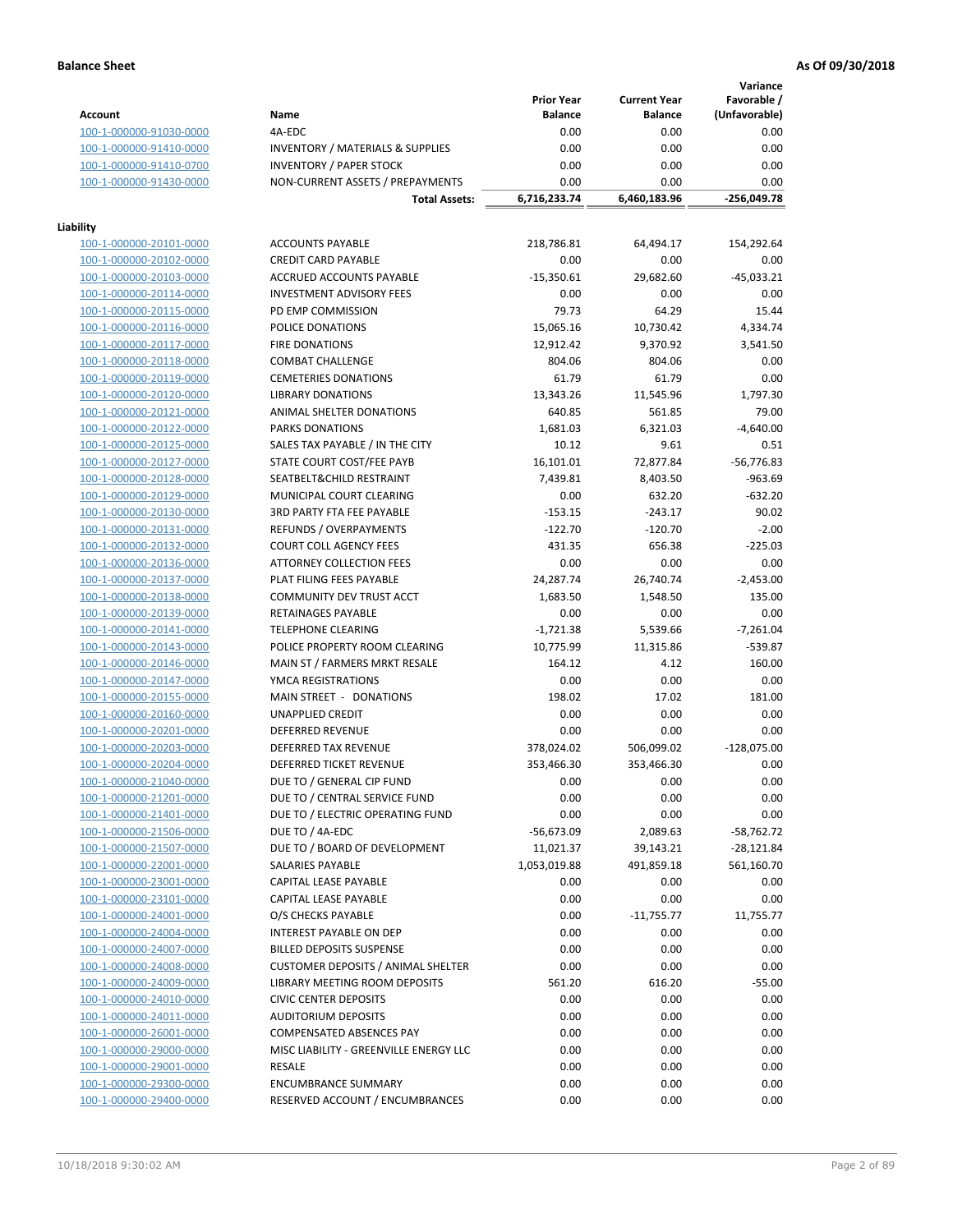| <b>Account</b>                        | Name                                                     | <b>Prior Year</b><br><b>Balance</b> | <b>Current Year</b><br><b>Balance</b> | Variance<br>Favorable /<br>(Unfavorable) |
|---------------------------------------|----------------------------------------------------------|-------------------------------------|---------------------------------------|------------------------------------------|
| 100-1-000000-29400-0900               | RESERVED ACCOUNT / ENCUMBRANCES                          | 0.00                                | 0.00                                  | 0.00                                     |
| 100-1-000000-92190-1202               | <b>LABORATORY CLEARING</b>                               | 0.00                                | 0.00                                  | 0.00                                     |
| 100-1-000000-92191-0000               | <b>SPONSORS - PARKS</b>                                  | 0.00                                | 0.00                                  | 0.00                                     |
| 100-1-000000-92200-0000               | MISCELLANEOUS LIABILITIES                                | 0.00                                | 0.00                                  | 0.00                                     |
| 100-1-000000-92270-1600               | <b>CREDIT CARD FEES PAYABLE</b>                          | 0.00                                | 0.00                                  | 0.00                                     |
|                                       | <b>Total Liability:</b>                                  | 2,046,538.61                        | 1,642,536.42                          | 404,002.19                               |
| <b>Equity</b>                         |                                                          |                                     |                                       |                                          |
| 100-1-000000-39000-0000               | UNRESERVED-FUND BALANCE                                  | 6,210,848.32                        | 5,189,230.97                          | $-1,021,617.35$                          |
|                                       | <b>Total Beginning Equity:</b>                           | 6,210,848.32                        | 5,189,230.97                          | $-1,021,617.35$                          |
| <b>Total Revenue</b>                  |                                                          | 21,219,556.62                       | 24,168,779.19                         | 2,949,222.57                             |
| <b>Total Expense</b>                  |                                                          | 22,760,709.69                       | 24,540,362.46                         | $-1,779,652.77$                          |
| <b>Revenues Over/(Under) Expenses</b> |                                                          | $-1,541,153.07$                     | $-371.583.27$                         | 1,169,569.80                             |
|                                       | <b>Total Equity and Current Surplus (Deficit):</b>       | 4,669,695.25                        | 4,817,647.70                          | 147,952.45                               |
|                                       | Total Liabilities, Equity and Current Surplus (Deficit): | 6,716,233.86                        | 6,460,184.12                          | $-256,049.74$                            |
|                                       | *** FUND 100 OUT OF BALANCE ***                          | $-0.12$                             | $-0.16$                               | $-0.04$                                  |

**\*\*\*Warning: Account Authorization is turned on. Please run the Unauthorized Account Listing Report to see if you are out of balance due to missing accounts \*\*\***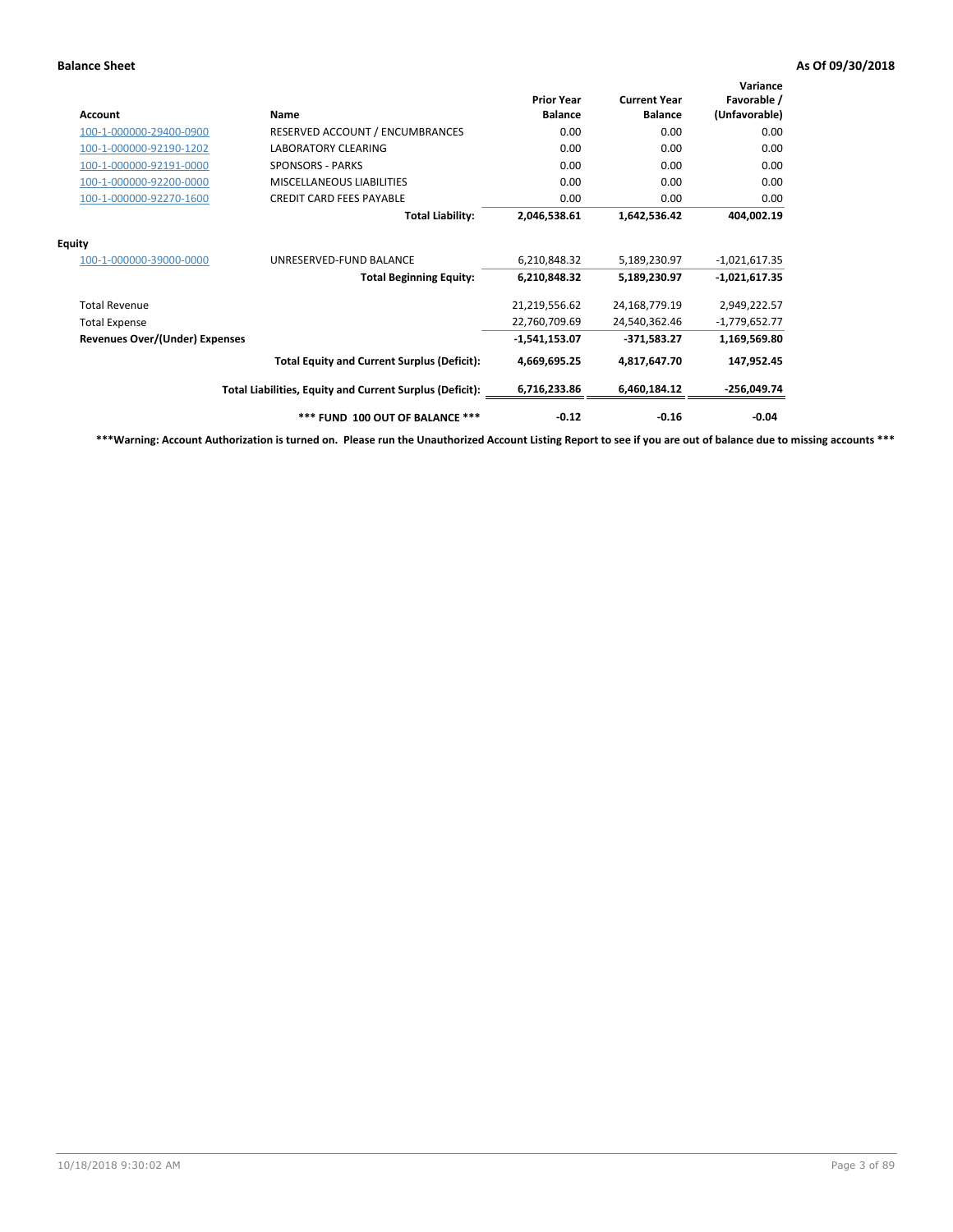| <b>Account</b>                                            | Name                                                     | <b>Prior Year</b><br><b>Balance</b> | <b>Current Year</b><br><b>Balance</b> | Variance<br>Favorable /<br>(Unfavorable) |
|-----------------------------------------------------------|----------------------------------------------------------|-------------------------------------|---------------------------------------|------------------------------------------|
| <b>Fund: 101 - MUNICIPAL COURT BUILDING SECURITY FEES</b> |                                                          |                                     |                                       |                                          |
| <b>Assets</b>                                             |                                                          |                                     |                                       |                                          |
| 101-1-000000-10000-0000                                   | <b>CURRENT ASSETS / CASH</b>                             | 48,741.94                           | 57,436.95                             | 8,695.01                                 |
| 101-1-000000-13201-0000                                   | MISC ACCTS RECEIVABLE                                    | 0.00                                | 0.00                                  | 0.00                                     |
| 101-1-000000-13203-0000                                   | NON-CURRENT ASSETS / PREPAYMENTS                         | 0.00                                | 0.00                                  | 0.00                                     |
| 101-1-000000-13205-0000                                   | <b>INTEREST RECEIVABLE</b>                               | 0.00                                | 0.00                                  | 0.00                                     |
|                                                           | <b>Total Assets:</b>                                     | 48,741.94                           | 57,436.95                             | 8,695.01                                 |
| Liability                                                 |                                                          |                                     |                                       |                                          |
| 101-1-000000-20101-0000                                   | <b>ACCOUNTS PAYABLE</b>                                  | 1.20                                | 1.91                                  | $-0.71$                                  |
| 101-1-000000-20102-0000                                   | <b>CREDIT CARD PAYABLE</b>                               | 0.00                                | 0.00                                  | 0.00                                     |
| 101-1-000000-20103-0000                                   | <b>ACCRUED ACCOUNTS PAYABLE</b>                          | 0.00                                | 0.00                                  | 0.00                                     |
| 101-1-000000-29300-0000                                   | <b>ENCUMBRANCE SUMMARY</b>                               | 0.00                                | 0.00                                  | 0.00                                     |
| 101-1-000000-29400-0000                                   | RESERVED ACCOUNT / ENCUMBRANCES                          | 0.00                                | 0.00                                  | 0.00                                     |
|                                                           | <b>Total Liability:</b>                                  | 1.20                                | 1.91                                  | $-0.71$                                  |
| <b>Equity</b>                                             |                                                          |                                     |                                       |                                          |
| 101-1-000000-39000-0000                                   | UNRESERVED-FUND BALANCE                                  | 40.094.13                           | 48.740.74                             | 8,646.61                                 |
|                                                           | <b>Total Beginning Equity:</b>                           | 40.094.13                           | 48.740.74                             | 8.646.61                                 |
| <b>Total Revenue</b>                                      |                                                          | 9,001.62                            | 9,430.56                              | 428.94                                   |
| <b>Total Expense</b>                                      |                                                          | 355.01                              | 736.26                                | $-381.25$                                |
| <b>Revenues Over/(Under) Expenses</b>                     |                                                          | 8.646.61                            | 8,694.30                              | 47.69                                    |
|                                                           | <b>Total Equity and Current Surplus (Deficit):</b>       | 48,740.74                           | 57,435.04                             | 8,694.30                                 |
|                                                           | Total Liabilities, Equity and Current Surplus (Deficit): | 48,741.94                           | 57,436.95                             | 8,695.01                                 |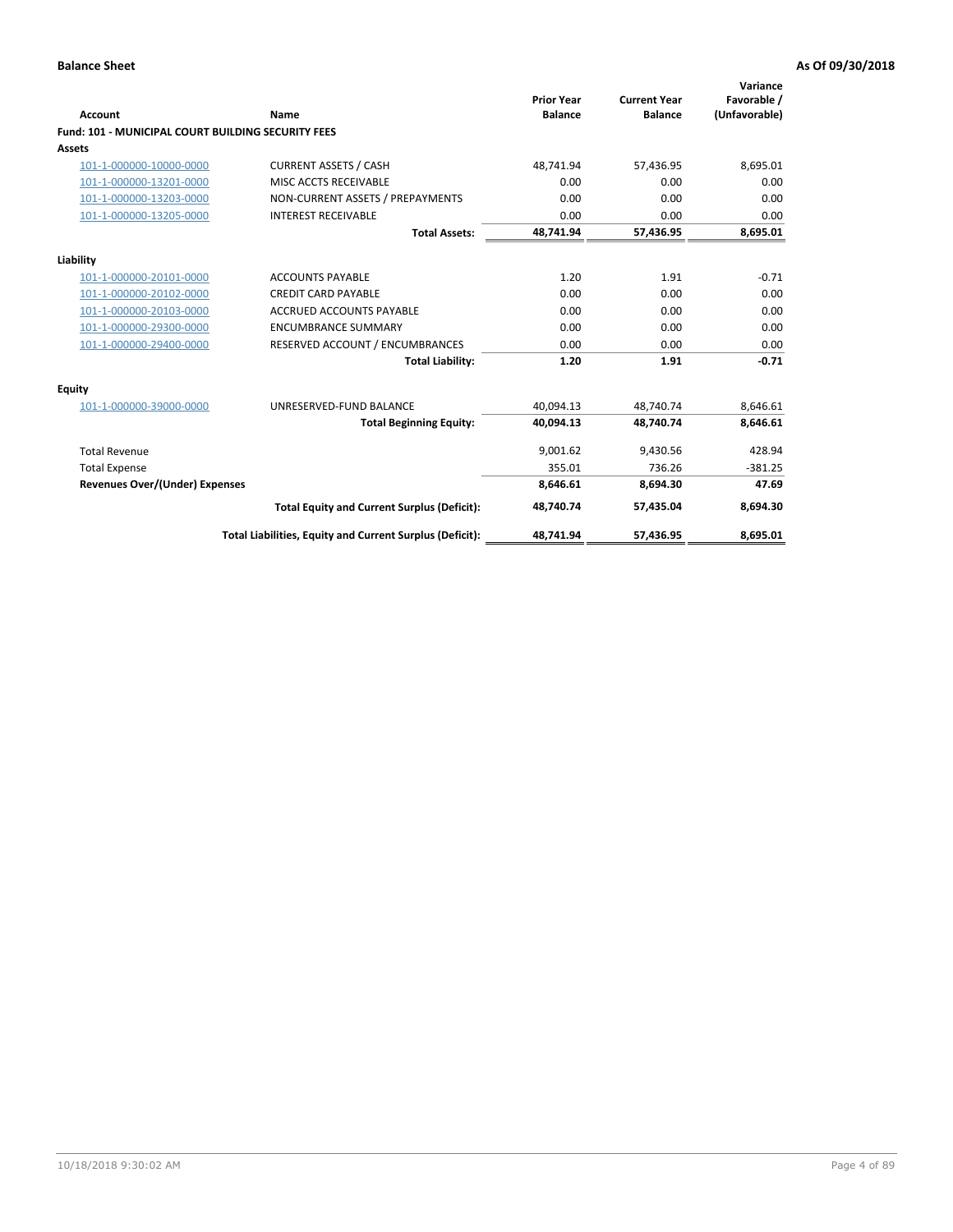| Account                                      | Name                                                     | <b>Prior Year</b><br><b>Balance</b> | <b>Current Year</b><br><b>Balance</b> | Variance<br>Favorable /<br>(Unfavorable) |
|----------------------------------------------|----------------------------------------------------------|-------------------------------------|---------------------------------------|------------------------------------------|
| <b>Fund: 102 - MUNICIPAL COURT TECH FUND</b> |                                                          |                                     |                                       |                                          |
| <b>Assets</b>                                |                                                          |                                     |                                       |                                          |
| 102-1-000000-10000-0000                      | <b>CURRENT ASSETS / CASH</b>                             | 22,396.15                           | 34,642.07                             | 12,245.92                                |
| 102-1-000000-13201-0000                      | MISC ACCTS RECEIVABLE                                    | 0.00                                | 0.00                                  | 0.00                                     |
|                                              | <b>Total Assets:</b>                                     | 22,396.15                           | 34,642.07                             | 12,245.92                                |
| Liability                                    |                                                          |                                     |                                       |                                          |
| 102-1-000000-20101-0000                      | <b>ACCOUNTS PAYABLE</b>                                  | 0.54                                | 1.13                                  | $-0.59$                                  |
| 102-1-000000-20102-0000                      | <b>CREDIT CARD PAYABLE</b>                               | 0.00                                | 0.00                                  | 0.00                                     |
| 102-1-000000-20103-0000                      | <b>ACCRUED ACCOUNTS PAYABLE</b>                          | 0.00                                | 0.00                                  | 0.00                                     |
| 102-1-000000-23001-0000                      | CAPITAL LEASE PAYABLE                                    | 0.00                                | 0.00                                  | 0.00                                     |
| 102-1-000000-23101-0000                      | CAPITAL LEASE PAYABLE                                    | 0.00                                | 0.00                                  | 0.00                                     |
| 102-1-000000-29300-0000                      | <b>ENCUMBRANCE SUMMARY</b>                               | 0.00                                | 0.00                                  | 0.00                                     |
| 102-1-000000-29400-0000                      | RESERVED ACCOUNT / ENCUMBRANCES                          | 0.00                                | 0.00                                  | 0.00                                     |
|                                              | <b>Total Liability:</b>                                  | 0.54                                | 1.13                                  | $-0.59$                                  |
| <b>Equity</b>                                |                                                          |                                     |                                       |                                          |
| 102-1-000000-39000-0000                      | UNRESERVED-FUND BALANCE                                  | 10,478.37                           | 22,395.61                             | 11,917.24                                |
|                                              | <b>Total Beginning Equity:</b>                           | 10,478.37                           | 22,395.61                             | 11,917.24                                |
| <b>Total Revenue</b>                         |                                                          | 11,927.24                           | 12,259.68                             | 332.44                                   |
| <b>Total Expense</b>                         |                                                          | 10.00                               | 14.35                                 | $-4.35$                                  |
| <b>Revenues Over/(Under) Expenses</b>        |                                                          | 11,917.24                           | 12,245.33                             | 328.09                                   |
|                                              | <b>Total Equity and Current Surplus (Deficit):</b>       | 22,395.61                           | 34,640.94                             | 12,245.33                                |
|                                              | Total Liabilities, Equity and Current Surplus (Deficit): | 22,396.15                           | 34,642.07                             | 12,245.92                                |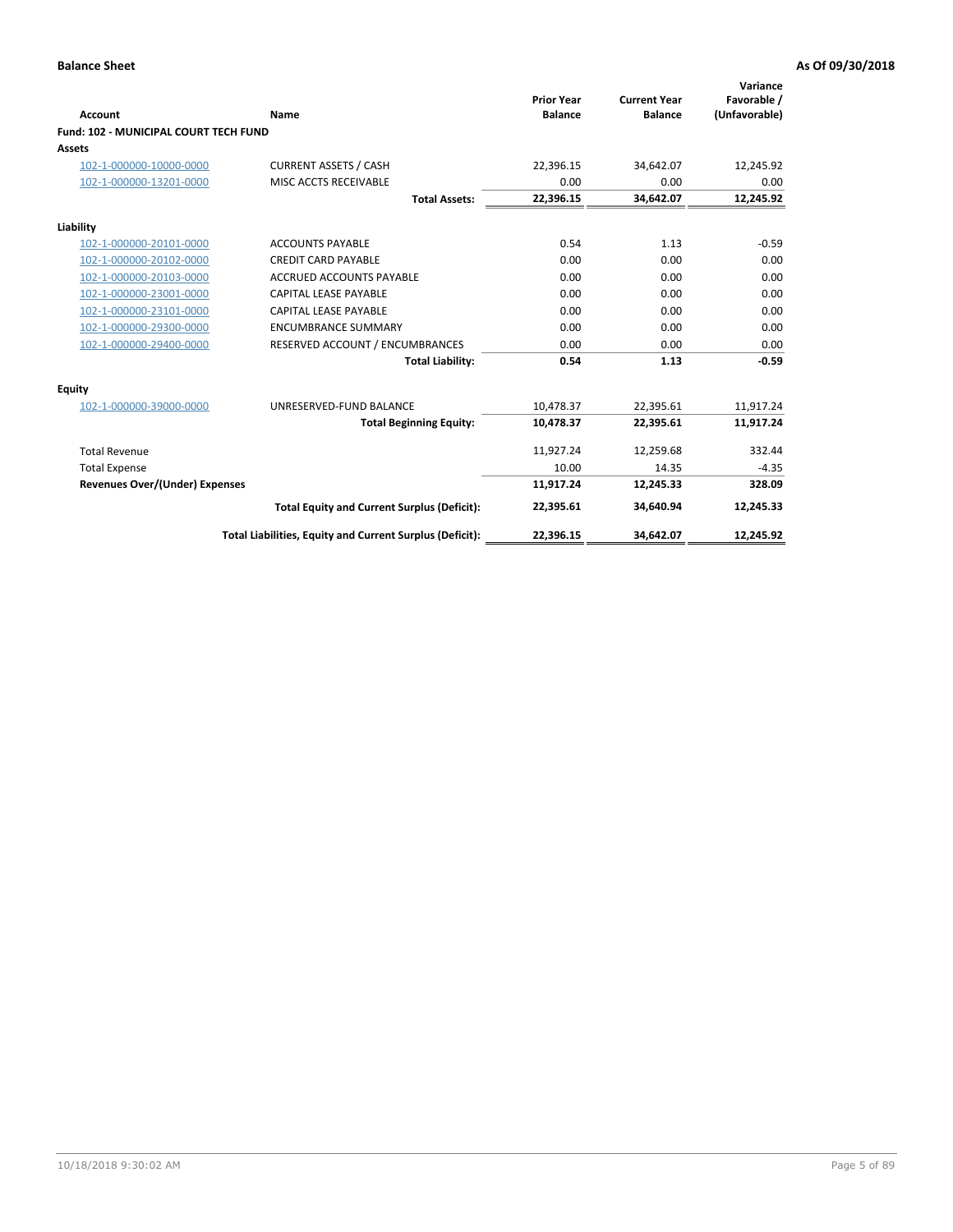| <b>Account</b>                                       | Name                                                     | <b>Prior Year</b><br><b>Balance</b> | <b>Current Year</b><br><b>Balance</b> | Variance<br>Favorable /<br>(Unfavorable) |
|------------------------------------------------------|----------------------------------------------------------|-------------------------------------|---------------------------------------|------------------------------------------|
| <b>Fund: 103 - MUNICIPAL COURT CHILD SAFETY FUND</b> |                                                          |                                     |                                       |                                          |
| <b>Assets</b>                                        |                                                          |                                     |                                       |                                          |
| 103-1-000000-10000-0000                              | <b>CURRENT ASSETS / CASH</b>                             | 11,604.88                           | 12,649.40                             | 1,044.52                                 |
| 103-1-000000-13201-0000                              | MISC ACCTS RECEIVABLE                                    | 7,539.29                            | 7,634.93                              | 95.64                                    |
| 103-1-000000-13203-0000                              | NON-CURRENT ASSETS / PREPAYMENTS                         | 0.00                                | 0.00                                  | 0.00                                     |
| 103-1-000000-13205-0000                              | <b>INTEREST RECEIVABLE</b>                               | 0.00                                | 0.00                                  | 0.00                                     |
|                                                      | <b>Total Assets:</b>                                     | 19,144.17                           | 20,284.33                             | 1,140.16                                 |
| Liability                                            |                                                          |                                     |                                       |                                          |
| 103-1-000000-20101-0000                              | <b>ACCOUNTS PAYABLE</b>                                  | 0.28                                | 7,635.42                              | $-7,635.14$                              |
| 103-1-000000-20103-0000                              | <b>ACCRUED ACCOUNTS PAYABLE</b>                          | 0.00                                | 0.00                                  | 0.00                                     |
|                                                      | <b>Total Liability:</b>                                  | 0.28                                | 7,635.42                              | $-7,635.14$                              |
| Equity                                               |                                                          |                                     |                                       |                                          |
| 103-1-000000-39000-0000                              | UNRESERVED-FUND BALANCE                                  | 9,909.90                            | 19,143.89                             | 9,233.99                                 |
|                                                      | <b>Total Beginning Equity:</b>                           | 9,909.90                            | 19,143.89                             | 9,233.99                                 |
| <b>Total Revenue</b>                                 |                                                          | 28,879.26                           | 28,737.97                             | $-141.29$                                |
| <b>Total Expense</b>                                 |                                                          | 19,645.27                           | 35,232.95                             | $-15,587.68$                             |
| <b>Revenues Over/(Under) Expenses</b>                |                                                          | 9,233.99                            | $-6.494.98$                           | $-15,728.97$                             |
|                                                      | <b>Total Equity and Current Surplus (Deficit):</b>       | 19,143.89                           | 12,648.91                             | $-6,494.98$                              |
|                                                      | Total Liabilities, Equity and Current Surplus (Deficit): | 19,144.17                           | 20,284.33                             | 1,140.16                                 |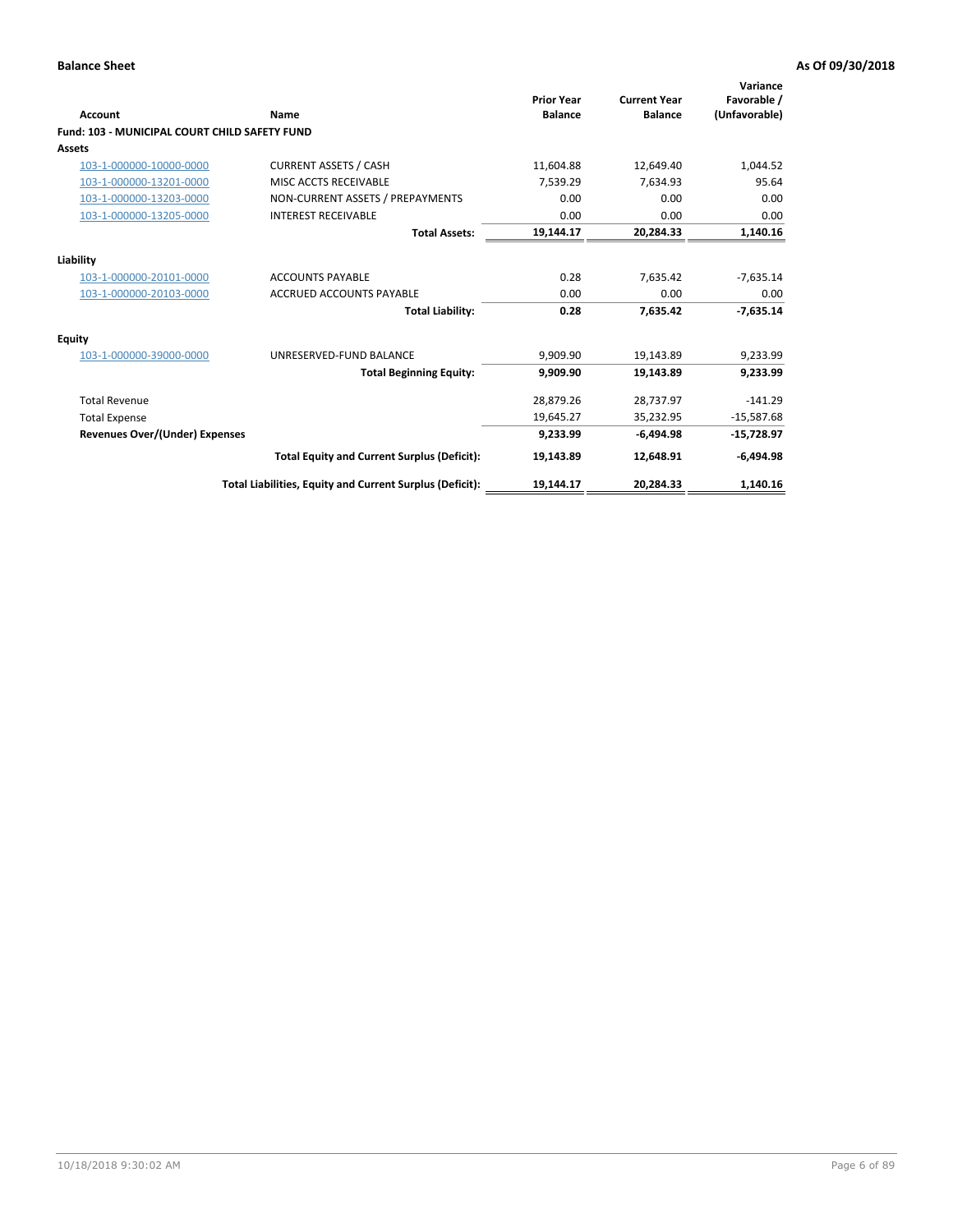|                                           |                                                          |                                     |                                       | Variance                     |
|-------------------------------------------|----------------------------------------------------------|-------------------------------------|---------------------------------------|------------------------------|
| <b>Account</b>                            | Name                                                     | <b>Prior Year</b><br><b>Balance</b> | <b>Current Year</b><br><b>Balance</b> | Favorable /<br>(Unfavorable) |
| <b>Fund: 110 - EXCHANGE BUILDING FUND</b> |                                                          |                                     |                                       |                              |
| Assets                                    |                                                          |                                     |                                       |                              |
| 110-1-000000-10000-0000                   | <b>CURRENT ASSETS / CASH</b>                             | -533,019.77                         | $-533,019.77$                         | 0.00                         |
| 110-1-000000-13201-0000                   | MISC ACCTS RECEIVABLE                                    | 0.00                                | 0.00                                  | 0.00                         |
| 110-1-000000-13203-0000                   | NON-CURRENT ASSETS / PREPAYMENTS                         | 0.00                                | 0.00                                  | 0.00                         |
| 110-1-000000-13205-0000                   | <b>INTEREST RECEIVABLE</b>                               | 0.00                                | 0.00                                  | 0.00                         |
| 110-1-000000-14100-0000                   | DUE FROM FUND 100                                        | 0.00                                | 0.00                                  | 0.00                         |
| 110-1-000000-16001-0000                   | FIXED ASSETS / LAND                                      | 0.00                                | 0.00                                  | 0.00                         |
| 110-1-000000-16002-0000                   | <b>IMPROVMENTS-NON BUILDINGS</b>                         | 0.00                                | 0.00                                  | 0.00                         |
| 110-1-000000-16003-0000                   | ACCUMULATED DEPRECIATION                                 | 0.00                                | 0.00                                  | 0.00                         |
| 110-1-000000-16004-0000                   | FIXED ASSETS / BUILDINGS                                 | 0.00                                | 0.00                                  | 0.00                         |
| 110-1-000000-16005-0000                   | ACCUMULATED DEPRECIATION                                 | 0.00                                | 0.00                                  | 0.00                         |
| 110-1-000000-16201-0000                   | <b>MACHINERY AND EQUIPMENT</b>                           | 0.00                                | 0.00                                  | 0.00                         |
| 110-1-000000-16202-0000                   | ACCUMULATED DEPRECATION                                  | 0.00                                | 0.00                                  | 0.00                         |
| 110-1-000000-16301-0000                   | FIXED ASSETS / C W I P                                   | 0.00                                | 0.00                                  | 0.00                         |
|                                           | <b>Total Assets:</b>                                     | $-533,019.77$                       | -533,019.77                           | 0.00                         |
| Liability                                 |                                                          |                                     |                                       |                              |
| 110-1-000000-20101-0000                   | <b>ACCOUNTS PAYABLE</b>                                  | 0.00                                | 0.00                                  | 0.00                         |
| 110-1-000000-20102-0000                   | <b>CREDIT CARD PAYABLE</b>                               | 0.00                                | 0.00                                  | 0.00                         |
| 110-1-000000-20103-0000                   | ACCRUED ACCOUNTS PAYABLE                                 | 0.00                                | 0.00                                  | 0.00                         |
| 110-1-000000-20109-0000                   | MISCELLANEOUS LIABILITIES                                | 0.00                                | 0.00                                  | 0.00                         |
| 110-1-000000-20110-0000                   | REVENUE BONDS PAYABLE                                    | 0.00                                | 0.00                                  | 0.00                         |
| 110-1-000000-20112-0000                   | <b>ACCRUED INTEREST PAYABLE</b>                          | 0.00                                | 0.00                                  | 0.00                         |
| 110-1-000000-20141-0000                   | <b>TELEPHONE CLEARING</b>                                | 0.00                                | 0.00                                  | 0.00                         |
| 110-1-000000-20160-0000                   | <b>UNAPPLIED CREDIT</b>                                  | 0.00                                | 0.00                                  | 0.00                         |
| 110-1-000000-20201-0000                   | <b>DEFERRED REVENUE</b>                                  | 0.00                                | 0.00                                  | 0.00                         |
| 110-1-000000-21001-0000                   | <b>GENERAL FUND / GENERAL FUND</b>                       | 0.00                                | 0.00                                  | 0.00                         |
| 110-1-000000-22001-0000                   | SALARIES PAYABLE                                         | 0.00                                | 0.00                                  | 0.00                         |
| 110-1-000000-22002-0000                   | <b>VACATION/SICK PAYABLE</b>                             | 0.00                                | 0.00                                  | 0.00                         |
| 110-1-000000-26001-0000                   | <b>OBLIG FOR COMP ABSENCES</b>                           | 0.00                                | 0.00                                  | 0.00                         |
| 110-1-000000-26102-0000                   | REVENUE BONDS PAYABLE                                    | 0.00                                | 0.00                                  | 0.00                         |
| 110-1-000000-27001-0000                   | <b>CONTRIBUTED CAPITAL</b>                               | 0.00                                | 0.00                                  | 0.00                         |
| 110-1-000000-29300-0000                   | <b>ENCUMBRANCE SUMMARY</b>                               | 0.00                                | 0.00                                  | 0.00                         |
| 110-1-000000-29400-0100                   | RESERVED ACCOUNT / ENCUMBRANCES                          | 0.00                                | 0.00                                  | 0.00                         |
|                                           | <b>Total Liability:</b>                                  | 0.00                                | 0.00                                  | 0.00                         |
|                                           |                                                          |                                     |                                       |                              |
| <b>Equity</b><br>110-1-000000-39000-0000  | UNRESERVED-FUND BALANCE                                  | 0.00                                | 0.00                                  | 0.00                         |
| 110-1-000000-39100-0000                   | UNRESERVED-RET. EARNINGS                                 | -533,357.14                         | -533,019.77                           | 337.37                       |
|                                           | <b>Total Beginning Equity:</b>                           | $-533,357.14$                       | -533,019.77                           | 337.37                       |
|                                           |                                                          |                                     |                                       |                              |
| <b>Total Revenue</b>                      |                                                          | 12.61                               | 0.00                                  | $-12.61$                     |
| <b>Total Expense</b>                      |                                                          | $-324.76$                           | 0.00                                  | $-324.76$                    |
| <b>Revenues Over/(Under) Expenses</b>     |                                                          | 337.37                              | 0.00                                  | -337.37                      |
|                                           | <b>Total Equity and Current Surplus (Deficit):</b>       | -533,019.77                         | -533,019.77                           | 0.00                         |
|                                           | Total Liabilities, Equity and Current Surplus (Deficit): | -533,019.77                         | -533,019.77                           | 0.00                         |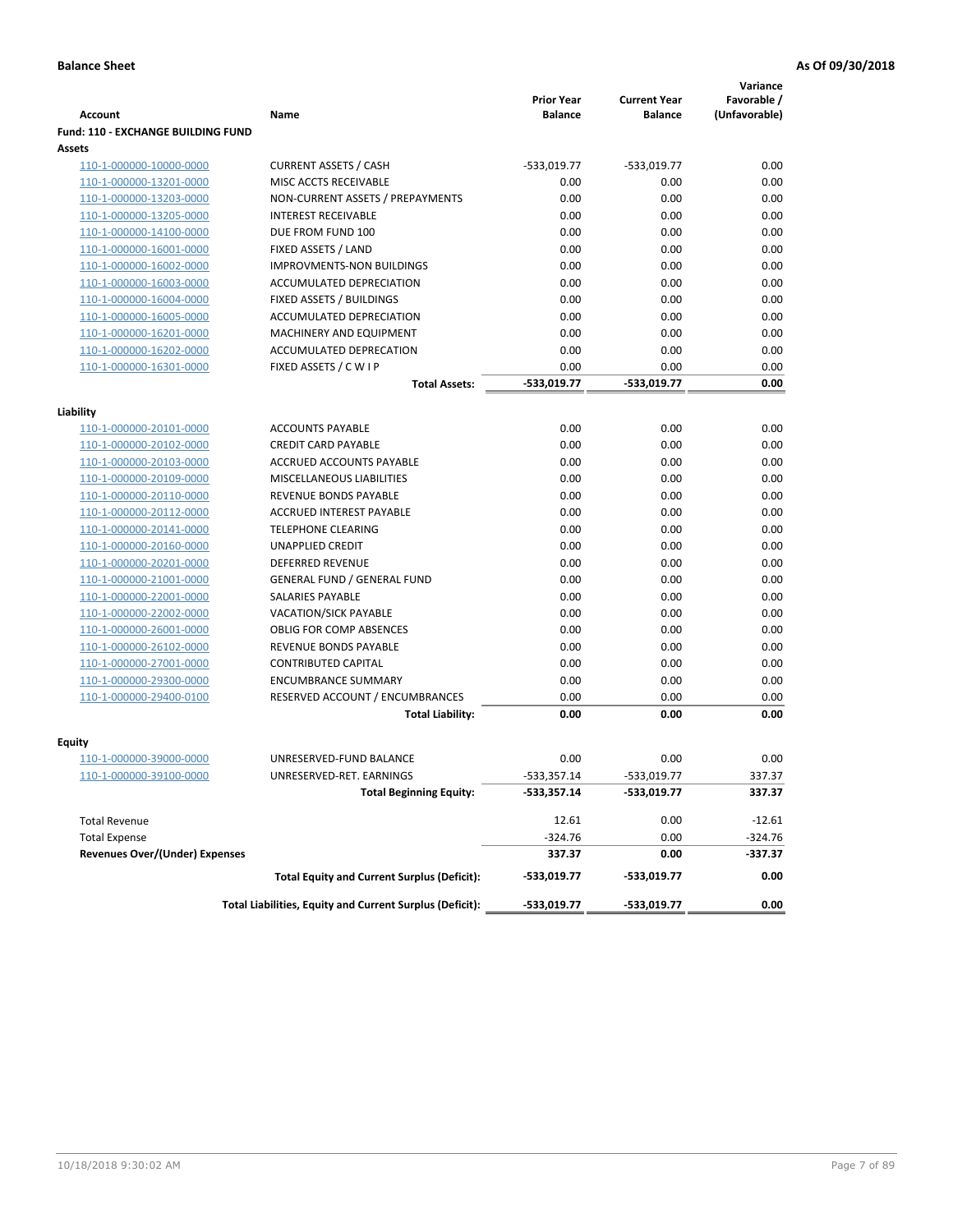| <b>Account</b>                                     | Name                                                       | <b>Prior Year</b><br><b>Balance</b> | <b>Current Year</b><br><b>Balance</b> | Variance<br>Favorable /<br>(Unfavorable) |
|----------------------------------------------------|------------------------------------------------------------|-------------------------------------|---------------------------------------|------------------------------------------|
| <b>Fund: 111 - RECREATION ACTIVITIES FUND</b>      |                                                            |                                     |                                       |                                          |
| <b>Assets</b>                                      |                                                            |                                     |                                       |                                          |
| 111-1-000000-10000-0000                            | <b>CURRENT ASSETS / CASH</b>                               | $-6,210.37$                         | 8,161.45                              | 14,371.82                                |
| 111-1-000000-10313-0000                            | <b>CHANGE DRAWER - PARK CONCESSIONS</b>                    | 0.00                                | 0.00                                  | 0.00                                     |
| 111-1-000000-13201-0000                            | MISC ACCTS RECEIVABLE                                      | 0.00                                | 0.00                                  | 0.00                                     |
| 111-1-000000-13205-0000                            | <b>INTEREST RECEIVABLE</b>                                 | 0.00                                | 0.00                                  | 0.00                                     |
|                                                    | <b>Total Assets:</b>                                       | $-6,210.37$                         | 8,161.45                              | 14,371.82                                |
|                                                    |                                                            |                                     |                                       |                                          |
| Liability                                          |                                                            |                                     |                                       |                                          |
| 111-1-000000-20101-0000                            | <b>ACCOUNTS PAYABLE</b>                                    | 6,728.85                            | 17.90                                 | 6,710.95                                 |
| 111-1-000000-20102-0000                            | <b>CREDIT CARD PAYABLE</b>                                 | 0.00                                | 0.00                                  | 0.00                                     |
| 111-1-000000-20103-0000                            | <b>ACCRUED ACCOUNTS PAYABLE</b>                            | 0.00                                | 0.00                                  | 0.00                                     |
| 111-1-000000-20125-0000<br>111-1-000000-20160-0000 | SALES TAX PAYABLE / IN THE CITY<br><b>UNAPPLIED CREDIT</b> | 114.91<br>0.00                      | 46.29<br>0.00                         | 68.62<br>0.00                            |
| 111-1-000000-20201-0000                            | <b>DEFERRED REVENUE</b>                                    | 0.00                                | 0.00                                  | 0.00                                     |
| 111-1-000000-22001-0000                            | <b>SALARIES PAYABLE</b>                                    | 0.00                                | 155.91                                | $-155.91$                                |
| 111-1-000000-29300-0000                            | <b>ENCUMBRANCE SUMMARY</b>                                 | 0.00                                | 0.00                                  | 0.00                                     |
| 111-1-000000-29400-0100                            |                                                            | 0.00                                | 0.00                                  | 0.00                                     |
|                                                    | RESERVED ACCOUNT / ENCUMBRANCES<br><b>Total Liability:</b> | 6,843.76                            | 220.10                                | 6,623.66                                 |
|                                                    |                                                            |                                     |                                       |                                          |
| <b>Equity</b>                                      |                                                            |                                     |                                       |                                          |
| 111-1-000000-39000-0000                            | UNRESERVED-FUND BALANCE                                    | $-21,137.22$                        | $-13,054.13$                          | 8,083.09                                 |
| 111-1-000000-39100-0000                            | UNRESERVED-RET. EARNINGS                                   | 0.00                                | 0.00                                  | 0.00                                     |
|                                                    | <b>Total Beginning Equity:</b>                             | $-21,137.22$                        | $-13,054.13$                          | 8,083.09                                 |
| <b>Total Revenue</b>                               |                                                            | 201,418.53                          | 174,938.60                            | $-26,479.93$                             |
| <b>Total Expense</b>                               |                                                            | 193,335.44                          | 153,943.12                            | 39,392.32                                |
| <b>Revenues Over/(Under) Expenses</b>              |                                                            | 8,083.09                            | 20,995.48                             | 12,912.39                                |
|                                                    | <b>Total Equity and Current Surplus (Deficit):</b>         | $-13,054.13$                        | 7,941.35                              | 20,995.48                                |
|                                                    | Total Liabilities, Equity and Current Surplus (Deficit):   | $-6,210.37$                         | 8,161.45                              | 14,371.82                                |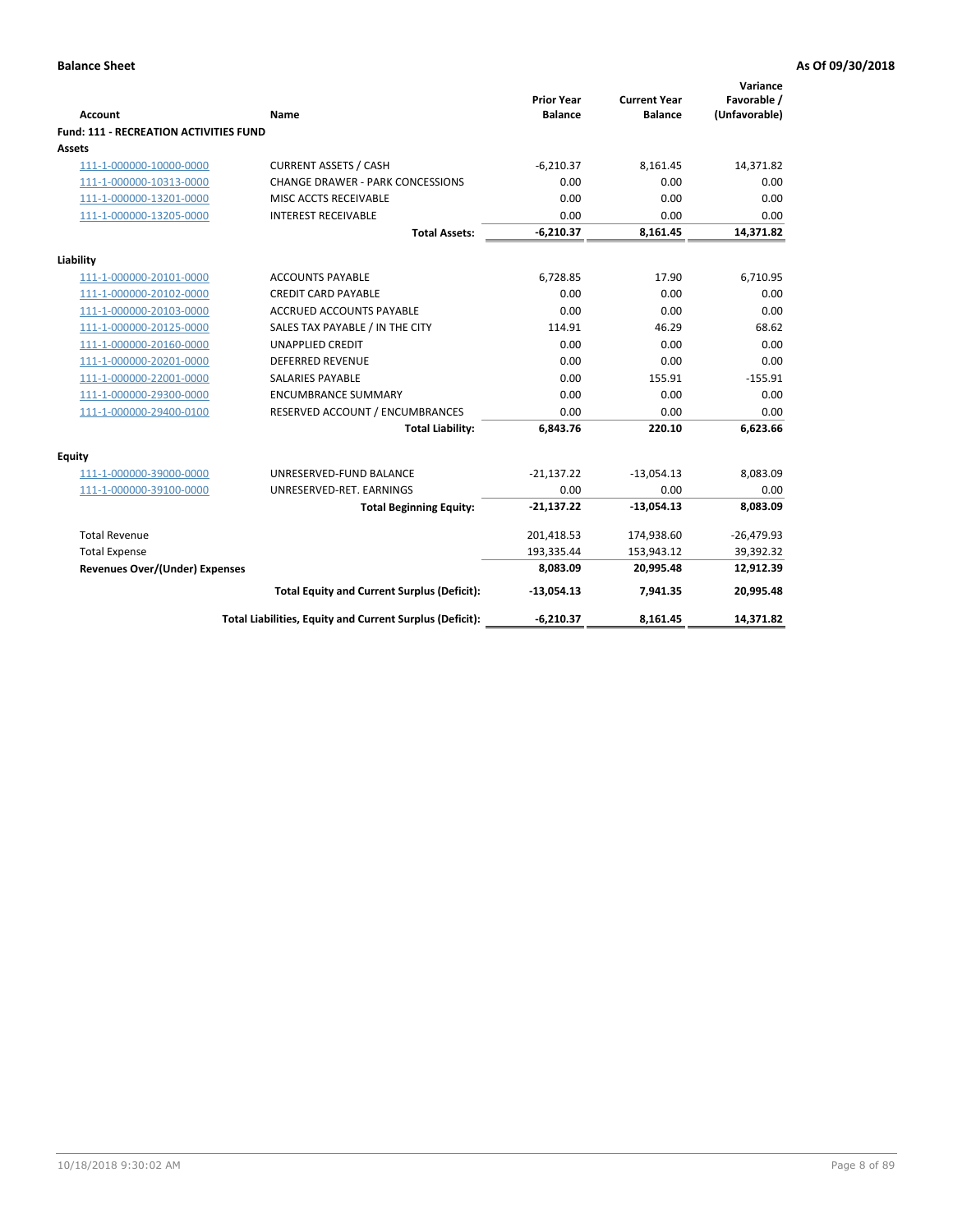|                                       |                                                          |                                     |                                       | Variance                     |
|---------------------------------------|----------------------------------------------------------|-------------------------------------|---------------------------------------|------------------------------|
| <b>Account</b>                        | Name                                                     | <b>Prior Year</b><br><b>Balance</b> | <b>Current Year</b><br><b>Balance</b> | Favorable /<br>(Unfavorable) |
| Fund: 112 - GUN RANGE FUND            |                                                          |                                     |                                       |                              |
| <b>Assets</b>                         |                                                          |                                     |                                       |                              |
| 112-1-000000-10000-0000               | <b>CURRENT ASSETS / CASH</b>                             | 29,379.83                           | $-1,202.16$                           | $-30,581.99$                 |
| 112-1-000000-13201-0000               | MISC ACCTS RECEIVABLE                                    | 110.00                              | 0.00                                  | $-110.00$                    |
|                                       | <b>Total Assets:</b>                                     | 29,489.83                           | $-1,202.16$                           | $-30,691.99$                 |
| Liability                             |                                                          |                                     |                                       |                              |
| 112-1-000000-20101-0000               | <b>ACCOUNTS PAYABLE</b>                                  | 0.73                                | 70.04                                 | $-69.31$                     |
| 112-1-000000-20103-0000               | <b>ACCRUED ACCOUNTS PAYABLE</b>                          | 0.00                                | 0.00                                  | 0.00                         |
| 112-1-000000-20160-0000               | <b>UNAPPLIED CREDIT</b>                                  | 0.00                                | 0.00                                  | 0.00                         |
| 112-1-000000-21001-0000               | <b>GENERAL FUND / GENERAL FUND</b>                       | 0.00                                | 0.00                                  | 0.00                         |
| 112-1-000000-29300-0000               | <b>ENCUMBRANCE SUMMARY</b>                               | 0.00                                | 0.00                                  | 0.00                         |
| 112-1-000000-29400-0100               | RESERVED ACCOUNT / ENCUMBRANCES                          | 0.00                                | 0.00                                  | 0.00                         |
|                                       | <b>Total Liability:</b>                                  | 0.73                                | 70.04                                 | $-69.31$                     |
| Equity                                |                                                          |                                     |                                       |                              |
| 112-1-000000-39000-0000               | UNRESERVED-FUND BALANCE                                  | 26,256.56                           | 29,489.10                             | 3,232.54                     |
| 112-1-000000-39100-0000               | UNRESERVED-RET. EARNINGS                                 | 0.00                                | 0.00                                  | 0.00                         |
|                                       | <b>Total Beginning Equity:</b>                           | 26,256.56                           | 29.489.10                             | 3.232.54                     |
| <b>Total Revenue</b>                  |                                                          | 3,940.35                            | 2,309.18                              | $-1,631.17$                  |
| <b>Total Expense</b>                  |                                                          | 707.81                              | 33,070.48                             | $-32,362.67$                 |
| <b>Revenues Over/(Under) Expenses</b> |                                                          | 3,232.54                            | $-30,761.30$                          | $-33,993.84$                 |
|                                       | <b>Total Equity and Current Surplus (Deficit):</b>       | 29,489.10                           | $-1,272.20$                           | $-30,761.30$                 |
|                                       | Total Liabilities, Equity and Current Surplus (Deficit): | 29,489.83                           | $-1,202.16$                           | $-30,691.99$                 |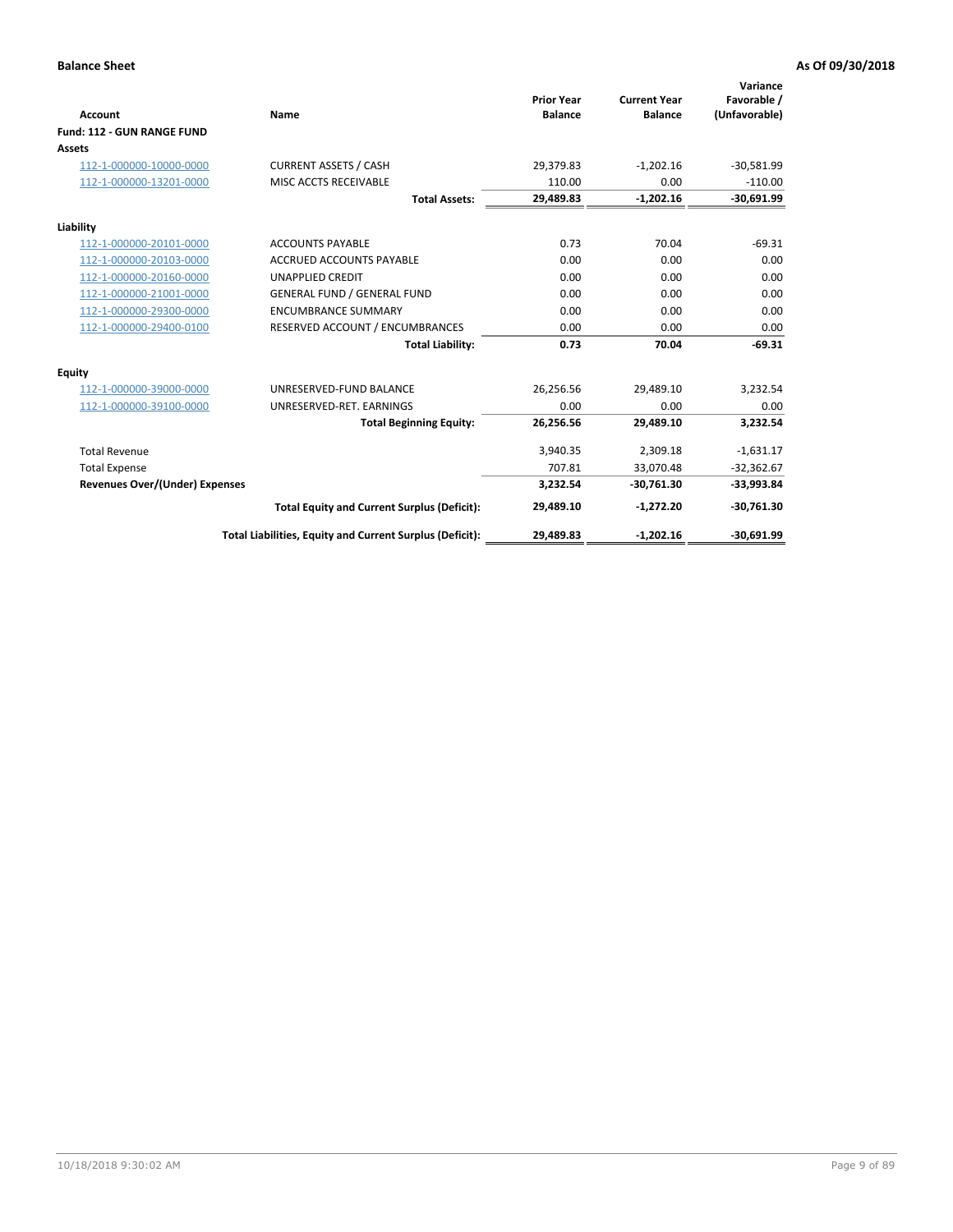| <b>Account</b>                               | <b>Name</b>                                              | <b>Prior Year</b><br><b>Balance</b> | <b>Current Year</b><br><b>Balance</b> | Variance<br>Favorable /<br>(Unfavorable) |
|----------------------------------------------|----------------------------------------------------------|-------------------------------------|---------------------------------------|------------------------------------------|
| Fund: 113 - HOTEL / MOTEL OCCUPANCY TAX FUND |                                                          |                                     |                                       |                                          |
| Assets                                       |                                                          |                                     |                                       |                                          |
| 113-1-000000-10000-0000                      | <b>CURRENT ASSETS / CASH</b>                             | 622,802.95                          | 434,318.27                            | $-188,484.68$                            |
| 113-1-000000-13101-0000                      | TAX RECEIVABLE-CURRENT                                   | 0.00                                | 0.00                                  | 0.00                                     |
| 113-1-000000-13201-0000                      | MISC ACCTS RECEIVABLE                                    | 0.00                                | 0.00                                  | 0.00                                     |
| 113-1-000000-13202-0000                      | <b>EMPLOYEE ADVANCES</b>                                 | 0.00                                | 0.00                                  | 0.00                                     |
| 113-1-000000-13203-0000                      | NON-CURRENT ASSETS / PREPAYMENTS                         | 0.00                                | 0.00                                  | 0.00                                     |
| 113-1-000000-13205-0000                      | <b>INTEREST RECEIVABLE</b>                               | 0.00                                | 0.00                                  | 0.00                                     |
|                                              | <b>Total Assets:</b>                                     | 622,802.95                          | 434,318.27                            | $-188,484.68$                            |
|                                              |                                                          |                                     |                                       |                                          |
| Liability<br>113-1-000000-20101-0000         | <b>ACCOUNTS PAYABLE</b>                                  | 5,547.47                            | 414.50                                | 5,132.97                                 |
| 113-1-000000-20102-0000                      | <b>CREDIT CARD PAYABLE</b>                               | 0.00                                | 0.00                                  | 0.00                                     |
| 113-1-000000-20103-0000                      | <b>ACCRUED ACCOUNTS PAYABLE</b>                          | 0.00                                | 0.00                                  | 0.00                                     |
| 113-1-000000-20144-0000                      | SPECIAL EVENT DONATIONS                                  | $-1,046.65$                         | $-1,046.65$                           | 0.00                                     |
| 113-1-000000-22001-0000                      | <b>SALARIES PAYABLE</b>                                  | 3,296.10                            | 1,702.66                              | 1,593.44                                 |
|                                              |                                                          | 0.00                                |                                       |                                          |
| 113-1-000000-24001-0000                      | O/S CHECKS PAYABLE                                       |                                     | 0.00                                  | 0.00                                     |
| 113-1-000000-29300-0000                      | <b>ENCUMBRANCE SUMMARY</b>                               | 0.00                                | 0.00                                  | 0.00                                     |
| 113-1-000000-29400-0100                      | RESERVED ACCOUNT / ENCUMBRANCES                          | 0.00                                | 0.00                                  | 0.00                                     |
|                                              | <b>Total Liability:</b>                                  | 7,796.92                            | 1,070.51                              | 6,726.41                                 |
| Equity                                       |                                                          |                                     |                                       |                                          |
| 113-1-000000-39000-0000                      | UNRESERVED-FUND BALANCE                                  | 417,432.34                          | 616,628.89                            | 199,196.55                               |
|                                              | <b>Total Beginning Equity:</b>                           | 417,432.34                          | 616,628.89                            | 199,196.55                               |
| <b>Total Revenue</b>                         |                                                          | 614,614.79                          | 606,915.06                            | $-7,699.73$                              |
| <b>Total Expense</b>                         |                                                          | 417,041.10                          | 790,296.19                            | $-373,255.09$                            |
| <b>Revenues Over/(Under) Expenses</b>        |                                                          | 197,573.69                          | $-183,381.13$                         | -380,954.82                              |
|                                              | <b>Total Equity and Current Surplus (Deficit):</b>       | 615,006.03                          | 433,247.76                            | $-181,758.27$                            |
|                                              | Total Liabilities, Equity and Current Surplus (Deficit): | 622,802.95                          | 434,318.27                            | -188.484.68                              |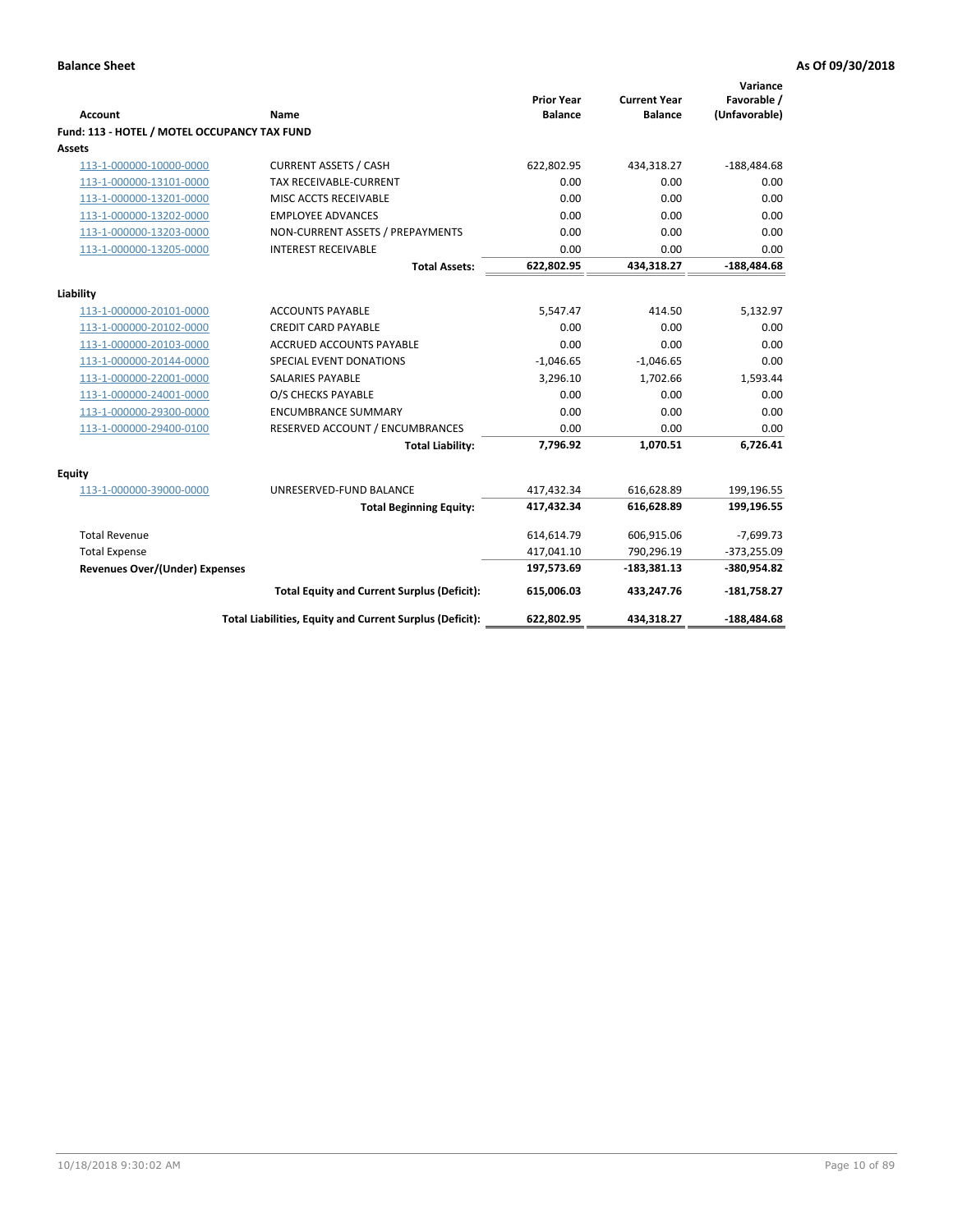| <b>Account</b>                                     | Name                                                     | <b>Prior Year</b><br><b>Balance</b> | <b>Current Year</b><br><b>Balance</b> | Variance<br>Favorable /<br>(Unfavorable) |
|----------------------------------------------------|----------------------------------------------------------|-------------------------------------|---------------------------------------|------------------------------------------|
| <b>Fund: 114 - VENUE MANAGEMENT FUND</b><br>Assets |                                                          |                                     |                                       |                                          |
| 114-1-000000-10000-0000                            | <b>CURRENT ASSETS / CASH</b>                             | $-238,483.37$                       | $-57,173.23$                          | 181,310.14                               |
| 114-1-000000-10311-0000                            | CASH / PETTY CASH/CHANGE DRAWERS                         | 200.00                              | 200.00                                | 0.00                                     |
| 114-1-000000-13201-0000                            | MISC ACCTS RECEIVABLE                                    | 0.00                                | 0.00                                  | 0.00                                     |
| 114-1-000000-13203-0000                            | NON-CURRENT ASSETS / PREPAYMENTS                         | 0.00                                | 0.00                                  | 0.00                                     |
| 114-1-000000-13205-0000                            | <b>INTEREST RECEIVABLE</b>                               | 0.00                                | 0.00                                  | 0.00                                     |
|                                                    | <b>Total Assets:</b>                                     | $-238,283.37$                       | $-56,973.23$                          | 181,310.14                               |
| Liability                                          |                                                          |                                     |                                       |                                          |
| 114-1-000000-20101-0000                            | <b>ACCOUNTS PAYABLE</b>                                  | 6,145.76                            | 589.82                                | 5,555.94                                 |
| 114-1-000000-20102-0000                            | <b>CREDIT CARD PAYABLE</b>                               | 0.00                                | 0.00                                  | 0.00                                     |
| 114-1-000000-20103-0000                            | ACCRUED ACCOUNTS PAYABLE                                 | 0.00                                | 0.00                                  | 0.00                                     |
| 114-1-000000-20125-0000                            | SALES TAX PAYABLE / IN THE CITY                          | 0.00                                | 0.00                                  | 0.00                                     |
| 114-1-000000-20144-0000                            | SPECIAL EVENT DONATIONS                                  | 4,697.87                            | 27,689.00                             | $-22,991.13$                             |
| 114-1-000000-20150-0000                            | <b>TICKET SALE SHARING</b>                               | 13,476.25                           | 6,762.00                              | 6,714.25                                 |
| 114-1-000000-20151-0000                            | <b>SOUND &amp; LIGHTING</b>                              | 0.00                                | 0.00                                  | 0.00                                     |
| 114-1-000000-20160-0000                            | <b>UNAPPLIED CREDIT</b>                                  | 0.00                                | 0.00                                  | 0.00                                     |
| 114-1-000000-20201-0000                            | <b>DEFERRED REVENUE</b>                                  | 0.00                                | 0.00                                  | 0.00                                     |
| 114-1-000000-22001-0000                            | <b>SALARIES PAYABLE</b>                                  | 2,211.60                            | 1,154.26                              | 1,057.34                                 |
| 114-1-000000-24010-0000                            | <b>CIVIC CENTER DEPOSITS</b>                             | 6,100.00                            | 6,510.00                              | $-410.00$                                |
| 114-1-000000-24012-0000                            | <b>AUDITORIUM DEPOSITS</b>                               | 6,000.00                            | 10,125.00                             | $-4,125.00$                              |
| 114-1-000000-29300-0000                            | <b>ENCUMBRANCE SUMMARY</b>                               | 0.00                                | 0.00                                  | 0.00                                     |
| 114-1-000000-29400-0000                            | RESERVED ACCOUNT / ENCUMBRANCES                          | 0.00                                | 0.00                                  | 0.00                                     |
|                                                    | <b>Total Liability:</b>                                  | 38,631.48                           | 52,830.08                             | $-14,198.60$                             |
| Equity                                             |                                                          |                                     |                                       |                                          |
| 114-1-000000-39000-0000                            | UNRESERVED-FUND BALANCE                                  | $-196,531.63$                       | $-275,832.77$                         | $-79,301.14$                             |
|                                                    | <b>Total Beginning Equity:</b>                           | $-196,531.63$                       | $-275,832.77$                         | $-79,301.14$                             |
| <b>Total Revenue</b>                               |                                                          | 150,588.08                          | 392,621.33                            | 242,033.25                               |
| <b>Total Expense</b>                               |                                                          | 230,971.30                          | 226,591.87                            | 4,379.43                                 |
| <b>Revenues Over/(Under) Expenses</b>              |                                                          | $-80,383.22$                        | 166,029.46                            | 246,412.68                               |
|                                                    | <b>Total Equity and Current Surplus (Deficit):</b>       | $-276,914.85$                       | $-109,803.31$                         | 167,111.54                               |
|                                                    | Total Liabilities, Equity and Current Surplus (Deficit): | -238,283.37                         | $-56,973.23$                          | 181,310.14                               |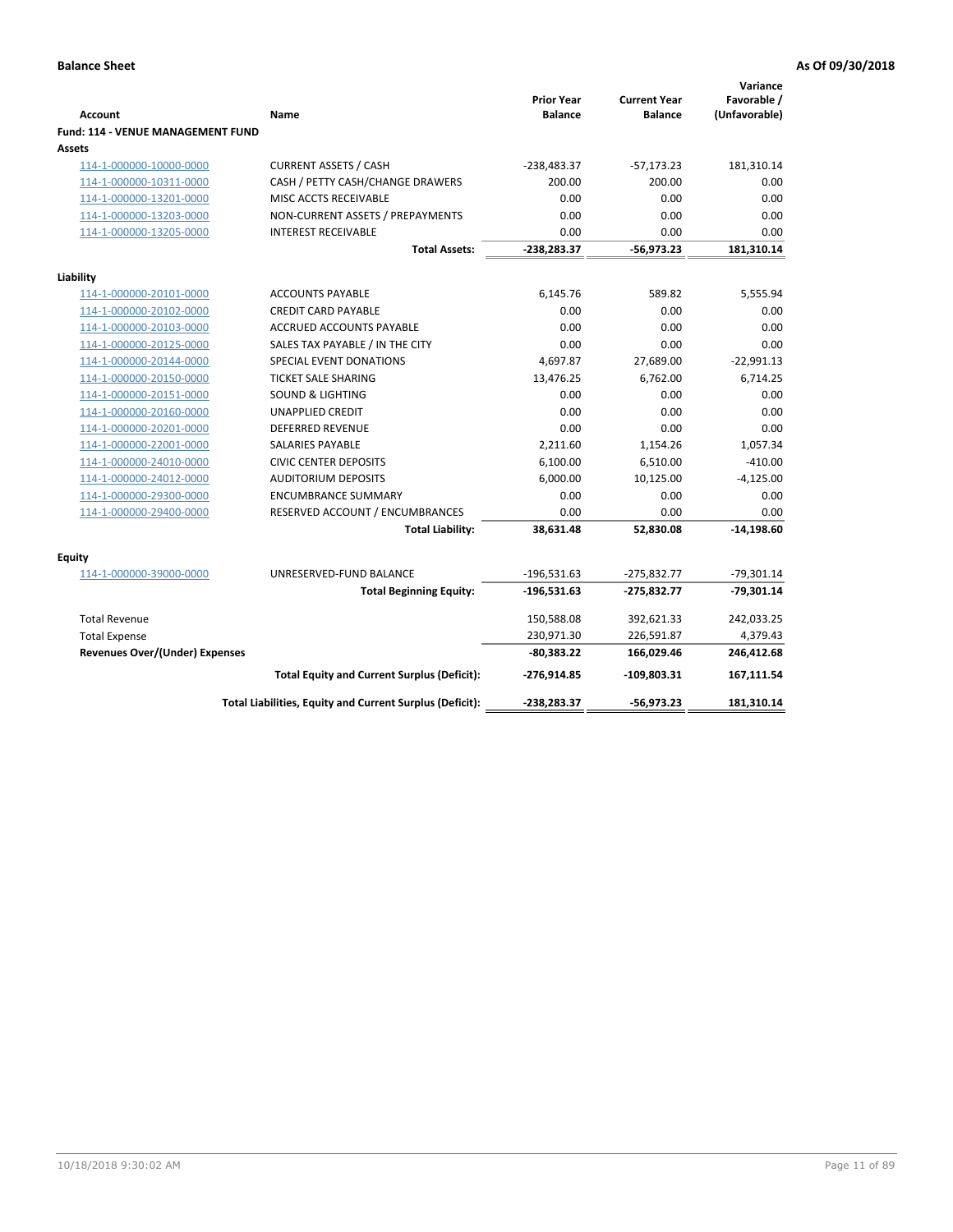| <b>Account</b>                        | <b>Name</b>                                              | <b>Prior Year</b><br><b>Balance</b> | <b>Current Year</b><br><b>Balance</b> | Variance<br>Favorable /<br>(Unfavorable) |
|---------------------------------------|----------------------------------------------------------|-------------------------------------|---------------------------------------|------------------------------------------|
| Fund: 115 - TIRZ FUND                 |                                                          |                                     |                                       |                                          |
| <b>Assets</b>                         |                                                          |                                     |                                       |                                          |
| 115-1-000000-10000-0000               | <b>CURRENT ASSETS / CASH</b>                             | 0.00                                | 0.00                                  | 0.00                                     |
| 115-1-000000-13101-0000               | TAX RECEIVABLE-CURRENT                                   | 0.00                                | 0.00                                  | 0.00                                     |
| 115-1-000000-13102-0000               | <b>TAXES REC-DELINQUENT</b>                              | 0.00                                | 0.00                                  | 0.00                                     |
| 115-1-000000-13103-0000               | ALLOW FOR UNCOLLECT TAXES                                | 0.00                                | 0.00                                  | 0.00                                     |
| 115-1-000000-13201-0000               | MISC ACCTS RECEIVABLE                                    | 0.00                                | 0.00                                  | 0.00                                     |
| 115-1-000000-13205-0000               | <b>INTEREST RECEIVABLE</b>                               | 0.00                                | 0.00                                  | 0.00                                     |
|                                       | <b>Total Assets:</b>                                     | 0.00                                | 0.00                                  | 0.00                                     |
| Liability                             |                                                          |                                     |                                       |                                          |
| 115-1-000000-20101-0000               | <b>ACCOUNTS PAYABLE</b>                                  | 0.00                                | 0.00                                  | 0.00                                     |
| 115-1-000000-20103-0000               | <b>ACCRUED ACCOUNTS PAYABLE</b>                          | 0.00                                | 0.00                                  | 0.00                                     |
| 115-1-000000-20203-0000               | <b>DEFERRED TAX REVENUE</b>                              | 0.00                                | 0.00                                  | 0.00                                     |
| 115-1-000000-29300-0000               | <b>ENCUMBRANCE SUMMARY</b>                               | 0.00                                | 0.00                                  | 0.00                                     |
| 115-1-000000-29400-0100               | RESERVED ACCOUNT / ENCUMBRANCES                          | 0.00                                | 0.00                                  | 0.00                                     |
|                                       | <b>Total Liability:</b>                                  | 0.00                                | 0.00                                  | 0.00                                     |
| Equity                                |                                                          |                                     |                                       |                                          |
| 115-1-000000-39000-0000               | UNRESERVED-FUND BALANCE                                  | 0.00                                | 0.00                                  | 0.00                                     |
| 115-1-000000-39100-0000               | UNRESERVED-RET. EARNINGS                                 | 0.00                                | 0.00                                  | 0.00                                     |
|                                       | <b>Total Beginning Equity:</b>                           | 0.00                                | 0.00                                  | 0.00                                     |
| <b>Total Revenue</b>                  |                                                          | 0.00                                | 0.00                                  | 0.00                                     |
| <b>Total Expense</b>                  |                                                          | 0.00                                | 0.00                                  | 0.00                                     |
| <b>Revenues Over/(Under) Expenses</b> |                                                          | 0.00                                | 0.00                                  | 0.00                                     |
|                                       | <b>Total Equity and Current Surplus (Deficit):</b>       | 0.00                                | 0.00                                  | 0.00                                     |
|                                       | Total Liabilities, Equity and Current Surplus (Deficit): | 0.00                                | 0.00                                  | 0.00                                     |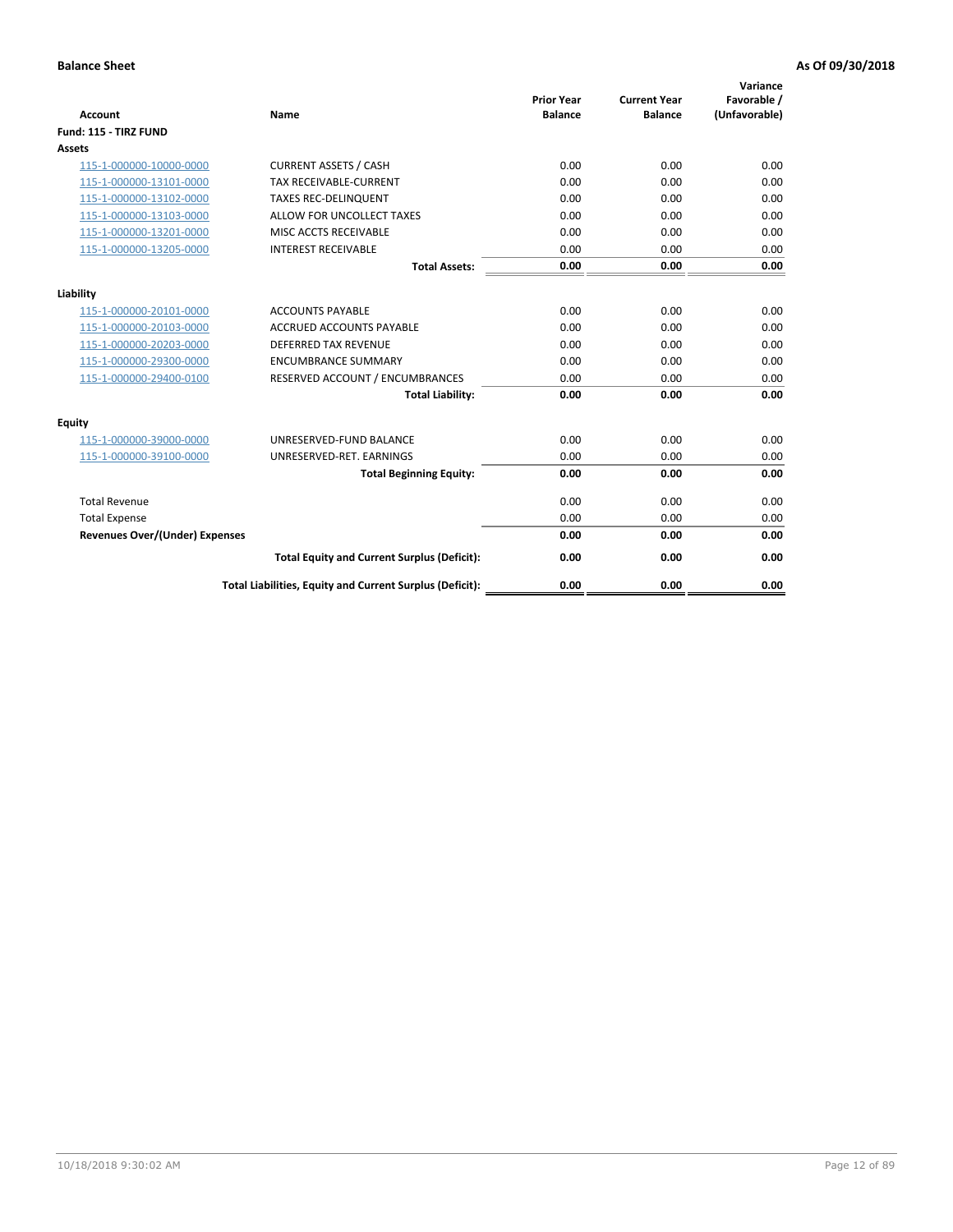| Account                               | Name                                                     | <b>Prior Year</b><br><b>Balance</b> | <b>Current Year</b><br><b>Balance</b> | Variance<br>Favorable /<br>(Unfavorable) |
|---------------------------------------|----------------------------------------------------------|-------------------------------------|---------------------------------------|------------------------------------------|
| Fund: 116 - ROADWAY IMPACT FEE 1      |                                                          |                                     |                                       |                                          |
| Assets                                |                                                          |                                     |                                       |                                          |
| 116-1-000000-10000-0000               | <b>CURRENT ASSETS / CASH</b>                             | 13,136.58                           | 0.00                                  | $-13,136.58$                             |
| 116-1-000000-13201-0000               | MISC ACCTS RECEIVABLE                                    | 0.00                                | 0.00                                  | 0.00                                     |
| 116-1-000000-13205-0000               | <b>INTEREST RECEIVABLE</b>                               | 0.00                                | 0.00                                  | 0.00                                     |
|                                       | <b>Total Assets:</b>                                     | 13,136.58                           | 0.00                                  | $-13,136.58$                             |
| Liability                             |                                                          |                                     |                                       |                                          |
| 116-1-000000-20101-0000               | <b>ACCOUNTS PAYABLE</b>                                  | 0.32                                | 0.00                                  | 0.32                                     |
| 116-1-000000-20103-0000               | <b>ACCRUED ACCOUNTS PAYABLE</b>                          | 0.00                                | 0.00                                  | 0.00                                     |
|                                       | <b>Total Liability:</b>                                  | 0.32                                | 0.00                                  | 0.32                                     |
| Equity                                |                                                          |                                     |                                       |                                          |
| 116-1-000000-39000-0000               | UNRESERVED-FUND BALANCE                                  | 0.00                                | 0.00                                  | 0.00                                     |
| 116-1-000000-39100-0000               | UNRESERVED-RET. EARNINGS                                 | 13,121.26                           | 13,136.26                             | 15.00                                    |
|                                       | <b>Total Beginning Equity:</b>                           | 13,121.26                           | 13,136.26                             | 15.00                                    |
| <b>Total Revenue</b>                  |                                                          | 23.21                               | 46.03                                 | 22.82                                    |
| <b>Total Expense</b>                  |                                                          | 8.21                                | 13.182.29                             | $-13,174.08$                             |
| <b>Revenues Over/(Under) Expenses</b> |                                                          | 15.00                               | $-13,136.26$                          | $-13,151.26$                             |
|                                       | <b>Total Equity and Current Surplus (Deficit):</b>       | 13,136.26                           | 0.00                                  | $-13,136.26$                             |
|                                       | Total Liabilities, Equity and Current Surplus (Deficit): | 13,136.58                           | 0.00                                  | $-13,136.58$                             |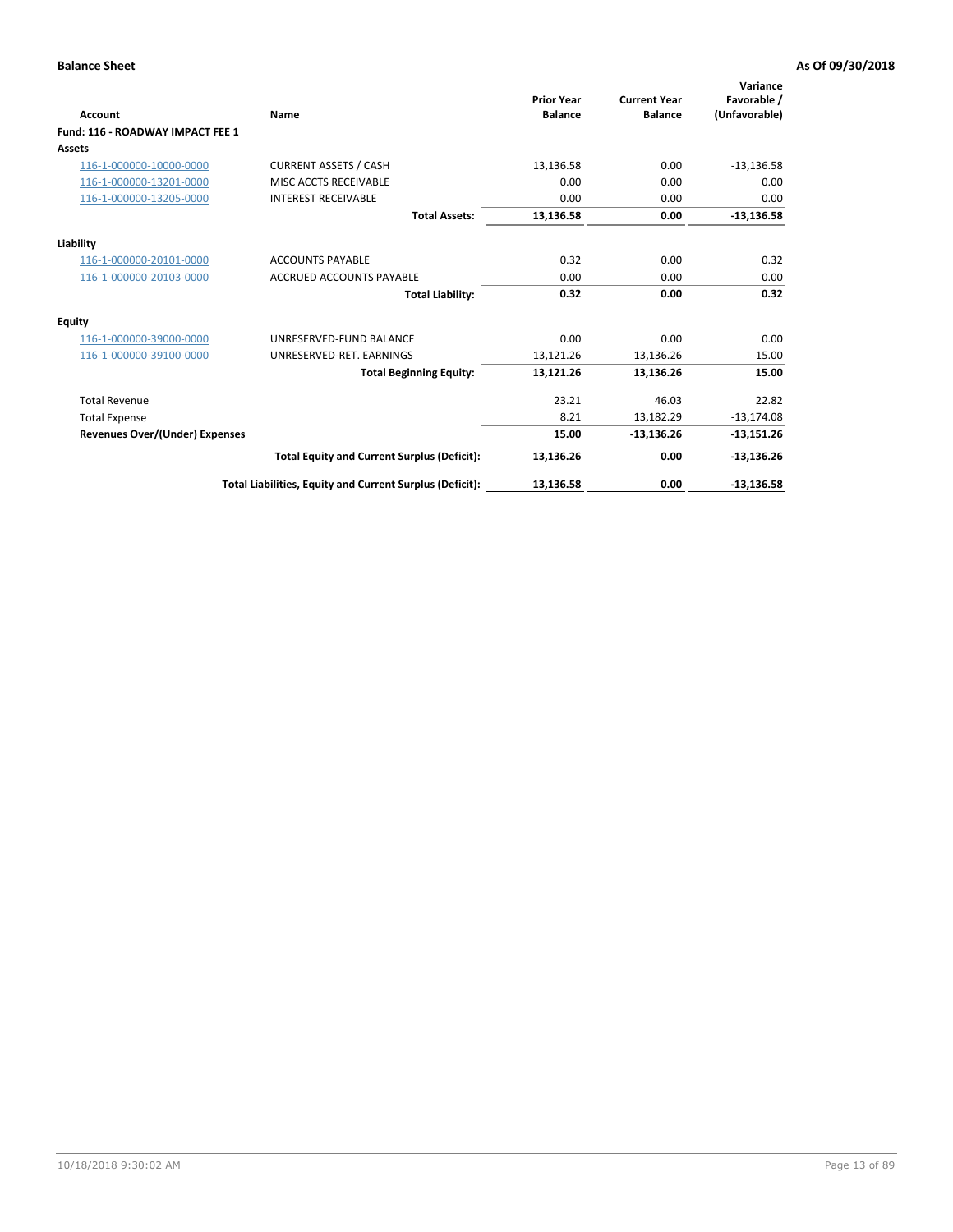| <b>Account</b>                        | Name                                                     | <b>Prior Year</b><br><b>Balance</b> | <b>Current Year</b><br><b>Balance</b> | Variance<br>Favorable /<br>(Unfavorable) |
|---------------------------------------|----------------------------------------------------------|-------------------------------------|---------------------------------------|------------------------------------------|
| Fund: 117 - ROADWAY IMPACT FEE 2      |                                                          |                                     |                                       |                                          |
| <b>Assets</b>                         |                                                          |                                     |                                       |                                          |
| 117-1-000000-10000-0000               | <b>CURRENT ASSETS / CASH</b>                             | 64.88                               | 0.00                                  | $-64.88$                                 |
| 117-1-000000-13201-0000               | MISC ACCTS RECEIVABLE                                    | 0.00                                | 0.00                                  | 0.00                                     |
| 117-1-000000-13205-0000               | <b>INTEREST RECEIVABLE</b>                               | 0.00                                | 0.00                                  | 0.00                                     |
|                                       | <b>Total Assets:</b>                                     | 64.88                               | 0.00                                  | $-64.88$                                 |
| Liability                             |                                                          |                                     |                                       |                                          |
| 117-1-000000-20101-0000               | <b>ACCOUNTS PAYABLE</b>                                  | 0.00                                | 0.00                                  | 0.00                                     |
| 117-1-000000-20103-0000               | <b>ACCRUED ACCOUNTS PAYABLE</b>                          | 0.00                                | 0.00                                  | 0.00                                     |
|                                       | <b>Total Liability:</b>                                  | 0.00                                | 0.00                                  | 0.00                                     |
| Equity                                |                                                          |                                     |                                       |                                          |
| 117-1-000000-39000-0000               | UNRESERVED-FUND BALANCE                                  | 0.00                                | 0.00                                  | 0.00                                     |
| 117-1-000000-39100-0000               | UNRESERVED-RET. EARNINGS                                 | 64.77                               | 64.88                                 | 0.11                                     |
|                                       | <b>Total Beginning Equity:</b>                           | 64.77                               | 64.88                                 | 0.11                                     |
| <b>Total Revenue</b>                  |                                                          | 0.11                                | 0.24                                  | 0.13                                     |
| <b>Total Expense</b>                  |                                                          | 0.00                                | 65.12                                 | $-65.12$                                 |
| <b>Revenues Over/(Under) Expenses</b> |                                                          | 0.11                                | $-64.88$                              | $-64.99$                                 |
|                                       | <b>Total Equity and Current Surplus (Deficit):</b>       | 64.88                               | 0.00                                  | $-64.88$                                 |
|                                       | Total Liabilities, Equity and Current Surplus (Deficit): | 64.88                               | 0.00                                  | $-64.88$                                 |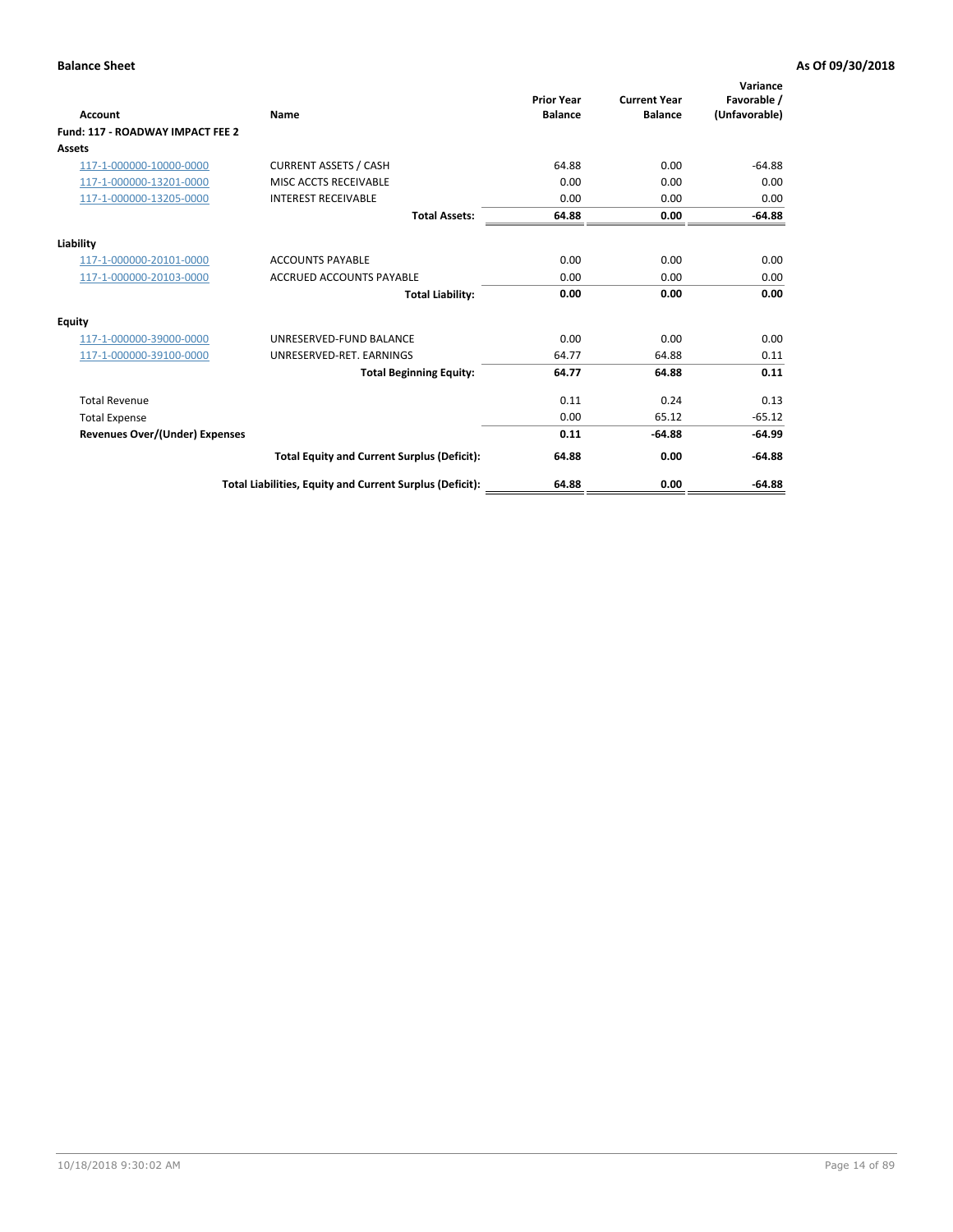| <b>Account</b>                        | Name                                                     | <b>Prior Year</b><br><b>Balance</b> | <b>Current Year</b><br><b>Balance</b> | Variance<br>Favorable /<br>(Unfavorable) |
|---------------------------------------|----------------------------------------------------------|-------------------------------------|---------------------------------------|------------------------------------------|
| Fund: 118 - ROADWAY IMPACT FEE 3      |                                                          |                                     |                                       |                                          |
| <b>Assets</b>                         |                                                          |                                     |                                       |                                          |
| 118-1-000000-10000-0000               | <b>CURRENT ASSETS / CASH</b>                             | 110.10                              | 0.00                                  | $-110.10$                                |
| 118-1-000000-13201-0000               | MISC ACCTS RECEIVABLE                                    | 0.00                                | 0.00                                  | 0.00                                     |
| 118-1-000000-13205-0000               | <b>INTEREST RECEIVABLE</b>                               | 0.00                                | 0.00                                  | 0.00                                     |
|                                       | <b>Total Assets:</b>                                     | 110.10                              | 0.00                                  | $-110.10$                                |
| Liability                             |                                                          |                                     |                                       |                                          |
| 118-1-000000-20101-0000               | <b>ACCOUNTS PAYABLE</b>                                  | 0.00                                | 0.00                                  | 0.00                                     |
| 118-1-000000-20103-0000               | <b>ACCRUED ACCOUNTS PAYABLE</b>                          | 0.00                                | 0.00                                  | 0.00                                     |
|                                       | <b>Total Liability:</b>                                  | 0.00                                | 0.00                                  | 0.00                                     |
| <b>Equity</b>                         |                                                          |                                     |                                       |                                          |
| 118-1-000000-39000-0000               | UNRESERVED-FUND BALANCE                                  | 0.00                                | 0.00                                  | 0.00                                     |
| 118-1-000000-39100-0000               | UNRESERVED-RET. EARNINGS                                 | 109.92                              | 110.10                                | 0.18                                     |
|                                       | <b>Total Beginning Equity:</b>                           | 109.92                              | 110.10                                | 0.18                                     |
| <b>Total Revenue</b>                  |                                                          | 0.21                                | 0.40                                  | 0.19                                     |
| <b>Total Expense</b>                  |                                                          | 0.03                                | 110.50                                | $-110.47$                                |
| <b>Revenues Over/(Under) Expenses</b> |                                                          | 0.18                                | $-110.10$                             | $-110.28$                                |
|                                       | <b>Total Equity and Current Surplus (Deficit):</b>       | 110.10                              | 0.00                                  | $-110.10$                                |
|                                       | Total Liabilities, Equity and Current Surplus (Deficit): | 110.10                              | 0.00                                  | $-110.10$                                |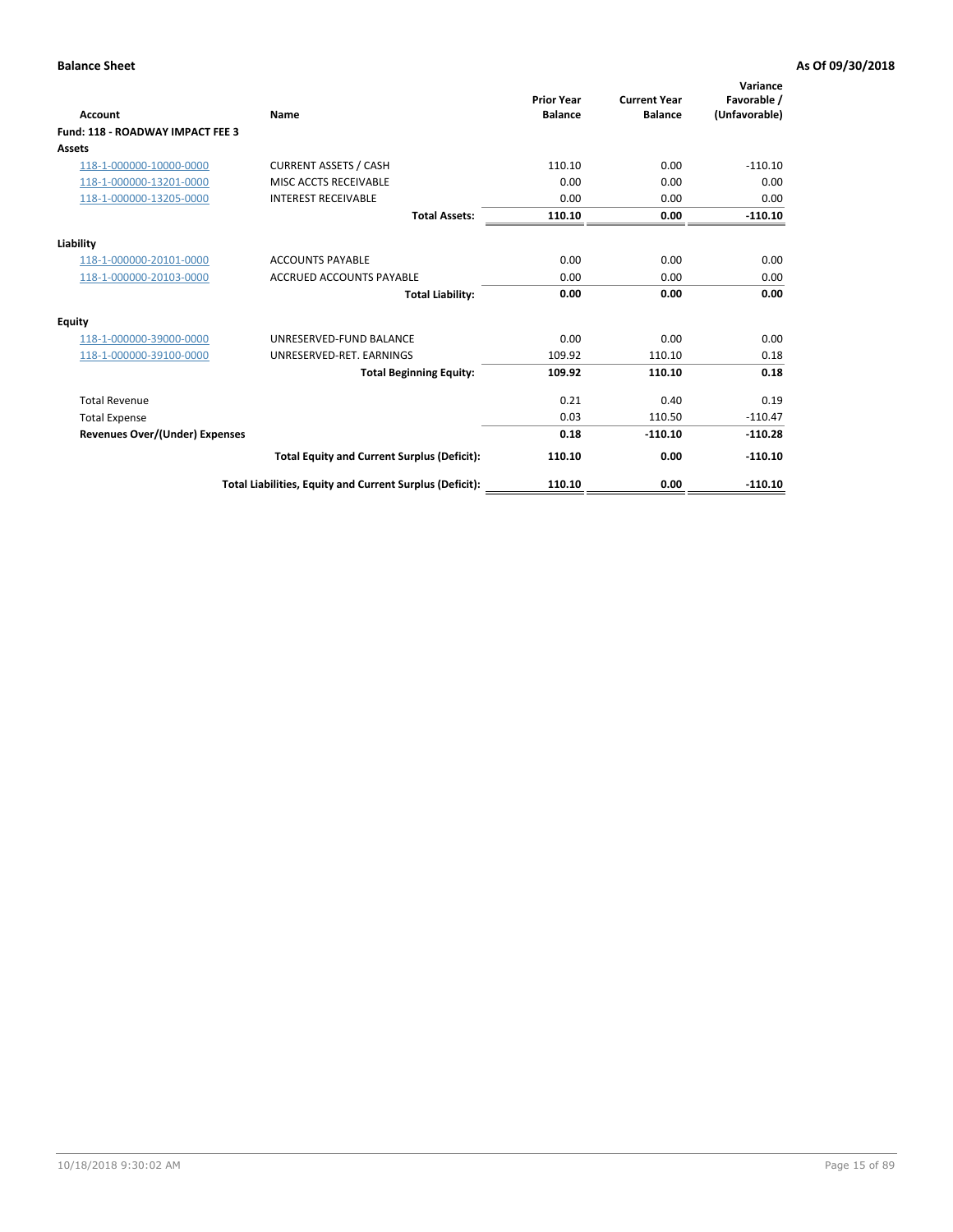| Account                               | Name                                                     | <b>Prior Year</b><br><b>Balance</b> | <b>Current Year</b><br><b>Balance</b> | Variance<br>Favorable /<br>(Unfavorable) |
|---------------------------------------|----------------------------------------------------------|-------------------------------------|---------------------------------------|------------------------------------------|
| Fund: 119 - ROADWAY IMPACT FEE 4      |                                                          |                                     |                                       |                                          |
| Assets                                |                                                          |                                     |                                       |                                          |
| 119-1-000000-10000-0000               | <b>CURRENT ASSETS / CASH</b>                             | 4.63                                | 0.00                                  | $-4.63$                                  |
| 119-1-000000-13201-0000               | <b>MISC ACCTS RECEIVABLE</b>                             | 0.00                                | 0.00                                  | 0.00                                     |
| 119-1-000000-13205-0000               | <b>INTEREST RECEIVABLE</b>                               | 0.00                                | 0.00                                  | 0.00                                     |
|                                       | <b>Total Assets:</b>                                     | 4.63                                | 0.00                                  | $-4.63$                                  |
| Liability                             |                                                          |                                     |                                       |                                          |
| 119-1-000000-20101-0000               | <b>ACCOUNTS PAYABLE</b>                                  | 0.00                                | 0.00                                  | 0.00                                     |
| 119-1-000000-20103-0000               | <b>ACCRUED ACCOUNTS PAYABLE</b>                          | 0.00                                | 0.00                                  | 0.00                                     |
|                                       | <b>Total Liability:</b>                                  | 0.00                                | 0.00                                  | 0.00                                     |
| Equity                                |                                                          |                                     |                                       |                                          |
| 119-1-000000-39000-0000               | UNRESERVED-FUND BALANCE                                  | 0.00                                | 0.00                                  | 0.00                                     |
| 119-1-000000-39100-0000               | UNRESERVED-RET. EARNINGS                                 | 4.63                                | 4.63                                  | 0.00                                     |
|                                       | <b>Total Beginning Equity:</b>                           | 4.63                                | 4.63                                  | 0.00                                     |
| <b>Total Revenue</b>                  |                                                          | 0.00                                | 0.01                                  | 0.01                                     |
| <b>Total Expense</b>                  |                                                          | 0.00                                | 4.64                                  | $-4.64$                                  |
| <b>Revenues Over/(Under) Expenses</b> |                                                          | 0.00                                | $-4.63$                               | $-4.63$                                  |
|                                       | <b>Total Equity and Current Surplus (Deficit):</b>       | 4.63                                | 0.00                                  | $-4.63$                                  |
|                                       | Total Liabilities, Equity and Current Surplus (Deficit): | 4.63                                | 0.00                                  | $-4.63$                                  |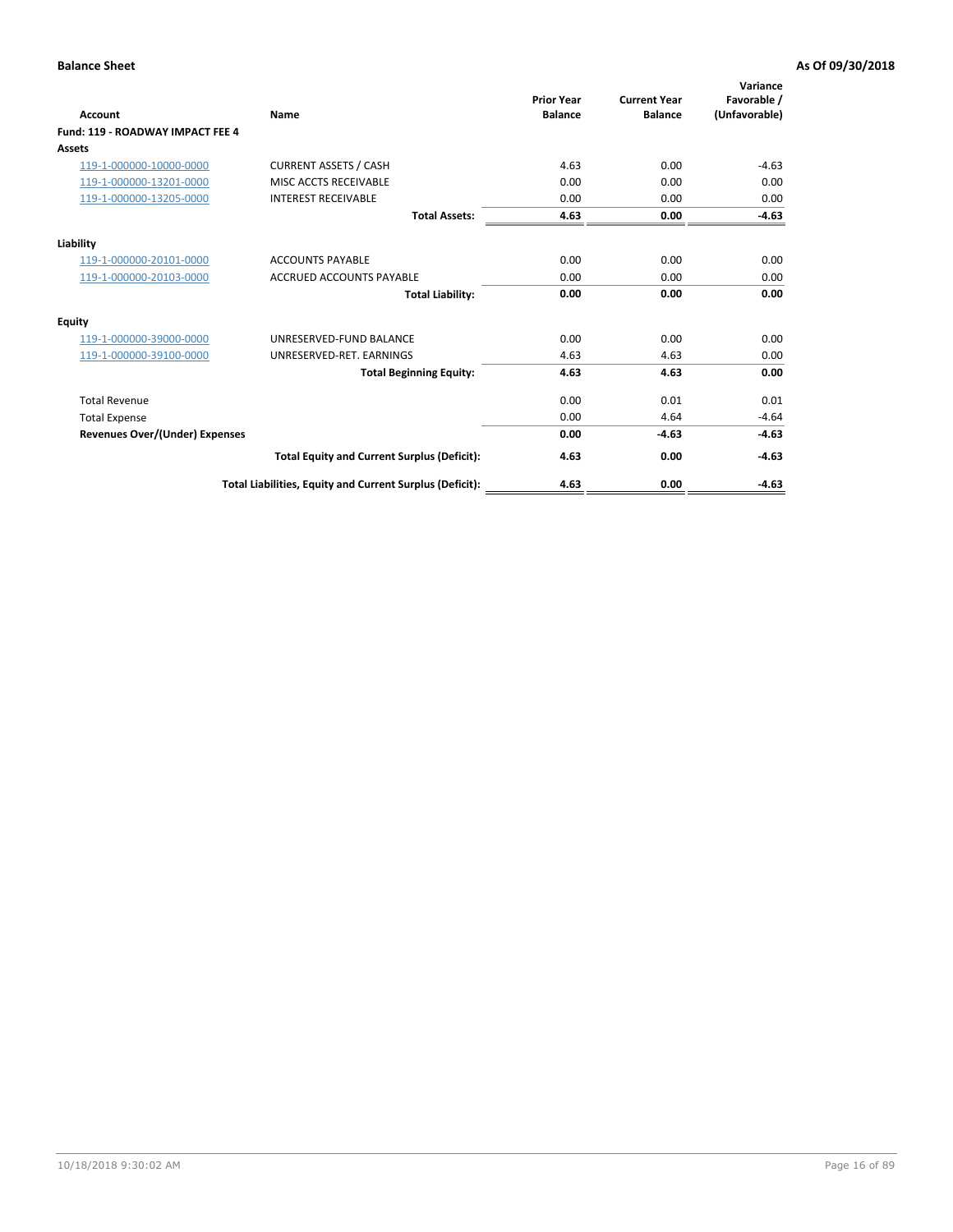| Account                                           | Name                                                     | <b>Prior Year</b><br><b>Balance</b> | <b>Current Year</b><br><b>Balance</b> | Variance<br>Favorable /<br>(Unfavorable) |
|---------------------------------------------------|----------------------------------------------------------|-------------------------------------|---------------------------------------|------------------------------------------|
| Fund: 120 - BROWNSFIELD HAZARDOUS WASTE EPA GRANT |                                                          |                                     |                                       |                                          |
| <b>Assets</b>                                     |                                                          |                                     |                                       |                                          |
| 120-1-000000-10000-0000                           | <b>CURRENT ASSETS / CASH</b>                             | 0.00                                | 0.00                                  | 0.00                                     |
| 120-1-000000-13201-0000                           | MISC ACCTS RECEIVABLE                                    | 0.00                                | 0.00                                  | 0.00                                     |
|                                                   | <b>Total Assets:</b>                                     | 0.00                                | 0.00                                  | 0.00                                     |
| Liability                                         |                                                          |                                     |                                       |                                          |
| 120-1-000000-20101-0000                           | <b>ACCOUNTS PAYABLE</b>                                  | 0.00                                | 0.00                                  | 0.00                                     |
| 120-1-000000-20102-0000                           | <b>CREDIT CARD PAYABLE</b>                               | 0.00                                | 0.00                                  | 0.00                                     |
| 120-1-000000-20902-0000                           | <b>DEFERRED GRANT REVENUE</b>                            | 0.00                                | 0.00                                  | 0.00                                     |
| 120-1-000000-29300-0000                           | <b>ENCUMBRANCE SUMMARY</b>                               | 0.00                                | 0.00                                  | 0.00                                     |
| 120-1-000000-29400-0000                           | RESERVED ACCOUNT / ENCUMBRANCES                          | 0.00                                | 0.00                                  | 0.00                                     |
|                                                   | <b>Total Liability:</b>                                  | 0.00                                | 0.00                                  | 0.00                                     |
| Equity                                            |                                                          |                                     |                                       |                                          |
| 120-1-000000-39000-0000                           | UNRESERVED-FUND BALANCE                                  | 0.00                                | 0.00                                  | 0.00                                     |
|                                                   | <b>Total Beginning Equity:</b>                           | 0.00                                | 0.00                                  | 0.00                                     |
| <b>Total Revenue</b>                              |                                                          | 0.00                                | 0.00                                  | 0.00                                     |
| <b>Total Expense</b>                              |                                                          | 0.00                                | 0.00                                  | 0.00                                     |
| <b>Revenues Over/(Under) Expenses</b>             |                                                          | 0.00                                | 0.00                                  | 0.00                                     |
|                                                   | <b>Total Equity and Current Surplus (Deficit):</b>       | 0.00                                | 0.00                                  | 0.00                                     |
|                                                   | Total Liabilities, Equity and Current Surplus (Deficit): | 0.00                                | 0.00                                  | 0.00                                     |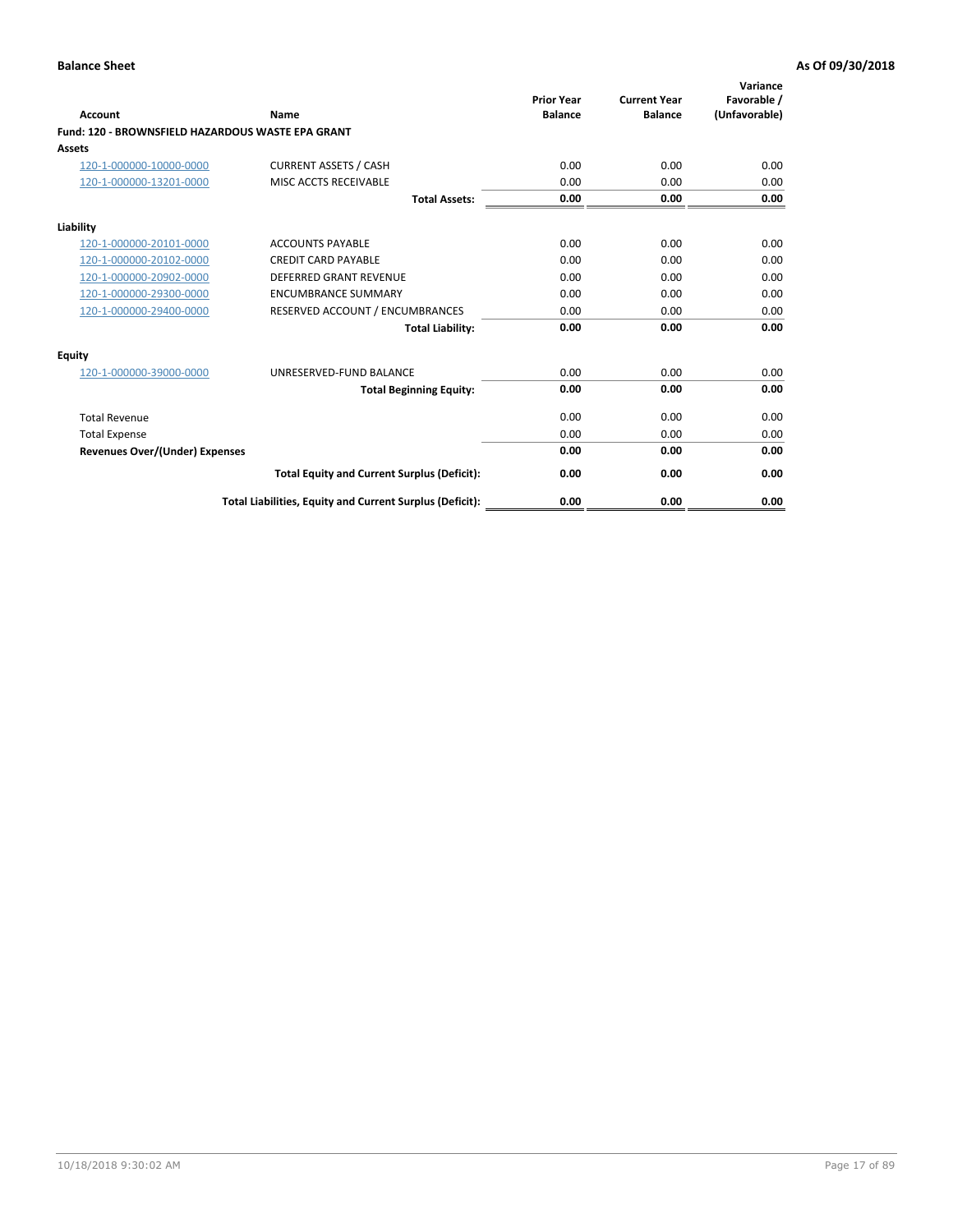| Account                                     | Name                                                     | <b>Prior Year</b><br><b>Balance</b> | <b>Current Year</b><br><b>Balance</b> | Variance<br>Favorable /<br>(Unfavorable) |
|---------------------------------------------|----------------------------------------------------------|-------------------------------------|---------------------------------------|------------------------------------------|
| Fund: 121 - BROWNSFIELD PETROLEUM EPA GRANT |                                                          |                                     |                                       |                                          |
| <b>Assets</b>                               |                                                          |                                     |                                       |                                          |
| 121-1-000000-10000-0000                     | <b>CURRENT ASSETS / CASH</b>                             | 0.00                                | 0.00                                  | 0.00                                     |
| 121-1-000000-13201-0000                     | MISC ACCTS RECEIVABLE                                    | 0.00                                | 0.00                                  | 0.00                                     |
|                                             |                                                          |                                     |                                       |                                          |
|                                             | <b>Total Assets:</b>                                     | 0.00                                | 0.00                                  | 0.00                                     |
| Liability                                   |                                                          |                                     |                                       |                                          |
| 121-1-000000-20101-0000                     | <b>ACCOUNTS PAYABLE</b>                                  | 0.00                                | 0.00                                  | 0.00                                     |
| 121-1-000000-20102-0000                     | <b>CREDIT CARD PAYABLE</b>                               | 0.00                                | 0.00                                  | 0.00                                     |
| 121-1-000000-20103-0000                     | <b>ACCRUED ACCOUNTS PAYABLE</b>                          | 0.00                                | 0.00                                  | 0.00                                     |
| 121-1-000000-20902-0000                     | <b>DEFERRED GRANT REVENUE</b>                            | 0.00                                | 0.00                                  | 0.00                                     |
| 121-1-000000-29300-0000                     | <b>ENCUMBRANCE SUMMARY</b>                               | 0.00                                | 0.00                                  | 0.00                                     |
| 121-1-000000-29400-0000                     | RESERVED ACCOUNT / ENCUMBRANCES                          | 0.00                                | 0.00                                  | 0.00                                     |
|                                             | <b>Total Liability:</b>                                  | 0.00                                | 0.00                                  | 0.00                                     |
| <b>Equity</b>                               |                                                          |                                     |                                       |                                          |
| 121-1-000000-39000-0000                     | UNRESERVED-FUND BALANCE                                  | 0.00                                | 0.00                                  | 0.00                                     |
|                                             | <b>Total Beginning Equity:</b>                           | 0.00                                | 0.00                                  | 0.00                                     |
| <b>Total Revenue</b>                        |                                                          | 0.00                                | 0.00                                  | 0.00                                     |
| <b>Total Expense</b>                        |                                                          | 0.00                                | 0.00                                  | 0.00                                     |
| <b>Revenues Over/(Under) Expenses</b>       |                                                          | 0.00                                | 0.00                                  | 0.00                                     |
|                                             | <b>Total Equity and Current Surplus (Deficit):</b>       | 0.00                                | 0.00                                  | 0.00                                     |
|                                             | Total Liabilities, Equity and Current Surplus (Deficit): | 0.00                                | 0.00                                  | 0.00                                     |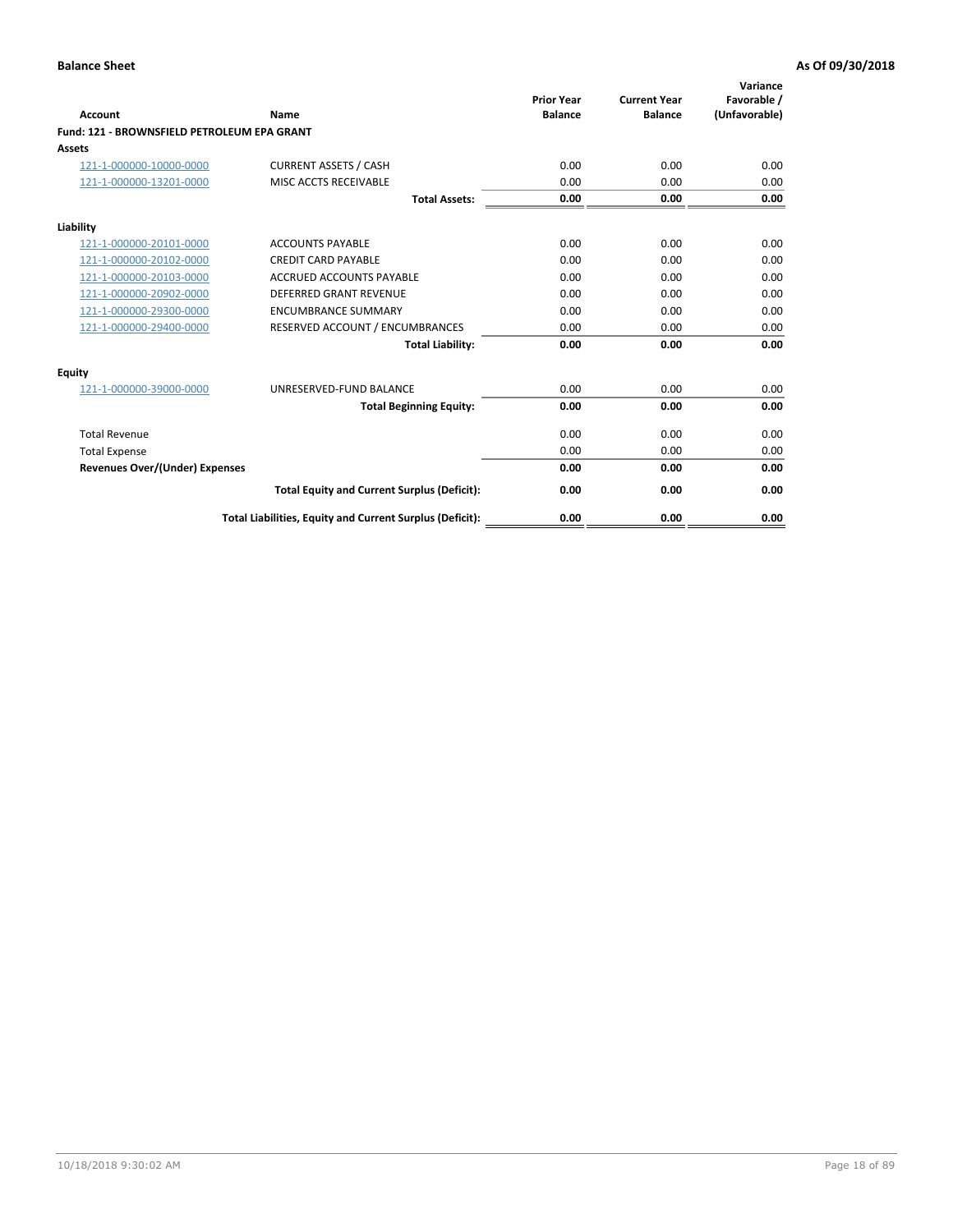| <b>Account</b>                                     | Name                                                     | <b>Prior Year</b><br><b>Balance</b> | <b>Current Year</b><br><b>Balance</b> | Variance<br>Favorable /<br>(Unfavorable) |
|----------------------------------------------------|----------------------------------------------------------|-------------------------------------|---------------------------------------|------------------------------------------|
| Fund: 122 - COPS HIRING PROGRAM GRANT 2010UMWX0308 |                                                          |                                     |                                       |                                          |
| Assets                                             |                                                          |                                     |                                       |                                          |
| 122-1-000000-10000-0000                            | <b>CURRENT ASSETS / CASH</b>                             | 0.00                                | 0.00                                  | 0.00                                     |
| 122-1-000000-13201-0000                            | MISC ACCTS RECEIVABLE                                    | 0.00                                | 0.00                                  | 0.00                                     |
|                                                    | <b>Total Assets:</b>                                     | 0.00                                | 0.00                                  | 0.00                                     |
| Liability                                          |                                                          |                                     |                                       |                                          |
| 122-1-000000-20101-0000                            | <b>ACCOUNTS PAYABLE</b>                                  | 0.00                                | 0.00                                  | 0.00                                     |
| 122-1-000000-20102-0000                            | <b>CREDIT CARD PAYABLE</b>                               | 0.00                                | 0.00                                  | 0.00                                     |
| 122-1-000000-20103-0000                            | <b>ACCRUED ACCOUNTS PAYABLE</b>                          | 0.00                                | 0.00                                  | 0.00                                     |
| 122-1-000000-20902-0000                            | <b>DEFERRED GRANT REVENUE</b>                            | 0.00                                | 0.00                                  | 0.00                                     |
|                                                    | <b>Total Liability:</b>                                  | 0.00                                | 0.00                                  | 0.00                                     |
| Equity                                             |                                                          |                                     |                                       |                                          |
| 122-1-000000-39000-0000                            | UNRESERVED-FUND BALANCE                                  | 0.00                                | 0.00                                  | 0.00                                     |
|                                                    | <b>Total Beginning Equity:</b>                           | 0.00                                | 0.00                                  | 0.00                                     |
| <b>Total Revenue</b>                               |                                                          | 0.00                                | 0.00                                  | 0.00                                     |
| <b>Total Expense</b>                               |                                                          | 0.00                                | 0.00                                  | 0.00                                     |
| <b>Revenues Over/(Under) Expenses</b>              |                                                          | 0.00                                | 0.00                                  | 0.00                                     |
|                                                    | <b>Total Equity and Current Surplus (Deficit):</b>       | 0.00                                | 0.00                                  | 0.00                                     |
|                                                    | Total Liabilities, Equity and Current Surplus (Deficit): | 0.00                                | 0.00                                  | 0.00                                     |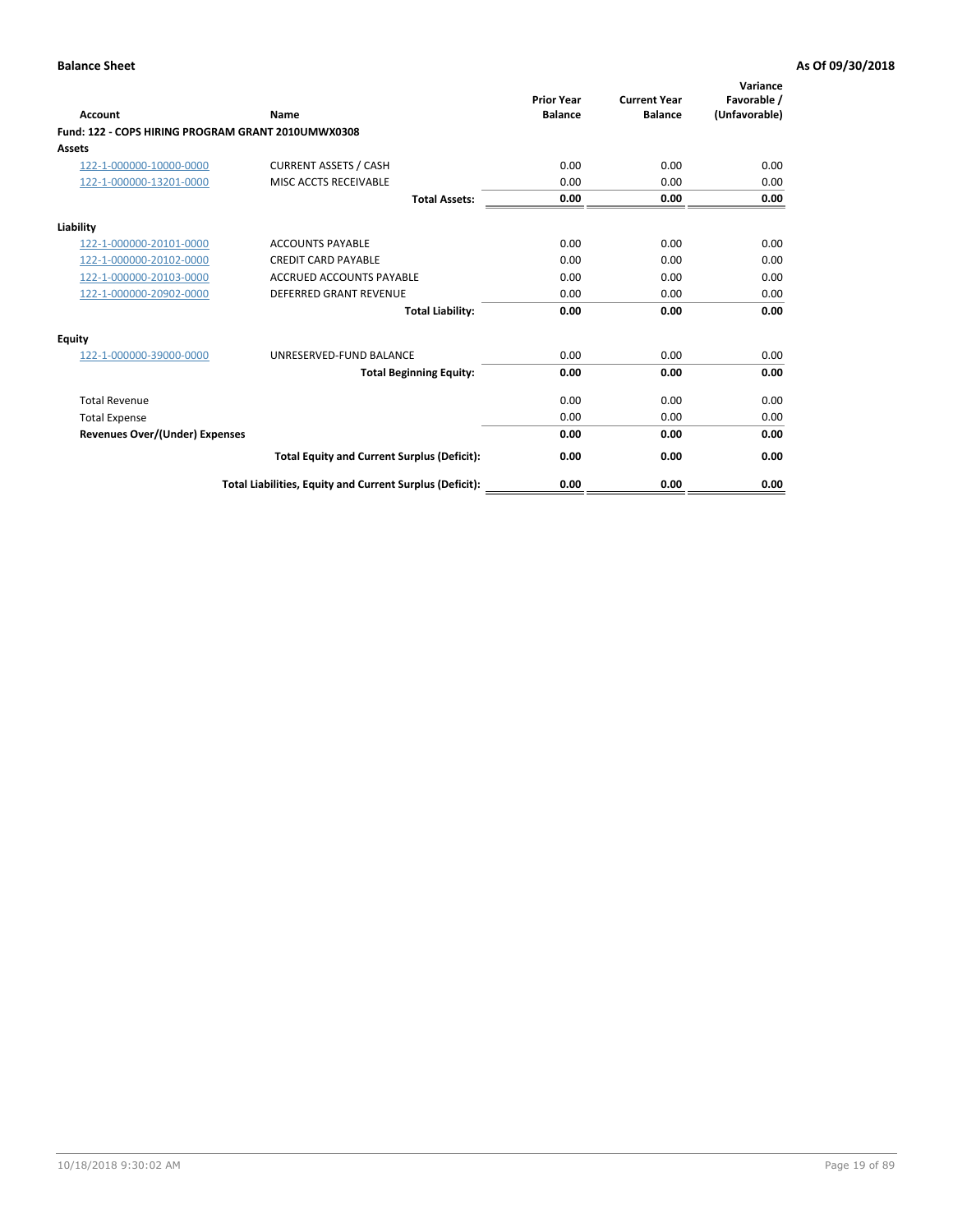| Account                        | Name                                                           | <b>Prior Year</b><br><b>Balance</b> | <b>Current Year</b><br><b>Balance</b> | Variance<br>Favorable /<br>(Unfavorable) |
|--------------------------------|----------------------------------------------------------------|-------------------------------------|---------------------------------------|------------------------------------------|
|                                | Fund: 123 - PTRAIN - POLICE REIMBURSEMENT GRANTS & CONT EDUCAT |                                     |                                       |                                          |
| Assets                         |                                                                |                                     |                                       |                                          |
| 123-1-000000-10000-0000        | <b>CURRENT ASSETS / CASH</b>                                   | 9,790.92                            | 10,461.04                             | 670.12                                   |
| 123-1-000000-13201-0000        | MISC ACCTS RECEIVABLE                                          | 0.00                                | 0.00                                  | 0.00                                     |
|                                | <b>Total Assets:</b>                                           | 9,790.92                            | 10,461.04                             | 670.12                                   |
| Liability                      |                                                                |                                     |                                       |                                          |
| 123-1-000000-20101-0000        | <b>ACCOUNTS PAYABLE</b>                                        | 0.24                                | 0.00                                  | 0.24                                     |
| 123-1-000000-20102-0000        | <b>CREDIT CARD PAYABLE</b>                                     | 0.00                                | 0.00                                  | 0.00                                     |
| 123-1-000000-20103-0000        | <b>ACCRUED ACCOUNTS PAYABLE</b>                                | 0.00                                | 0.00                                  | 0.00                                     |
|                                | <b>Total Liability:</b>                                        | 0.24                                | 0.00                                  | 0.24                                     |
| Equity                         |                                                                |                                     |                                       |                                          |
| 123-1-000000-39000-0000        | UNRESERVED-FUND BALANCE                                        | 6,800.59                            | 9,790.68                              | 2,990.09                                 |
|                                | <b>Total Beginning Equity:</b>                                 | 6,800.59                            | 9,790.68                              | 2,990.09                                 |
| <b>Total Revenue</b>           |                                                                | 4,692.02                            | 4,544.76                              | $-147.26$                                |
| <b>Total Expense</b>           |                                                                | 1,701.93                            | 3.874.40                              | $-2,172.47$                              |
| Revenues Over/(Under) Expenses |                                                                | 2,990.09                            | 670.36                                | $-2,319.73$                              |
|                                | <b>Total Equity and Current Surplus (Deficit):</b>             | 9,790.68                            | 10,461.04                             | 670.36                                   |
|                                | Total Liabilities, Equity and Current Surplus (Deficit):       | 9,790.92                            | 10,461.04                             | 670.12                                   |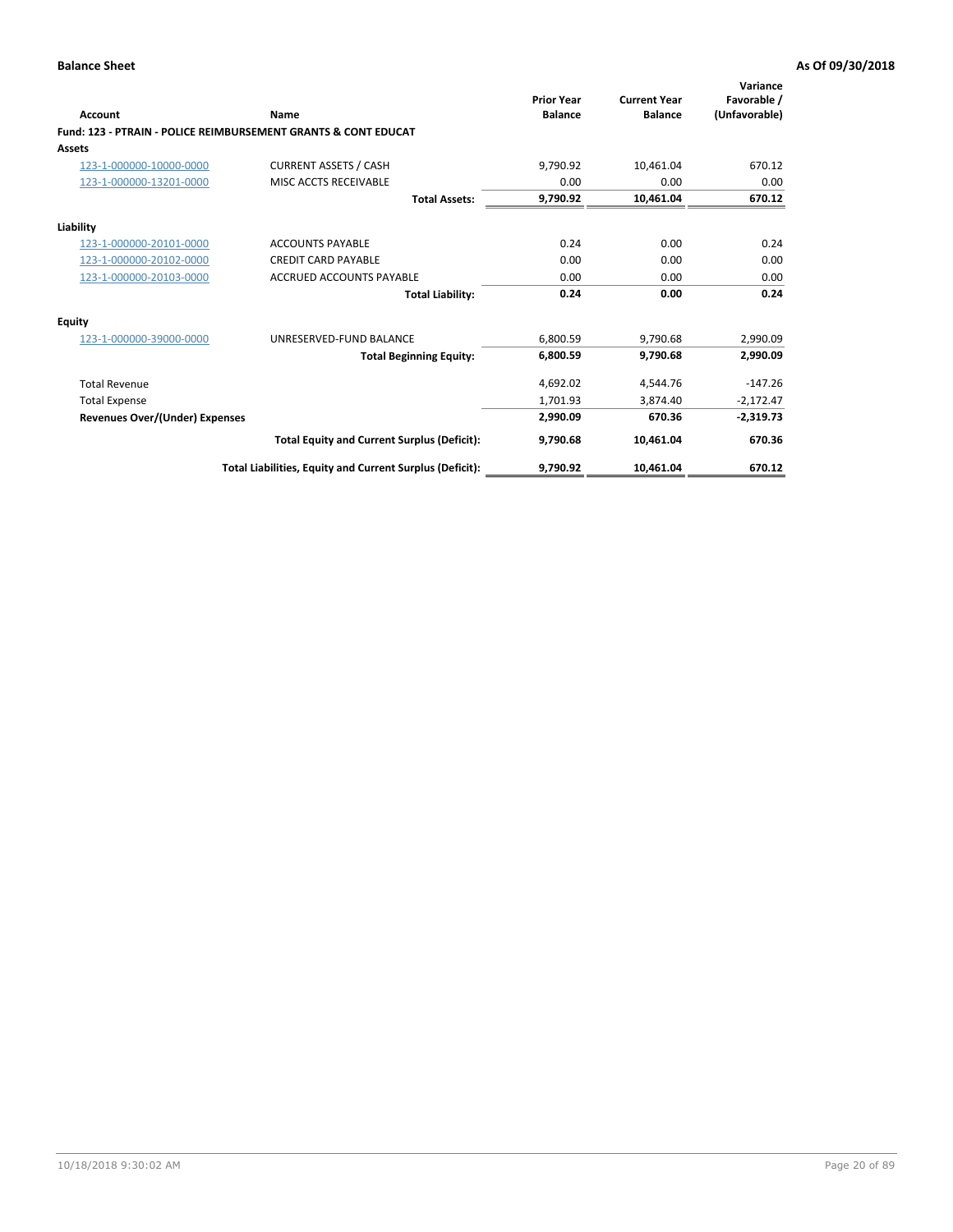| <b>Account</b>                        | Name                                                     | <b>Prior Year</b><br><b>Balance</b> | <b>Current Year</b><br><b>Balance</b> | Variance<br>Favorable /<br>(Unfavorable) |
|---------------------------------------|----------------------------------------------------------|-------------------------------------|---------------------------------------|------------------------------------------|
| <b>Fund: 124 - FIRE HAZMAT GRANT</b>  |                                                          |                                     |                                       |                                          |
| <b>Assets</b>                         |                                                          |                                     |                                       |                                          |
| 124-1-000000-10000-0000               | <b>CURRENT ASSETS / CASH</b>                             | 0.00                                | 0.00                                  | 0.00                                     |
| 124-1-000000-13201-0000               | MISC ACCTS RECEIVABLE                                    | 0.00                                | 0.00                                  | 0.00                                     |
| 124-1-000000-13205-0000               | <b>INTEREST RECEIVABLE</b>                               | 0.00                                | 0.00                                  | 0.00                                     |
|                                       | <b>Total Assets:</b>                                     | 0.00                                | 0.00                                  | 0.00                                     |
| Liability                             |                                                          |                                     |                                       |                                          |
| 124-1-000000-20101-0000               | <b>ACCOUNTS PAYABLE</b>                                  | 0.00                                | 0.00                                  | 0.00                                     |
| 124-1-000000-20102-0000               | <b>CREDIT CARD PAYABLE</b>                               | 0.00                                | 0.00                                  | 0.00                                     |
| 124-1-000000-20902-0000               | <b>DEFERRED GRANT REVENUE</b>                            | 0.00                                | 0.00                                  | 0.00                                     |
| 124-1-000000-21001-0000               | <b>GENERAL FUND / GENERAL FUND</b>                       | 0.00                                | 0.00                                  | 0.00                                     |
| 124-1-000000-29300-0000               | <b>ENCUMBRANCE SUMMARY</b>                               | 0.00                                | 0.00                                  | 0.00                                     |
| 124-1-000000-29400-0000               | RESERVED ACCOUNT / ENCUMBRANCES                          | 0.00                                | 0.00                                  | 0.00                                     |
|                                       | <b>Total Liability:</b>                                  | 0.00                                | 0.00                                  | 0.00                                     |
| <b>Equity</b>                         |                                                          |                                     |                                       |                                          |
| 124-1-000000-39000-0000               | UNRESERVED-FUND BALANCE                                  | 0.00                                | 0.00                                  | 0.00                                     |
|                                       | <b>Total Beginning Equity:</b>                           | 0.00                                | 0.00                                  | 0.00                                     |
| <b>Total Revenue</b>                  |                                                          | 0.00                                | 0.00                                  | 0.00                                     |
| <b>Total Expense</b>                  |                                                          | 0.00                                | 0.00                                  | 0.00                                     |
| <b>Revenues Over/(Under) Expenses</b> |                                                          | 0.00                                | 0.00                                  | 0.00                                     |
|                                       | <b>Total Equity and Current Surplus (Deficit):</b>       | 0.00                                | 0.00                                  | 0.00                                     |
|                                       | Total Liabilities, Equity and Current Surplus (Deficit): | 0.00                                | 0.00                                  | 0.00                                     |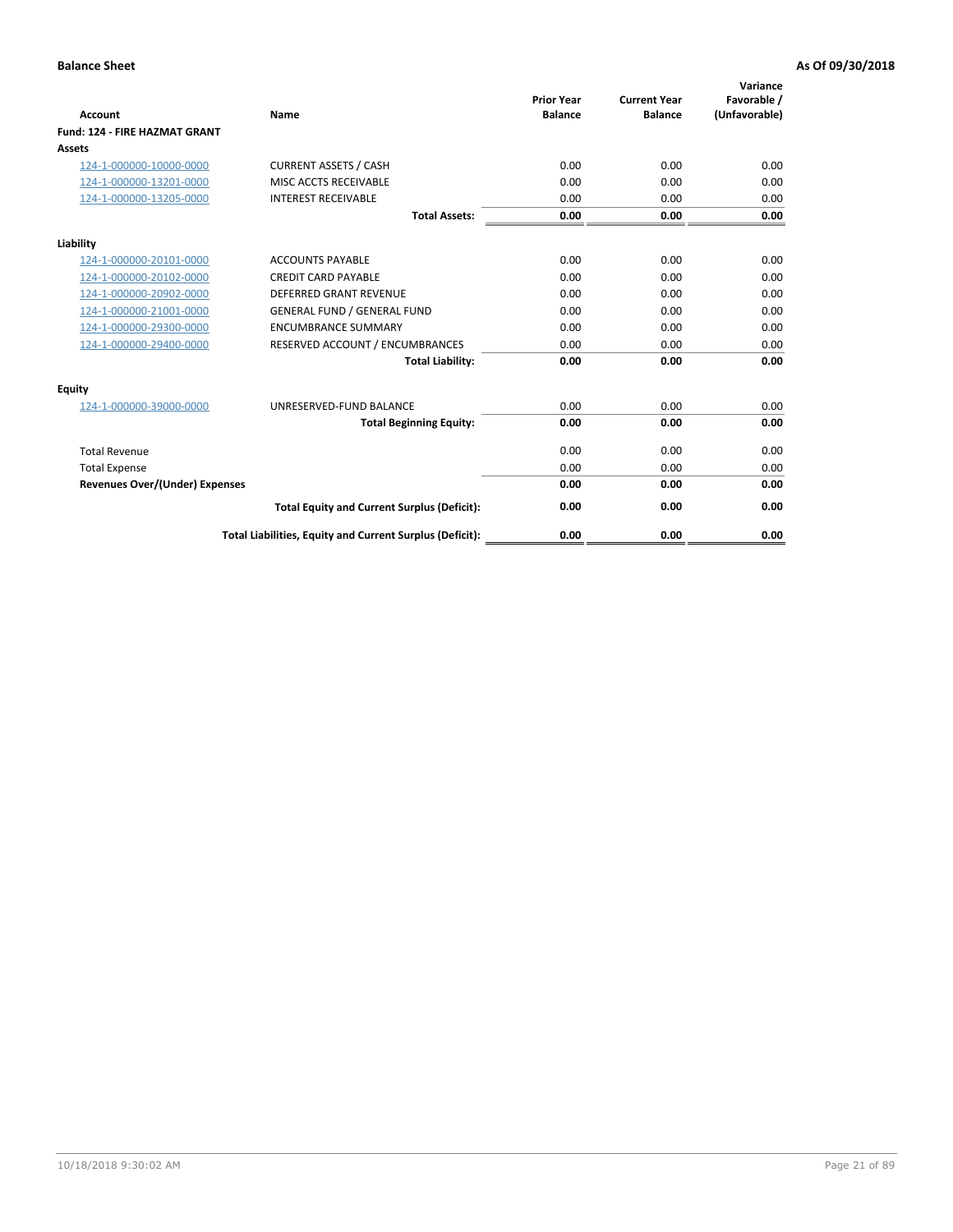| Account                                                   | Name                                                     | <b>Prior Year</b><br><b>Balance</b> | <b>Current Year</b><br><b>Balance</b> | Variance<br>Favorable /<br>(Unfavorable) |
|-----------------------------------------------------------|----------------------------------------------------------|-------------------------------------|---------------------------------------|------------------------------------------|
| <b>Fund: 125 - TRAINING &amp; HUMANITIES TEXAS GRANTS</b> |                                                          |                                     |                                       |                                          |
| <b>Assets</b>                                             |                                                          |                                     |                                       |                                          |
| 125-1-000000-10000-0000                                   | <b>CURRENT ASSETS / CASH</b>                             | 0.00                                | 0.00                                  | 0.00                                     |
| 125-1-000000-13205-0000                                   | <b>INTEREST RECEIVABLE</b>                               | 0.00                                | 0.00                                  | 0.00                                     |
|                                                           | <b>Total Assets:</b>                                     | 0.00                                | 0.00                                  | 0.00                                     |
| Liability                                                 |                                                          |                                     |                                       |                                          |
| 125-1-000000-20101-0000                                   | <b>ACCOUNTS PAYABLE</b>                                  | 0.00                                | 0.00                                  | 0.00                                     |
| 125-1-000000-20102-0000                                   | <b>CREDIT CARD PAYABLE</b>                               | 0.00                                | 0.00                                  | 0.00                                     |
| 125-1-000000-20103-0000                                   | <b>ACCRUED ACCOUNTS PAYABLE</b>                          | 0.00                                | 0.00                                  | 0.00                                     |
| 125-1-000000-20902-0000                                   | <b>DEFERRED GRANT REVENUE</b>                            | 0.00                                | 0.00                                  | 0.00                                     |
| 125-1-000000-29300-0000                                   | <b>ENCUMBRANCE SUMMARY</b>                               | 0.00                                | 0.00                                  | 0.00                                     |
| 125-1-000000-29400-0000                                   | RESERVED ACCOUNT / ENCUMBRANCES                          | 0.00                                | 0.00                                  | 0.00                                     |
|                                                           | <b>Total Liability:</b>                                  | 0.00                                | 0.00                                  | 0.00                                     |
| <b>Equity</b>                                             |                                                          |                                     |                                       |                                          |
| 125-1-000000-39000-0000                                   | UNRESERVED-FUND BALANCE                                  | 0.00                                | 0.00                                  | 0.00                                     |
|                                                           | <b>Total Beginning Equity:</b>                           | 0.00                                | 0.00                                  | 0.00                                     |
| <b>Total Revenue</b>                                      |                                                          | 0.00                                | 0.00                                  | 0.00                                     |
| <b>Total Expense</b>                                      |                                                          | 0.00                                | 0.00                                  | 0.00                                     |
| <b>Revenues Over/(Under) Expenses</b>                     |                                                          | 0.00                                | 0.00                                  | 0.00                                     |
|                                                           | <b>Total Equity and Current Surplus (Deficit):</b>       | 0.00                                | 0.00                                  | 0.00                                     |
|                                                           | Total Liabilities, Equity and Current Surplus (Deficit): | 0.00                                | 0.00                                  | 0.00                                     |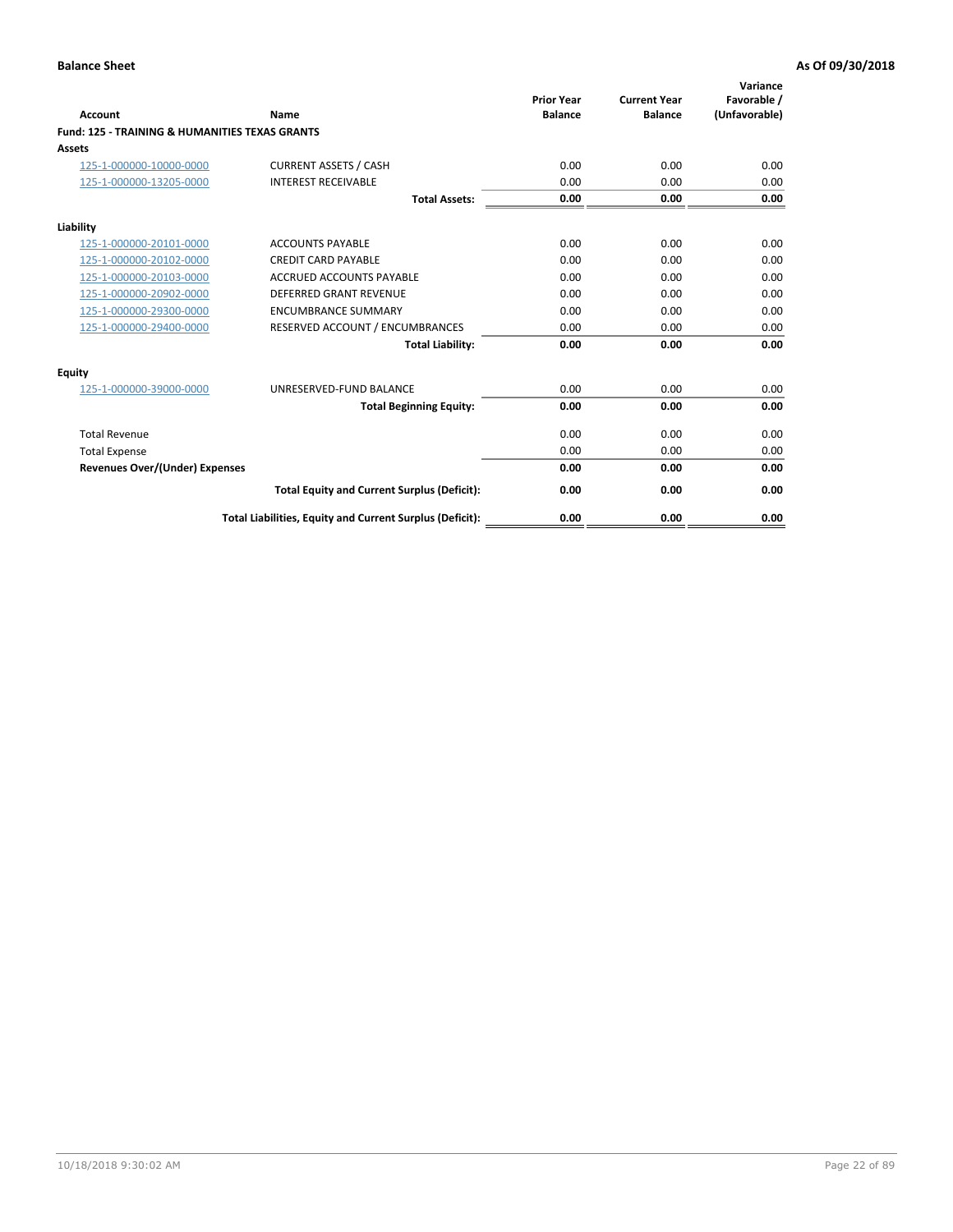| <b>Account</b>                         | <b>Name</b>                                              | <b>Prior Year</b><br><b>Balance</b> | <b>Current Year</b><br><b>Balance</b> | Variance<br>Favorable /<br>(Unfavorable) |
|----------------------------------------|----------------------------------------------------------|-------------------------------------|---------------------------------------|------------------------------------------|
| <b>Fund: 126 - TIFMAS MOBILIZATION</b> |                                                          |                                     |                                       |                                          |
| Assets                                 |                                                          |                                     |                                       |                                          |
| 126-1-000000-10000-0000                | <b>CURRENT ASSETS / CASH</b>                             | $-521.73$                           | 0.00                                  | 521.73                                   |
| 126-1-000000-13201-0000                | MISC ACCTS RECEIVABLE                                    | 0.00                                | 0.00                                  | 0.00                                     |
|                                        | <b>Total Assets:</b>                                     | $-521.73$                           | 0.00                                  | 521.73                                   |
| Liability                              |                                                          |                                     |                                       |                                          |
| 126-1-000000-20101-0000                | <b>ACCOUNTS PAYABLE</b>                                  | 0.00                                | 0.00                                  | 0.00                                     |
| 126-1-000000-20102-0000                | <b>CREDIT CARD PAYABLE</b>                               | 0.00                                | 0.00                                  | 0.00                                     |
| 126-1-000000-39100-0000                | UNRESERVED-RET. EARNINGS                                 | 0.00                                | 0.00                                  | 0.00                                     |
|                                        | <b>Total Liability:</b>                                  | 0.00                                | 0.00                                  | 0.00                                     |
| Equity                                 |                                                          |                                     |                                       |                                          |
| 126-1-000000-39000-0000                | UNRESERVED-FUND BALANCE                                  | $-421.74$                           | $-521.73$                             | $-99.99$                                 |
|                                        | <b>Total Beginning Equity:</b>                           | $-421.74$                           | $-521.73$                             | $-99.99$                                 |
| <b>Total Revenue</b>                   |                                                          | 0.00                                | 0.00                                  | 0.00                                     |
| <b>Total Expense</b>                   |                                                          | 99.99                               | $-521.73$                             | 621.72                                   |
| <b>Revenues Over/(Under) Expenses</b>  |                                                          | $-99.99$                            | 521.73                                | 621.72                                   |
|                                        | <b>Total Equity and Current Surplus (Deficit):</b>       | $-521.73$                           | 0.00                                  | 521.73                                   |
|                                        | Total Liabilities, Equity and Current Surplus (Deficit): | $-521.73$                           | 0.00                                  | 521.73                                   |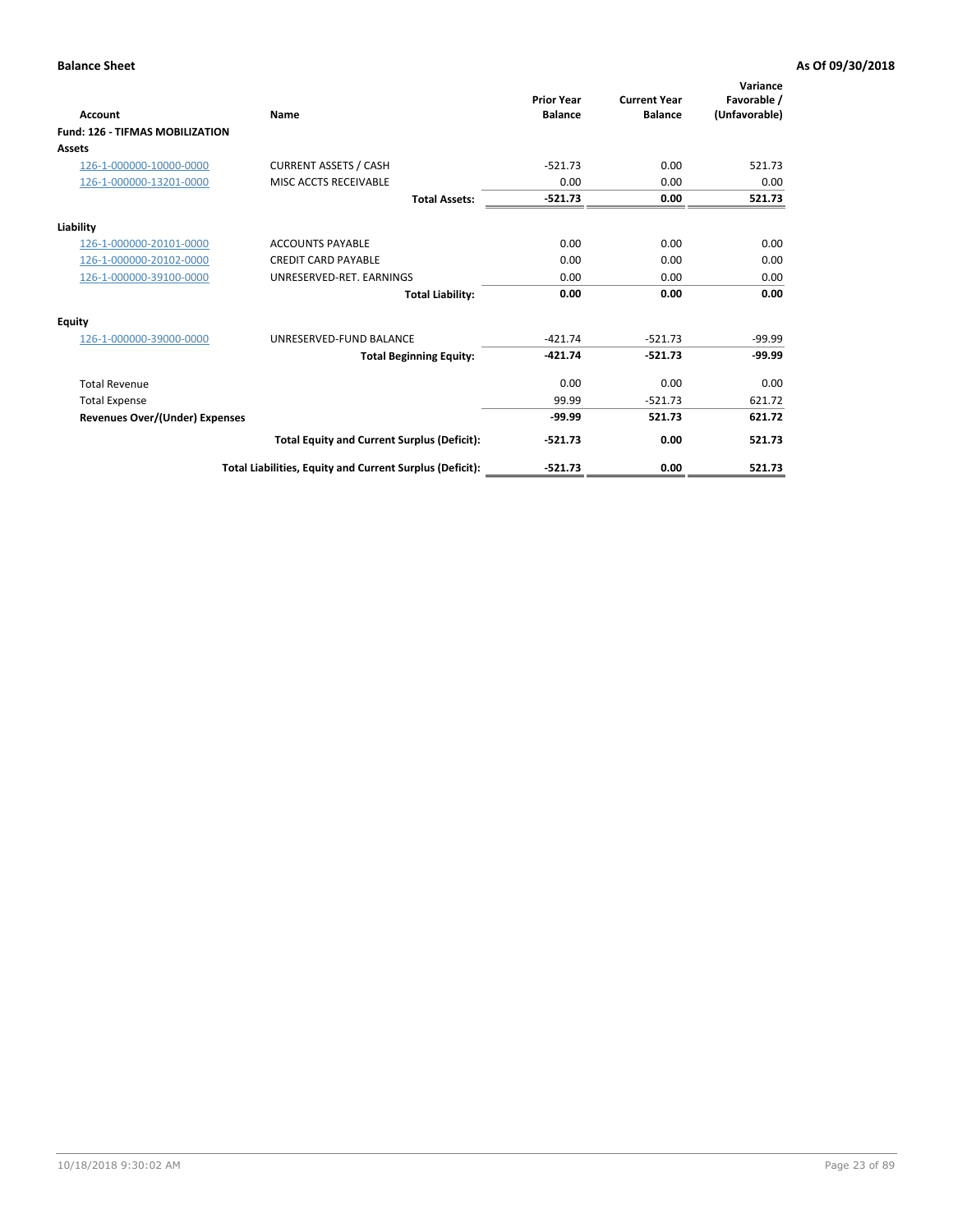| <b>Account</b>                        | Name                                                     | <b>Prior Year</b><br><b>Balance</b> | <b>Current Year</b><br><b>Balance</b> | Variance<br>Favorable /<br>(Unfavorable) |
|---------------------------------------|----------------------------------------------------------|-------------------------------------|---------------------------------------|------------------------------------------|
| Fund: 127 - FIRE GRANT                |                                                          |                                     |                                       |                                          |
| Assets                                |                                                          |                                     |                                       |                                          |
| 127-1-000000-10000-0000               | <b>CURRENT ASSETS / CASH</b>                             | 0.00                                | 0.00                                  | 0.00                                     |
| 127-1-000000-13201-0000               | MISC ACCTS RECEIVABLE                                    | 0.00                                | 0.00                                  | 0.00                                     |
|                                       | <b>Total Assets:</b>                                     | 0.00                                | 0.00                                  | 0.00                                     |
| Liability                             |                                                          |                                     |                                       |                                          |
| 127-1-000000-20101-0000               | <b>ACCOUNTS PAYABLE</b>                                  | 0.00                                | 0.00                                  | 0.00                                     |
|                                       | <b>Total Liability:</b>                                  | 0.00                                | 0.00                                  | 0.00                                     |
| <b>Equity</b>                         |                                                          |                                     |                                       |                                          |
| 127-1-000000-39000-0000               | UNRESERVED-FUND BALANCE                                  | 0.00                                | 0.00                                  | 0.00                                     |
|                                       | <b>Total Beginning Equity:</b>                           | 0.00                                | 0.00                                  | 0.00                                     |
| <b>Total Revenue</b>                  |                                                          | 0.00                                | 0.00                                  | 0.00                                     |
| <b>Total Expense</b>                  |                                                          | 0.00                                | 0.00                                  | 0.00                                     |
| <b>Revenues Over/(Under) Expenses</b> |                                                          | 0.00                                | 0.00                                  | 0.00                                     |
|                                       | <b>Total Equity and Current Surplus (Deficit):</b>       | 0.00                                | 0.00                                  | 0.00                                     |
|                                       | Total Liabilities, Equity and Current Surplus (Deficit): | 0.00                                | 0.00                                  | 0.00                                     |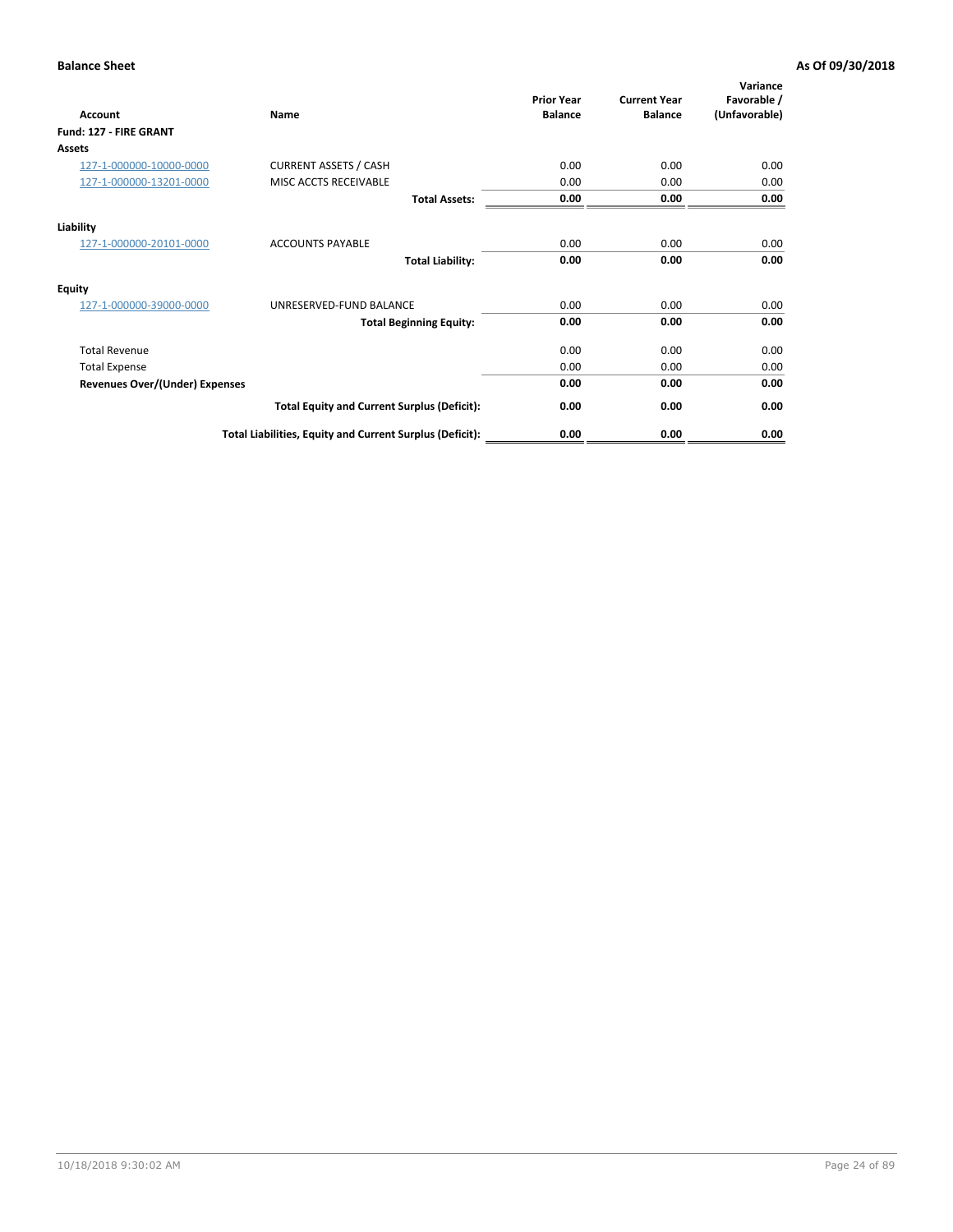| <b>Account</b>                          | <b>Name</b>                                              | <b>Prior Year</b><br><b>Balance</b> | <b>Current Year</b><br><b>Balance</b> | Variance<br>Favorable /<br>(Unfavorable) |
|-----------------------------------------|----------------------------------------------------------|-------------------------------------|---------------------------------------|------------------------------------------|
| Fund: 140 - DEBT SERVICE FUND<br>Assets |                                                          |                                     |                                       |                                          |
| 140-1-000000-10000-0000                 | <b>CURRENT ASSETS / CASH</b>                             | 668,958.27                          | 840,408.87                            | 171,450.60                               |
| 140-1-000000-12101-0000                 | <b>BOND ISSUANCE COSTS</b>                               | 0.00                                | 0.00                                  | 0.00                                     |
| 140-1-000000-13101-0000                 | <b>TAX RECEIVABLE-CURRENT</b>                            | 27,848.93                           | 8,930.31                              | $-18,918.62$                             |
| 140-1-000000-13102-0000                 | <b>TAXES REC-DELINQUENT</b>                              | 169,240.86                          | 233,722.54                            | 64,481.68                                |
| 140-1-000000-13103-0000                 | ALLOW FOR UNCOLLECT TAXES                                | $-128,974.29$                       | $-137,812.38$                         | $-8,838.09$                              |
| 140-1-000000-13203-0000                 | NON-CURRENT ASSETS / PREPAYMENTS                         | 0.00                                | 0.00                                  | 0.00                                     |
| 140-1-000000-13205-0000                 | <b>INTEREST RECEIVABLE</b>                               | 0.00                                | 0.00                                  | 0.00                                     |
| 140-1-000000-13221-0000                 | MISC A/R - PROPERTY TAXES                                | 1,271.90                            | 3,879.75                              | 2,607.85                                 |
|                                         | <b>Total Assets:</b>                                     | 738,345.67                          | 949,129.09                            | 210,783.42                               |
|                                         |                                                          |                                     |                                       |                                          |
| Liability                               |                                                          |                                     |                                       |                                          |
| 140-1-000000-20101-0000                 | <b>ACCOUNTS PAYABLE</b>                                  | 16.47                               | 28.88                                 | $-12.41$                                 |
| 140-1-000000-20102-0000                 | <b>CREDIT CARD PAYABLE</b>                               | 0.00                                | 0.00                                  | 0.00                                     |
| 140-1-000000-20103-0000                 | <b>ACCRUED ACCOUNTS PAYABLE</b>                          | 0.00                                | 0.00                                  | 0.00                                     |
| 140-1-000000-20108-0000                 | <b>MATURED BONDS PAYABLE</b>                             | 0.00                                | 0.00                                  | 0.00                                     |
| 140-1-000000-20111-0000                 | MATURED INTEREST PAYABLE                                 | 0.00                                | 0.00                                  | 0.00                                     |
| 140-1-000000-20112-0000                 | <b>ACCRUED INTEREST PAYABLE</b>                          | 0.00                                | 0.00                                  | 0.00                                     |
| 140-1-000000-20203-0000                 | <b>DEFERRED TAX REVENUE</b>                              | 57,906.96                           | 94,511.50                             | $-36,604.54$                             |
| 140-1-000000-21001-0000                 | <b>GENERAL FUND / GENERAL FUND</b>                       | 0.00                                | 0.00                                  | 0.00                                     |
| 140-1-000000-21040-0000                 | DUE TO / GENERAL CIP FUND                                | 0.00                                | 0.00                                  | 0.00                                     |
| 140-1-000000-29300-0000                 | <b>ENCUMBRANCE SUMMARY</b>                               | 0.00                                | 0.00                                  | 0.00                                     |
| 140-1-000000-29400-0000                 | RESERVED ACCOUNT / ENCUMBRANCES                          | 0.00                                | 0.00                                  | 0.00                                     |
|                                         | <b>Total Liability:</b>                                  | 57,923.43                           | 94,540.38                             | $-36,616.95$                             |
|                                         |                                                          |                                     |                                       |                                          |
| Equity                                  |                                                          |                                     |                                       |                                          |
| 140-1-000000-39000-0000                 | UNRESERVED-FUND BALANCE                                  | 608,660.37                          | 680,422.24                            | 71,761.87                                |
|                                         | <b>Total Beginning Equity:</b>                           | 608,660.37                          | 680,422.24                            | 71,761.87                                |
| <b>Total Revenue</b>                    |                                                          | 4,588,070.60                        | 6,134,836.00                          | 1,546,765.40                             |
| <b>Total Expense</b>                    |                                                          | 4,516,308.73                        | 5,960,669.53                          | $-1,444,360.80$                          |
| <b>Revenues Over/(Under) Expenses</b>   |                                                          | 71,761.87                           | 174,166.47                            | 102,404.60                               |
|                                         | <b>Total Equity and Current Surplus (Deficit):</b>       | 680,422.24                          | 854,588.71                            | 174,166.47                               |
|                                         | Total Liabilities, Equity and Current Surplus (Deficit): | 738,345.67                          | 949,129.09                            | 210,783.42                               |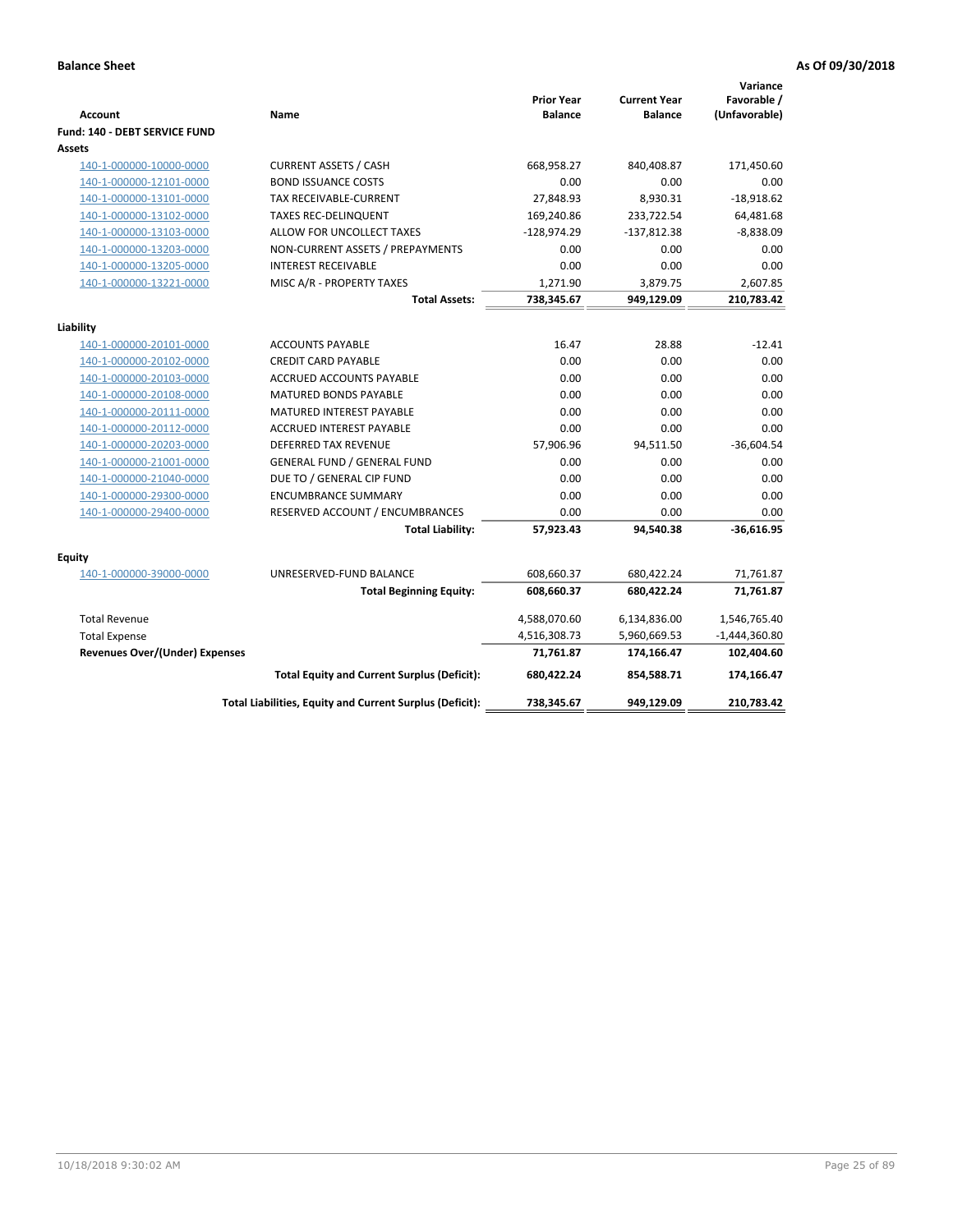|                                              |                                                          |                   |                     | Variance        |
|----------------------------------------------|----------------------------------------------------------|-------------------|---------------------|-----------------|
|                                              |                                                          | <b>Prior Year</b> | <b>Current Year</b> | Favorable /     |
| <b>Account</b>                               | Name                                                     | <b>Balance</b>    | <b>Balance</b>      | (Unfavorable)   |
| Fund: 160 - GENERAL CAPITAL IMPROVEMENT FUND |                                                          |                   |                     |                 |
| <b>Assets</b>                                |                                                          |                   |                     |                 |
| 160-1-000000-10000-0000                      | <b>CURRENT ASSETS / CASH</b>                             | $-1,768,027.99$   | 1,212,433.66        | 2,980,461.65    |
| 160-1-000000-11402-0000                      | 2002 CO'S                                                | 244,670.31        | 248,457.62          | 3,787.31        |
| 160-1-000000-11514-0000                      | EXCHANGE BLDG - TX DAILY ACCOUNT 1157                    | 1,911,162.13      | 221,945.42          | $-1,689,216.71$ |
| 160-1-000000-11517-0000                      | <b>EXCHANGE BLDG - TX TERM</b>                           | 0.00              | 0.00                | 0.00            |
| 160-1-000000-11520-0000                      | <b>CERTIFICATES OF DEPOSIT</b>                           | 300,000.00        | 0.00                | $-300,000.00$   |
| 160-1-000000-11602-0000                      | 2001 CO                                                  | 0.00              | 0.00                | 0.00            |
| 160-1-000000-11603-0000                      | 2001-A CO'S                                              | 73,938.06         | 75,081.29           | 1,143.23        |
| 160-1-000000-13201-0000                      | MISC ACCTS RECEIVABLE                                    | 0.00              | 0.00                | 0.00            |
| 160-1-000000-13205-0000                      | <b>INTEREST RECEIVABLE</b>                               | 0.00              | 0.00                | 0.00            |
| 160-1-000000-14035-0000                      | DEBT SERVICE / DEBT SERVICE FUND                         | 0.00              | 0.00                | 0.00            |
|                                              | <b>Total Assets:</b>                                     | 761,742.51        | 1,757,917.99        | 996,175.48      |
| Liability                                    |                                                          |                   |                     |                 |
|                                              |                                                          |                   |                     |                 |
| 160-1-000000-20101-0000                      | <b>ACCOUNTS PAYABLE</b>                                  | 211,245.83        | 94,005.33           | 117,240.50      |
| 160-1-000000-20102-0000                      | <b>CREDIT CARD PAYABLE</b>                               | 0.00              | 0.00                | 0.00            |
| 160-1-000000-20103-0000                      | ACCRUED ACCOUNTS PAYABLE                                 | 0.00<br>0.00      | 0.00                | 0.00            |
| 160-1-000000-20113-0000                      | <b>DEVELOPERS ESCROW</b>                                 |                   | 0.00                | 0.00            |
| 160-1-000000-20139-0000                      | RETAINAGES PAYABLE                                       | 190,834.35        | 64,866.71           | 125,967.64      |
| 160-1-000000-20902-0000                      | <b>DEFERRED GRANT REVENUE</b>                            | 0.00              | 0.00                | 0.00            |
| 160-1-000000-21001-0000                      | <b>GENERAL FUND / GENERAL FUND</b>                       | 0.00              | 0.00                | 0.00            |
| 160-1-000000-21035-0000                      | DEBT SERVICE / DUE TO DEBT SERVICE                       | 0.00              | 0.00                | 0.00            |
| 160-1-000000-21101-0000                      | ENTERPRISE / WTR/WWTR UTILITY FUND                       | 0.00              | 0.00                | 0.00            |
| 160-1-000000-29300-0000                      | <b>ENCUMBRANCE SUMMARY</b>                               | 0.00              | 0.00                | 0.00            |
| 160-1-000000-29400-0100                      | RESERVED ACCOUNT / ENCUMBRANCES                          | 0.00              | 0.00                | 0.00            |
|                                              | <b>Total Liability:</b>                                  | 402,080.18        | 158,872.04          | 243,208.14      |
| <b>Equity</b>                                |                                                          |                   |                     |                 |
| 160-1-000000-39000-0000                      | UNRESERVED-FUND BALANCE                                  | 5,383,540.33      | 365,973.09          | $-5,017,567.24$ |
|                                              | <b>Total Beginning Equity:</b>                           | 5,383,540.33      | 365,973.09          | -5,017,567.24   |
|                                              |                                                          |                   |                     |                 |
| <b>Total Revenue</b>                         |                                                          | $-127,558.22$     | 3,205,421.75        | 3,332,979.97    |
| <b>Total Expense</b>                         |                                                          | 4,896,319.78      | 1,972,348.89        | 2,923,970.89    |
| Revenues Over/(Under) Expenses               |                                                          | $-5,023,878.00$   | 1,233,072.86        | 6,256,950.86    |
|                                              | <b>Total Equity and Current Surplus (Deficit):</b>       | 359,662.33        | 1,599,045.95        | 1,239,383.62    |
|                                              | Total Liabilities, Equity and Current Surplus (Deficit): | 761,742.51        | 1,757,917.99        | 996,175.48      |
|                                              |                                                          |                   |                     |                 |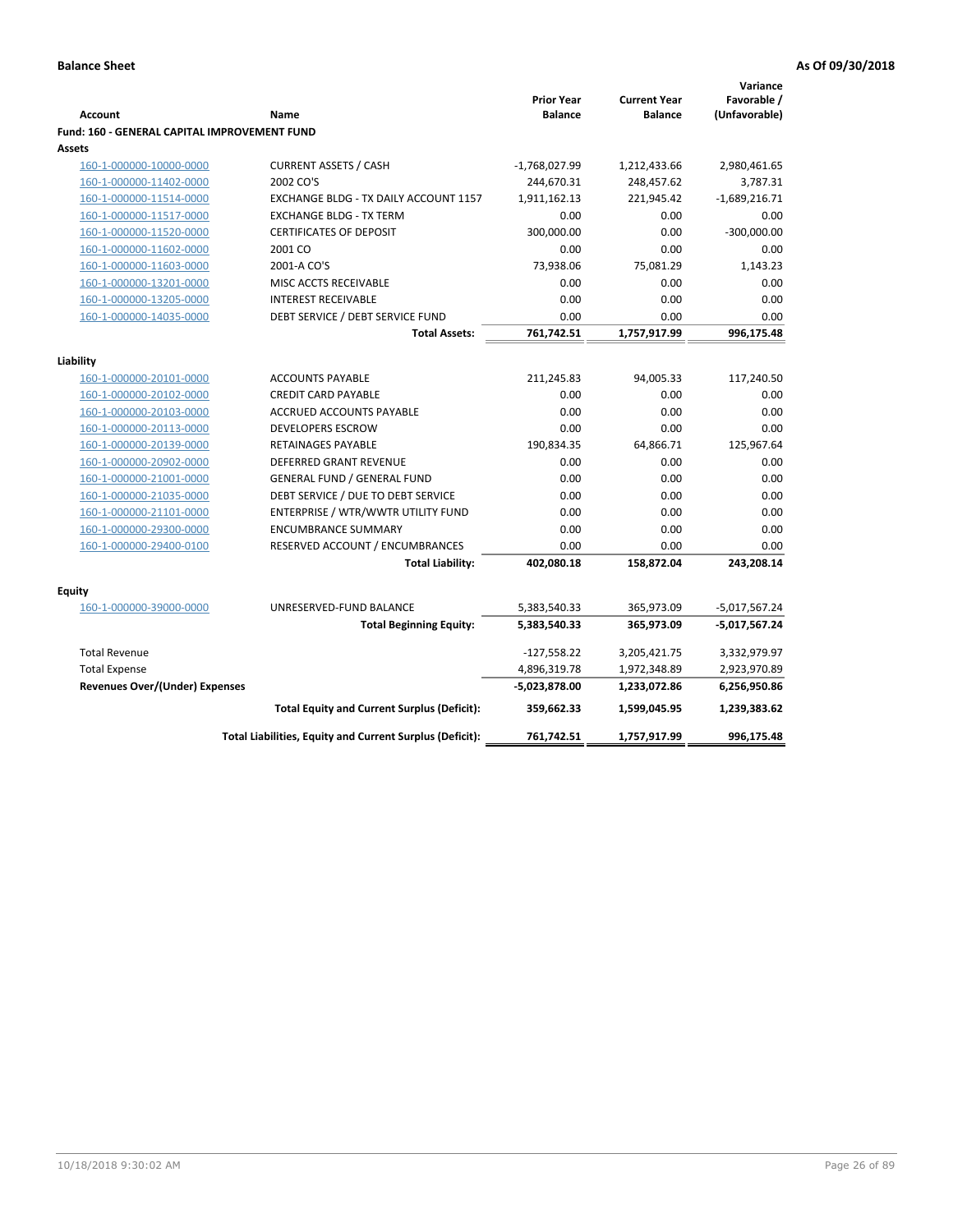| <b>Account</b>                        | Name                                                     | <b>Prior Year</b><br><b>Balance</b> | <b>Current Year</b><br><b>Balance</b> | Variance<br>Favorable /<br>(Unfavorable) |
|---------------------------------------|----------------------------------------------------------|-------------------------------------|---------------------------------------|------------------------------------------|
| Fund: 161 - STREET CONSTRUCTION FUND  |                                                          |                                     |                                       |                                          |
| <b>Assets</b>                         |                                                          |                                     |                                       |                                          |
| 161-1-000000-10000-0000               | <b>CURRENT ASSETS / CASH</b>                             | 846,120.00                          | 852,077.57                            | 5,957.57                                 |
| 161-1-000000-11003-0000               | 2010 CO'S                                                | 0.00                                | 0.00                                  | 0.00                                     |
| 161-1-000000-13205-0000               | <b>INTEREST RECEIVABLE</b>                               | 0.00                                | 0.00                                  | 0.00                                     |
| 161-1-000000-14035-0000               | DEBT SERVICE / DEBT SERVICE FUND                         | 0.00                                | 0.00                                  | 0.00                                     |
|                                       | <b>Total Assets:</b>                                     | 846,120.00                          | 852,077.57                            | 5,957.57                                 |
| Liability                             |                                                          |                                     |                                       |                                          |
| 161-1-000000-20101-0000               | <b>ACCOUNTS PAYABLE</b>                                  | 20.88                               | 28.83                                 | $-7.95$                                  |
| 161-1-000000-20102-0000               | <b>CREDIT CARD PAYABLE</b>                               | 0.00                                | 0.00                                  | 0.00                                     |
| 161-1-000000-20103-0000               | <b>ACCRUED ACCOUNTS PAYABLE</b>                          | 0.00                                | 0.00                                  | 0.00                                     |
| 161-1-000000-20139-0000               | <b>RETAINAGES PAYABLE</b>                                | 0.00                                | 0.00                                  | 0.00                                     |
| 161-1-000000-21001-0000               | <b>GENERAL FUND / GENERAL FUND</b>                       | 0.00                                | 0.00                                  | 0.00                                     |
| 161-1-000000-21035-0000               | DEBT SERVICE / DUE TO DEBT SERVICE                       | 0.00                                | 0.00                                  | 0.00                                     |
| 161-1-000000-29300-0000               | <b>ENCUMBRANCE SUMMARY</b>                               | 0.00                                | 0.00                                  | 0.00                                     |
| 161-1-000000-29400-0100               | RESERVED ACCOUNT / ENCUMBRANCES                          | 0.00                                | 0.00                                  | 0.00                                     |
|                                       | <b>Total Liability:</b>                                  | 20.88                               | 28.83                                 | $-7.95$                                  |
| <b>Equity</b>                         |                                                          |                                     |                                       |                                          |
| 161-1-000000-39000-0000               | UNRESERVED-FUND BALANCE                                  | 844,983.85                          | 846,099.12                            | 1,115.27                                 |
|                                       | <b>Total Beginning Equity:</b>                           | 844,983.85                          | 846,099.12                            | 1,115.27                                 |
| <b>Total Revenue</b>                  |                                                          | 1,494.05                            | 6,366.79                              | 4,872.74                                 |
| <b>Total Expense</b>                  |                                                          | 378.78                              | 417.17                                | $-38.39$                                 |
| <b>Revenues Over/(Under) Expenses</b> |                                                          | 1,115.27                            | 5,949.62                              | 4,834.35                                 |
|                                       | <b>Total Equity and Current Surplus (Deficit):</b>       | 846,099.12                          | 852,048.74                            | 5,949.62                                 |
|                                       | Total Liabilities, Equity and Current Surplus (Deficit): | 846,120.00                          | 852,077.57                            | 5,957.57                                 |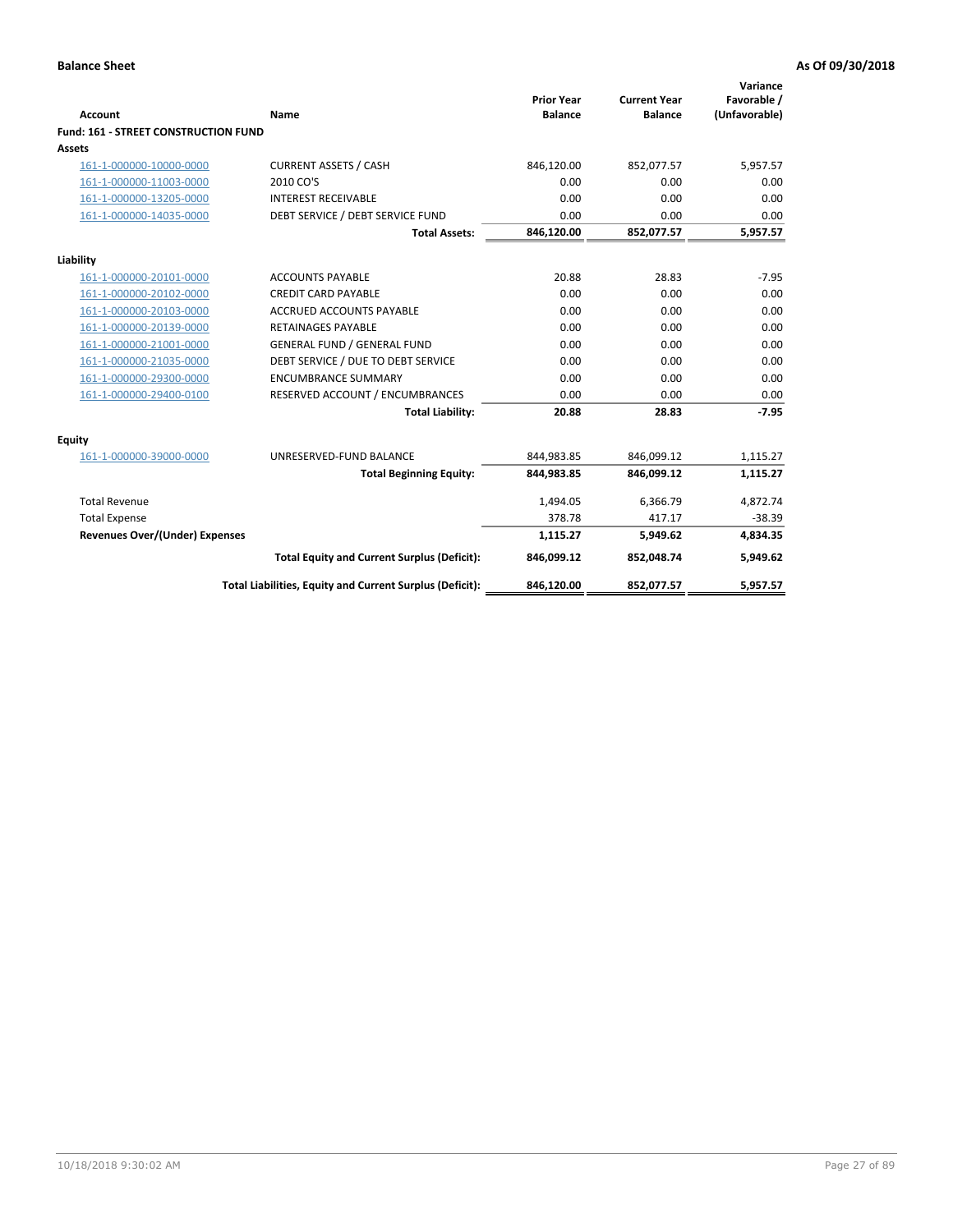| Account                                         | Name                                                     | <b>Prior Year</b><br><b>Balance</b> | <b>Current Year</b><br><b>Balance</b> | Variance<br>Favorable /<br>(Unfavorable) |
|-------------------------------------------------|----------------------------------------------------------|-------------------------------------|---------------------------------------|------------------------------------------|
| <b>Fund: 162 - GRAHAM PARK RENOVATIONS FUND</b> |                                                          |                                     |                                       |                                          |
| <b>Assets</b>                                   |                                                          |                                     |                                       |                                          |
| 162-1-000000-10000-0000                         | <b>CURRENT ASSETS / CASH</b>                             | 0.00                                | 0.00                                  | 0.00                                     |
| 162-1-000000-13201-0000                         | MISC ACCTS RECEIVABLE                                    | 0.00                                | 0.00                                  | 0.00                                     |
|                                                 | <b>Total Assets:</b>                                     | 0.00                                | 0.00                                  | 0.00                                     |
| Liability                                       |                                                          |                                     |                                       |                                          |
| 162-1-000000-20101-0000                         | <b>ACCOUNTS PAYABLE</b>                                  | 0.00                                | 0.00                                  | 0.00                                     |
| 162-1-000000-20139-0000                         | <b>RETAINAGES PAYABLE</b>                                | 0.00                                | 0.00                                  | 0.00                                     |
| 162-1-000000-20202-0000                         | <b>DEFERRED REVENUE</b>                                  | 0.00                                | 0.00                                  | 0.00                                     |
| 162-1-000000-29300-0000                         | <b>ENCUMBRANCE SUMMARY</b>                               | 0.00                                | 0.00                                  | 0.00                                     |
| 162-1-000000-29400-0000                         | RESERVED ACCOUNT / ENCUMBRANCES                          | 0.00                                | 0.00                                  | 0.00                                     |
|                                                 | <b>Total Liability:</b>                                  | 0.00                                | 0.00                                  | 0.00                                     |
| Equity                                          |                                                          |                                     |                                       |                                          |
| 162-1-000000-39000-0000                         | UNRESERVED-FUND BALANCE                                  | 0.00                                | 0.00                                  | 0.00                                     |
|                                                 | <b>Total Beginning Equity:</b>                           | 0.00                                | 0.00                                  | 0.00                                     |
| <b>Total Revenue</b>                            |                                                          | 0.00                                | 0.00                                  | 0.00                                     |
| <b>Total Expense</b>                            |                                                          | 0.00                                | 0.00                                  | 0.00                                     |
| <b>Revenues Over/(Under) Expenses</b>           |                                                          | 0.00                                | 0.00                                  | 0.00                                     |
|                                                 | <b>Total Equity and Current Surplus (Deficit):</b>       | 0.00                                | 0.00                                  | 0.00                                     |
|                                                 | Total Liabilities, Equity and Current Surplus (Deficit): | 0.00                                | 0.00                                  | 0.00                                     |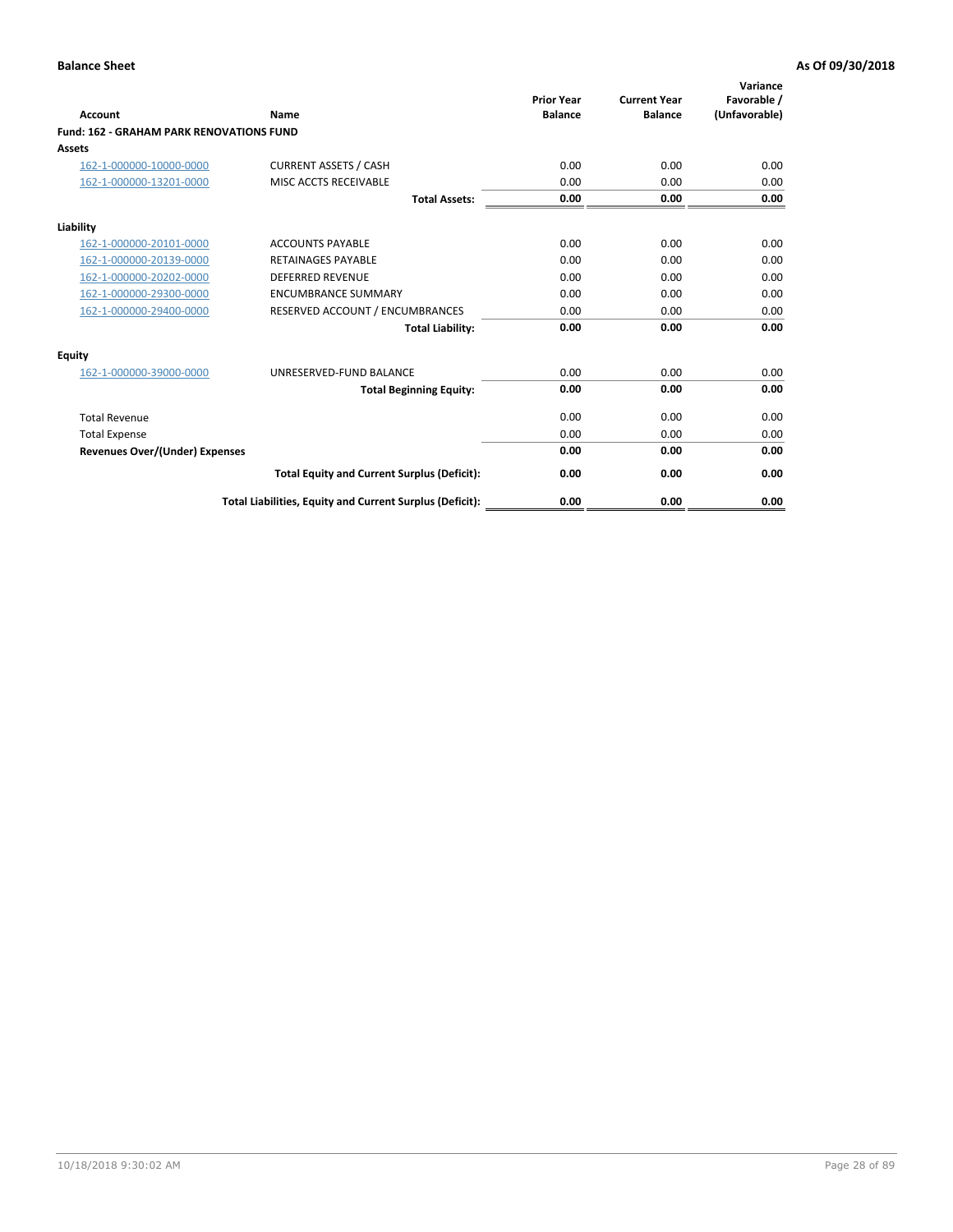| Account                               | Name                                                     | <b>Prior Year</b><br><b>Balance</b> | <b>Current Year</b><br><b>Balance</b> | Variance<br>Favorable /<br>(Unfavorable) |
|---------------------------------------|----------------------------------------------------------|-------------------------------------|---------------------------------------|------------------------------------------|
| Fund: 163 - SECO STIMULAS BLOCK GRANT |                                                          |                                     |                                       |                                          |
| <b>Assets</b>                         |                                                          |                                     |                                       |                                          |
| 163-1-000000-10000-0000               | <b>CURRENT ASSETS / CASH</b>                             | 0.00                                | 0.00                                  | 0.00                                     |
| 163-1-000000-13201-0000               | MISC ACCTS RECEIVABLE                                    | 0.00                                | 0.00                                  | 0.00                                     |
| 163-1-000000-13205-0000               | <b>INTEREST RECEIVABLE</b>                               | 0.00                                | 0.00                                  | 0.00                                     |
|                                       | <b>Total Assets:</b>                                     | 0.00                                | 0.00                                  | 0.00                                     |
| Liability                             |                                                          |                                     |                                       |                                          |
| 163-1-000000-20101-0000               | <b>ACCOUNTS PAYABLE</b>                                  | 0.00                                | 0.00                                  | 0.00                                     |
| 163-1-000000-20102-0000               | <b>CREDIT CARD PAYABLE</b>                               | 0.00                                | 0.00                                  | 0.00                                     |
| 163-1-000000-20103-0000               | <b>ACCRUED ACCOUNTS PAYABLE</b>                          | 0.00                                | 0.00                                  | 0.00                                     |
| 163-1-000000-20139-0000               | <b>RETAINAGES PAYABLE</b>                                | 0.00                                | 0.00                                  | 0.00                                     |
| 163-1-000000-20902-0000               | DEFERRED GRANT REVENUE                                   | 0.00                                | 0.00                                  | 0.00                                     |
| 163-1-000000-29300-0000               | <b>ENCUMBRANCE SUMMARY</b>                               | 0.00                                | 0.00                                  | 0.00                                     |
| 163-1-000000-29400-0100               | RESERVED ACCOUNT / ENCUMBRANCES                          | 0.00                                | 0.00                                  | 0.00                                     |
|                                       | <b>Total Liability:</b>                                  | 0.00                                | 0.00                                  | 0.00                                     |
| <b>Equity</b>                         |                                                          |                                     |                                       |                                          |
| 163-1-000000-39000-0000               | UNRESERVED-FUND BALANCE                                  | 0.00                                | 0.00                                  | 0.00                                     |
|                                       | <b>Total Beginning Equity:</b>                           | 0.00                                | 0.00                                  | 0.00                                     |
| <b>Total Revenue</b>                  |                                                          | 0.00                                | 0.00                                  | 0.00                                     |
| <b>Total Expense</b>                  |                                                          | 0.00                                | 0.00                                  | 0.00                                     |
| <b>Revenues Over/(Under) Expenses</b> |                                                          | 0.00                                | 0.00                                  | 0.00                                     |
|                                       | <b>Total Equity and Current Surplus (Deficit):</b>       | 0.00                                | 0.00                                  | 0.00                                     |
|                                       | Total Liabilities, Equity and Current Surplus (Deficit): | 0.00                                | 0.00                                  | 0.00                                     |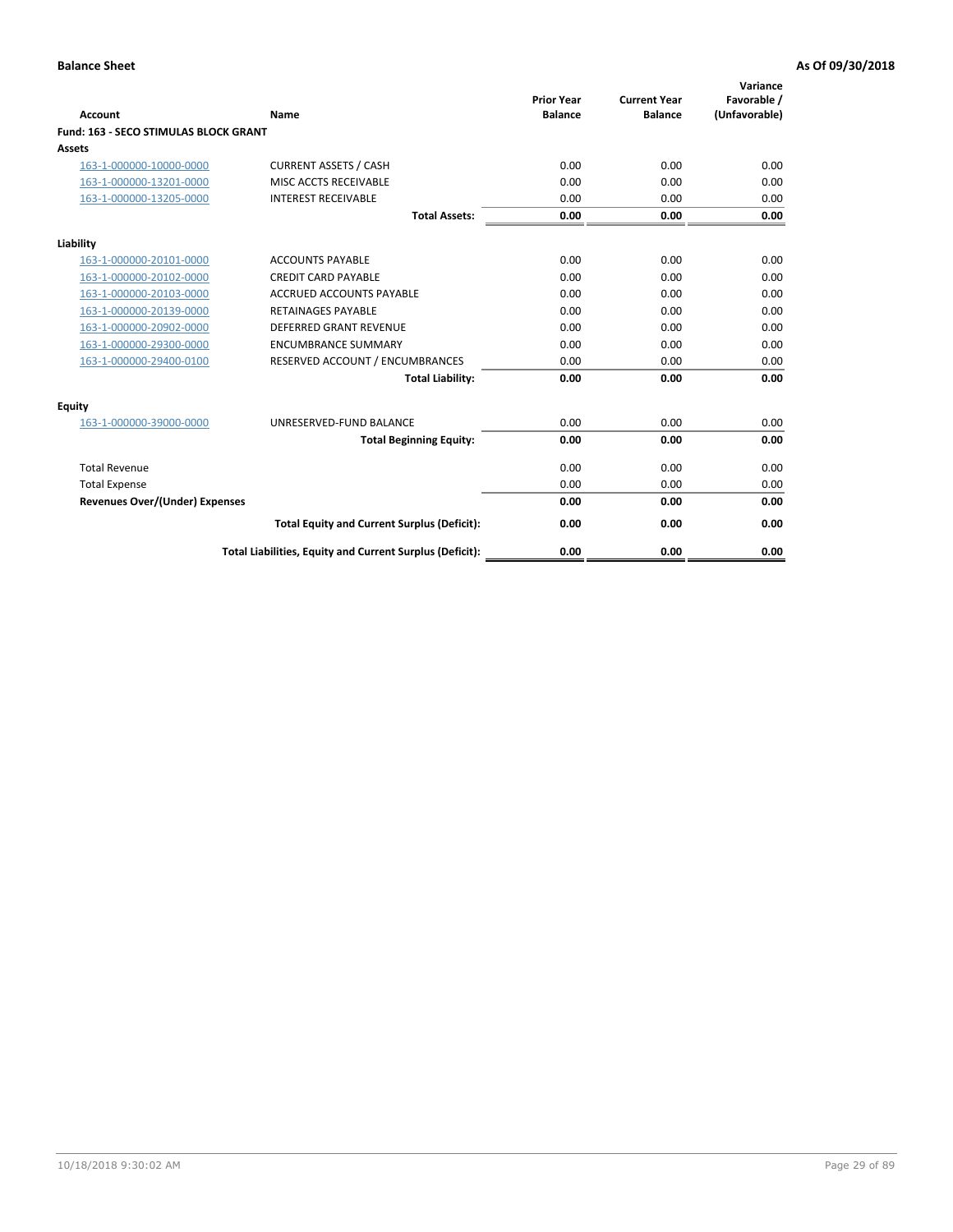|                                       |                                                          |                                     |                                       | Variance                     |
|---------------------------------------|----------------------------------------------------------|-------------------------------------|---------------------------------------|------------------------------|
| <b>Account</b>                        | Name                                                     | <b>Prior Year</b><br><b>Balance</b> | <b>Current Year</b><br><b>Balance</b> | Favorable /<br>(Unfavorable) |
| Fund: 164 - 2013 CO CAPITAL FUND      |                                                          |                                     |                                       |                              |
| Assets                                |                                                          |                                     |                                       |                              |
| 164-1-000000-10000-0000               | <b>CURRENT ASSETS / CASH</b>                             | 31,657.88                           | 31,880.79                             | 222.91                       |
| 164-1-000000-11508-0000               | 2013 CO'S PROJ CONST                                     | 1.985.66                            | 2.017.05                              | 31.39                        |
| 164-1-000000-11509-0000               | 2013 CO'S DEBT SERVICE                                   | 0.00                                | 0.00                                  | 0.00                         |
| 164-1-000000-13205-0000               | <b>INTEREST RECEIVABLE</b>                               | 0.00                                | 0.00                                  | 0.00                         |
| 164-1-000000-14035-0000               | DEBT SERVICE / DEBT SERVICE FUND                         | 0.00                                | 0.00                                  | 0.00                         |
|                                       | <b>Total Assets:</b>                                     | 33,643.54                           | 33,897.84                             | 254.30                       |
| Liability                             |                                                          |                                     |                                       |                              |
| 164-1-000000-20101-0000               | <b>ACCOUNTS PAYABLE</b>                                  | 0.78                                | 1.08                                  | $-0.30$                      |
| 164-1-000000-20102-0000               | <b>CREDIT CARD PAYABLE</b>                               | 0.00                                | 0.00                                  | 0.00                         |
| 164-1-000000-20103-0000               | <b>ACCRUED ACCOUNTS PAYABLE</b>                          | 0.00                                | 0.00                                  | 0.00                         |
| 164-1-000000-20139-0000               | <b>RETAINAGES PAYABLE</b>                                | 0.00                                | 0.00                                  | 0.00                         |
| 164-1-000000-21001-0000               | <b>GENERAL FUND / GENERAL FUND</b>                       | 0.00                                | 0.00                                  | 0.00                         |
| 164-1-000000-21035-0000               | DEBT SERVICE / DUE TO DEBT SERVICE                       | 0.00                                | 0.00                                  | 0.00                         |
| 164-1-000000-29300-0000               | <b>ENCUMBRANCE SUMMARY</b>                               | 0.00                                | 0.00                                  | 0.00                         |
| 164-1-000000-29400-0100               | RESERVED ACCOUNT / ENCUMBRANCES                          | 0.00                                | 0.00                                  | 0.00                         |
|                                       | <b>Total Liability:</b>                                  | 0.78                                | 1.08                                  | $-0.30$                      |
| Equity                                |                                                          |                                     |                                       |                              |
| 164-1-000000-39000-0000               | UNRESERVED-FUND BALANCE                                  | 33,501.36                           | 33,642.76                             | 141.40                       |
|                                       | <b>Total Beginning Equity:</b>                           | 33,501.36                           | 33,642.76                             | 141.40                       |
| <b>Total Revenue</b>                  |                                                          | 148.62                              | 269.61                                | 120.99                       |
| <b>Total Expense</b>                  |                                                          | 7.22                                | 15.61                                 | $-8.39$                      |
| <b>Revenues Over/(Under) Expenses</b> |                                                          | 141.40                              | 254.00                                | 112.60                       |
|                                       | <b>Total Equity and Current Surplus (Deficit):</b>       | 33,642.76                           | 33,896.76                             | 254.00                       |
|                                       | Total Liabilities, Equity and Current Surplus (Deficit): | 33,643.54                           | 33,897.84                             | 254.30                       |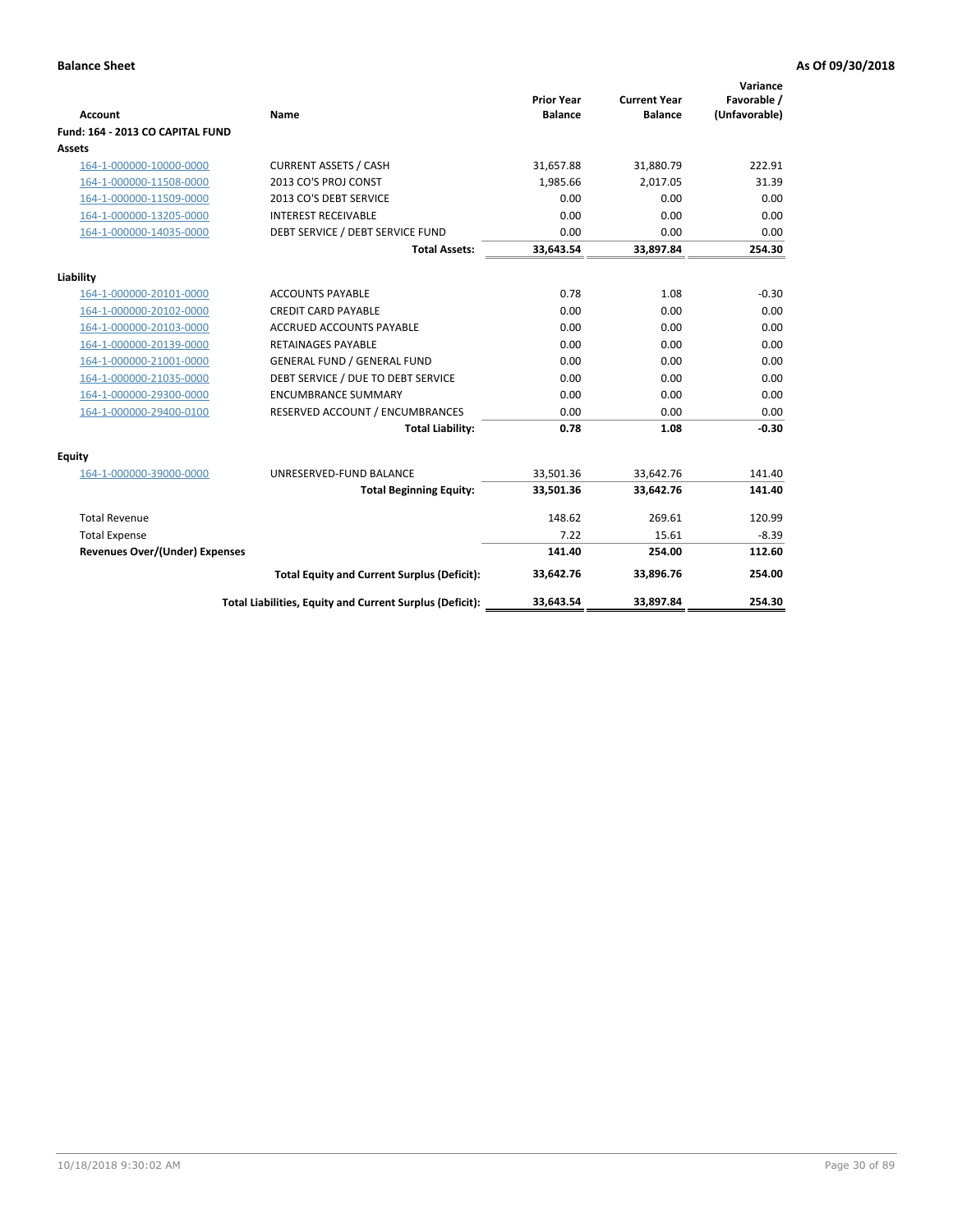| <b>Account</b>                        | Name                                                     | <b>Prior Year</b><br><b>Balance</b> | <b>Current Year</b><br><b>Balance</b> | Variance<br>Favorable /<br>(Unfavorable) |
|---------------------------------------|----------------------------------------------------------|-------------------------------------|---------------------------------------|------------------------------------------|
| Fund: 165 - 2014 GO FUND              |                                                          |                                     |                                       |                                          |
| Assets                                |                                                          |                                     |                                       |                                          |
| 165-1-000000-10000-0000               | <b>CURRENT ASSETS / CASH</b>                             | $-1,996,260.63$                     | $-8,613.63$                           | 1,987,647.00                             |
| 165-1-000000-11003-0000               | 2010 CO'S                                                | 0.00                                | 0.00                                  | 0.00                                     |
| 165-1-000000-11202-0000               | 2014 GO STREET BONDS                                     | 0.00                                | 0.00                                  | 0.00                                     |
| 165-1-000000-11511-0000               | 2015 GO PROJECT CONSTRUCTION                             | 2,751,757.03                        | 776,299.47                            | $-1,975,457.56$                          |
| 165-1-000000-11520-0000               | <b>CERTIFICATES OF DEPOSIT</b>                           | 0.00                                | 0.00                                  | 0.00                                     |
| 165-1-000000-11530-0000               | <b>TexasTERM CP</b>                                      | 0.00                                | 0.00                                  | 0.00                                     |
| 165-1-000000-13201-0000               | MISC ACCTS RECEIVABLE                                    | 0.00                                | 0.00                                  | 0.00                                     |
| 165-1-000000-13205-0000               | <b>INTEREST RECEIVABLE</b>                               | 0.00                                | 0.00                                  | 0.00                                     |
| 165-1-000000-14035-0000               | DEBT SERVICE / DEBT SERVICE FUND                         | 0.00                                | 0.00                                  | 0.00                                     |
|                                       | <b>Total Assets:</b>                                     | 755,496.40                          | 767,685.84                            | 12,189.44                                |
| Liability                             |                                                          |                                     |                                       |                                          |
| 165-1-000000-20101-0000               | <b>ACCOUNTS PAYABLE</b>                                  | 0.00                                | 0.00                                  | 0.00                                     |
| 165-1-000000-20102-0000               | <b>CREDIT CARD PAYABLE</b>                               | 0.00                                | 0.00                                  | 0.00                                     |
| 165-1-000000-20103-0000               | ACCRUED ACCOUNTS PAYABLE                                 | 0.00                                | 0.00                                  | 0.00                                     |
| 165-1-000000-20139-0000               | <b>RETAINAGES PAYABLE</b>                                | 0.03                                | 0.00                                  | 0.03                                     |
| 165-1-000000-21001-0000               | <b>GENERAL FUND / GENERAL FUND</b>                       | 0.00                                | 0.00                                  | 0.00                                     |
| 165-1-000000-21035-0000               | DEBT SERVICE / DUE TO DEBT SERVICE                       | 0.00                                | 0.00                                  | 0.00                                     |
| 165-1-000000-29300-0000               | <b>ENCUMBRANCE SUMMARY</b>                               | 0.00                                | 0.00                                  | 0.00                                     |
| 165-1-000000-29400-0100               | RESERVED ACCOUNT / ENCUMBRANCES                          | 0.00                                | 0.00                                  | 0.00                                     |
|                                       | <b>Total Liability:</b>                                  | 0.03                                | 0.00                                  | 0.03                                     |
| <b>Equity</b>                         |                                                          |                                     |                                       |                                          |
| 165-1-000000-39000-0000               | UNRESERVED-FUND BALANCE                                  | 3,846,902.24                        | 755,496.40                            | $-3,091,405.84$                          |
|                                       | <b>Total Beginning Equity:</b>                           | 3,846,902.24                        | 755,496.40                            | $-3,091,405.84$                          |
| <b>Total Revenue</b>                  |                                                          | 38,999.77                           | 12,189.44                             | $-26,810.33$                             |
| <b>Total Expense</b>                  |                                                          | 3,130,405.64                        | 0.00                                  | 3,130,405.64                             |
| <b>Revenues Over/(Under) Expenses</b> |                                                          | -3,091,405.87                       | 12,189.44                             | 3,103,595.31                             |
|                                       | <b>Total Equity and Current Surplus (Deficit):</b>       | 755,496.37                          | 767,685.84                            | 12,189.47                                |
|                                       | Total Liabilities, Equity and Current Surplus (Deficit): | 755,496.40                          | 767,685.84                            | 12.189.44                                |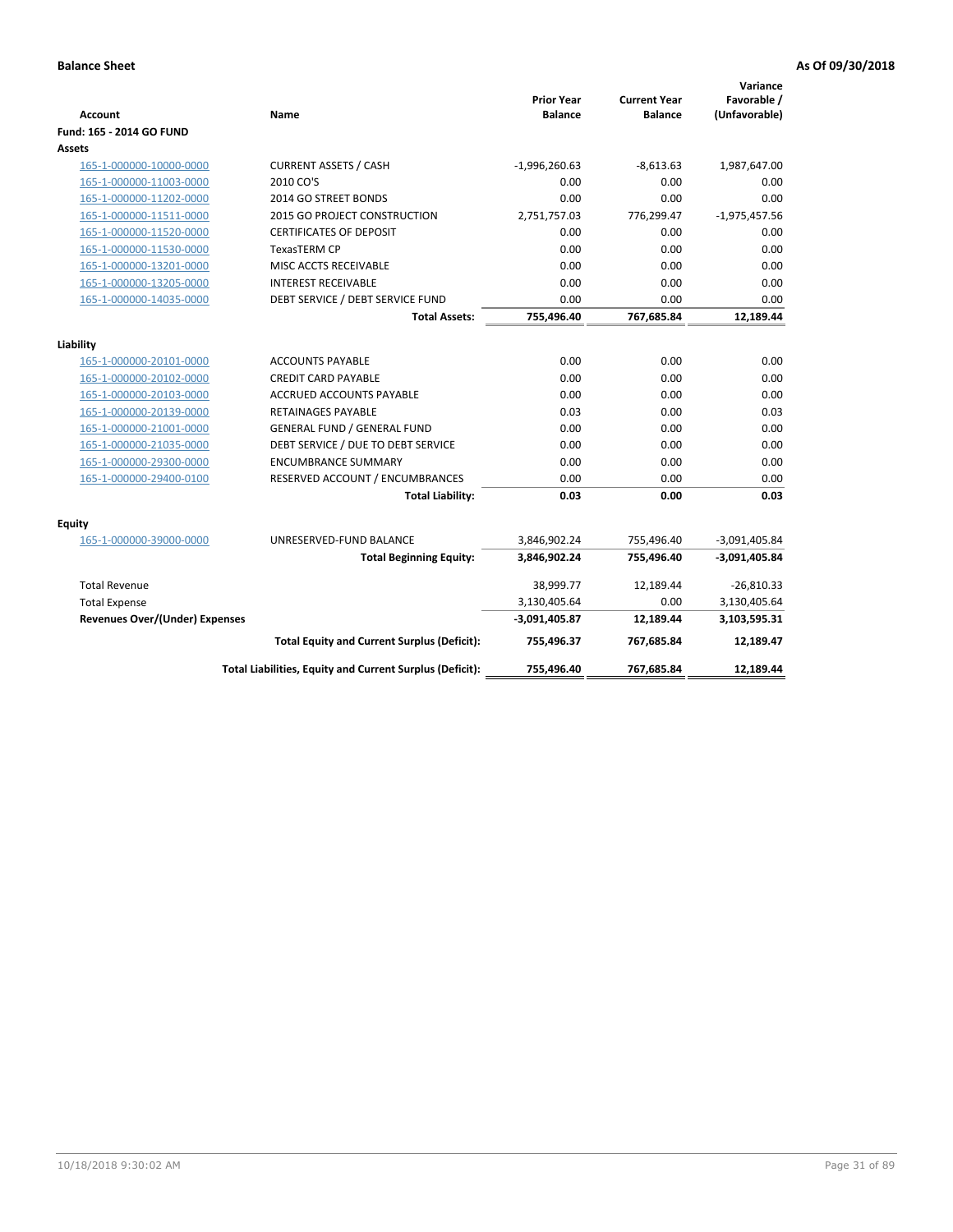| <b>Account</b>                                               | Name                                                     | <b>Prior Year</b><br><b>Balance</b> | <b>Current Year</b><br><b>Balance</b> | Variance<br>Favorable /<br>(Unfavorable) |
|--------------------------------------------------------------|----------------------------------------------------------|-------------------------------------|---------------------------------------|------------------------------------------|
| <b>Fund: 170 - LAW ENFORCEMENT GRANT - CAPITAL PURCHASES</b> |                                                          |                                     |                                       |                                          |
| Assets                                                       |                                                          |                                     |                                       |                                          |
| 170-1-000000-10000-0000                                      | <b>CURRENT ASSETS / CASH</b>                             | 194.66                              | 0.00                                  | $-194.66$                                |
| 170-1-000000-13201-0000                                      | MISC ACCTS RECEIVABLE                                    | 0.00                                | 0.00                                  | 0.00                                     |
|                                                              | <b>Total Assets:</b>                                     | 194.66                              | 0.00                                  | $-194.66$                                |
| Liability                                                    |                                                          |                                     |                                       |                                          |
| 170-1-000000-20101-0000                                      | <b>ACCOUNTS PAYABLE</b>                                  | 0.00                                | 0.00                                  | 0.00                                     |
| 170-1-000000-20102-0000                                      | <b>CREDIT CARD PAYABLE</b>                               | 0.00                                | 0.00                                  | 0.00                                     |
| 170-1-000000-20103-0000                                      | <b>ACCRUED ACCOUNTS PAYABLE</b>                          | 0.00                                | 0.00                                  | 0.00                                     |
| 170-1-000000-20902-0000                                      | <b>DEFERRED GRANT REVENUE</b>                            | 0.00                                | 0.00                                  | 0.00                                     |
| 170-1-000000-21001-0000                                      | <b>GENERAL FUND / GENERAL FUND</b>                       | 0.00                                | 0.00                                  | 0.00                                     |
| 170-1-000000-24004-0000                                      | <b>INTEREST PAYABLE ON DEP</b>                           | 0.00                                | 0.00                                  | 0.00                                     |
| 170-1-000000-29300-0000                                      | <b>ENCUMBRANCE SUMMARY</b>                               | 0.00                                | 0.00                                  | 0.00                                     |
| 170-1-000000-29400-0000                                      | RESERVED ACCOUNT / ENCUMBRANCES                          | 0.00                                | 0.00                                  | 0.00                                     |
|                                                              | <b>Total Liability:</b>                                  | 0.00                                | 0.00                                  | 0.00                                     |
| <b>Equity</b>                                                |                                                          |                                     |                                       |                                          |
| 170-1-000000-39000-0000                                      | UNRESERVED-FUND BALANCE                                  | 194.66                              | 194.66                                | 0.00                                     |
|                                                              | <b>Total Beginning Equity:</b>                           | 194.66                              | 194.66                                | 0.00                                     |
| <b>Total Revenue</b>                                         |                                                          | 30,000.00                           | 0.00                                  | $-30,000.00$                             |
| <b>Total Expense</b>                                         |                                                          | 30,000.00                           | 194.66                                | 29,805.34                                |
| <b>Revenues Over/(Under) Expenses</b>                        |                                                          | 0.00                                | $-194.66$                             | $-194.66$                                |
|                                                              | <b>Total Equity and Current Surplus (Deficit):</b>       | 194.66                              | 0.00                                  | $-194.66$                                |
|                                                              | Total Liabilities, Equity and Current Surplus (Deficit): | 194.66                              | 0.00                                  | $-194.66$                                |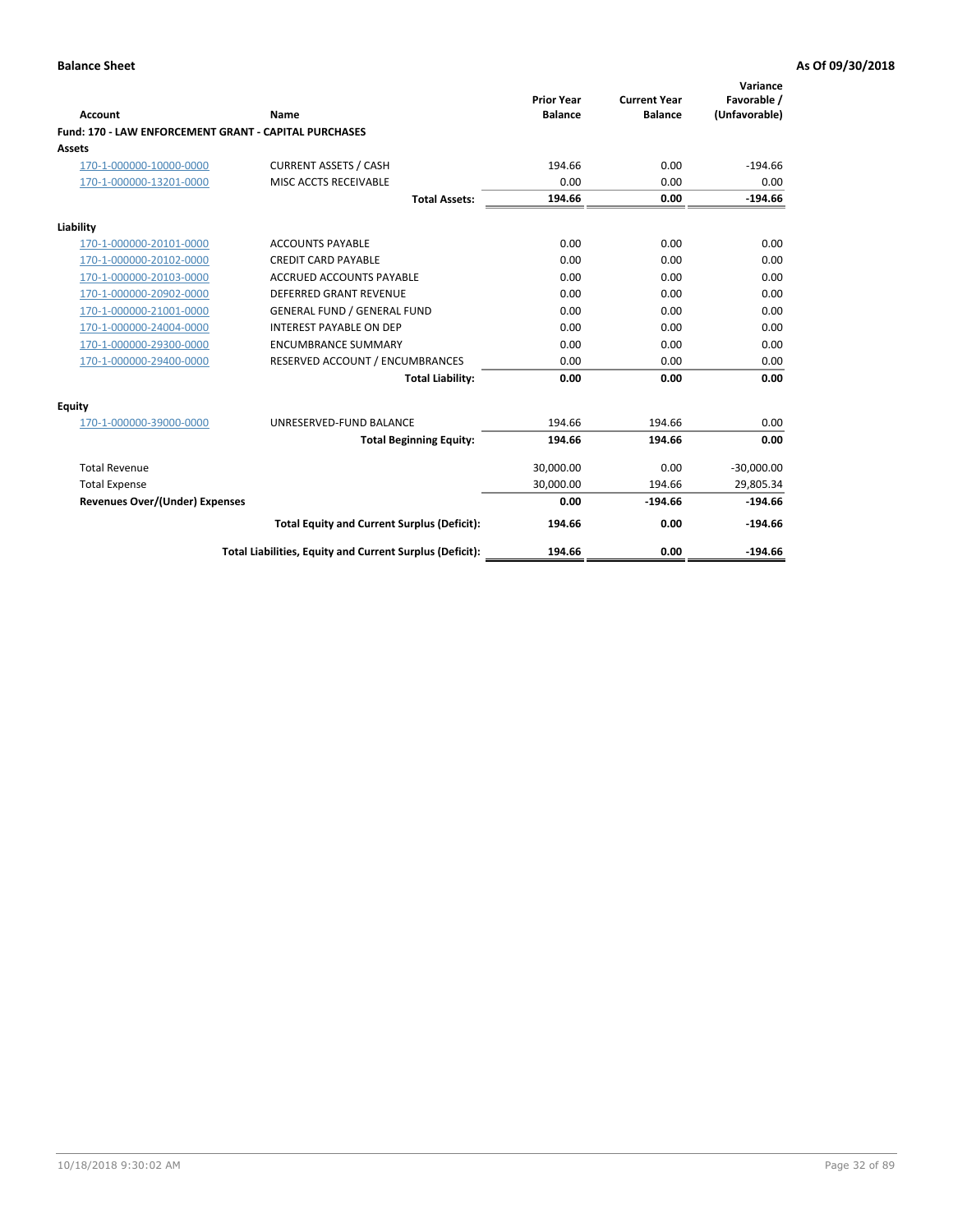|                                                |                                                          | <b>Prior Year</b> | <b>Current Year</b> | Variance<br>Favorable / |
|------------------------------------------------|----------------------------------------------------------|-------------------|---------------------|-------------------------|
| Account                                        | Name                                                     | <b>Balance</b>    | <b>Balance</b>      | (Unfavorable)           |
| <b>Fund: 171 - MAIN STREET SPECIAL REVENUE</b> |                                                          |                   |                     |                         |
| <b>Assets</b>                                  |                                                          |                   |                     |                         |
| 171-1-000000-10000-0000                        | <b>CURRENT ASSETS / CASH</b>                             | 35,933.28         | 17,164.16           | $-18,769.12$            |
| 171-1-000000-13201-0000                        | MISC ACCTS RECEIVABLE                                    | 0.00              | 0.00                | 0.00                    |
| 171-1-000000-13205-0000                        | <b>INTEREST RECEIVABLE</b>                               | 0.00              | 0.00                | 0.00                    |
|                                                | <b>Total Assets:</b>                                     | 35,933.28         | 17,164.16           | $-18,769.12$            |
| Liability                                      |                                                          |                   |                     |                         |
| 171-1-000000-20101-0000                        | <b>ACCOUNTS PAYABLE</b>                                  | 0.00              | 8,086.95            | $-8,086.95$             |
| 171-1-000000-20102-0000                        | <b>CREDIT CARD PAYABLE</b>                               | 0.00              | 0.00                | 0.00                    |
| 171-1-000000-20103-0000                        | <b>ACCRUED ACCOUNTS PAYABLE</b>                          | 0.00              | 0.00                | 0.00                    |
| 171-1-000000-20139-0000                        | <b>RETAINAGES PAYABLE</b>                                | 0.00              | 0.00                | 0.00                    |
| 171-1-000000-20902-0000                        | <b>DEFERRED GRANT REVENUE</b>                            | 0.00              | 0.00                | 0.00                    |
| 171-1-000000-29300-0000                        | <b>ENCUMBRANCE SUMMARY</b>                               | 0.00              | 0.00                | 0.00                    |
| 171-1-000000-29400-0100                        | RESERVED ACCOUNT / ENCUMBRANCES                          | 0.00              | 0.00                | 0.00                    |
|                                                | <b>Total Liability:</b>                                  | 0.00              | 8,086.95            | $-8,086.95$             |
| <b>Equity</b>                                  |                                                          |                   |                     |                         |
| 171-1-000000-39000-0000                        | UNRESERVED-FUND BALANCE                                  | 37,308.28         | 35,933.28           | $-1,375.00$             |
|                                                | <b>Total Beginning Equity:</b>                           | 37,308.28         | 35,933.28           | $-1,375.00$             |
| <b>Total Revenue</b>                           |                                                          | 25,000.00         | 25,000.00           | 0.00                    |
| <b>Total Expense</b>                           |                                                          | 26,375.00         | 51,856.07           | $-25,481.07$            |
| <b>Revenues Over/(Under) Expenses</b>          |                                                          | $-1,375.00$       | $-26,856.07$        | $-25,481.07$            |
|                                                | <b>Total Equity and Current Surplus (Deficit):</b>       | 35,933.28         | 9,077.21            | $-26,856.07$            |
|                                                | Total Liabilities, Equity and Current Surplus (Deficit): | 35,933.28         | 17,164.16           | $-18,769.12$            |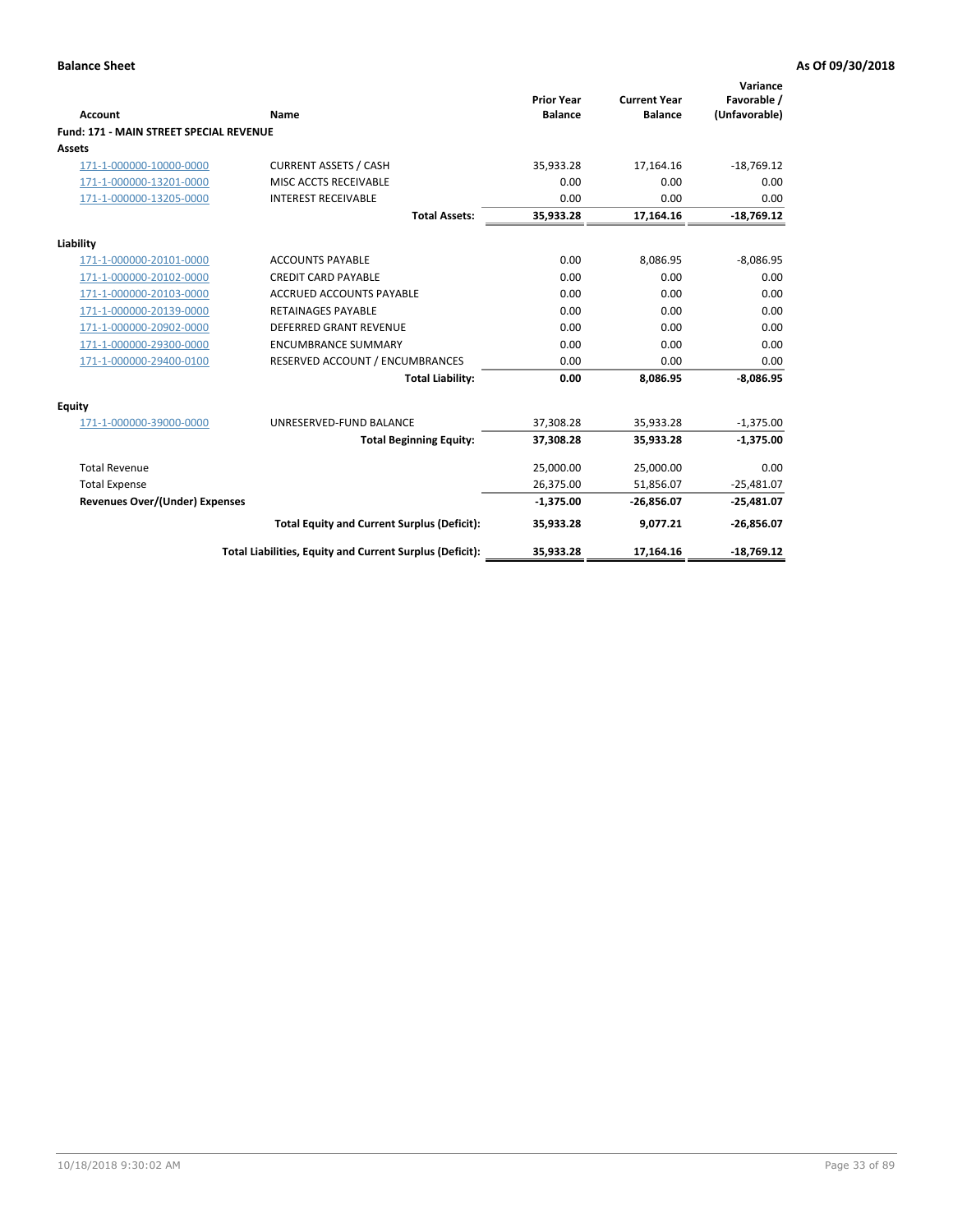|                                       |                                                          |                                     |                                       | Variance                     |
|---------------------------------------|----------------------------------------------------------|-------------------------------------|---------------------------------------|------------------------------|
| <b>Account</b>                        | <b>Name</b>                                              | <b>Prior Year</b><br><b>Balance</b> | <b>Current Year</b><br><b>Balance</b> | Favorable /<br>(Unfavorable) |
| <b>Fund: 172 - MINOR GRANTS FUND</b>  |                                                          |                                     |                                       |                              |
| <b>Assets</b>                         |                                                          |                                     |                                       |                              |
| 172-1-000000-10000-0000               | <b>CURRENT ASSETS / CASH</b>                             | 1,515.28                            | 2,095.10                              | 579.82                       |
| 172-1-000000-13201-0000               | MISC ACCTS RECEIVABLE                                    | 0.00                                | 0.00                                  | 0.00                         |
| 172-1-000000-13205-0000               | <b>INTEREST RECEIVABLE</b>                               | 0.00                                | 0.00                                  | 0.00                         |
|                                       | <b>Total Assets:</b>                                     | 1,515.28                            | 2,095.10                              | 579.82                       |
| Liability                             |                                                          |                                     |                                       |                              |
| 172-1-000000-20101-0000               | <b>ACCOUNTS PAYABLE</b>                                  | 0.00                                | 0.00                                  | 0.00                         |
| 172-1-000000-20102-0000               | <b>CREDIT CARD PAYABLE</b>                               | 0.00                                | 0.00                                  | 0.00                         |
| 172-1-000000-20103-0000               | <b>ACCRUED ACCOUNTS PAYABLE</b>                          | 0.00                                | 0.00                                  | 0.00                         |
| 172-1-000000-20902-0000               | <b>DEFERRED GRANT REVENUE</b>                            | 0.00                                | 0.00                                  | 0.00                         |
| 172-1-000000-29300-0000               | <b>ENCUMBRANCE SUMMARY</b>                               | 0.00                                | 0.00                                  | 0.00                         |
| 172-1-000000-29400-0000               | RESERVED ACCOUNT / ENCUMBRANCES                          | 0.00                                | 0.00                                  | 0.00                         |
|                                       | <b>Total Liability:</b>                                  | 0.00                                | 0.00                                  | 0.00                         |
| Equity                                |                                                          |                                     |                                       |                              |
| 172-1-000000-39000-0000               | UNRESERVED-FUND BALANCE                                  | 2,962.31                            | 493.86                                | $-2,468.45$                  |
|                                       | <b>Total Beginning Equity:</b>                           | 2,962.31                            | 493.86                                | $-2,468.45$                  |
| <b>Total Revenue</b>                  |                                                          | 51,219.92                           | 20,476.00                             | $-30,743.92$                 |
| <b>Total Expense</b>                  |                                                          | 52,666.95                           | 18,874.76                             | 33,792.19                    |
| <b>Revenues Over/(Under) Expenses</b> |                                                          | $-1,447.03$                         | 1,601.24                              | 3,048.27                     |
|                                       | <b>Total Equity and Current Surplus (Deficit):</b>       | 1,515.28                            | 2,095.10                              | 579.82                       |
|                                       | Total Liabilities, Equity and Current Surplus (Deficit): | 1,515.28                            | 2,095.10                              | 579.82                       |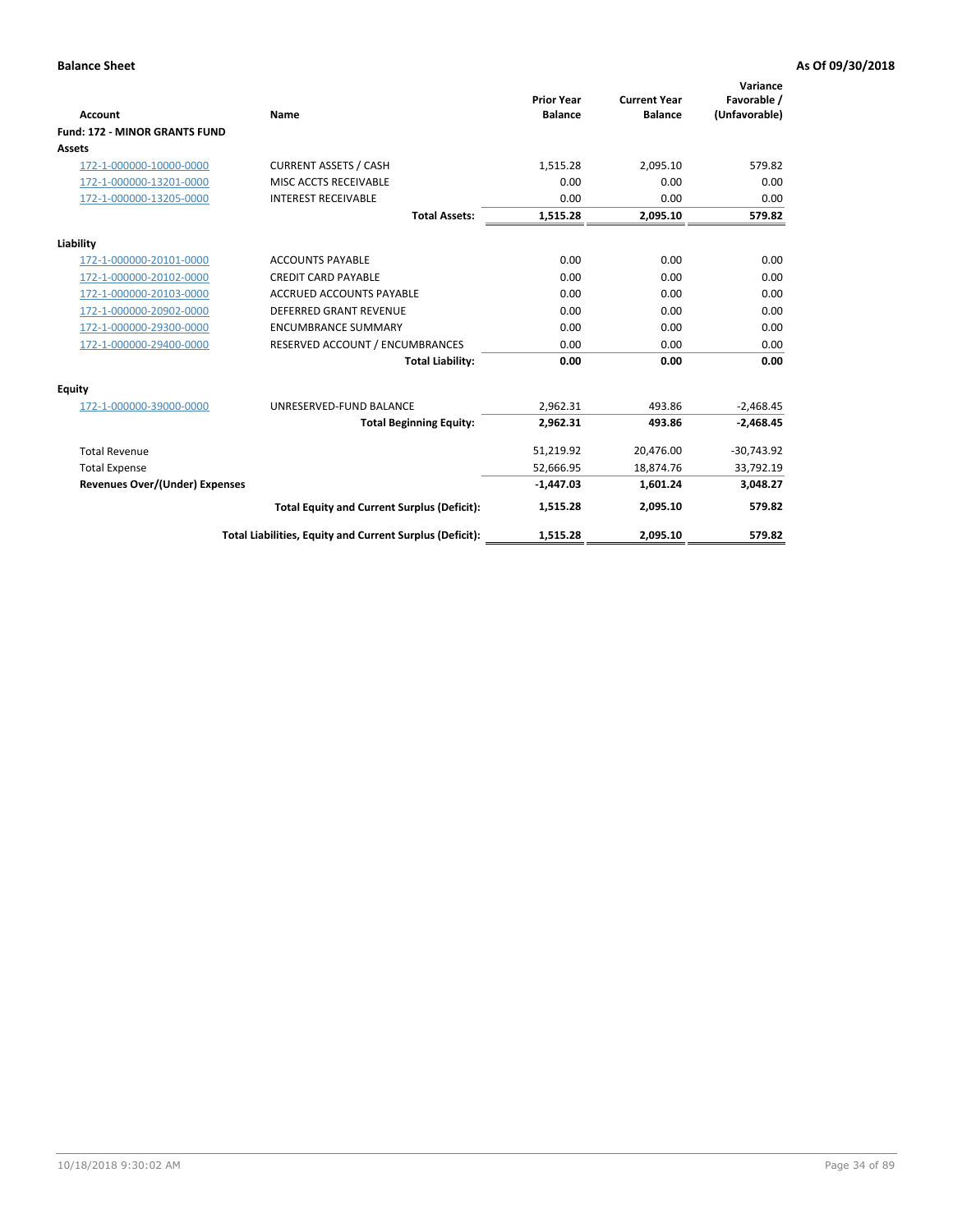| <b>Account</b>                         | <b>Name</b>                                              | <b>Prior Year</b><br><b>Balance</b> | <b>Current Year</b><br><b>Balance</b> | Variance<br>Favorable /<br>(Unfavorable) |
|----------------------------------------|----------------------------------------------------------|-------------------------------------|---------------------------------------|------------------------------------------|
| <b>Fund: 173 - FL YOUNG FOUNDATION</b> |                                                          |                                     |                                       |                                          |
| Assets                                 |                                                          |                                     |                                       |                                          |
| 173-1-000000-10000-0000                | <b>CURRENT ASSETS / CASH</b>                             | 0.00                                | 0.00                                  | 0.00                                     |
| 173-1-000000-13201-0000                | MISC ACCTS RECEIVABLE                                    | 0.00                                | 0.00                                  | 0.00                                     |
|                                        | <b>Total Assets:</b>                                     | 0.00                                | 0.00                                  | 0.00                                     |
| Liability                              |                                                          |                                     |                                       |                                          |
| 173-1-000000-20101-0000                | <b>ACCOUNTS PAYABLE</b>                                  | 0.00                                | 0.00                                  | 0.00                                     |
| 173-1-000000-20102-0000                | <b>CREDIT CARD PAYABLE</b>                               | 0.00                                | 0.00                                  | 0.00                                     |
| 173-1-000000-20902-0000                | <b>DEFERRED GRANT REVENUE</b>                            | 0.00                                | 0.00                                  | 0.00                                     |
| 173-1-000000-29300-0000                | <b>ENCUMBRANCE SUMMARY</b>                               | 0.00                                | 0.00                                  | 0.00                                     |
| 173-1-000000-29400-0000                | RESERVED ACCOUNT / ENCUMBRANCES                          | 0.00                                | 0.00                                  | 0.00                                     |
|                                        | <b>Total Liability:</b>                                  | 0.00                                | 0.00                                  | 0.00                                     |
| Equity                                 |                                                          |                                     |                                       |                                          |
| 173-1-000000-39000-0000                | UNRESERVED-FUND BALANCE                                  | 0.00                                | 0.00                                  | 0.00                                     |
|                                        | <b>Total Beginning Equity:</b>                           | 0.00                                | 0.00                                  | 0.00                                     |
| <b>Total Revenue</b>                   |                                                          | 0.00                                | 0.00                                  | 0.00                                     |
| <b>Total Expense</b>                   |                                                          | 0.00                                | 0.00                                  | 0.00                                     |
| <b>Revenues Over/(Under) Expenses</b>  |                                                          | 0.00                                | 0.00                                  | 0.00                                     |
|                                        | <b>Total Equity and Current Surplus (Deficit):</b>       | 0.00                                | 0.00                                  | 0.00                                     |
|                                        | Total Liabilities, Equity and Current Surplus (Deficit): | 0.00                                | 0.00                                  | 0.00                                     |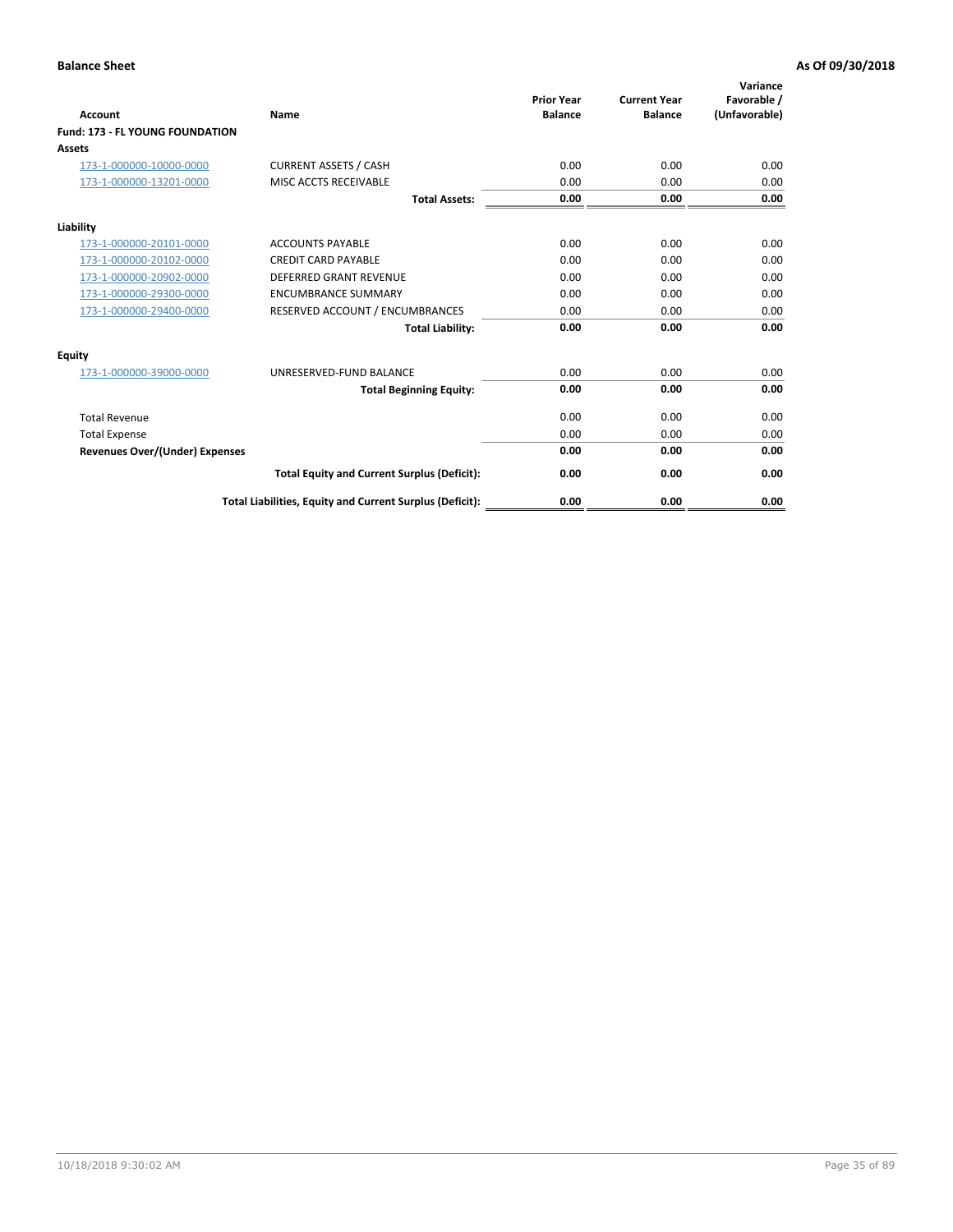| Account                               | Name                                                     | <b>Prior Year</b><br><b>Balance</b> | <b>Current Year</b><br><b>Balance</b> | Variance<br>Favorable /<br>(Unfavorable) |
|---------------------------------------|----------------------------------------------------------|-------------------------------------|---------------------------------------|------------------------------------------|
| Fund: 174 - FEMA GRANT                |                                                          |                                     |                                       |                                          |
| Assets                                |                                                          |                                     |                                       |                                          |
| 174-1-000000-10000-0000               | <b>CURRENT ASSETS / CASH</b>                             | 1.08                                | 0.00                                  | $-1.08$                                  |
| 174-1-000000-13201-0000               | MISC ACCTS RECEIVABLE                                    | 0.00                                | 0.00                                  | 0.00                                     |
| 174-1-000000-13205-0000               | <b>INTEREST RECEIVABLE</b>                               | 0.00                                | 0.00                                  | 0.00                                     |
|                                       | <b>Total Assets:</b>                                     | 1.08                                | 0.00                                  | $-1.08$                                  |
| Liability                             |                                                          |                                     |                                       |                                          |
| 174-1-000000-20101-0000               | <b>ACCOUNTS PAYABLE</b>                                  | 0.00                                | 0.00                                  | 0.00                                     |
| 174-1-000000-20102-0000               | <b>CREDIT CARD PAYABLE</b>                               | 0.00                                | 0.00                                  | 0.00                                     |
| 174-1-000000-20103-0000               | <b>ACCRUED ACCOUNTS PAYABLE</b>                          | 0.00                                | 0.00                                  | 0.00                                     |
| 174-1-000000-20902-0000               | <b>DEFERRED GRANT REVENUE</b>                            | 0.00                                | 0.00                                  | 0.00                                     |
| 174-1-000000-29300-0000               | <b>ENCUMBRANCE SUMMARY</b>                               | 0.00                                | 0.00                                  | 0.00                                     |
| 174-1-000000-29400-0000               | RESERVED ACCOUNT / ENCUMBRANCES                          | 0.00                                | 0.00                                  | 0.00                                     |
|                                       | <b>Total Liability:</b>                                  | 0.00                                | 0.00                                  | 0.00                                     |
| <b>Equity</b>                         |                                                          |                                     |                                       |                                          |
| 174-1-000000-39000-0000               | UNRESERVED-FUND BALANCE                                  | 1.08                                | 1.08                                  | 0.00                                     |
|                                       | <b>Total Beginning Equity:</b>                           | 1.08                                | 1.08                                  | 0.00                                     |
| <b>Total Revenue</b>                  |                                                          | 182,810.00                          | 0.00                                  | $-182,810.00$                            |
| <b>Total Expense</b>                  |                                                          | 182,810.00                          | 1.08                                  | 182,808.92                               |
| <b>Revenues Over/(Under) Expenses</b> |                                                          | 0.00                                | $-1.08$                               | $-1.08$                                  |
|                                       | <b>Total Equity and Current Surplus (Deficit):</b>       | 1.08                                | 0.00                                  | $-1.08$                                  |
|                                       | Total Liabilities, Equity and Current Surplus (Deficit): | 1.08                                | 0.00                                  | $-1.08$                                  |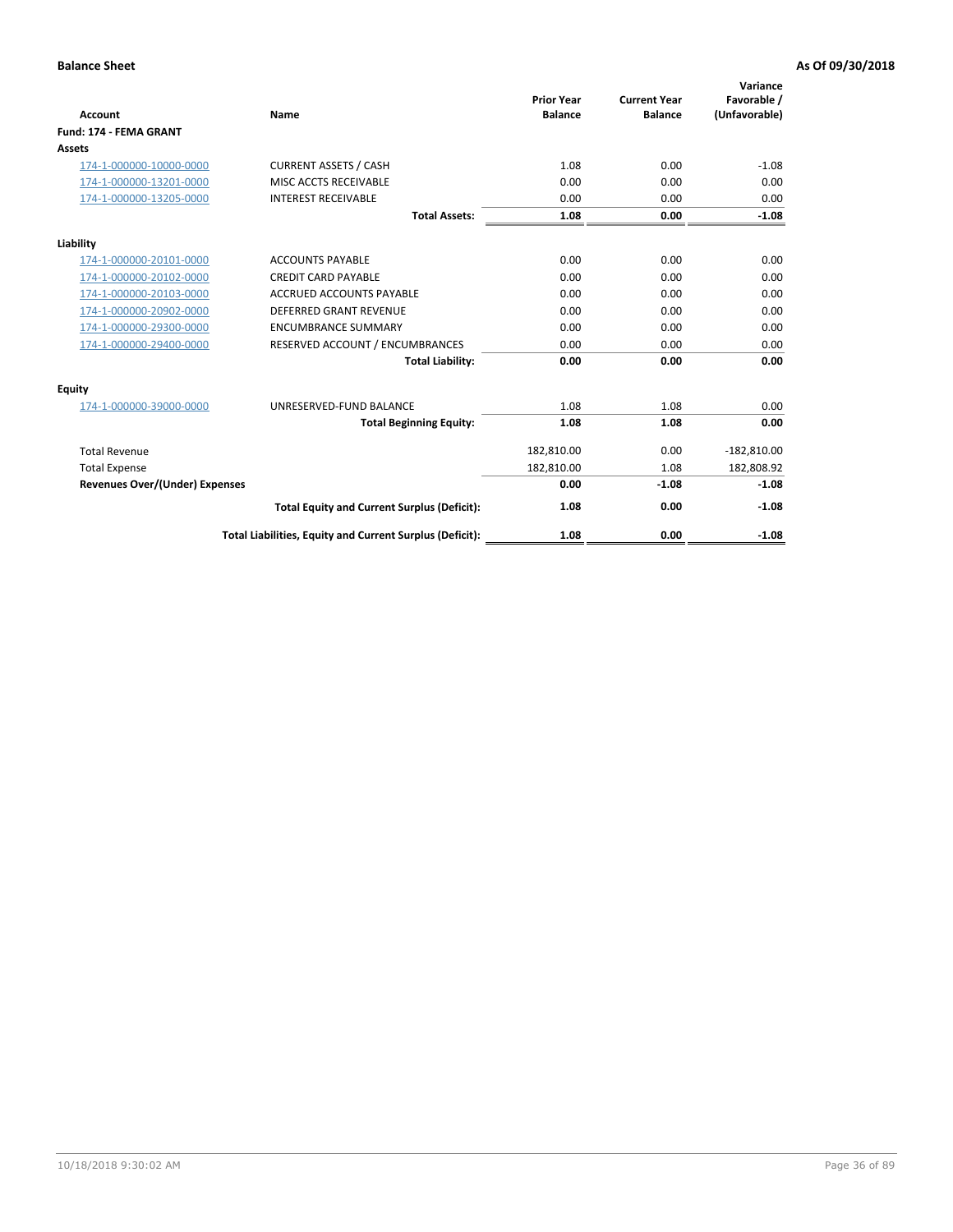| <b>Account</b>                             | Name                                                     | <b>Prior Year</b><br><b>Balance</b> | <b>Current Year</b><br><b>Balance</b> | Variance<br>Favorable /<br>(Unfavorable) |
|--------------------------------------------|----------------------------------------------------------|-------------------------------------|---------------------------------------|------------------------------------------|
| Fund: 175 - JUSTICE ASSISTANCE GRANT - JAG |                                                          |                                     |                                       |                                          |
| <b>Assets</b>                              |                                                          |                                     |                                       |                                          |
| 175-1-000000-10000-0000                    | <b>CURRENT ASSETS / CASH</b>                             | 30.65                               | 13,761.65                             | 13,731.00                                |
| 175-1-000000-13201-0000                    | MISC ACCTS RECEIVABLE                                    | 0.00                                | 0.00                                  | 0.00                                     |
|                                            | <b>Total Assets:</b>                                     | 30.65                               | 13,761.65                             | 13,731.00                                |
| Liability                                  |                                                          |                                     |                                       |                                          |
| 175-1-000000-20101-0000                    | <b>ACCOUNTS PAYABLE</b>                                  | 0.00                                | 0.00                                  | 0.00                                     |
| 175-1-000000-20102-0000                    | <b>CREDIT CARD PAYABLE</b>                               | 0.00                                | 0.00                                  | 0.00                                     |
| 175-1-000000-20902-0000                    | <b>DEFERRED GRANT REVENUE</b>                            | 0.00                                | 0.00                                  | 0.00                                     |
| 175-1-000000-29300-0000                    | <b>ENCUMBRANCE SUMMARY</b>                               | 0.00                                | 0.00                                  | 0.00                                     |
| 175-1-000000-29400-0000                    | RESERVED ACCOUNT / ENCUMBRANCES                          | 0.00                                | 0.00                                  | 0.00                                     |
|                                            | <b>Total Liability:</b>                                  | 0.00                                | 0.00                                  | 0.00                                     |
| Equity                                     |                                                          |                                     |                                       |                                          |
| 175-1-000000-39000-0000                    | UNRESERVED-FUND BALANCE                                  | 30.65                               | 30.65                                 | 0.00                                     |
|                                            | <b>Total Beginning Equity:</b>                           | 30.65                               | 30.65                                 | 0.00                                     |
| <b>Total Revenue</b>                       |                                                          | 6,165.00                            | 13,731.00                             | 7,566.00                                 |
| <b>Total Expense</b>                       |                                                          | 6,165.00                            | 0.00                                  | 6,165.00                                 |
| <b>Revenues Over/(Under) Expenses</b>      |                                                          | 0.00                                | 13,731.00                             | 13,731.00                                |
|                                            | <b>Total Equity and Current Surplus (Deficit):</b>       | 30.65                               | 13,761.65                             | 13,731.00                                |
|                                            | Total Liabilities, Equity and Current Surplus (Deficit): | 30.65                               | 13,761.65                             | 13,731.00                                |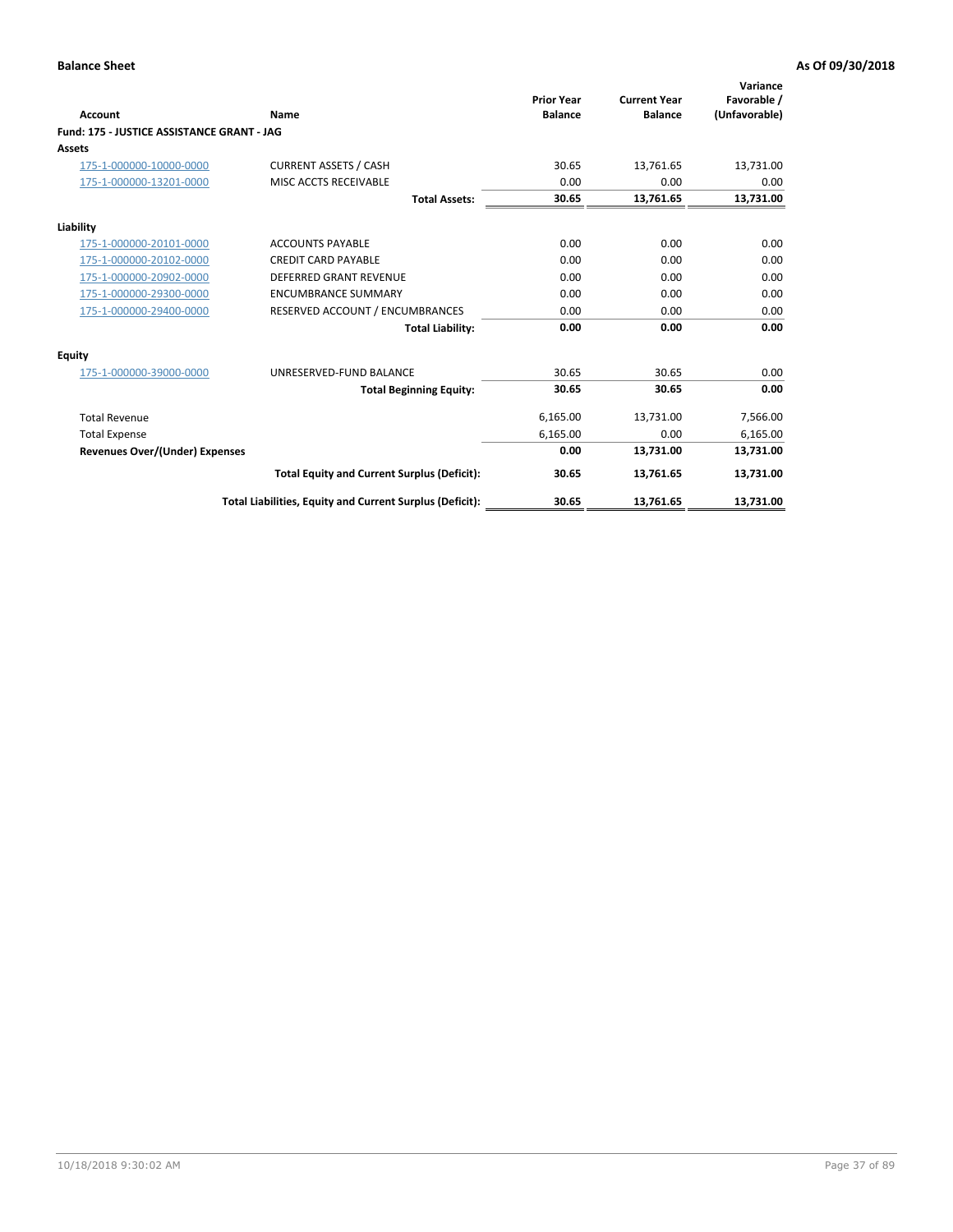| <b>Account</b>                        | Name                                                     | <b>Prior Year</b><br><b>Balance</b> | <b>Current Year</b><br><b>Balance</b> | Variance<br>Favorable /<br>(Unfavorable) |
|---------------------------------------|----------------------------------------------------------|-------------------------------------|---------------------------------------|------------------------------------------|
| Fund: 176 - HOME GRANT FUND           |                                                          |                                     |                                       |                                          |
| Assets                                |                                                          |                                     |                                       |                                          |
| 176-1-000000-10000-0000               | <b>CURRENT ASSETS / CASH</b>                             | 0.00                                | 0.00                                  | 0.00                                     |
| 176-1-000000-13201-0000               | MISC ACCTS RECEIVABLE                                    | 0.00                                | 0.00                                  | 0.00                                     |
| 176-1-000000-13205-0000               | <b>INTEREST RECEIVABLE</b>                               | 0.00                                | 0.00                                  | 0.00                                     |
|                                       | <b>Total Assets:</b>                                     | 0.00                                | 0.00                                  | 0.00                                     |
| Liability                             |                                                          |                                     |                                       |                                          |
| 176-1-000000-20101-0000               | <b>ACCOUNTS PAYABLE</b>                                  | 0.00                                | 0.00                                  | 0.00                                     |
| 176-1-000000-20102-0000               | <b>CREDIT CARD PAYABLE</b>                               | 0.00                                | 0.00                                  | 0.00                                     |
| 176-1-000000-20103-0000               | <b>ACCRUED ACCOUNTS PAYABLE</b>                          | 0.00                                | 0.00                                  | 0.00                                     |
| 176-1-000000-20902-0000               | <b>DEFERRED GRANT REVENUE</b>                            | 0.00                                | 0.00                                  | 0.00                                     |
| 176-1-000000-29300-0000               | <b>ENCUMBRANCE SUMMARY</b>                               | 0.00                                | 0.00                                  | 0.00                                     |
| 176-1-000000-29400-0000               | RESERVED ACCOUNT / ENCUMBRANCES                          | 0.00                                | 0.00                                  | 0.00                                     |
|                                       | <b>Total Liability:</b>                                  | 0.00                                | 0.00                                  | 0.00                                     |
| <b>Equity</b>                         |                                                          |                                     |                                       |                                          |
| 176-1-000000-39000-0000               | UNRESERVED-FUND BALANCE                                  | 0.00                                | 0.00                                  | 0.00                                     |
|                                       | <b>Total Beginning Equity:</b>                           | 0.00                                | 0.00                                  | 0.00                                     |
| <b>Total Revenue</b>                  |                                                          | 0.00                                | 0.00                                  | 0.00                                     |
| <b>Total Expense</b>                  |                                                          | 0.00                                | 0.00                                  | 0.00                                     |
| <b>Revenues Over/(Under) Expenses</b> |                                                          | 0.00                                | 0.00                                  | 0.00                                     |
|                                       | <b>Total Equity and Current Surplus (Deficit):</b>       | 0.00                                | 0.00                                  | 0.00                                     |
|                                       | Total Liabilities, Equity and Current Surplus (Deficit): | 0.00                                | 0.00                                  | 0.00                                     |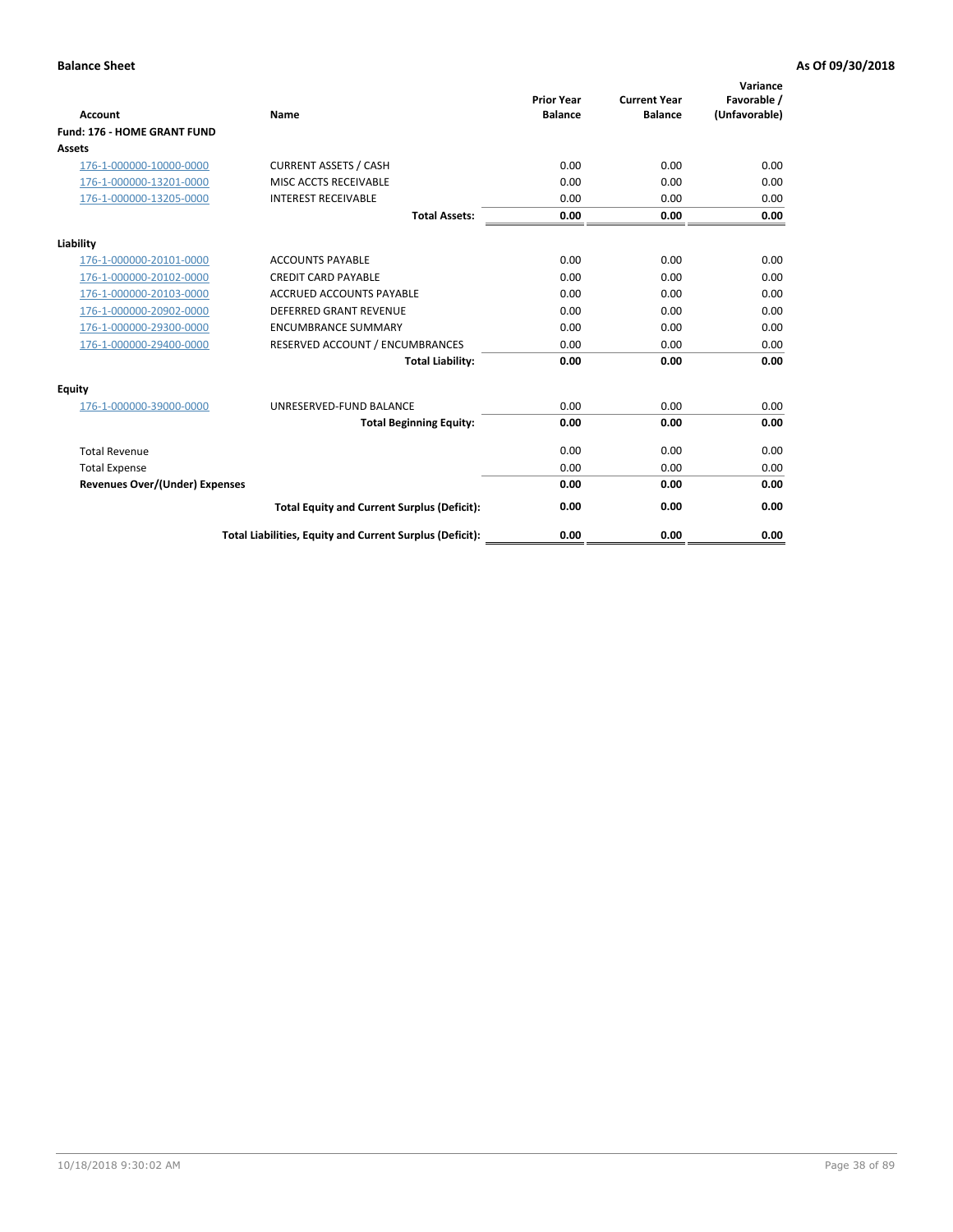| Account                                        | Name                                                     | <b>Prior Year</b><br><b>Balance</b> | <b>Current Year</b><br><b>Balance</b> | Variance<br>Favorable /<br>(Unfavorable) |
|------------------------------------------------|----------------------------------------------------------|-------------------------------------|---------------------------------------|------------------------------------------|
| <b>Fund: 177 - SAFE ROUTES TO SCHOOL GRANT</b> |                                                          |                                     |                                       |                                          |
| <b>Assets</b>                                  |                                                          |                                     |                                       |                                          |
| 177-1-000000-10000-0000                        | <b>CURRENT ASSETS / CASH</b>                             | 0.02                                | 0.00                                  | $-0.02$                                  |
| 177-1-000000-13201-0000                        | MISC ACCTS RECEIVABLE                                    | 0.00                                | 0.00                                  | 0.00                                     |
| 177-1-000000-13205-0000                        | <b>INTEREST RECEIVABLE</b>                               | 0.00                                | 0.00                                  | 0.00                                     |
|                                                | <b>Total Assets:</b>                                     | 0.02                                | 0.00                                  | $-0.02$                                  |
| Liability                                      |                                                          |                                     |                                       |                                          |
| 177-1-000000-20101-0000                        | <b>ACCOUNTS PAYABLE</b>                                  | 0.00                                | 0.00                                  | 0.00                                     |
| 177-1-000000-20102-0000                        | <b>CREDIT CARD PAYABLE</b>                               | 0.00                                | 0.00                                  | 0.00                                     |
| 177-1-000000-20139-0000                        | <b>RETAINAGES PAYABLE</b>                                | 0.00                                | 0.00                                  | 0.00                                     |
| 177-1-000000-20902-0000                        | <b>DEFERRED GRANT REVENUE</b>                            | 0.00                                | 0.00                                  | 0.00                                     |
|                                                | <b>Total Liability:</b>                                  | 0.00                                | 0.00                                  | 0.00                                     |
| Equity                                         |                                                          |                                     |                                       |                                          |
| 177-1-000000-39000-0000                        | UNRESERVED-FUND BALANCE                                  | 0.02                                | 0.02                                  | 0.00                                     |
|                                                | <b>Total Beginning Equity:</b>                           | 0.02                                | 0.02                                  | 0.00                                     |
| <b>Total Revenue</b>                           |                                                          | 0.00                                | 0.00                                  | 0.00                                     |
| <b>Total Expense</b>                           |                                                          | 0.00                                | 0.02                                  | $-0.02$                                  |
| <b>Revenues Over/(Under) Expenses</b>          |                                                          | 0.00                                | $-0.02$                               | $-0.02$                                  |
|                                                | <b>Total Equity and Current Surplus (Deficit):</b>       | 0.02                                | 0.00                                  | $-0.02$                                  |
|                                                | Total Liabilities, Equity and Current Surplus (Deficit): | 0.02                                | 0.00                                  | $-0.02$                                  |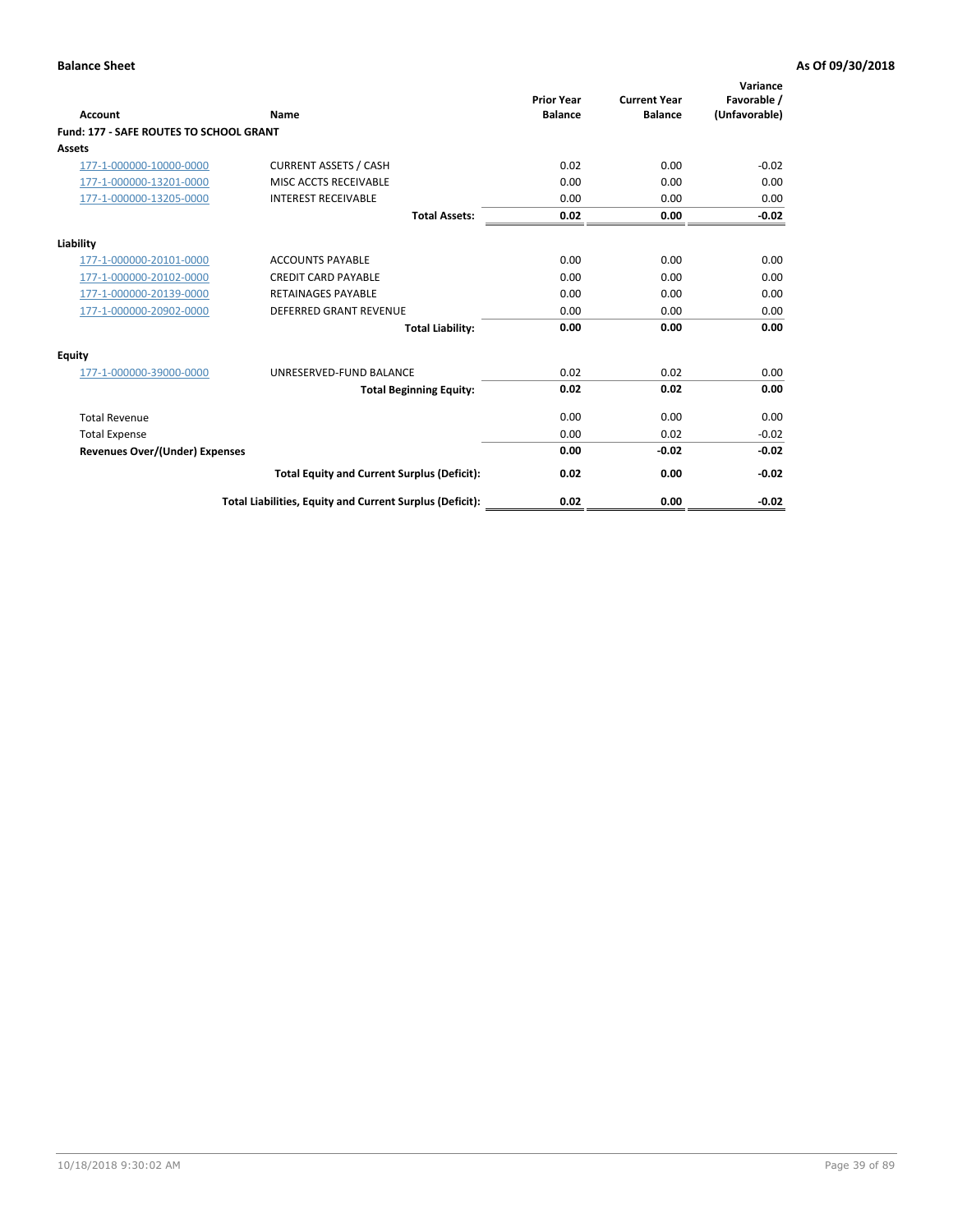| <b>Account</b>                        | Name                                                     | <b>Prior Year</b><br><b>Balance</b> | <b>Current Year</b><br><b>Balance</b> | Variance<br>Favorable /<br>(Unfavorable) |
|---------------------------------------|----------------------------------------------------------|-------------------------------------|---------------------------------------|------------------------------------------|
| Fund: 190 - FIXED ASSETS<br>Assets    |                                                          |                                     |                                       |                                          |
| 190-1-000000-10000-0000               | <b>CURRENT ASSETS / CASH</b>                             | 4,781,218.73                        | 4,781,218.73                          | 0.00                                     |
| 190-1-000000-16001-0000               | FIXED ASSETS / LAND                                      | 4,301,719.07                        | 4,301,719.07                          | 0.00                                     |
| 190-1-000000-16002-0000               | FIXED ASSETS / IMPROVMENTS-NON BUILDI                    | 9,547,720.27                        | 9,547,720.27                          | 0.00                                     |
| 190-1-000000-16003-0000               | ACCUM DEPR / IMPROVEMENTS- NON BUIL                      | -4,009,937.54                       | -4,009,937.54                         | 0.00                                     |
| 190-1-000000-16004-0000               | FIXED ASSETS / BUILDINGS                                 | 17,535,682.21                       | 17,535,682.21                         | 0.00                                     |
| 190-1-000000-16005-0000               | <b>ACCUM DEPR / BUILDINGS</b>                            | $-6,682,343.79$                     | $-6,682,343.79$                       | 0.00                                     |
| 190-1-000000-16109-0000               | FIXED ASSETS / INFRASTRUCTURE                            | 39,600,292.98                       | 39,600,292.98                         | 0.00                                     |
| 190-1-000000-16110-0000               | <b>ACCUM DEPR / INFRASTRUCTURE</b>                       | $-17,212,975.22$                    | -17,212,975.22                        | 0.00                                     |
| 190-1-000000-16201-0000               | FIXED ASSETS / MACHINERY AND EQUIPMEN                    | 6,435,884.14                        | 6,435,884.14                          | 0.00                                     |
| 190-1-000000-16202-0000               | ACCUM DEPR / MACHINERY AND EQUIPMEI                      | -4,533,779.36                       | -4,533,779.36                         | 0.00                                     |
| 190-1-000000-16205-0000               | FIXED ASSETS / SEIZURE FUNDED VEHICLES                   | 109,736.85                          | 109,736.85                            | 0.00                                     |
| 190-1-000000-16206-0000               | ACCUM DEPR / SEIZURE FUNDED VEHICLES                     | $-86,047.91$                        | $-86,047.91$                          | 0.00                                     |
| 190-1-000000-16301-0000               | FIXED ASSETS / C W I P                                   | 7,494,769.94                        | 7,494,769.94                          | 0.00                                     |
|                                       | <b>Total Assets:</b>                                     | 57,281,940.37                       | 57,281,940.37                         | 0.00                                     |
|                                       |                                                          |                                     |                                       |                                          |
| Liability                             |                                                          |                                     |                                       |                                          |
| 190-1-000000-20101-0000               | <b>ACCOUNTS PAYABLE</b>                                  | 0.00                                | 0.00                                  | 0.00                                     |
| 190-1-000000-20102-0000               | <b>CREDIT CARD PAYABLE</b>                               | 0.00                                | 0.00                                  | 0.00                                     |
| 190-1-000000-27001-0000               | CONTRIBUTED CAPITAL / DEVELOPERS                         | 7,196,125.29                        | 7,196,125.29                          | 0.00                                     |
| 190-1-000000-27101-0000               | INVESTMENT IN GFA / GENERAL FUND                         | 2,194,657.07                        | 2,194,657.07                          | 0.00                                     |
| 190-1-000000-27102-0000               | <b>SPECIAL REVENUE FUNDS</b>                             | 4,861,998.29                        | 4,861,998.29                          | 0.00                                     |
| 190-1-000000-27103-0000               | <b>GENERAL CIP FUND</b>                                  | 62,287,009.22                       | 62,287,009.22                         | 0.00                                     |
| 190-1-000000-27104-0000               | PROPRIETARY FUNDS                                        | 13,885,324.34                       | 13,885,324.34                         | 0.00                                     |
| 190-1-000000-27105-0000               | <b>INTERNAL SERVICE FUNDS</b>                            | 0.00                                | 0.00                                  | 0.00                                     |
| 190-1-000000-27106-0000               | <b>EXPENDABLE TRUST FUNDS</b>                            | 0.00                                | 0.00                                  | 0.00                                     |
| 190-1-000000-27107-0000               | INVESTMENT IN GFA / SEIZURE FUNDS                        | 127,680.68                          | 127,680.68                            | 0.00                                     |
| 190-1-000000-27108-0000               | INVESTMENT IN GFA / FIRE DEPARTMEN                       | 0.00                                | 0.00                                  | 0.00                                     |
| 190-1-000000-27109-0000               | PARKS & RECREATION DEPT                                  | 0.00                                | 0.00                                  | 0.00                                     |
| 190-1-000000-27110-0000               | INVESTMENT IN GFA / 4A EDC                               | 524,560.49                          | 524,560.49                            | 0.00                                     |
| 190-1-000000-27201-0000               | CAFR USE / MUNICIPAL BUILDINGS                           | 1,862,037.81                        | 1,862,037.81                          | 0.00                                     |
| 190-1-000000-27202-0000               | CAFR USE / OTHER GENERAL GOVERNMEN                       | 363,987.04                          | 363,987.04                            | 0.00                                     |
| 190-1-000000-27203-0000               | CAFR USE / POLICE PROTECTION                             | 1,742,383.46                        | 1,742,383.46                          | 0.00                                     |
| 190-1-000000-27204-0000               | CAFR USE / FIRE PROTECTION                               | 2,609,936.84                        | 2,609,936.84                          | 0.00                                     |
| 190-1-000000-27205-0000               | CAFR USE / PUBLIC WORKS                                  | 2,509,263.59                        | 2,509,263.59                          | 0.00                                     |
| 190-1-000000-27206-0000               | CAFR USE / LIBRARIES                                     | 2,147,054.00                        | 2,147,054.00                          | 0.00                                     |
| 190-1-000000-27207-0000               | CAFR USE / RECREATION                                    | 4,153,623.63                        | 4,153,623.63                          | 0.00                                     |
| 190-1-000000-27208-0000               | CAFR USE / CEMETERY                                      | 246,894.00                          | 246,894.00                            | 0.00                                     |
| 190-1-000000-27209-0000               | CAFR USE / EXCHANGE BUILDING                             | 6,053,703.29                        | 6,053,703.29                          | 0.00                                     |
| 190-1-000000-27210-0000               | CAFR USE / INVESTMENT IN GFA                             | -21,688,883.66                      | $-21,688,883.66$                      | 0.00                                     |
| 190-1-000000-27301-0000               | DONATIONS/GRANTS                                         | 2,478,141.06                        | 2,478,141.06                          | 0.00                                     |
|                                       | <b>Total Liability:</b>                                  | 93,555,496.44                       | 93,555,496.44                         | 0.00                                     |
| <b>Equity</b>                         |                                                          |                                     |                                       |                                          |
| 190-1-000000-39000-0000               | UNRESERVED-FUND BALANCE                                  | -34,858,988.31                      | -36,273,556.07                        | $-1,414,567.76$                          |
|                                       | <b>Total Beginning Equity:</b>                           | -34,858,988.31                      | -36,273,556.07                        | -1,414,567.76                            |
| <b>Total Expense</b>                  |                                                          |                                     | 0.00                                  |                                          |
| <b>Revenues Over/(Under) Expenses</b> |                                                          | 1,414,567.76<br>$-1,414,567.76$     | 0.00                                  | 1,414,567.76<br>1,414,567.76             |
|                                       | <b>Total Equity and Current Surplus (Deficit):</b>       | -36,273,556.07                      | -36,273,556.07                        | 0.00                                     |
|                                       | Total Liabilities, Equity and Current Surplus (Deficit): | 57,281,940.37                       | 57,281,940.37                         | 0.00                                     |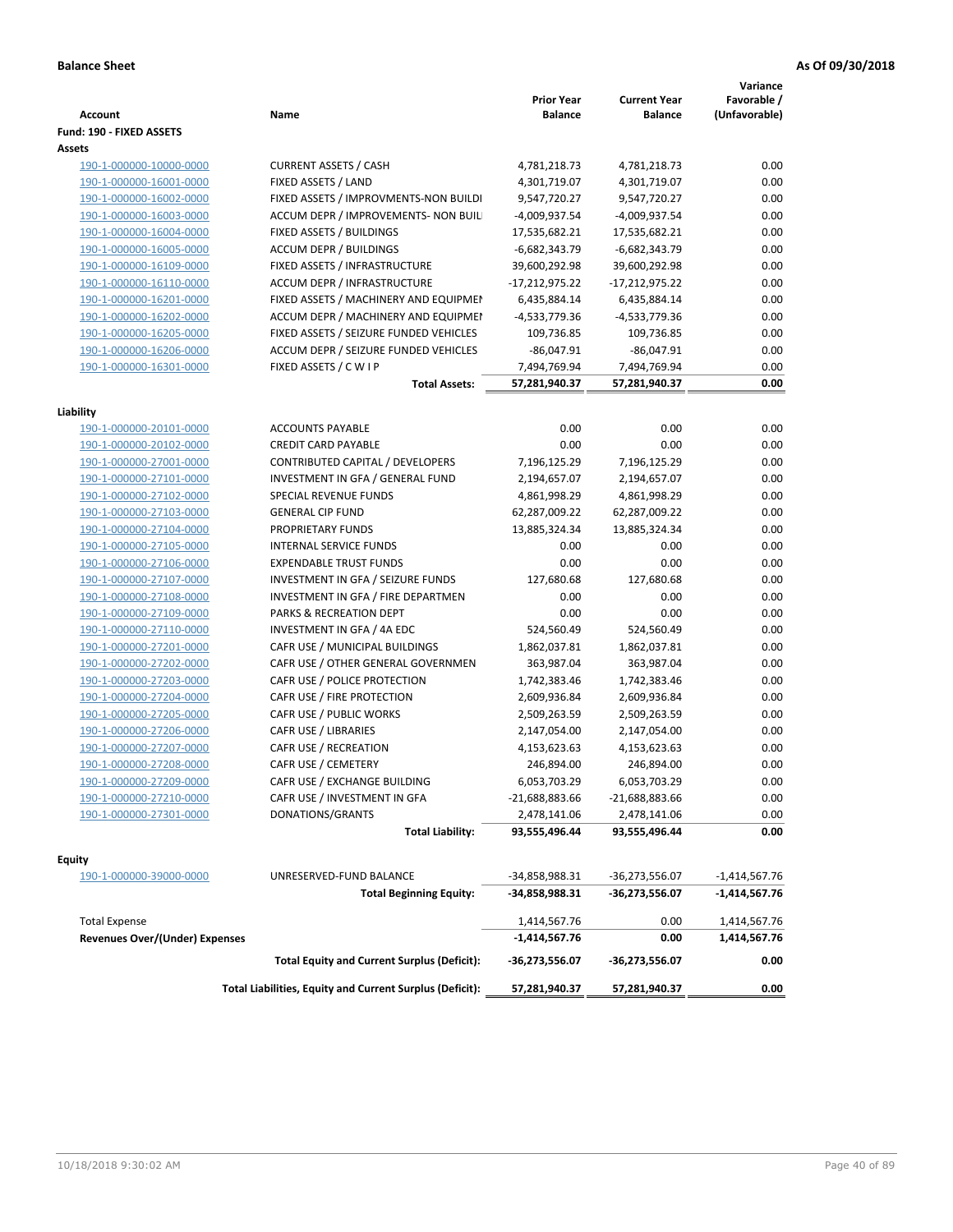| <b>Account</b>                        | Name                                                     | <b>Prior Year</b><br><b>Balance</b> | <b>Current Year</b><br><b>Balance</b> | Variance<br>Favorable /<br>(Unfavorable) |
|---------------------------------------|----------------------------------------------------------|-------------------------------------|---------------------------------------|------------------------------------------|
| <b>Fund: 191 - DEBT</b>               |                                                          |                                     |                                       |                                          |
| Assets                                |                                                          |                                     |                                       |                                          |
| 191-1-000000-12101-0000               | <b>BOND ISSUANCE COSTS</b>                               | 0.00                                | 0.00                                  | 0.00                                     |
| 191-1-000000-12201-0000               | DEFERRED CHARGES / BOND DISCOUNT                         | $-1,016,547.95$                     | $-1,016,547.95$                       | 0.00                                     |
| 191-1-000000-14101-0000               | WTR/WWTR UTILITY FUND                                    | 0.00                                | 0.00                                  | 0.00                                     |
| 191-1-000000-17101-0000               | LONG-TERM DEBT / AMT TO BE PROVIDE                       | 537,188.24                          | 579,877.05                            | 42,688.81                                |
|                                       | <b>Total Assets:</b>                                     | -479,359.71                         | -436,670.90                           | 42,688.81                                |
| Liability                             |                                                          |                                     |                                       |                                          |
| 191-1-000000-20102-0000               | <b>CREDIT CARD PAYABLE</b>                               | 0.00                                | 0.00                                  | 0.00                                     |
| 191-1-000000-22002-0000               | <b>VACATION/SICK PAYABLE</b>                             | 1,631,580.90                        | 1,510,788.95                          | 120,791.95                               |
| 191-1-000000-26001-0000               | <b>COMPENSATED ABSENCES PAY</b>                          | 1,574,930.61                        | 1,738,411.37                          | $-163,480.76$                            |
| 191-1-000000-26003-0000               | EXCESS SALES TAX DUE TO STATE OF TEXAS                   | 3,045,688.20                        | 3,045,688.20                          | 0.00                                     |
| 191-1-000000-26101-0000               | <b>GENERAL OBLIG BONDS PAY</b>                           | 33,926,000.00                       | 33,926,000.00                         | 0.00                                     |
| 191-1-000000-26103-0000               | DEFERRED LOSS/DEFEASEMENT                                | 71,619.09                           | 71,619.09                             | 0.00                                     |
| 191-1-000000-26104-0000               | <b>ACCRETED INTEREST</b>                                 | 164,196.41                          | 164,196.41                            | 0.00                                     |
| 191-1-000000-26105-0000               | INV NET OF RELATED DEBT                                  | -34,384,329.59                      | -34,384,329.59                        | 0.00                                     |
| 191-1-000000-26106-0000               | RESTRICTED DEBT SERVICE                                  | 621,308.00                          | 621,308.00                            | 0.00                                     |
|                                       | <b>Total Liability:</b>                                  | 6,650,993.62                        | 6,693,682.43                          | $-42.688.81$                             |
| Equity                                |                                                          |                                     |                                       |                                          |
| 191-1-000000-39000-0000               | UNRESERVED-FUND BALANCE                                  | $-6,242,433.60$                     | $-7,130,353.33$                       | $-887,919.73$                            |
|                                       | <b>Total Beginning Equity:</b>                           | $-6,242,433.60$                     | $-7,130,353.33$                       | $-887,919.73$                            |
| <b>Total Expense</b>                  |                                                          | 887,919.73                          | 0.00                                  | 887,919.73                               |
| <b>Revenues Over/(Under) Expenses</b> |                                                          | $-887,919.73$                       | 0.00                                  | 887,919.73                               |
|                                       | <b>Total Equity and Current Surplus (Deficit):</b>       | $-7,130,353.33$                     | $-7,130,353.33$                       | 0.00                                     |
|                                       | Total Liabilities, Equity and Current Surplus (Deficit): | -479,359.71                         | -436,670.90                           | 42,688.81                                |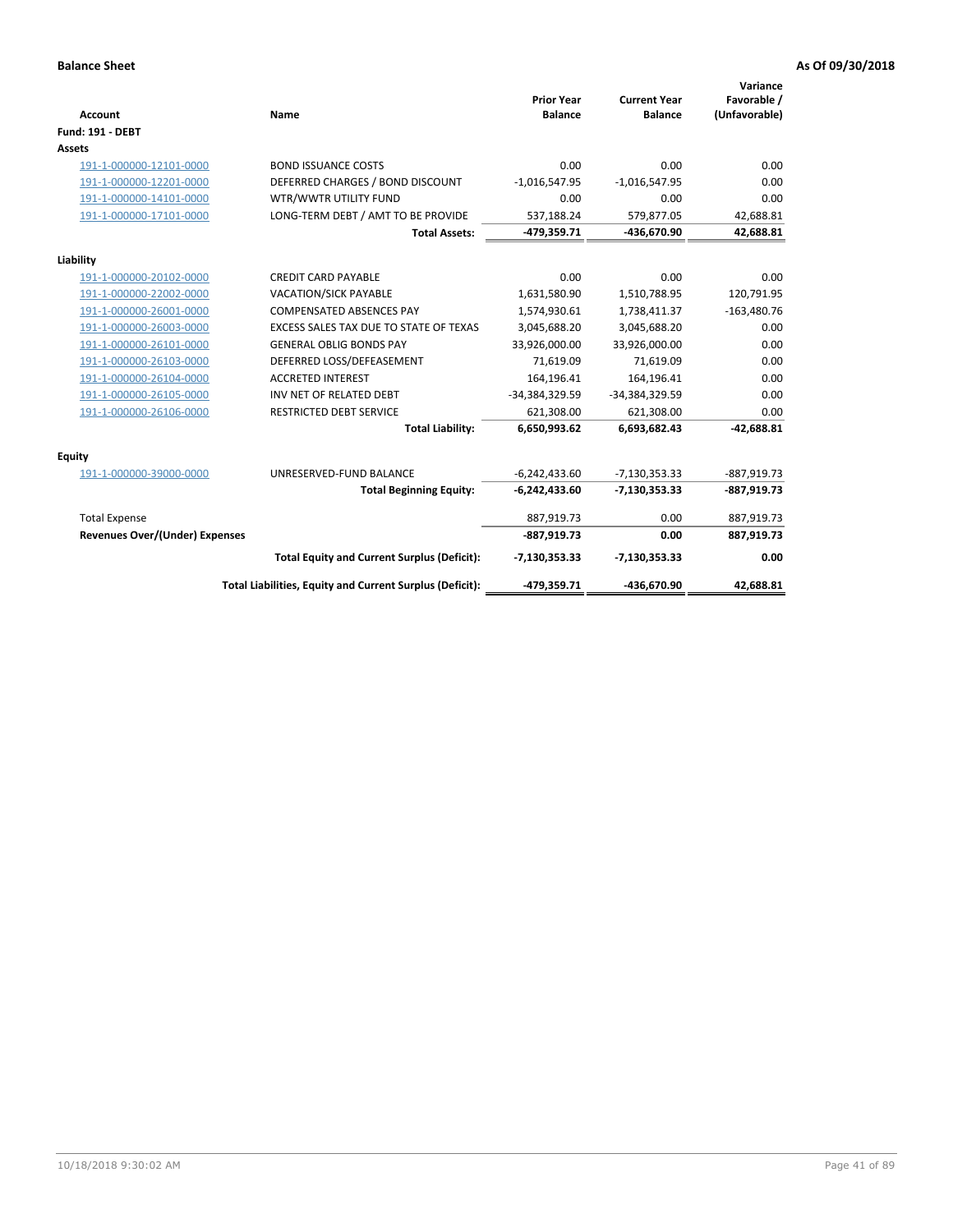| <b>Account</b>                                     | Name                                                   | <b>Prior Year</b><br><b>Balance</b> | <b>Current Year</b><br><b>Balance</b> | Variance<br>Favorable /<br>(Unfavorable) |
|----------------------------------------------------|--------------------------------------------------------|-------------------------------------|---------------------------------------|------------------------------------------|
| <b>Fund: 192 - PAYROLL CLEARING</b><br>Assets      |                                                        |                                     |                                       |                                          |
| 192-1-000000-10000-0000                            | <b>CURRENT ASSETS / CASH</b>                           | 235,709.33                          | 265,912.26                            | 30,202.93                                |
| 192-1-000000-13201-0000                            | MISC ACCTS RECEIVABLE                                  | 0.00                                | 0.00                                  | 0.00                                     |
| 192-1-000000-13203-0000                            | NON-CURRENT ASSETS / PREPAYMENTS                       | 0.00                                | 0.00                                  | 0.00                                     |
| 192-1-000000-13205-0000                            | <b>INTEREST RECEIVABLE</b>                             | 0.00                                | 0.00                                  | 0.00                                     |
|                                                    | <b>Total Assets:</b>                                   | 235,709.33                          | 265,912.26                            | 30,202.93                                |
| Liability                                          |                                                        |                                     |                                       |                                          |
| 192-1-000000-20101-0000                            | <b>ACCOUNTS PAYABLE</b>                                | 242,012.93                          | 260,306.01                            | $-18,293.08$                             |
| 192-1-000000-20102-0000                            | <b>CREDIT CARD PAYABLE</b>                             | 0.00                                | 0.00                                  | 0.00                                     |
| 192-1-000000-20103-0000                            | ACCRUED ACCOUNTS PAYABLE                               | 0.00                                | 0.00                                  | 0.00                                     |
| 192-1-000000-22001-0000                            | SALARIES PAYABLE                                       | 0.00                                | 0.00                                  | 0.00                                     |
| 192-1-000000-22002-0000                            | <b>VACATION/SICK PAYABLE</b>                           | 0.00                                | 0.00                                  | 0.00                                     |
| 192-1-000000-22101-0000                            | TAXES - FEDERAL WITHHOLDING                            | 0.00                                | 0.00                                  | 0.00                                     |
| 192-1-000000-22102-0000                            | <b>TAXES - FICA</b>                                    | 0.00                                | 0.00                                  | 0.00                                     |
| 192-1-000000-22103-0000                            | <b>TAXES - MEDICARE</b>                                | 0.00                                | 0.00                                  | 0.00                                     |
| 192-1-000000-22201-0000                            | INS - AFLAC                                            | 0.00                                | $-2,630.51$                           | 2,630.51                                 |
| 192-1-000000-22202-0000                            | INS - LIFE INSURANCE                                   | 0.00                                | 0.00                                  | 0.00                                     |
| 192-1-000000-22203-0000                            | INS - CITY EMPLOYEE PORTION                            | 0.00                                | 0.00                                  | 0.00                                     |
| 192-1-000000-22204-0000                            | INS - GEUS EMPLOYEE PORTION                            | 0.00                                | 0.00                                  | 0.00                                     |
| 192-1-000000-22205-0000                            | INS - CITY EMPL-FLEXCARD                               | 0.00                                | 107.95                                | $-107.95$                                |
| 192-1-000000-22206-0000                            | INS - CITY EMPL-DEPENDENT CARE                         | 0.00                                | 0.00                                  | 0.00                                     |
| 192-1-000000-22207-0000                            | INS - GEUS EMPL-HEALTH CARE                            | 0.00                                | 0.00                                  | 0.00                                     |
| 192-1-000000-22208-0000                            | INS - AMERICAN FIDELITY                                | 0.00                                | 0.00                                  | 0.00                                     |
| 192-1-000000-22209-0000                            | INS - GEUS EMPL-DEPENDENT CARE                         | 0.00                                | 0.00                                  | 0.00                                     |
| 192-1-000000-22210-0000                            | INS - CITY EMPLOYEE - OPT OU                           | 0.00                                | 0.00                                  | 0.00                                     |
| 192-1-000000-22211-0000                            | INS - GEUS EMP - OPT OU                                | 0.00                                | 0.00                                  | 0.00                                     |
| 192-1-000000-22212-0000                            | <b>INS - VISION PLAN</b>                               | 0.00                                | 2,143.53                              | $-2,143.53$                              |
| 192-1-000000-22213-0000                            | INS - AIG CRITICAL CARE                                | 0.00                                | 0.00                                  | 0.00                                     |
| 192-1-000000-22214-0000                            | INS - AIG ACCIDENT                                     | 0.00                                | 0.00                                  | 0.00                                     |
| 192-1-000000-22215-0000                            | <b>INS - ALLSTATE CANCER</b>                           | 0.00                                | 0.00                                  | 0.00                                     |
| 192-1-000000-22216-0000                            | INS - CRITICAL ILLNESS/CHARTIS                         | 0.00                                | 0.00                                  | 0.00                                     |
| 192-1-000000-22217-0000                            | INS - MUTUAL OF OMAHA                                  | $-6,607.83$                         | $-3,968.33$                           | $-2,639.50$                              |
| 192-1-000000-22218-0000                            | INS - TX LIFE                                          | 0.00                                | $-321.78$                             | 321.78                                   |
| 192-1-000000-22219-0000                            | <b>INS - NEW YORK LIFE</b>                             | 0.00                                | 0.00                                  | 0.00                                     |
| 192-1-000000-22220-0000                            | INS - AFLAC CRITICAL INSURANCE                         | 0.00                                | $-352.58$                             | 352.58                                   |
| 192-1-000000-22223-0000                            | INS - DENTAL PLAN                                      | 0.00                                | 10,818.96                             | $-10,818.96$                             |
| 192-1-000000-22301-0000                            | <b>RETIREMENT - TMRS</b>                               | 0.00                                | 7.02                                  | -7.02                                    |
| 192-1-000000-22302-0000                            | RETIREMENT - F R & R                                   | 0.00                                | 0.00                                  | 0.00                                     |
| 192-1-000000-22303-0000                            | RETIREMENT - NATIONWIDE / PEBSCO                       | 0.00                                | 0.00                                  | 0.00                                     |
| 192-1-000000-22304-0000                            | RETIREMENT - 401 ICMA RETIREMENT                       | 0.00                                | 0.00                                  | 0.00                                     |
| 192-1-000000-22305-0000                            | RETIREMENT - VANTAGE CARE PRE-TAX RSP                  | 0.00                                | 0.00                                  | 0.00                                     |
| 192-1-000000-22401-0000                            | <b>GARNISHMENT - TAX LEVY</b>                          | 0.00                                | 0.00                                  | 0.00                                     |
| 192-1-000000-22402-0000                            | <b>GARNISHMENT - CHILD SUPPORT</b>                     | 0.00                                | 0.00                                  | 0.00                                     |
| 192-1-000000-22403-0000                            | GARNISHMENT - CHAPTER 13<br>GARNISHMENT - STUDENT LOAN | 0.00<br>0.00                        | 0.00<br>0.00                          | 0.00<br>0.00                             |
| 192-1-000000-22404-0000<br>192-1-000000-22501-0000 | <b>CHARITY PAYABLE</b>                                 | 0.00                                | 0.00                                  | 0.00                                     |
| 192-1-000000-22502-0000                            | UNITED WAY                                             | 0.00                                | 0.00                                  | 0.00                                     |
| 192-1-000000-22503-0000                            | AMERICAN CANCER SOCIETY                                | 0.00                                | 0.00                                  | 0.00                                     |
| 192-1-000000-22601-0000                            | PR DEDUCT - SAVINGS BOND                               | 0.00                                | 0.00                                  | 0.00                                     |
| 192-1-000000-22602-0000                            | PR DEDUCT - CREDIT UNION                               | 0.00                                | 0.00                                  | 0.00                                     |
| 192-1-000000-22603-0000                            | PR DEDUCT - PRE PAID LEGAL FEE                         | 0.00                                | $-198.01$                             | 198.01                                   |
| 192-1-000000-22604-0000                            | PR DEDUCT - AUTO LEASE AGREEMENT                       | 0.00                                | 0.00                                  | 0.00                                     |
| 192-1-000000-22605-0000                            | PR DEDUCT - YMCA                                       | 0.00                                | 0.00                                  | 0.00                                     |
| 192-1-000000-22606-0000                            | PR DEDUCT - GAC                                        | 0.00                                | 0.00                                  | 0.00                                     |
| 192-1-000000-22607-0000                            | PR DEDUCT - WEIGHT WATCHERS                            | 0.00                                | 0.00                                  | 0.00                                     |
| 192-1-000000-22608-0000                            | PR DEDUCT - HUNT REG-FITNESS CTR                       | 0.00                                | 0.00                                  | 0.00                                     |
| 192-1-000000-22609-0000                            | PR DEDUCT - MISCELLANEOUS                              | 0.00                                | 0.00                                  | 0.00                                     |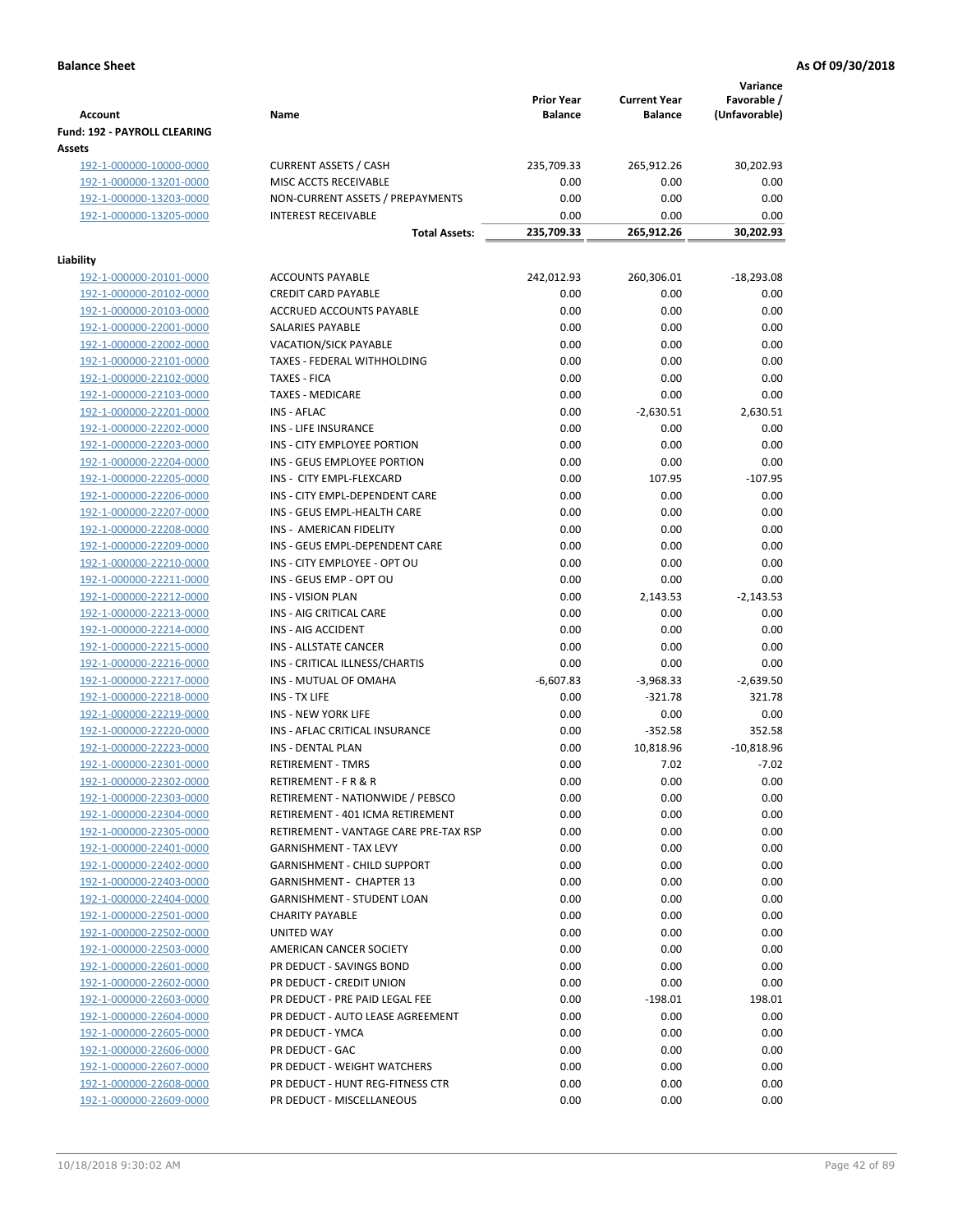| Account                 | Name                                                     | <b>Prior Year</b><br><b>Balance</b> | <b>Current Year</b><br><b>Balance</b> | Variance<br>Favorable /<br>(Unfavorable) |
|-------------------------|----------------------------------------------------------|-------------------------------------|---------------------------------------|------------------------------------------|
| 192-1-000000-22610-0000 | PR DEDUCT - MISC REIMB                                   | 304.23                              | 0.00                                  | 304.23                                   |
| 192-1-000000-22611-0000 | PR DEDUCT - GOLF COURSE FEES                             | 0.00                                | 0.00                                  | 0.00                                     |
| 192-1-000000-22612-0000 | PR DEDUCT - WEARING APPAREL                              | 0.00                                | 0.00                                  | 0.00                                     |
| 192-1-000000-22613-0000 | PR DEDUCT - SNAP FITNESS                                 | 0.00                                | 0.00                                  | 0.00                                     |
|                         | <b>Total Liability:</b>                                  | 235,709.33                          | 265,912.26                            | $-30,202.93$                             |
| <b>Equity</b>           |                                                          |                                     |                                       |                                          |
| 192-1-000000-39000-0000 | UNRESERVED-FUND BALANCE                                  | 0.00                                | 0.00                                  | 0.00                                     |
|                         | <b>Total Beginning Equity:</b>                           | 0.00                                | 0.00                                  | 0.00                                     |
|                         | <b>Total Equity and Current Surplus (Deficit):</b>       | 0.00                                | 0.00                                  | 0.00                                     |
|                         | Total Liabilities, Equity and Current Surplus (Deficit): | 235.709.33                          | 265.912.26                            | 30,202.93                                |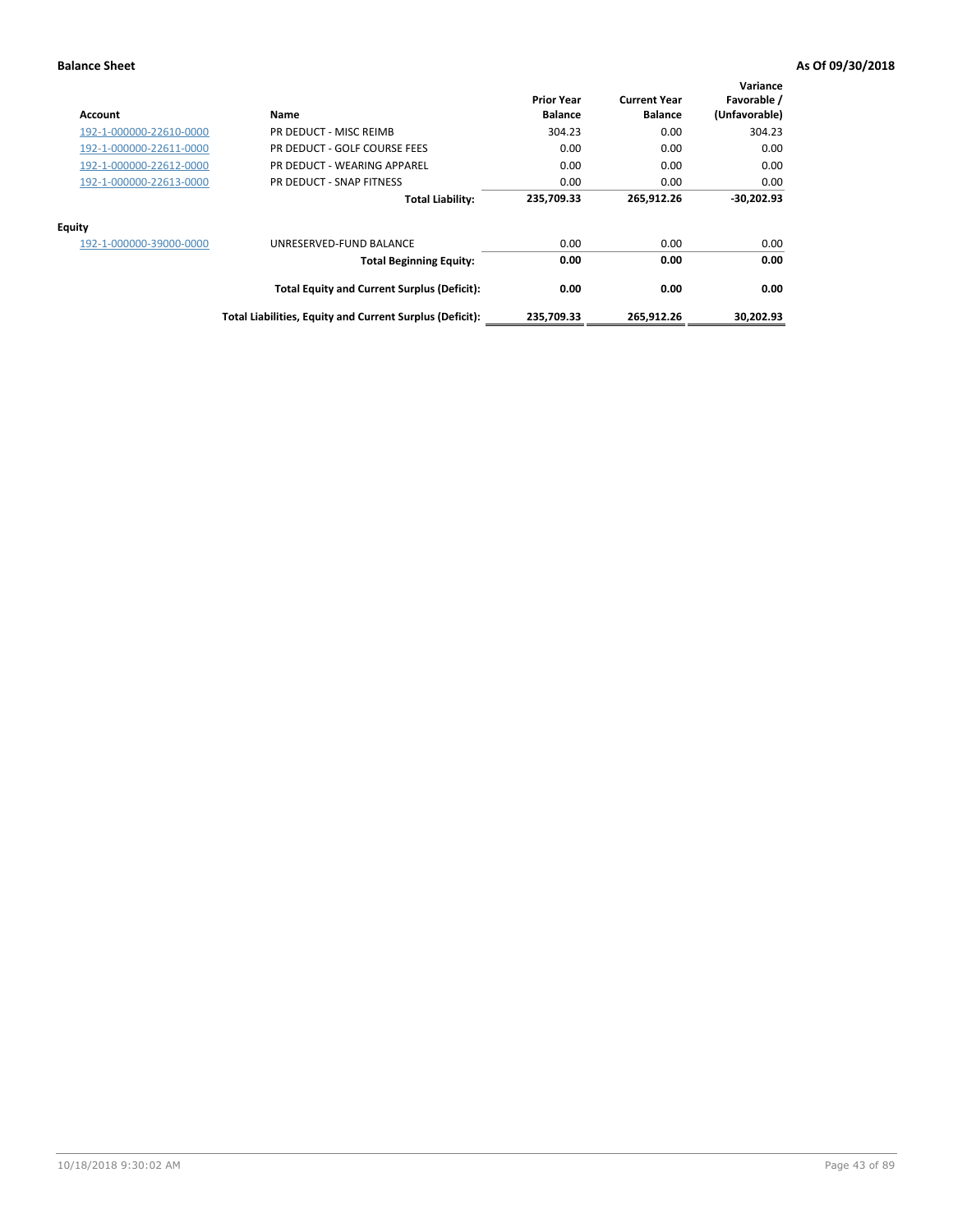|                                                    |                                                                       |                                   |                                   | Variance      |
|----------------------------------------------------|-----------------------------------------------------------------------|-----------------------------------|-----------------------------------|---------------|
|                                                    |                                                                       | <b>Prior Year</b>                 | <b>Current Year</b>               | Favorable /   |
| <b>Account</b>                                     | Name                                                                  | <b>Balance</b>                    | <b>Balance</b>                    | (Unfavorable) |
| Fund: 200 - WATER / WASTEWATER FUND                |                                                                       |                                   |                                   |               |
| Assets<br>200-2-000000-10000-0000                  | <b>CURRENT ASSETS / CASH</b>                                          | 3,623,100.63                      | 5,164,653.33                      | 1,541,552.70  |
| 200-2-000000-12101-0000                            | <b>BOND ISSUANCE COSTS</b>                                            | 0.00                              | 0.00                              | 0.00          |
| 200-2-000000-12201-0000                            | DEFERRED CHARGES / BOND DISCOUNT                                      | $-35,109.18$                      | $-35,109.18$                      | 0.00          |
| 200-2-000000-13000-0000                            | <b>CUSTOMER ACCTS RECEIVABLE</b>                                      | 583,940.75                        | 611,024.44                        | 27,083.69     |
| 200-2-000000-13001-0000                            | NON CURRENT CUSTOMER ACCTS RECEIVAE                                   | 176,985.91                        | 198,907.15                        | 21,921.24     |
| 200-2-000000-13002-0000                            | ALLOW FOR UNCOLLECT REC                                               | $-180,628.30$                     | $-173,530.63$                     | 7,097.67      |
| 200-2-000000-13003-0000                            | UNBILLED YEAR-END ACCRUAL                                             | 2,040,163.43                      | 1,046,691.01                      | -993,472.42   |
| 200-2-000000-13004-0000                            | <b>WASTE HAULER RECEIVABLE</b>                                        | 42,100.85                         | 43,894.95                         | 1,794.10      |
| 200-2-000000-13007-0000                            | <b>RETURNED CHECKS</b>                                                | 0.00                              | 0.00                              | 0.00          |
| 200-2-000000-13010-0000                            | <b>CADDO MILLS</b>                                                    | 0.00                              | 0.00                              | 0.00          |
| 200-2-000000-13201-0000                            | MISC ACCTS RECEIVABLE                                                 | 2,555.55                          | 478.66                            | $-2,076.89$   |
| 200-2-000000-13202-0000                            | <b>EMPLOYEE ADVANCES</b>                                              | 0.00                              | 0.00                              | 0.00          |
| 200-2-000000-13203-0000                            | NON-CURRENT ASSETS / PREPAYMENTS                                      | 0.00                              | 0.00                              | 0.00          |
| 200-2-000000-13205-0000                            | <b>INTEREST RECEIVABLE</b>                                            | 0.00                              | 0.00                              | 0.00          |
| 200-2-000000-14001-0000                            | DUE FROM / GENERAL FUND                                               | 0.00                              | 0.00                              | 0.00          |
| 200-2-000000-14040-0000                            | <b>GENERAL CIP / GENERAL CIP</b>                                      | 0.00                              | 0.00                              | 0.00          |
| 200-2-000000-14120-0000                            | DUE FROM UTILITY CIP                                                  | 38,336,026.85                     | 38,336,026.85                     | 0.00          |
| 200-2-000000-15401-0000                            | <b>INVENTORIES / WATER STOCK</b>                                      | 255,981.59                        | 255,981.59                        | 0.00          |
| 200-2-000000-15501-0000                            | <b>INVENTORIES / WASTEWATER STOCK</b>                                 | 37,338.12                         | 37,338.12                         | 0.00          |
| 200-2-000000-16001-0000                            | FIXED ASSETS / LAND                                                   | 685,983.11                        | 685,983.11                        | 0.00          |
| 200-2-000000-16002-0000                            | FIXED ASSETS / IMPROVMENTS-NON BUILDI                                 | 5,396,182.49                      | 5,396,182.49                      | 0.00          |
| 200-2-000000-16003-0000                            | ACCUM DEPR / IMPROVEMENTS-NON BUILI                                   | $-1,997,080.68$                   | -1,997,080.68                     | 0.00          |
| 200-2-000000-16004-0000                            | FIXED ASSETS / BUILDINGS                                              | 23,420,750.92                     | 23,420,750.92                     | 0.00          |
| 200-2-000000-16005-0000                            | <b>ACCUM DEPR / BUILDINGS</b>                                         | $-2,311,101.08$                   | $-2,311,101.08$                   | 0.00          |
| 200-2-000000-16006-0000                            | FIXED ASSETS / FILTRATION PLANT                                       | 10,529,295.00                     | 10,529,295.00                     | 0.00          |
| 200-2-000000-16007-0000                            | ACCUM DEPR / FILTRATION PLANT                                         | -7,053,202.00                     | $-7,053,202.00$                   | 0.00          |
| 200-2-000000-16008-0000                            | FIXED ASSETS / WATER RECLAMATION PLAN                                 | 7,272,907.47                      | 7,272,907.47                      | 0.00          |
| 200-2-000000-16009-0000                            | ACCUM DEPR / WATER RECLAMATION PLAN                                   | $-6,134,209.96$                   | $-6,134,209.96$                   | 0.00          |
| 200-2-000000-16101-0000                            | FIXED ASSETS / WATER MAINS                                            | 19,766,398.81                     | 19,766,398.81                     | 0.00          |
| 200-2-000000-16102-0000                            | <b>ACCUM DEPR / WATER MAINS</b>                                       | -9,722,167.22                     | -9,722,167.22                     | 0.00          |
| 200-2-000000-16103-0000<br>200-2-000000-16104-0000 | FIXED ASSETS / SANITARY SEWERS<br><b>ACCUM DEPR / SANITARY SEWERS</b> | 25,724,453.76<br>$-10,787,201.06$ | 25,724,453.76<br>$-10,787,201.06$ | 0.00          |
| 200-2-000000-16105-0000                            | FIXED ASSETS / RESERVOIRS & TANKS                                     | 1,023,525.00                      | 1,023,525.00                      | 0.00<br>0.00  |
| 200-2-000000-16106-0000                            | ACCUM DEPR / RESERVOIRS & TANKS                                       | $-814, 273.58$                    | $-814,273.58$                     | 0.00          |
| 200-2-000000-16107-0000                            | FIXED ASSETS / PUMP STATIONS                                          | 366,796.61                        | 366,796.61                        | 0.00          |
| 200-2-000000-16108-0000                            | <b>ACCUM DEPR / PUMP STATIONS</b>                                     | -293,979.25                       | $-293,979.25$                     | 0.00          |
| 200-2-000000-16201-0000                            | FIXED ASSETS / MACHINERY AND EQUIPMEN                                 | 3,008,111.91                      | 3,008,111.91                      | 0.00          |
| 200-2-000000-16202-0000                            | ACCUM DEPR / MACHINERY AND EQUIPMEI                                   | $-1,524,807.11$                   | $-1,524,807.11$                   | 0.00          |
| 200-2-000000-16301-0000                            | FIXED ASSETS / C W I P                                                | 0.00                              | 0.00                              | 0.00          |
| 200-2-000000-17501-0000                            | <b>EMPLOYEE CONTRIBUTIONS</b>                                         | 157,273.00                        | 157,273.00                        | 0.00          |
| 200-2-000000-17504-0000                            | <b>INVESTMENT RETURN</b>                                              | 495,876.00                        | 495,876.00                        | 0.00          |
| 200-2-000000-17508-0000                            | EXPERIENCE DIFFERENCE- OUTFLOW                                        | 8,729.00                          | 8,729.00                          | 0.00          |
| 200-2-000000-17509-0000                            | <b>EXPERIENCE DIFFERENCE - INFLOW</b>                                 | $-57,790.00$                      | $-57,790.00$                      | 0.00          |
| 200-2-000000-17520-0000                            | <b>ASSUMPTION CHANGES</b>                                             | 116,123.00                        | 116,123.00                        | 0.00          |
|                                                    | <b>Total Assets:</b>                                                  | 102,159,050.34                    | 102,762,950.43                    | 603,900.09    |
|                                                    |                                                                       |                                   |                                   |               |
| Liability                                          |                                                                       |                                   |                                   |               |
| 200-2-000000-20101-0000                            | <b>ACCOUNTS PAYABLE</b>                                               | 190,074.91                        | 79,775.85                         | 110,299.06    |
| 200-2-000000-20102-0000                            | <b>CREDIT CARD PAYABLE</b>                                            | 0.00                              | 0.00                              | 0.00          |
| 200-2-000000-20103-0000                            | ACCRUED ACCOUNTS PAYABLE                                              | 10,000.00                         | 10,000.00                         | 0.00          |
| 200-2-000000-20104-0000                            | <b>ESCHEATED LIABILITY</b>                                            | 0.00                              | 0.00                              | 0.00          |
| 200-2-000000-20109-0000                            | <b>GENERAL OBLIG BONDS PAY</b>                                        | 1,393,000.00                      | 1,393,000.00                      | 0.00          |
| 200-2-000000-20110-0000                            | REVENUE BONDS PAYABLE                                                 | 945,000.00                        | 0.00                              | 945,000.00    |
| 200-2-000000-20112-0000                            | ACCRUED INTEREST PAYABLE                                              | 77,667.38                         | $-2,188.94$                       | 79,856.32     |
| 200-2-000000-20125-0000                            | SALES TAX PAYABLE / IN THE CITY                                       | 0.00                              | 0.00                              | 0.00          |
| 200-2-000000-20139-0000                            | RETAINAGES PAYABLE                                                    | 0.00                              | 0.00                              | 0.00          |
| 200-2-000000-20141-0000                            | <b>TELEPHONE CLEARING</b>                                             | 0.01                              | 0.01                              | 0.00          |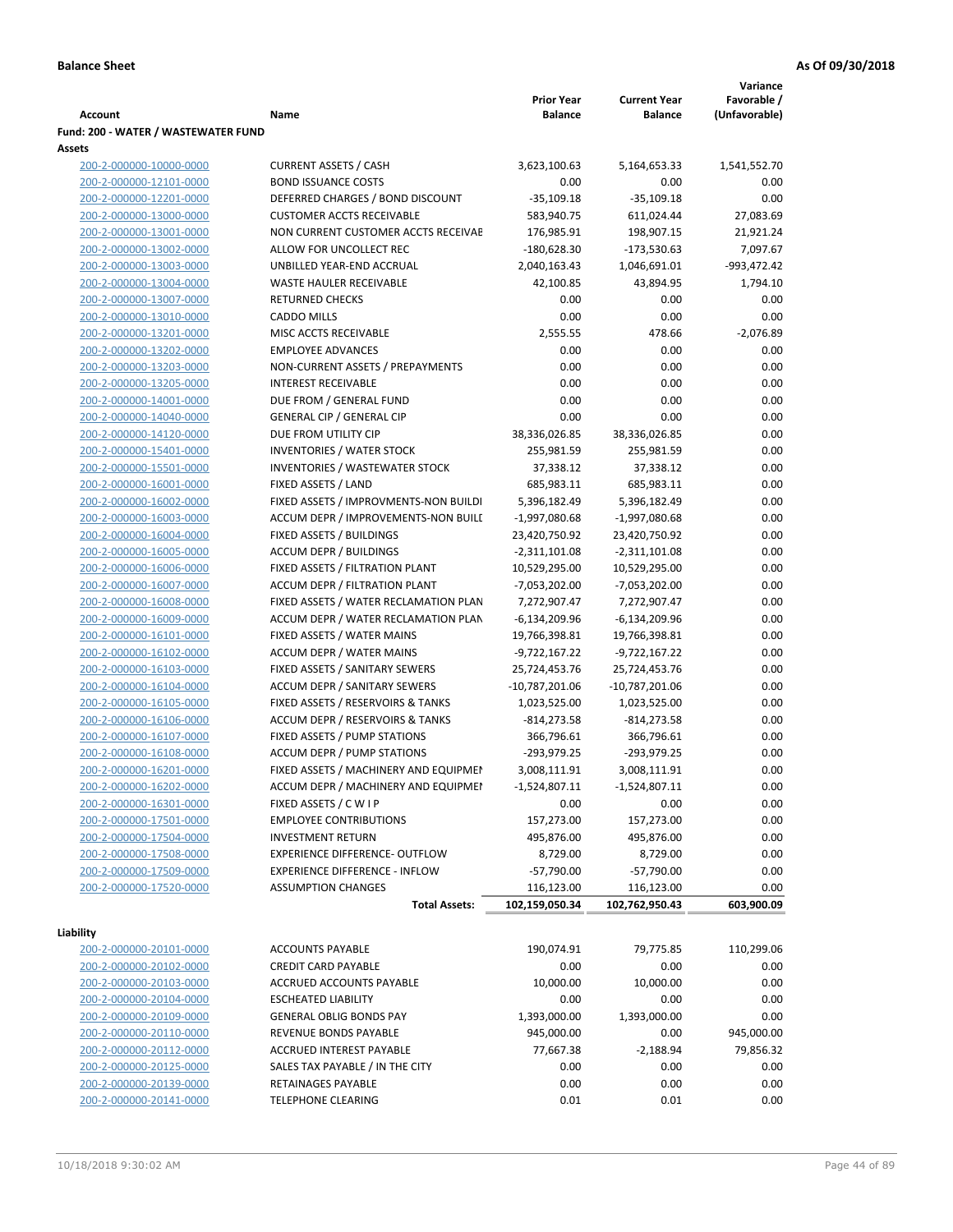|                                       |                                                          |                                     |                                       | Variance                     |
|---------------------------------------|----------------------------------------------------------|-------------------------------------|---------------------------------------|------------------------------|
| <b>Account</b>                        | Name                                                     | <b>Prior Year</b><br><b>Balance</b> | <b>Current Year</b><br><b>Balance</b> | Favorable /<br>(Unfavorable) |
| 200-2-000000-20160-0000               | <b>UNAPPLIED CREDIT</b>                                  | 0.00                                | 0.00                                  | 0.00                         |
| 200-2-000000-21001-0000               | <b>GENERAL FUND / GENERAL FUND</b>                       | 0.00                                | 0.00                                  | 0.00                         |
| 200-2-000000-21101-0000               | ENTERPRISE / WTR/WWTR UTILITY FUND                       | 0.00                                | 0.00                                  | 0.00                         |
| 200-2-000000-22001-0000               | <b>SALARIES PAYABLE</b>                                  | 152,669.16                          | 79,434.32                             | 73,234.84                    |
| 200-2-000000-22002-0000               | VACATION/SICK PAYABLE                                    | 184,856.65                          | 153,875.54                            | 30,981.11                    |
| 200-2-000000-23001-0000               | <b>CAPITAL LEASE PAYABLE</b>                             | 0.00                                | 0.00                                  | 0.00                         |
| 200-2-000000-24001-0000               | O/S CHECKS PAYABLE                                       | 0.00                                | 0.00                                  | 0.00                         |
| 200-2-000000-24002-0000               | <b>CUSTOMER DEPOSITS</b>                                 | 715,146.89                          | 813,755.89                            | $-98,609.00$                 |
| 200-2-000000-24003-0000               | <b>CUSTOMER OVERPMT SUSPENSE</b>                         | 69,085.25                           | 89,023.69                             | $-19,938.44$                 |
| 200-2-000000-24004-0000               | <b>INTEREST PAYABLE ON DEP</b>                           | 0.00                                | 0.00                                  | 0.00                         |
| 200-2-000000-24005-0000               | <b>ACCRUED INT PAY ON DEP</b>                            | 0.00                                | 0.00                                  | 0.00                         |
| 200-2-000000-24006-0000               | <b>AWAITING CUSTOMER SETUP</b>                           | 1,955.61                            | 1,955.61                              | 0.00                         |
| 200-2-000000-24007-0000               | <b>BILLED DEPOSITS SUSPENSE</b>                          | 0.00                                | 0.00                                  | 0.00                         |
| 200-2-000000-26001-0000               | <b>COMPENSATED ABSENCES PAY</b>                          | 238,102.66                          | 310,115.48                            | $-72,012.82$                 |
| 200-2-000000-26101-0000               | <b>GENERAL OBLIG BONDS PAY</b>                           | 7,453,000.00                        | 7,453,000.00                          | 0.00                         |
| 200-2-000000-26102-0000               | <b>REVENUE BONDS PAYABLE</b>                             | 13,200,000.00                       | 13,200,000.00                         | 0.00                         |
| 200-2-000000-26103-0000               | DEFERRED LOSS/DEFEASEMENT                                | $-272,476.43$                       | $-272,476.43$                         | 0.00                         |
| 200-2-000000-27001-0000               | <b>CONTRIBUTED CAPITAL</b>                               | 0.00                                | 0.00                                  | 0.00                         |
| 200-2-000000-27002-0000               | CONTRIBUTED CAPITAL / DEVELOPERS                         | 0.00                                | 0.00                                  | 0.00                         |
| 200-2-000000-29300-0000               | <b>ENCUMBRANCE SUMMARY</b>                               | 0.00                                | 0.00                                  | 0.00                         |
| 200-2-000000-29400-0100               | RESERVED ACCOUNT / ENCUMBRANCES                          | 0.00                                | 0.00                                  | 0.00                         |
| 200-2-000000-29999-0000               | NET PENSION LIABILITY                                    | 1,077,764.00                        | 1,077,764.00                          | 0.00                         |
| 200-2-000000-92080-0000               | <b>GLTDAG</b>                                            | 0.00                                | 0.00                                  | 0.00                         |
|                                       | <b>Total Liability:</b>                                  | 25,435,846.09                       | 24,387,035.02                         | 1,048,811.07                 |
| <b>Equity</b>                         |                                                          |                                     |                                       |                              |
| 200-2-000000-39000-0000               | UNRESERVED-FUND BALANCE                                  | 0.00                                | 0.00                                  | 0.00                         |
| 200-2-000000-39100-0000               | UNRESERVED-RET. EARNINGS                                 | 77,527,044.89                       | 75,815,422.17                         | $-1,711,622.72$              |
| 200-2-000000-39150-0000               | RESERVED-RET. EARNINGS                                   | 0.00                                | 0.00                                  | 0.00                         |
| 200-2-000000-39500-0000               | <b>NET POSITION - PENSION</b>                            | $-965.00$                           | $-965.00$                             | 0.00                         |
|                                       | <b>Total Beginning Equity:</b>                           | 77,526,079.89                       | 75,814,457.17                         | $-1,711,622.72$              |
| <b>Total Revenue</b>                  |                                                          | 13,548,520.65                       | 13,977,820.54                         | 429,299.89                   |
| <b>Total Expense</b>                  |                                                          | 14,351,396.29                       | 11,416,362.29                         | 2,935,034.00                 |
| <b>Revenues Over/(Under) Expenses</b> |                                                          | $-802,875.64$                       | 2,561,458.25                          | 3,364,333.89                 |
|                                       | <b>Total Equity and Current Surplus (Deficit):</b>       | 76,723,204.25                       | 78,375,915.42                         | 1,652,711.17                 |
|                                       | Total Liabilities, Equity and Current Surplus (Deficit): | 102,159,050.34                      | 102,762,950.44                        | 603,900.10                   |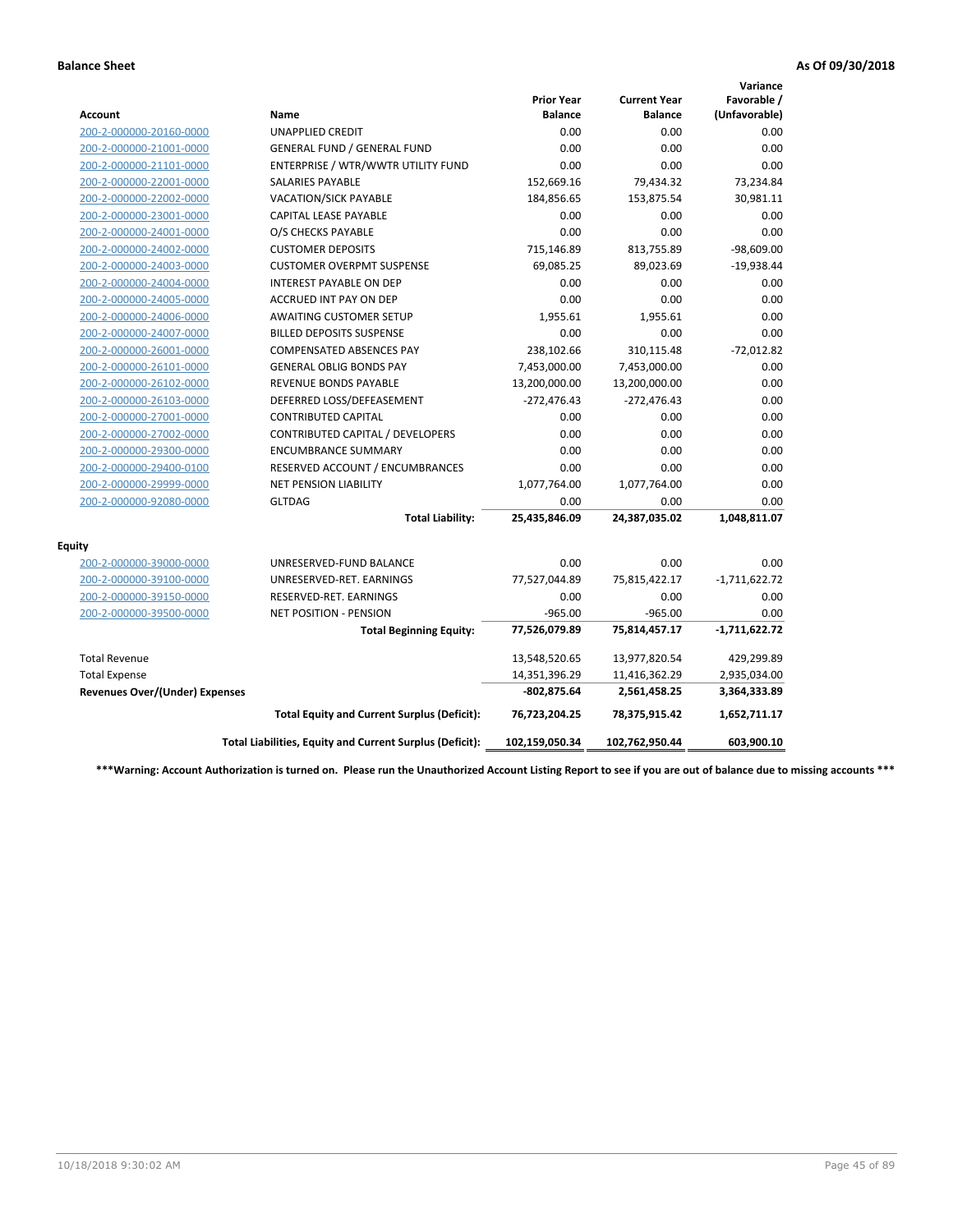| Account                               | Name                                                     | <b>Prior Year</b><br><b>Balance</b> | <b>Current Year</b><br><b>Balance</b> | Variance<br>Favorable /<br>(Unfavorable) |
|---------------------------------------|----------------------------------------------------------|-------------------------------------|---------------------------------------|------------------------------------------|
| <b>Fund: 210 - WATER IMPACT FEES</b>  |                                                          |                                     |                                       |                                          |
| <b>Assets</b>                         |                                                          |                                     |                                       |                                          |
| 210-2-000000-10000-0000               | <b>CURRENT ASSETS / CASH</b>                             | 36.86                               | 0.00                                  | $-36.86$                                 |
| 210-2-000000-13201-0000               | MISC ACCTS RECEIVABLE                                    | 0.00                                | 0.00                                  | 0.00                                     |
| 210-2-000000-13205-0000               | <b>INTEREST RECEIVABLE</b>                               | 0.00                                | 0.00                                  | 0.00                                     |
|                                       | <b>Total Assets:</b>                                     | 36.86                               | 0.00                                  | $-36.86$                                 |
| Liability                             |                                                          |                                     |                                       |                                          |
| 210-2-000000-20101-0000               | <b>ACCOUNTS PAYABLE</b>                                  | 0.00                                | 0.00                                  | 0.00                                     |
| 210-2-000000-20103-0000               | <b>ACCRUED ACCOUNTS PAYABLE</b>                          | 0.00                                | 0.00                                  | 0.00                                     |
| 210-2-000000-29300-0000               | <b>ENCUMBRANCE SUMMARY</b>                               | 0.00                                | 0.00                                  | 0.00                                     |
| 210-2-000000-29400-0000               | RESERVED ACCOUNT / ENCUMBRANCES                          | 0.00                                | 0.00                                  | 0.00                                     |
|                                       | <b>Total Liability:</b>                                  | 0.00                                | 0.00                                  | 0.00                                     |
| Equity                                |                                                          |                                     |                                       |                                          |
| 210-2-000000-39000-0000               | UNRESERVED-FUND BALANCE                                  | 0.00                                | 0.00                                  | 0.00                                     |
| 210-2-000000-39100-0000               | UNRESERVED-RET. EARNINGS                                 | 36.78                               | 36.86                                 | 0.08                                     |
|                                       | <b>Total Beginning Equity:</b>                           | 36.78                               | 36.86                                 | 0.08                                     |
| <b>Total Revenue</b>                  |                                                          | 0.08                                | 0.12                                  | 0.04                                     |
| <b>Total Expense</b>                  |                                                          | 0.00                                | 36.98                                 | $-36.98$                                 |
| <b>Revenues Over/(Under) Expenses</b> |                                                          | 0.08                                | $-36.86$                              | $-36.94$                                 |
|                                       | <b>Total Equity and Current Surplus (Deficit):</b>       | 36.86                               | 0.00                                  | $-36.86$                                 |
|                                       | Total Liabilities, Equity and Current Surplus (Deficit): | 36.86                               | 0.00                                  | $-36.86$                                 |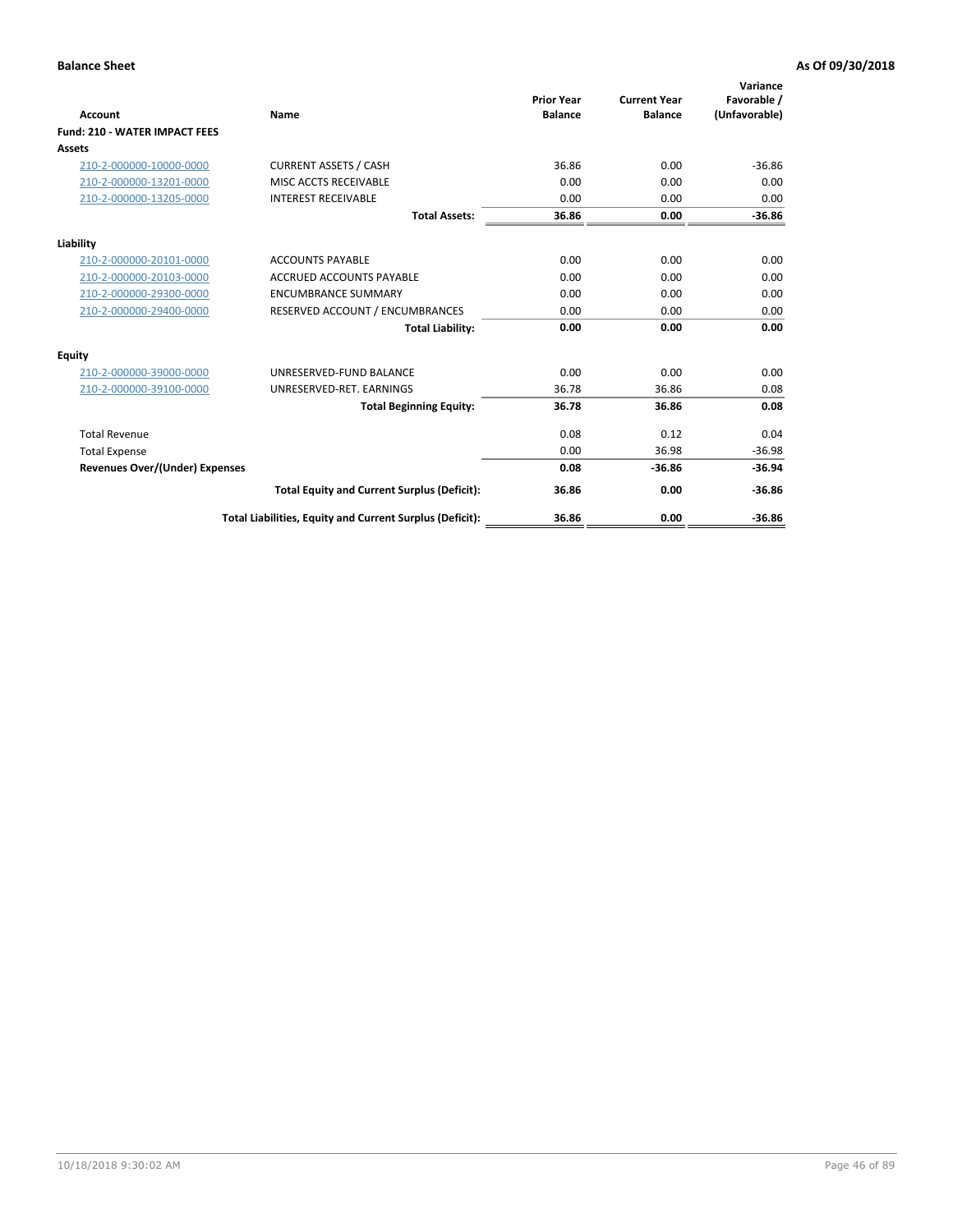| Account                                   | Name                                                     | <b>Prior Year</b><br><b>Balance</b> | <b>Current Year</b><br><b>Balance</b> | Variance<br>Favorable /<br>(Unfavorable) |
|-------------------------------------------|----------------------------------------------------------|-------------------------------------|---------------------------------------|------------------------------------------|
| <b>Fund: 211 - WASTEWATER IMPACT FEES</b> |                                                          |                                     |                                       |                                          |
| <b>Assets</b>                             |                                                          |                                     |                                       |                                          |
| 211-2-000000-10000-0000                   | <b>CURRENT ASSETS / CASH</b>                             | 1,863.51                            | 0.00                                  | $-1,863.51$                              |
| 211-2-000000-13201-0000                   | MISC ACCTS RECEIVABLE                                    | 0.00                                | 0.00                                  | 0.00                                     |
| 211-2-000000-13205-0000                   | <b>INTEREST RECEIVABLE</b>                               | 0.00                                | 0.00                                  | 0.00                                     |
|                                           | <b>Total Assets:</b>                                     | 1,863.51                            | 0.00                                  | $-1,863.51$                              |
| Liability                                 |                                                          |                                     |                                       |                                          |
| 211-2-000000-20101-0000                   | <b>ACCOUNTS PAYABLE</b>                                  | 0.05                                | 0.00                                  | 0.05                                     |
| 211-2-000000-20103-0000                   | <b>ACCRUED ACCOUNTS PAYABLE</b>                          | 0.00                                | 0.00                                  | 0.00                                     |
|                                           | <b>Total Liability:</b>                                  | 0.05                                | 0.00                                  | 0.05                                     |
| Equity                                    |                                                          |                                     |                                       |                                          |
| 211-2-000000-39000-0000                   | UNRESERVED-FUND BALANCE                                  | 0.00                                | 0.00                                  | 0.00                                     |
| 211-2-000000-39100-0000                   | UNRESERVED-RET. EARNINGS                                 | 1,996.75                            | 1,863.46                              | $-133.29$                                |
|                                           | <b>Total Beginning Equity:</b>                           | 1,996.75                            | 1,863.46                              | $-133.29$                                |
| <b>Total Revenue</b>                      |                                                          | 3.51                                | 6.53                                  | 3.02                                     |
| <b>Total Expense</b>                      |                                                          | 136.80                              | 1,869.99                              | $-1,733.19$                              |
| <b>Revenues Over/(Under) Expenses</b>     |                                                          | $-133.29$                           | $-1,863.46$                           | $-1,730.17$                              |
|                                           | <b>Total Equity and Current Surplus (Deficit):</b>       | 1,863.46                            | 0.00                                  | $-1,863.46$                              |
|                                           | Total Liabilities, Equity and Current Surplus (Deficit): | 1,863.51                            | 0.00                                  | $-1.863.51$                              |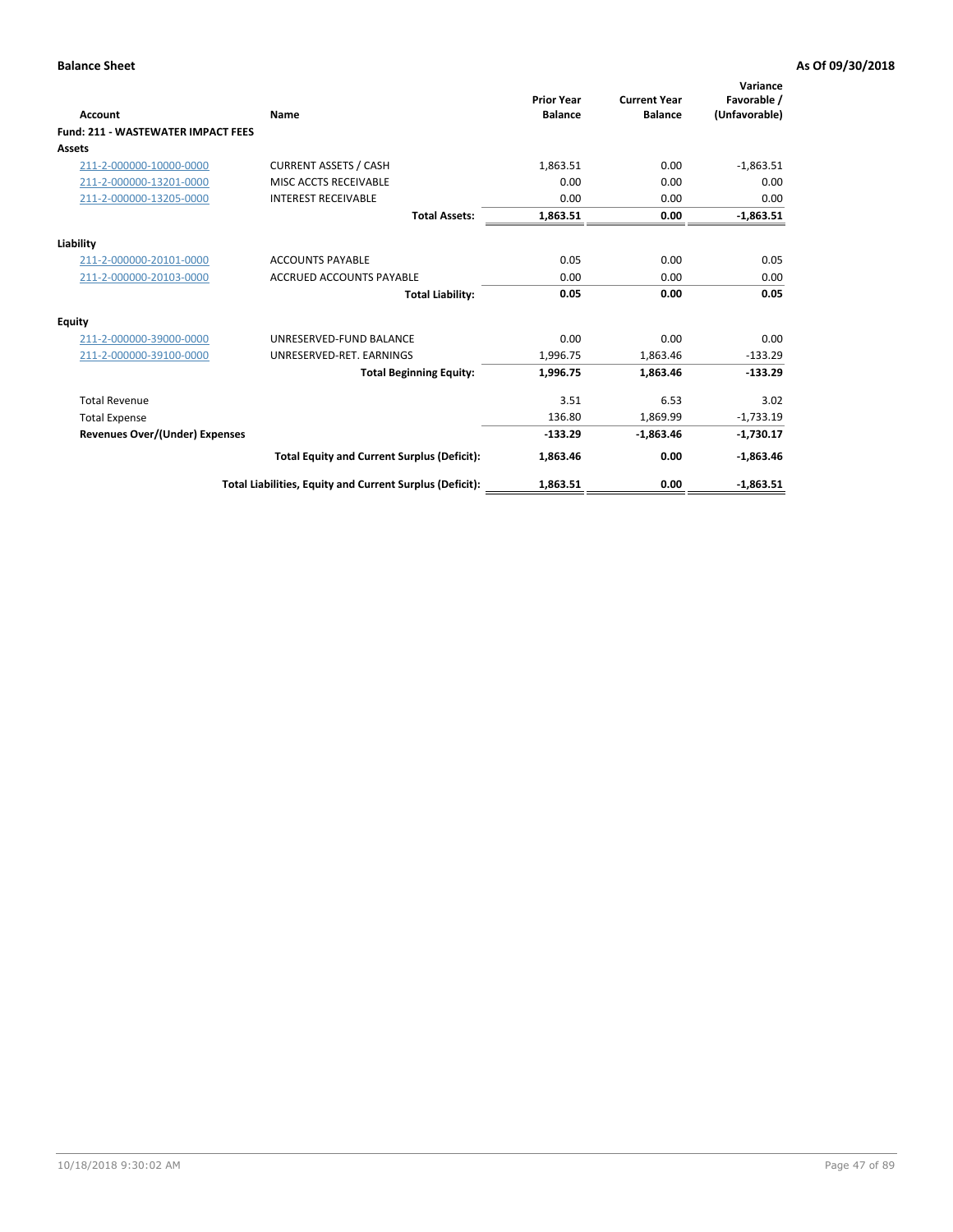| <b>Account</b>                        | Name                                                      | <b>Prior Year</b><br><b>Balance</b> | <b>Current Year</b><br><b>Balance</b> | Variance<br>Favorable /<br>(Unfavorable) |
|---------------------------------------|-----------------------------------------------------------|-------------------------------------|---------------------------------------|------------------------------------------|
|                                       | Fund: 212 - TX COMMUNITY DEV SWR SYSTEM IMPROV PROG GRANT |                                     |                                       |                                          |
| Assets                                |                                                           |                                     |                                       |                                          |
| 212-2-000000-10000-0000               | <b>CURRENT ASSETS / CASH</b>                              | 0.00                                | 7,420.12                              | 7,420.12                                 |
| 212-2-000000-13201-0000               | MISC ACCTS RECEIVABLE                                     | 0.00                                | 0.00                                  | 0.00                                     |
| 212-2-000000-13205-0000               | <b>INTEREST RECEIVABLE</b>                                | 0.00                                | 0.00                                  | 0.00                                     |
| 212-2-000000-16301-0000               | FIXED ASSETS / C W I P                                    | 0.00                                | 0.00                                  | 0.00                                     |
|                                       | <b>Total Assets:</b>                                      | 0.00                                | 7,420.12                              | 7,420.12                                 |
| Liability                             |                                                           |                                     |                                       |                                          |
| 212-2-000000-20101-0000               | <b>ACCOUNTS PAYABLE</b>                                   | 0.00                                | 0.00                                  | 0.00                                     |
| 212-2-000000-20102-0000               | <b>CREDIT CARD PAYABLE</b>                                | 0.00                                | 0.00                                  | 0.00                                     |
| 212-2-000000-20103-0000               | <b>ACCRUED ACCOUNTS PAYABLE</b>                           | 0.00                                | 0.00                                  | 0.00                                     |
| 212-2-000000-20139-0000               | <b>RETAINAGES PAYABLE</b>                                 | 0.00                                | 0.00                                  | 0.00                                     |
| 212-2-000000-20902-0000               | <b>DEFERRED GRANT REVENUE</b>                             | 0.00                                | 0.00                                  | 0.00                                     |
| 212-2-000000-21001-0000               | <b>GENERAL FUND / GENERAL FUND</b>                        | 0.00                                | 0.00                                  | 0.00                                     |
| 212-2-000000-29300-0000               | <b>ENCUMBRANCE SUMMARY</b>                                | 0.00                                | 0.00                                  | 0.00                                     |
| 212-2-000000-29400-0100               | RESERVED ACCOUNT / ENCUMBRANCES                           | 0.00                                | 0.00                                  | 0.00                                     |
|                                       | <b>Total Liability:</b>                                   | 0.00                                | 0.00                                  | 0.00                                     |
| <b>Equity</b>                         |                                                           |                                     |                                       |                                          |
| 212-2-000000-39100-0000               | UNRESERVED-RET. EARNINGS                                  | 0.00                                | 0.00                                  | 0.00                                     |
|                                       | <b>Total Beginning Equity:</b>                            | 0.00                                | 0.00                                  | 0.00                                     |
| <b>Total Revenue</b>                  |                                                           | 0.00                                | 130,667.15                            | 130,667.15                               |
| <b>Total Expense</b>                  |                                                           | 0.00                                | 123,247.03                            | $-123,247.03$                            |
| <b>Revenues Over/(Under) Expenses</b> |                                                           | 0.00                                | 7.420.12                              | 7,420.12                                 |
|                                       | <b>Total Equity and Current Surplus (Deficit):</b>        | 0.00                                | 7,420.12                              | 7,420.12                                 |
|                                       | Total Liabilities, Equity and Current Surplus (Deficit):  | 0.00                                | 7,420.12                              | 7,420.12                                 |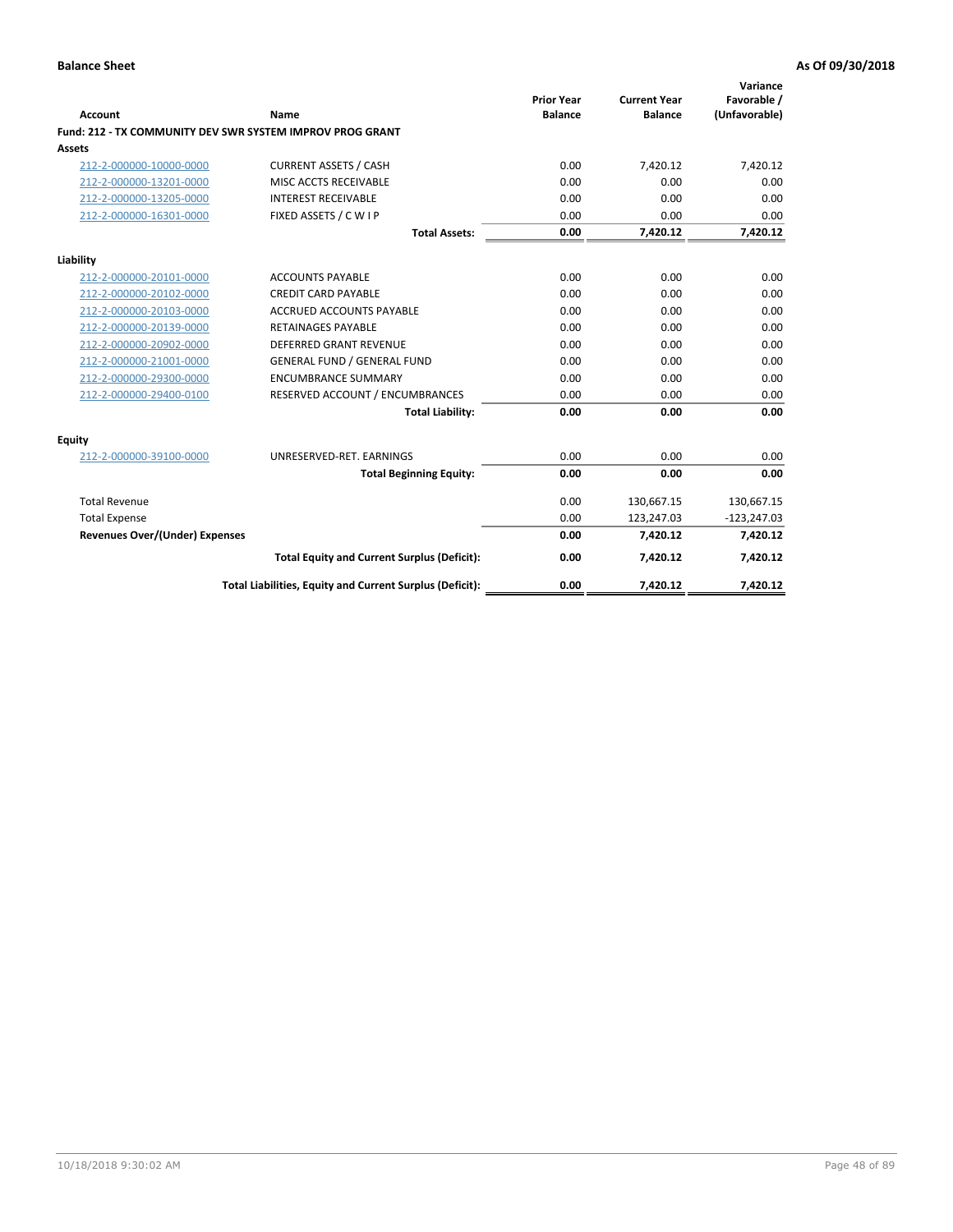| <b>Account</b><br><b>Fund: 216 - UTILIITY CIP FUND</b> | Name                                                     | <b>Prior Year</b><br><b>Balance</b> | <b>Current Year</b><br><b>Balance</b> | Variance<br>Favorable /<br>(Unfavorable) |
|--------------------------------------------------------|----------------------------------------------------------|-------------------------------------|---------------------------------------|------------------------------------------|
| <b>Assets</b>                                          |                                                          |                                     |                                       |                                          |
| 216-2-000000-10000-0000                                | <b>CURRENT ASSETS / CASH</b>                             | 5,944,542.56                        | $-3,209,542.44$                       | $-9,154,085.00$                          |
| 216-2-000000-11101-0000                                | MBIA ACCOUNTS / 2002 WSSR                                | 0.00                                | 0.00                                  | 0.00                                     |
| 216-2-000000-11103-0000                                | <b>2005 WSSR</b>                                         | 0.00                                | 0.00                                  | 0.00                                     |
| 216-2-000000-11403-0000                                | RESERVE FUND / 2003 WSSR                                 | 0.00                                | 0.00                                  | 0.00                                     |
| 216-2-000000-11503-0000                                | 2008WSSR CONST 486000273                                 | 0.00                                | 0.00                                  | 0.00                                     |
| 216-2-000000-13000-0000                                | <b>CUSTOMER ACCTS RECEIVABLE</b>                         | 0.00                                | 0.00                                  | 0.00                                     |
| 216-2-000000-13002-0000                                | ALLOW FOR UNCOLLECT REC                                  | 0.00                                | 0.00                                  | 0.00                                     |
| 216-2-000000-13003-0000                                | UNBILLED YEAR-END ACCRUAL                                | 0.00                                | 0.00                                  | 0.00                                     |
| 216-2-000000-13201-0000                                | MISC ACCTS RECEIVABLE                                    | 0.00                                | 0.00                                  | 0.00                                     |
| 216-2-000000-13205-0000                                | <b>INTEREST RECEIVABLE</b>                               | 0.00                                | 0.00                                  | 0.00                                     |
| 216-2-000000-16301-0000                                | FIXED ASSETS / C W I P                                   | 695,008.09                          | 695,008.09                            | 0.00                                     |
|                                                        | <b>Total Assets:</b>                                     | 6,639,550.65                        | $-2,514,534.35$                       | -9,154,085.00                            |
|                                                        |                                                          |                                     |                                       |                                          |
| Liability                                              | <b>ACCOUNTS PAYABLE</b>                                  | 8,525.82                            | 635,491.11                            |                                          |
| 216-2-000000-20101-0000<br>216-2-000000-20102-0000     | <b>CREDIT CARD PAYABLE</b>                               | 0.00                                | 0.00                                  | $-626,965.29$<br>0.00                    |
| 216-2-000000-20103-0000                                | <b>ACCRUED ACCOUNTS PAYABLE</b>                          | 0.00                                | 0.00                                  | 0.00                                     |
| 216-2-000000-20113-0000                                | <b>DEVELOPERS ESCROW</b>                                 | 0.00                                | 0.00                                  | 0.00                                     |
| 216-2-000000-20139-0000                                | <b>RETAINAGES PAYABLE</b>                                | 0.00                                | 403,130.62                            | $-403, 130.62$                           |
| 216-2-000000-21101-0000                                | ENTERPRISE / WTR/WWTR UTILITY FUND                       | 18,939,652.64                       | 18,939,652.64                         | 0.00                                     |
| 216-2-000000-29300-0000                                | <b>ENCUMBRANCE SUMMARY</b>                               | 0.00                                | 0.00                                  | 0.00                                     |
| 216-2-000000-29400-0100                                | RESERVED ACCOUNT / ENCUMBRANCES                          | 0.00                                | 0.00                                  | 0.00                                     |
|                                                        | <b>Total Liability:</b>                                  | 18,948,178.46                       | 19,978,274.37                         | $-1,030,095.91$                          |
|                                                        |                                                          |                                     |                                       |                                          |
| Equity                                                 |                                                          |                                     |                                       |                                          |
| 216-2-000000-39000-0000                                | UNRESERVED-FUND BALANCE                                  | 0.00                                | 0.00                                  | 0.00                                     |
| 216-2-000000-39100-0000                                | UNRESERVED-RET. EARNINGS                                 | $-15, 153, 579.94$                  | $-12,308,627.81$                      | 2,844,952.13                             |
|                                                        | <b>Total Beginning Equity:</b>                           | $-15,153,579.94$                    | $-12,308,627.81$                      | 2,844,952.13                             |
| <b>Total Revenue</b>                                   |                                                          | 2,971,047.82                        | 389,338.39                            | $-2,581,709.43$                          |
| <b>Total Expense</b>                                   |                                                          | 126,095.69                          | 10,573,519.30                         | $-10,447,423.61$                         |
| <b>Revenues Over/(Under) Expenses</b>                  |                                                          | 2,844,952.13                        | $-10,184,180.91$                      | -13,029,133.04                           |
|                                                        | <b>Total Equity and Current Surplus (Deficit):</b>       | $-12,308,627.81$                    | -22,492,808.72                        | $-10,184,180.91$                         |
|                                                        | Total Liabilities, Equity and Current Surplus (Deficit): | 6,639,550.65                        | $-2,514,534.35$                       | $-9,154,085.00$                          |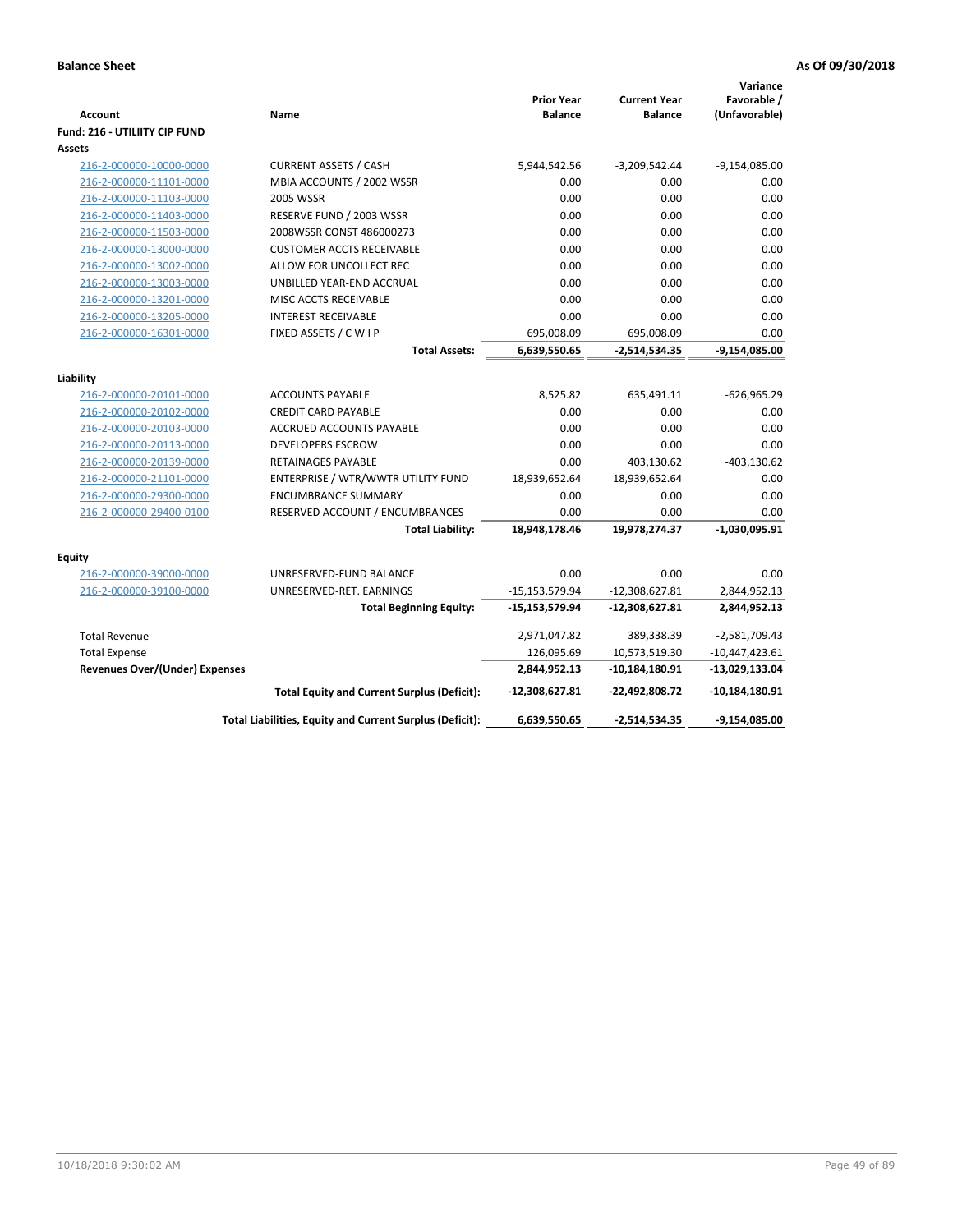| Account                                        | <b>Name</b>                                              | <b>Prior Year</b><br><b>Balance</b> | <b>Current Year</b><br><b>Balance</b> | Variance<br>Favorable /<br>(Unfavorable) |
|------------------------------------------------|----------------------------------------------------------|-------------------------------------|---------------------------------------|------------------------------------------|
| <b>Fund: 217 - WASTEWATER RECLAMATION FUND</b> |                                                          |                                     |                                       |                                          |
| <b>Assets</b>                                  |                                                          |                                     |                                       |                                          |
| 217-2-000000-10000-0000                        | <b>CURRENT ASSETS / CASH</b>                             | 0.00                                | 0.00                                  | 0.00                                     |
| 217-2-000000-11301-0000                        | TEXASTERM / 2008 WSSR REVENUE BOND                       | 0.00                                | 0.00                                  | 0.00                                     |
| 217-2-000000-11302-0000                        | 2008 WSSR REVENUE BOND                                   | 0.00                                | 0.00                                  | 0.00                                     |
| 217-2-000000-11503-0000                        | 2008WSSR CONST 486000273                                 | 741,380.41                          | 753,096.96                            | 11,716.55                                |
| 217-2-000000-13000-0000                        | <b>CUSTOMER ACCTS RECEIVABLE</b>                         | 0.00                                | 0.00                                  | 0.00                                     |
| 217-2-000000-13002-0000                        | ALLOW FOR UNCOLLECT REC                                  | 0.00                                | 0.00                                  | 0.00                                     |
| 217-2-000000-13201-0000                        | MISC ACCTS RECEIVABLE                                    | 0.00                                | 0.00                                  | 0.00                                     |
| 217-2-000000-13205-0000                        | <b>INTEREST RECEIVABLE</b>                               | 0.00                                | 0.00                                  | 0.00                                     |
| 217-2-000000-16301-0000                        | FIXED ASSETS / C W I P                                   | 0.00                                | 0.00                                  | 0.00                                     |
|                                                | <b>Total Assets:</b>                                     | 741,380.41                          | 753,096.96                            | 11,716.55                                |
|                                                |                                                          |                                     |                                       |                                          |
| Liability                                      |                                                          |                                     |                                       |                                          |
| 217-2-000000-20101-0000                        | <b>ACCOUNTS PAYABLE</b>                                  | 0.00                                | 0.00                                  | 0.00                                     |
| 217-2-000000-20102-0000                        | <b>CREDIT CARD PAYABLE</b>                               | 0.00                                | 0.00                                  | 0.00                                     |
| 217-2-000000-20103-0000                        | <b>ACCRUED ACCOUNTS PAYABLE</b>                          | 0.00                                | 0.00                                  | 0.00                                     |
| 217-2-000000-20139-0000                        | <b>RETAINAGES PAYABLE</b>                                | 0.00                                | 0.00                                  | 0.00                                     |
| 217-2-000000-21101-0000                        | ENTERPRISE / WTR/WWTR UTILITY FUND                       | 19,396,374.21                       | 19,396,374.21                         | 0.00                                     |
| 217-2-000000-29300-0000                        | <b>ENCUMBRANCE SUMMARY</b>                               | 0.00                                | 0.00                                  | 0.00                                     |
| 217-2-000000-29400-0100                        | RESERVED ACCOUNT / ENCUMBRANCES                          | 0.00                                | 0.00                                  | 0.00                                     |
|                                                | <b>Total Liability:</b>                                  | 19,396,374.21                       | 19,396,374.21                         | 0.00                                     |
| <b>Equity</b>                                  |                                                          |                                     |                                       |                                          |
| 217-2-000000-39100-0000                        | UNRESERVED-RET. EARNINGS                                 | -18,660,279.37                      | -18,654,993.80                        | 5,285.57                                 |
|                                                | <b>Total Beginning Equity:</b>                           | -18,660,279.37                      | -18,654,993.80                        | 5,285.57                                 |
| <b>Total Revenue</b>                           |                                                          | 5,285.57                            | 11,716.55                             | 6,430.98                                 |
| <b>Total Expense</b>                           |                                                          | 0.00                                | 0.00                                  | 0.00                                     |
| Revenues Over/(Under) Expenses                 |                                                          | 5,285.57                            | 11,716.55                             | 6,430.98                                 |
|                                                | <b>Total Equity and Current Surplus (Deficit):</b>       | $-18,654,993.80$                    | $-18,643,277.25$                      | 11,716.55                                |
|                                                | Total Liabilities, Equity and Current Surplus (Deficit): | 741,380.41                          | 753,096.96                            | 11,716.55                                |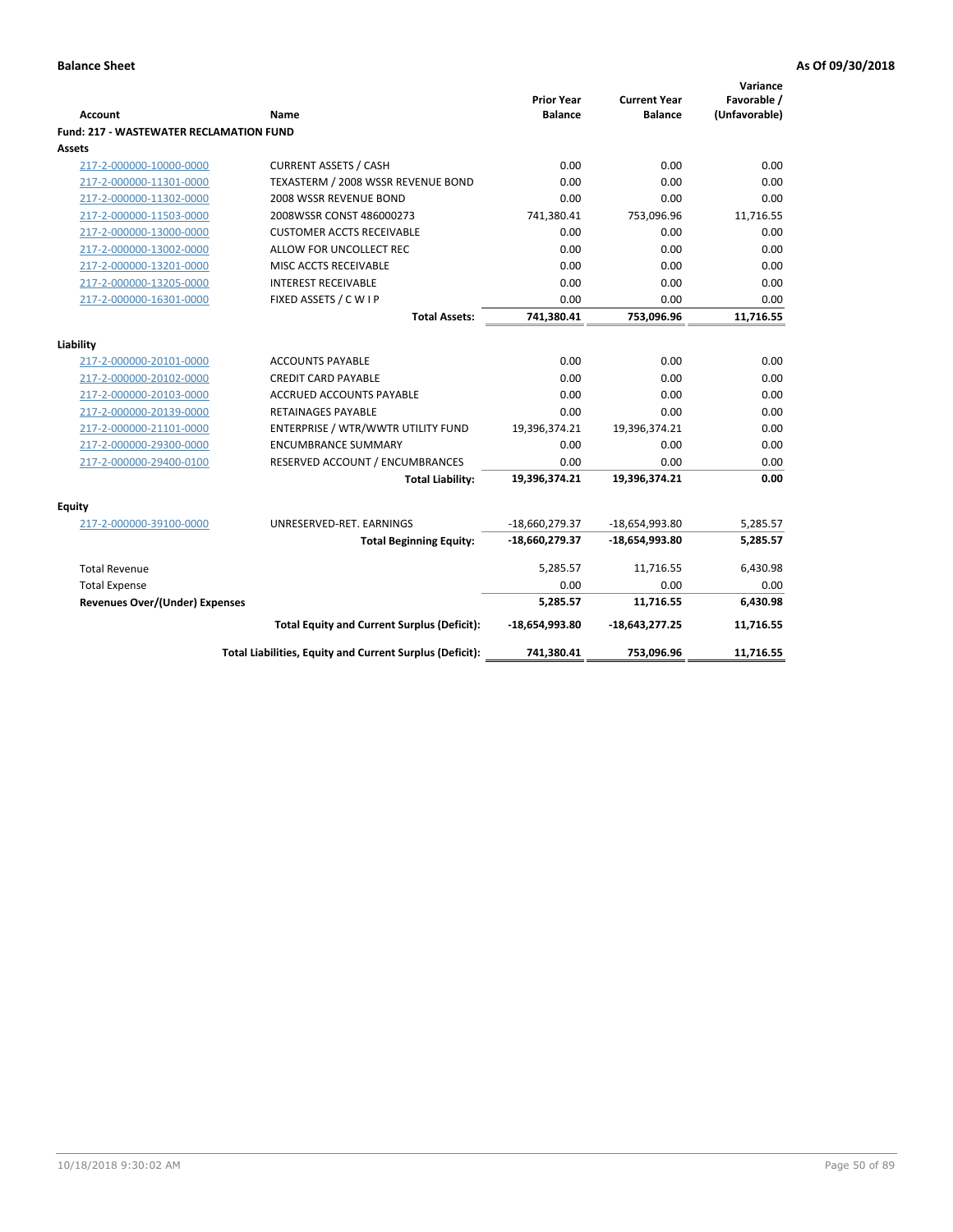| <b>Account</b>           | Name                                   | <b>Prior Year</b><br><b>Balance</b> | <b>Current Year</b><br><b>Balance</b> | Variance<br>Favorable /<br>(Unfavorable) |
|--------------------------|----------------------------------------|-------------------------------------|---------------------------------------|------------------------------------------|
| Fund: 300 - AIRPORT FUND |                                        |                                     |                                       |                                          |
| Assets                   |                                        |                                     |                                       |                                          |
| 300-2-000000-10000-0000  | <b>CURRENT ASSETS / CASH</b>           | 1,248,569.66                        | 1,851,983.69                          | 603,414.03                               |
| 300-2-000000-13201-0000  | MISC ACCTS RECEIVABLE                  | 0.00                                | 0.00                                  | 0.00                                     |
| 300-2-000000-13202-0000  | <b>EMPLOYEE ADVANCES</b>               | 0.00                                | 0.00                                  | 0.00                                     |
| 300-2-000000-13203-0000  | NON-CURRENT ASSETS / PREPAYMENTS       | 0.00                                | 0.00                                  | 0.00                                     |
| 300-2-000000-13205-0000  | <b>INTEREST RECEIVABLE</b>             | 0.00                                | 0.00                                  | 0.00                                     |
| 300-2-000000-14126-0000  | <b>GRANT FUND / AIRPORT GRANT FUND</b> | 0.00                                | 0.00                                  | 0.00                                     |
| 300-2-000000-16001-0000  | FIXED ASSETS / LAND                    | 813,937.00                          | 813,937.00                            | 0.00                                     |
| 300-2-000000-16002-0000  | FIXED ASSETS / IMPROVMENTS-NON BUILDI  | 71,096,300.51                       | 71,096,300.51                         | 0.00                                     |
| 300-2-000000-16003-0000  | ACCUM DEPR / IMPROVEMENTS-NON BUILI    | -36,570,663.72                      | -36,570,663.72                        | 0.00                                     |
| 300-2-000000-16004-0000  | FIXED ASSETS / BUILDINGS               | 60,824,408.10                       | 60,824,408.10                         | 0.00                                     |
| 300-2-000000-16005-0000  | <b>ACCUM DEPR / BUILDINGS</b>          | -24,613,803.17                      | $-24,613,803.17$                      | 0.00                                     |
| 300-2-000000-16201-0000  | FIXED ASSETS / MACHINERY AND EQUIPMEN  | 12,340.00                           | 12,340.00                             | 0.00                                     |
| 300-2-000000-16202-0000  | ACCUM DEPR / MACHINERY AND EQUIPMEI    | $-12,339.94$                        | $-12,339.94$                          | 0.00                                     |
| 300-2-000000-16301-0000  | FIXED ASSETS / C W I P                 | 5,686,912.48                        | 5,686,912.48                          | 0.00                                     |
| 300-2-000000-17501-0000  | <b>EMPLOYEE CONTRIBUTIONS</b>          | 0.00                                | 0.00                                  | 0.00                                     |
| 300-2-000000-17504-0000  | <b>INVESTMENT RETURN</b>               | 0.00                                | 0.00                                  | 0.00                                     |
| 300-2-000000-17508-0000  | <b>EXPERIENCE DIFFERENCE- OUTFLOW</b>  | 0.00                                | 0.00                                  | 0.00                                     |
| 300-2-000000-17509-0000  | <b>EXPERIENCE DIFFERENCE - INFLOW</b>  | 0.00                                | 0.00                                  | 0.00                                     |
| 300-2-000000-17520-0000  | <b>ASSUMPTION CHANGES</b>              | 0.00                                | 0.00                                  | 0.00                                     |
|                          | <b>Total Assets:</b>                   | 78,485,660.92                       | 79,089,074.95                         | 603,414.03                               |
| Liability                |                                        |                                     |                                       |                                          |
| 300-2-000000-20101-0000  | <b>ACCOUNTS PAYABLE</b>                | 56,462.37                           | 70.37                                 | 56,392.00                                |
| 300-2-000000-20102-0000  | <b>CREDIT CARD PAYABLE</b>             | 0.00                                | 0.00                                  | 0.00                                     |
| 300-2-000000-20103-0000  | ACCRUED ACCOUNTS PAYABLE               | 0.00                                | 0.00                                  | 0.00                                     |
| 300-2-000000-20105-0000  | <b>L-3 FUNDS PAYABLE</b>               | 0.00                                | 0.00                                  | 0.00                                     |
| 300-2-000000-20106-0000  | <b>GRANT MATCH</b>                     | 0.00                                | 0.00                                  | 0.00                                     |
| 300-2-000000-20108-0000  | MATURED BONDS PAYABLE                  | 0.00                                | 0.00                                  | 0.00                                     |
| 300-2-000000-20110-0000  | REVENUE BONDS PAYABLE                  | 0.00                                | 0.00                                  | 0.00                                     |
| 300-2-000000-20111-0000  | MATURED INTEREST PAYABLE               | 0.00                                | 0.00                                  | 0.00                                     |
| 300-2-000000-20112-0000  | <b>ACCRUED INTEREST PAYABLE</b>        | 0.00                                | 0.00                                  | 0.00                                     |
| 300-2-000000-20139-0000  | RETAINAGES PAYABLE                     | 0.00                                | 0.00                                  | 0.00                                     |
| 300-2-000000-20141-0000  | <b>TELEPHONE CLEARING</b>              | 0.00                                | 0.00                                  | 0.00                                     |
| 300-2-000000-20160-0000  | <b>UNAPPLIED CREDIT</b>                | 0.00                                | 0.00                                  | 0.00                                     |
| 300-2-000000-20201-0000  | <b>DEFERRED REVENUE</b>                | 0.00                                | 0.00                                  | 0.00                                     |
| 300-2-000000-21001-0000  | <b>GENERAL FUND / GENERAL FUND</b>     | 0.00                                | 0.00                                  | 0.00                                     |
| 300-2-000000-22001-0000  | SALARIES PAYABLE                       | 4,252.41                            | 2,201.13                              | 2,051.28                                 |
| 300-2-000000-22002-0000  | VACATION/SICK PAYABLE                  | 3,722.00                            | $-2,468.99$                           | 6,190.99                                 |
| 300-2-000000-26001-0000  | COMPENSATED ABSENCES PAY               | $-1.08$                             | 6,937.88                              | $-6,938.96$                              |
| 300-2-000000-26101-0000  | <b>GENERAL OBLIG BONDS PAY</b>         | 0.00                                | 0.00                                  | 0.00                                     |
| 300-2-000000-26102-0000  | REVENUE BONDS PAYABLE                  | 0.00                                | 0.00                                  | 0.00                                     |
| 300-2-000000-27001-0000  | <b>CONTRIBUTED CAPITAL</b>             | 5,686,912.61                        | 5,686,912.61                          | 0.00                                     |
| 300-2-000000-29300-0000  | <b>ENCUMBRANCE SUMMARY</b>             | 0.00                                | 0.00                                  | 0.00                                     |
| 300-2-000000-29400-0100  | RESERVED ACCOUNT / ENCUMBRANCES        | 0.00                                | 0.00                                  | 0.00                                     |
| 300-2-000000-29999-0000  | <b>NET PENSION LIABILITY</b>           | 0.00                                | 0.00                                  | 0.00                                     |
|                          | <b>Total Liability:</b>                | 5,751,348.31                        | 5,693,653.00                          | 57,695.31                                |
| Equity                   |                                        |                                     |                                       |                                          |
| 300-2-000000-39000-0000  | UNRESERVED-FUND BALANCE                | 0.00                                | 0.00                                  | 0.00                                     |
| 300-2-000000-39100-0000  | UNRESERVED-RET. EARNINGS               | 75,282,016.64                       | 72,784,355.87                         | $-2,497,660.77$                          |
| 300-2-000000-39500-0000  | <b>NET POSITION - PENSION</b>          | 0.00                                | 0.00                                  | 0.00                                     |
|                          | <b>Total Beginning Equity:</b>         | 75,282,016.64                       | 72,784,355.87                         | $-2,497,660.77$                          |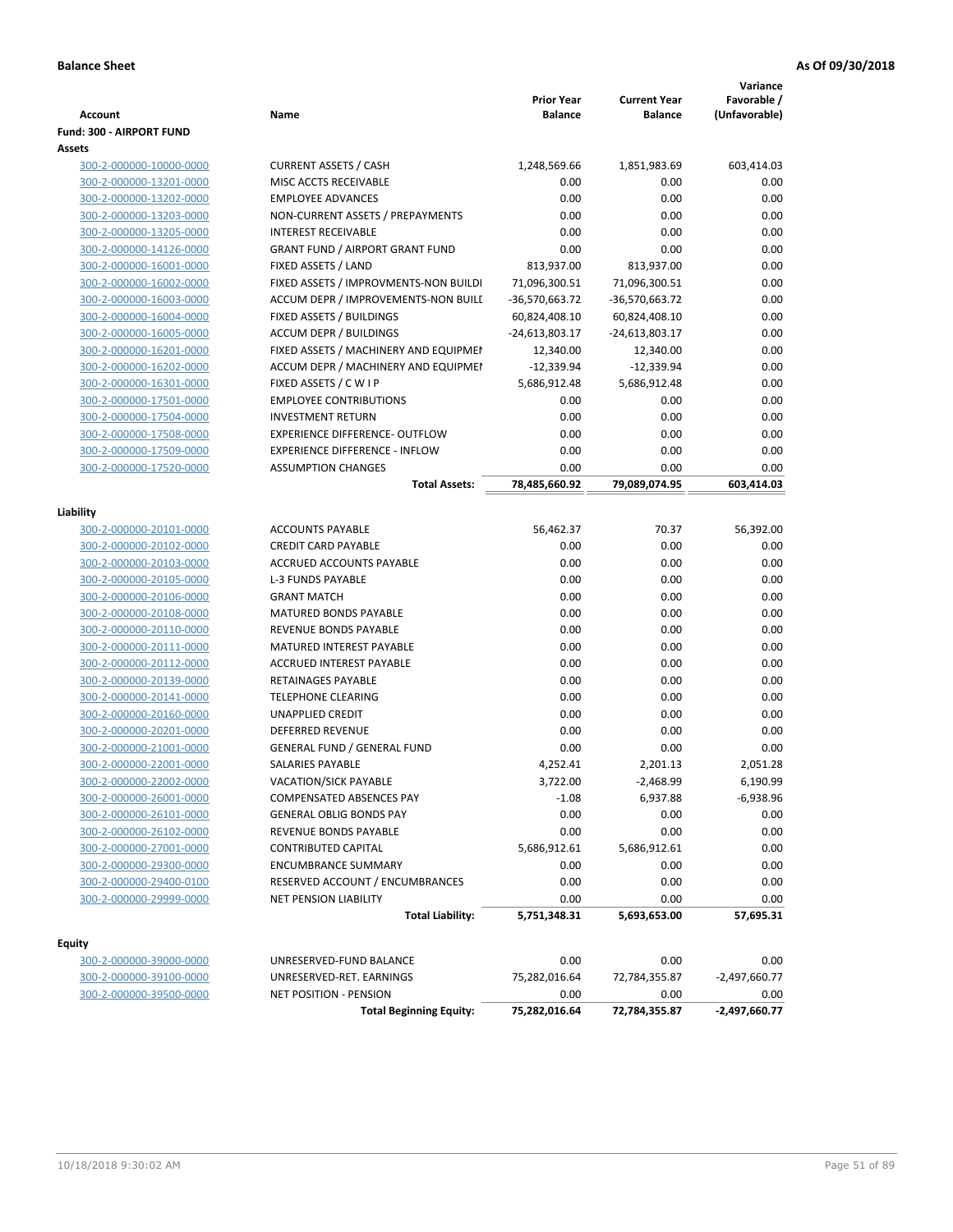| Account                        | Name                                                     | <b>Prior Year</b><br><b>Balance</b> | <b>Current Year</b><br><b>Balance</b> | Variance<br>Favorable /<br>(Unfavorable) |
|--------------------------------|----------------------------------------------------------|-------------------------------------|---------------------------------------|------------------------------------------|
| Total Revenue                  |                                                          | 766,512.22                          | 767,191.42                            | 679.20                                   |
| <b>Total Expense</b>           |                                                          | 3,314,216.24                        | 156,125.33                            | 3,158,090.91                             |
| Revenues Over/(Under) Expenses |                                                          | $-2,547,704.02$                     | 611,066.09                            | 3,158,770.11                             |
|                                | <b>Total Equity and Current Surplus (Deficit):</b>       | 72,734,312.62                       | 73,395,421.96                         | 661,109.34                               |
|                                | Total Liabilities, Equity and Current Surplus (Deficit): | 78,485,660.93                       | 79.089.074.96                         | 603,414.03                               |
|                                | *** FUND 300 OUT OF BALANCE ***                          | $-0.01$                             | $-0.01$                               | 0.00                                     |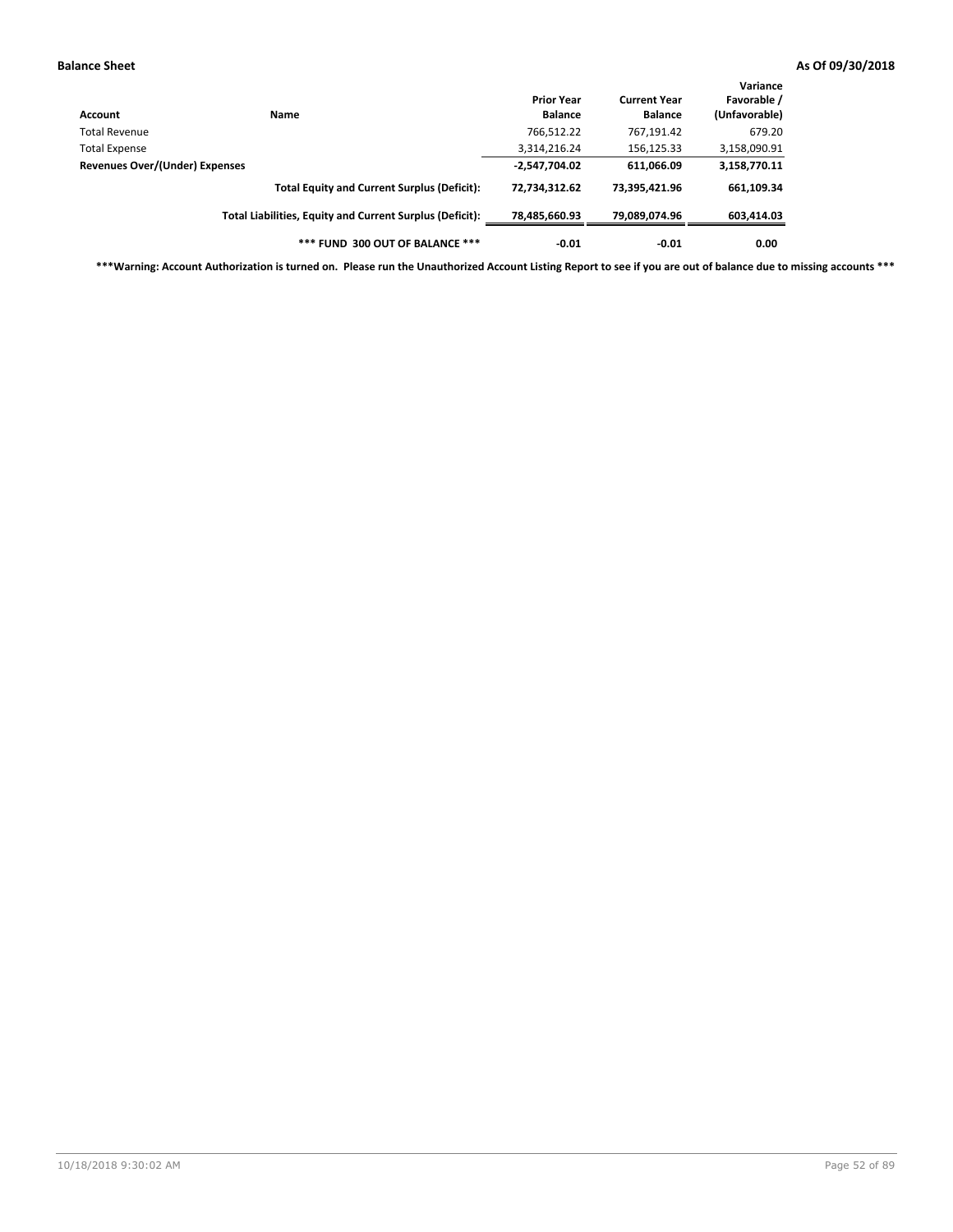|                                 |                                                          |                                     |                                       | Variance                     |
|---------------------------------|----------------------------------------------------------|-------------------------------------|---------------------------------------|------------------------------|
| Account                         | Name                                                     | <b>Prior Year</b><br><b>Balance</b> | <b>Current Year</b><br><b>Balance</b> | Favorable /<br>(Unfavorable) |
| Fund: 320 - AIRPORT TXDOT GRANT |                                                          |                                     |                                       |                              |
| Assets                          |                                                          |                                     |                                       |                              |
| 320-2-000000-10000-0000         | <b>CURRENT ASSETS / CASH</b>                             | 214,975.84                          | 200,000.84                            | $-14,975.00$                 |
| 320-2-000000-13201-0000         | MISC ACCTS RECEIVABLE                                    | 0.00                                | 0.00                                  | 0.00                         |
| 320-2-000000-13205-0000         | <b>INTEREST RECEIVABLE</b>                               | 0.00                                | 0.00                                  | 0.00                         |
|                                 | <b>Total Assets:</b>                                     | 214,975.84                          | 200,000.84                            | $-14,975.00$                 |
| Liability                       |                                                          |                                     |                                       |                              |
| 320-2-000000-20101-0000         | <b>ACCOUNTS PAYABLE</b>                                  | 0.00                                | 0.00                                  | 0.00                         |
| 320-2-000000-20102-0000         | <b>CREDIT CARD PAYABLE</b>                               | 0.00                                | 0.00                                  | 0.00                         |
| 320-2-000000-20103-0000         | <b>ACCRUED ACCOUNTS PAYABLE</b>                          | 0.00                                | 0.00                                  | 0.00                         |
| 320-2-000000-20902-0000         | <b>DEFERRED GRANT REVENUE</b>                            | 0.00                                | 0.00                                  | 0.00                         |
| 320-2-000000-21125-0000         | DUE TO / AIRPORT FUND                                    | 0.00                                | 0.00                                  | 0.00                         |
| 320-2-000000-29300-0000         | <b>ENCUMBRANCE SUMMARY</b>                               | 0.00                                | 0.00                                  | 0.00                         |
| 320-2-000000-29400-0100         | RESERVED ACCOUNT / ENCUMBRANCES                          | 0.00                                | 0.00                                  | 0.00                         |
|                                 | <b>Total Liability:</b>                                  | 0.00                                | 0.00                                  | 0.00                         |
| <b>Equity</b>                   |                                                          |                                     |                                       |                              |
| 320-2-000000-39000-0000         | UNRESERVED-FUND BALANCE                                  | 14,975.84                           | 214,975.84                            | 200,000.00                   |
|                                 | <b>Total Beginning Equity:</b>                           | 14,975.84                           | 214,975.84                            | 200,000.00                   |
| <b>Total Revenue</b>            |                                                          | 200,000.00                          | 0.00                                  | $-200,000.00$                |
| <b>Total Expense</b>            |                                                          | 0.00                                | 14,975.00                             | $-14,975.00$                 |
| Revenues Over/(Under) Expenses  |                                                          | 200,000.00                          | $-14,975.00$                          | $-214,975.00$                |
|                                 | <b>Total Equity and Current Surplus (Deficit):</b>       | 214,975.84                          | 200,000.84                            | $-14,975.00$                 |
|                                 | Total Liabilities, Equity and Current Surplus (Deficit): | 214,975.84                          | 200,000.84                            | $-14,975.00$                 |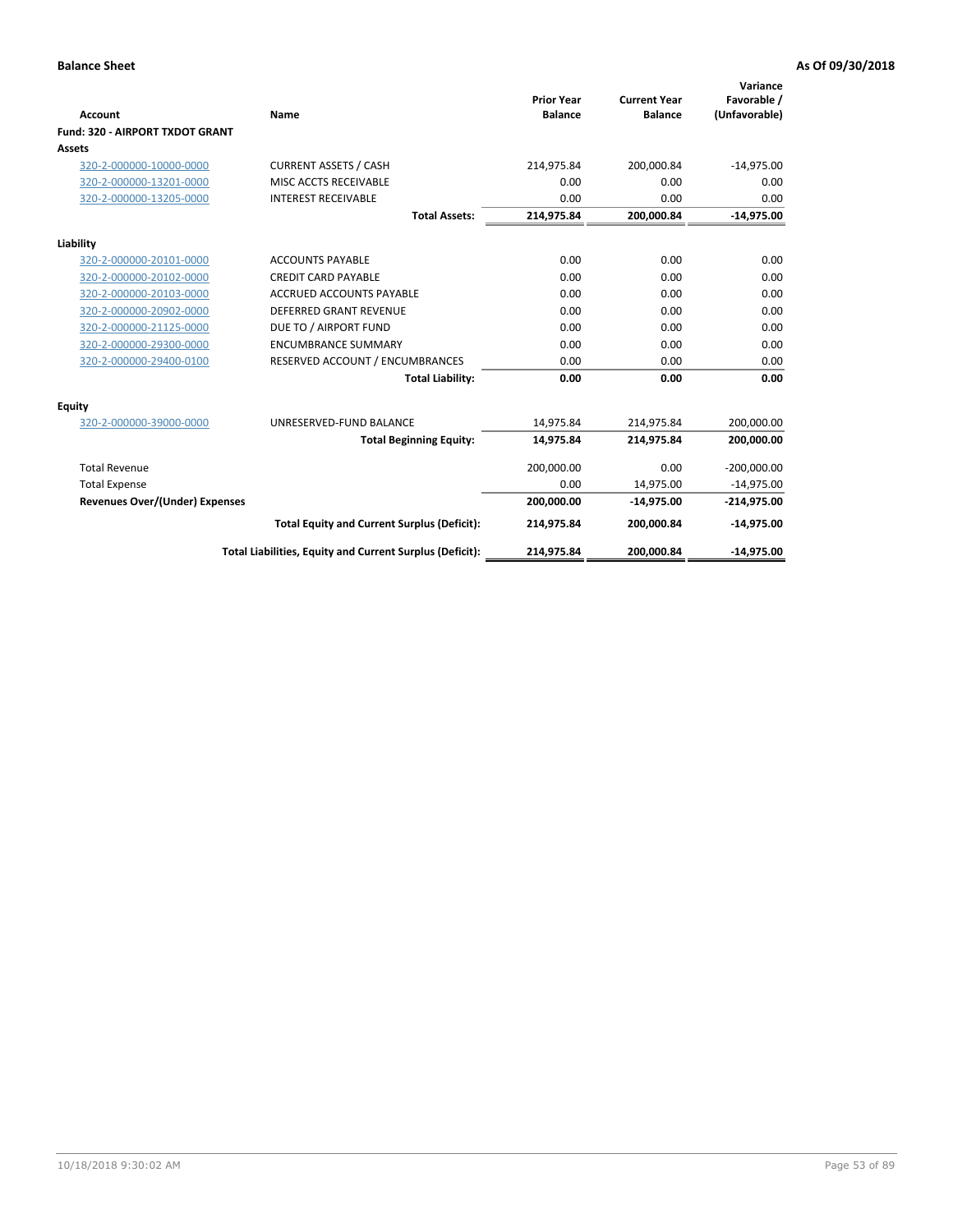| <b>Account</b>                          | Name                                                     | <b>Prior Year</b><br><b>Balance</b> | <b>Current Year</b><br><b>Balance</b> | Variance<br>Favorable /<br>(Unfavorable) |
|-----------------------------------------|----------------------------------------------------------|-------------------------------------|---------------------------------------|------------------------------------------|
| <b>Fund: 360 - AIRPORT CAPITAL FUND</b> |                                                          |                                     |                                       |                                          |
| Assets                                  |                                                          |                                     |                                       |                                          |
| 360-2-000000-10000-0000                 | <b>CURRENT ASSETS / CASH</b>                             | 1,930,534.19                        | 1,255,496.11                          | $-675,038.08$                            |
| 360-2-000000-13201-0000                 | MISC ACCTS RECEIVABLE                                    | 0.00                                | 0.00                                  | 0.00                                     |
| 360-2-000000-13205-0000                 | <b>INTEREST RECEIVABLE</b>                               | 0.00                                | 0.00                                  | 0.00                                     |
| 360-2-000000-16301-0000                 | FIXED ASSETS / C W I P                                   | 337,320.17                          | 337,320.17                            | 0.00                                     |
|                                         | <b>Total Assets:</b>                                     | 2,267,854.36                        | 1,592,816.28                          | $-675,038.08$                            |
| Liability                               |                                                          |                                     |                                       |                                          |
| 360-2-000000-20101-0000                 | <b>ACCOUNTS PAYABLE</b>                                  | 444,202.56                          | 42.47                                 | 444,160.09                               |
| 360-2-000000-20102-0000                 | <b>CREDIT CARD PAYABLE</b>                               | 0.00                                | 0.00                                  | 0.00                                     |
| 360-2-000000-20103-0000                 | <b>ACCRUED ACCOUNTS PAYABLE</b>                          | 0.00                                | 0.00                                  | 0.00                                     |
| 360-2-000000-20125-0000                 | SALES TAX PAYABLE / IN THE CITY                          | 0.00                                | 0.00                                  | 0.00                                     |
| 360-2-000000-20139-0000                 | <b>RETAINAGES PAYABLE</b>                                | 13,521.00                           | 0.00                                  | 13,521.00                                |
| 360-2-000000-21001-0000                 | <b>GENERAL FUND / GENERAL FUND</b>                       | 0.00                                | 0.00                                  | 0.00                                     |
| 360-2-000000-27001-0000                 | <b>CONTRIBUTED CAPITAL</b>                               | 0.00                                | 0.00                                  | 0.00                                     |
| 360-2-000000-29300-0000                 | <b>ENCUMBRANCE SUMMARY</b>                               | 0.00                                | 0.00                                  | 0.00                                     |
| 360-2-000000-29400-0000                 | RESERVED ACCOUNT / ENCUMBRANCES                          | 0.00                                | 0.00                                  | 0.00                                     |
|                                         | <b>Total Liability:</b>                                  | 457,723.56                          | 42.47                                 | 457,681.09                               |
| Equity                                  |                                                          |                                     |                                       |                                          |
| 360-2-000000-39000-0000                 | UNRESERVED-FUND BALANCE                                  | 0.00                                | 0.00                                  | 0.00                                     |
| 360-2-000000-39100-0000                 | UNRESERVED-RET. EARNINGS                                 | 1,382,000.62                        | 1,810,130.80                          | 428,130.18                               |
|                                         | <b>Total Beginning Equity:</b>                           | 1,382,000.62                        | 1,810,130.80                          | 428,130.18                               |
|                                         |                                                          |                                     |                                       |                                          |
| <b>Total Revenue</b>                    |                                                          | 429,375.55                          | 75,150.31                             | $-354,225.24$                            |
| <b>Total Expense</b>                    |                                                          | 1,245.37                            | 292,507.30                            | $-291,261.93$                            |
| <b>Revenues Over/(Under) Expenses</b>   |                                                          | 428,130.18                          | $-217,356.99$                         | $-645,487.17$                            |
|                                         | <b>Total Equity and Current Surplus (Deficit):</b>       | 1,810,130.80                        | 1,592,773.81                          | $-217,356.99$                            |
|                                         | Total Liabilities, Equity and Current Surplus (Deficit): | 2,267,854.36                        | 1,592,816.28                          | $-675,038.08$                            |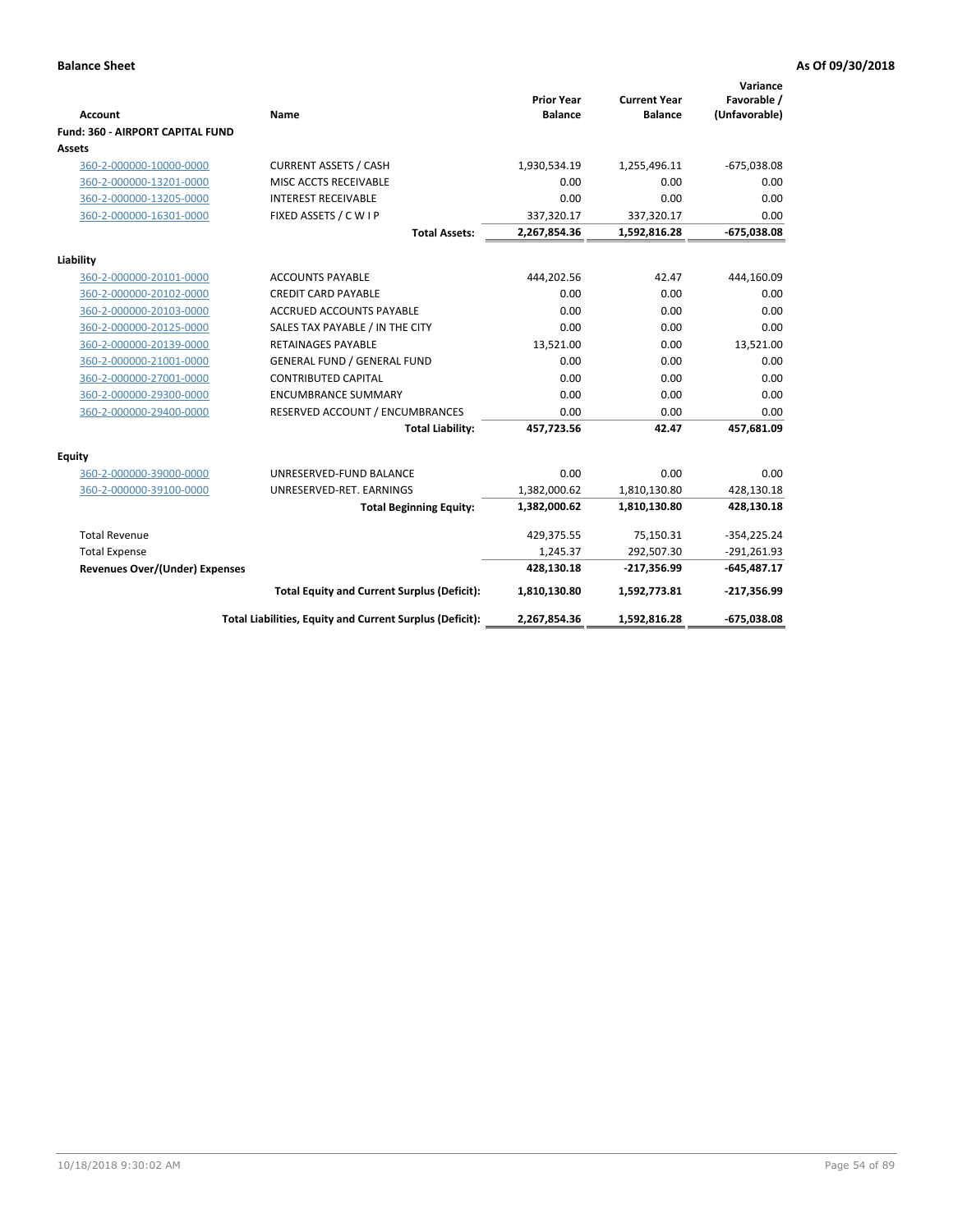| <b>Account</b>                        | <b>Name</b>                                              | <b>Prior Year</b><br><b>Balance</b> | <b>Current Year</b><br><b>Balance</b> | Variance<br>Favorable /<br>(Unfavorable) |
|---------------------------------------|----------------------------------------------------------|-------------------------------------|---------------------------------------|------------------------------------------|
| <b>Fund: 361 - L3-IDC FUND</b>        |                                                          |                                     |                                       |                                          |
| Assets                                |                                                          |                                     |                                       |                                          |
| 361-2-000000-10000-0000               | <b>CURRENT ASSETS / CASH</b>                             | 0.00                                | 0.00                                  | 0.00                                     |
| 361-2-000000-13201-0000               | MISC ACCTS RECEIVABLE                                    | 0.00                                | 0.00                                  | 0.00                                     |
| 361-2-000000-13205-0000               | <b>INTEREST RECEIVABLE</b>                               | 0.00                                | 0.00                                  | 0.00                                     |
|                                       | <b>Total Assets:</b>                                     | 0.00                                | 0.00                                  | 0.00                                     |
| Liability                             |                                                          |                                     |                                       |                                          |
| 361-2-000000-20101-0000               | <b>ACCOUNTS PAYABLE</b>                                  | 0.00                                | 0.00                                  | 0.00                                     |
| 361-2-000000-20102-0000               | <b>CREDIT CARD PAYABLE</b>                               | 0.00                                | 0.00                                  | 0.00                                     |
| 361-2-000000-20103-0000               | MISCELLANEOUS LIABILITIES                                | 0.00                                | 0.00                                  | 0.00                                     |
| 361-2-000000-20108-0000               | <b>MATURED BONDS PAYABLE</b>                             | 0.00                                | 0.00                                  | 0.00                                     |
| 361-2-000000-20111-0000               | <b>MATURED INTEREST PAYABLE</b>                          | 0.00                                | 0.00                                  | 0.00                                     |
| 361-2-000000-20112-0000               | <b>ACCRUED INTEREST PAYABLE</b>                          | 0.00                                | 0.00                                  | 0.00                                     |
| 361-2-000000-20139-0000               | <b>RETAINAGES PAYABLE</b>                                | 0.00                                | 0.00                                  | 0.00                                     |
| 361-2-000000-21001-0000               | <b>GENERAL FUND / GENERAL FUND</b>                       | 0.00                                | 0.00                                  | 0.00                                     |
|                                       | <b>Total Liability:</b>                                  | 0.00                                | 0.00                                  | 0.00                                     |
| Equity                                |                                                          |                                     |                                       |                                          |
| 361-2-000000-39000-0000               | UNRESERVED-FUND BALANCE                                  | 0.00                                | 0.00                                  | 0.00                                     |
| 361-2-000000-39100-0000               | UNRESERVED-RET. EARNINGS                                 | $-2,881,924.85$                     | $-2,881,924.85$                       | 0.00                                     |
| 361-2-000000-39150-0000               | RESERVED-RET. EARNINGS                                   | 2,881,924.85                        | 2,881,924.85                          | 0.00                                     |
|                                       | <b>Total Beginning Equity:</b>                           | 0.00                                | 0.00                                  | 0.00                                     |
| <b>Total Revenue</b>                  |                                                          | 0.00                                | 0.00                                  | 0.00                                     |
| <b>Total Expense</b>                  |                                                          | 0.00                                | 0.00                                  | 0.00                                     |
| <b>Revenues Over/(Under) Expenses</b> |                                                          | 0.00                                | 0.00                                  | 0.00                                     |
|                                       | <b>Total Equity and Current Surplus (Deficit):</b>       | 0.00                                | 0.00                                  | 0.00                                     |
|                                       | Total Liabilities, Equity and Current Surplus (Deficit): | 0.00                                | 0.00                                  | 0.00                                     |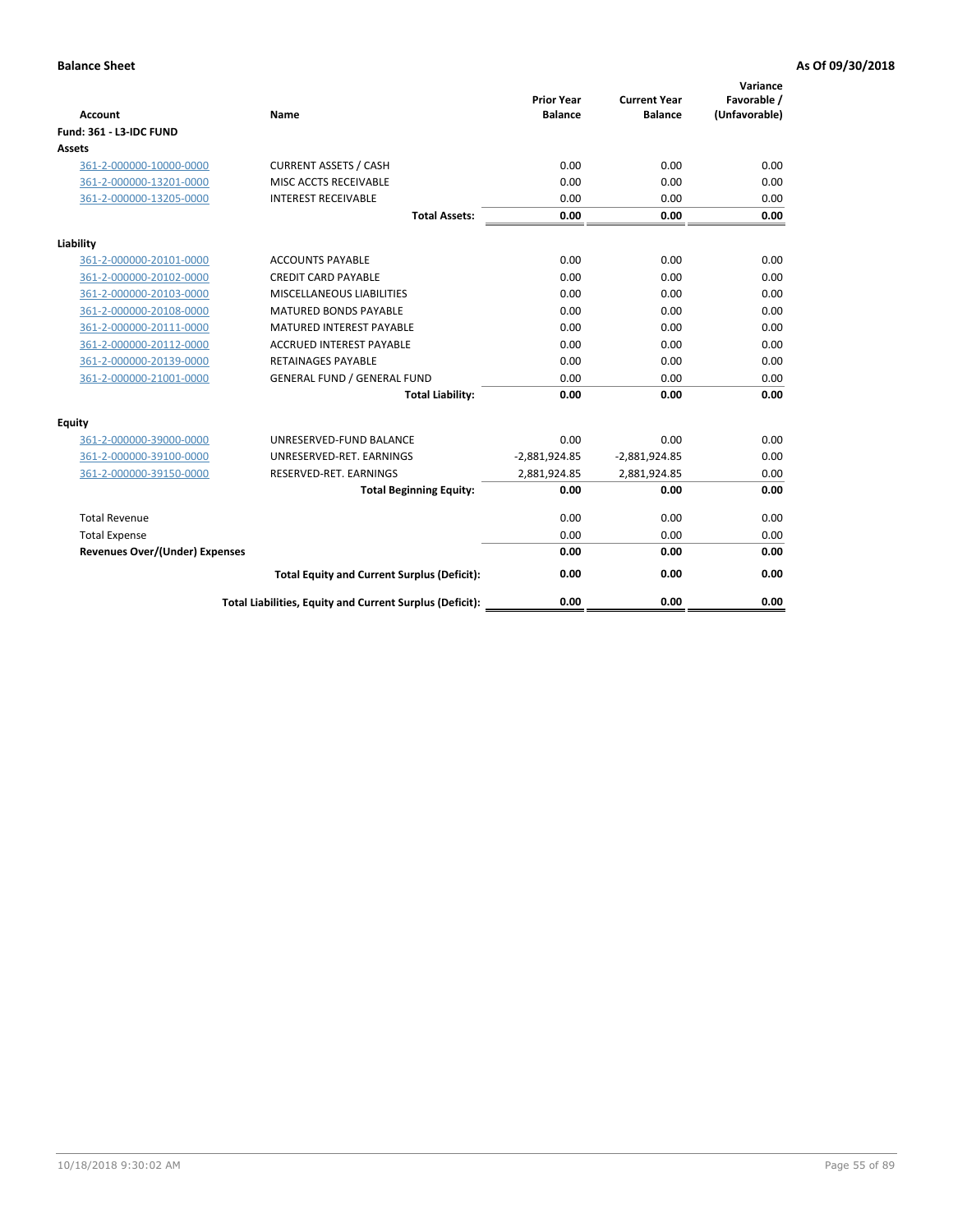|                                       |                                                          |                                     |                                       | Variance                     |
|---------------------------------------|----------------------------------------------------------|-------------------------------------|---------------------------------------|------------------------------|
| <b>Account</b>                        | Name                                                     | <b>Prior Year</b><br><b>Balance</b> | <b>Current Year</b><br><b>Balance</b> | Favorable /<br>(Unfavorable) |
| Fund: 362 - AIRPORT FBO FUEL          |                                                          |                                     |                                       |                              |
| Assets                                |                                                          |                                     |                                       |                              |
| 362-2-000000-10000-0000               | <b>CURRENT ASSETS / CASH</b>                             | 79,342.41                           | 104,089.95                            | 24,747.54                    |
| 362-2-000000-13201-0000               | MISC ACCTS RECEIVABLE                                    | 0.00                                | 0.00                                  | 0.00                         |
| 362-2-000000-13205-0000               | <b>INTEREST RECEIVABLE</b>                               | 0.00                                | 0.00                                  | 0.00                         |
|                                       | <b>Total Assets:</b>                                     | 79,342.41                           | 104,089.95                            | 24,747.54                    |
| Liability                             |                                                          |                                     |                                       |                              |
| 362-2-000000-20101-0000               | <b>ACCOUNTS PAYABLE</b>                                  | 79,352.56                           | 1.88                                  | 79,350.68                    |
| 362-2-000000-20102-0000               | <b>CREDIT CARD PAYABLE</b>                               | 0.00                                | 0.00                                  | 0.00                         |
| 362-2-000000-20103-0000               | <b>ACCRUED ACCOUNTS PAYABLE</b>                          | 0.00                                | 0.00                                  | 0.00                         |
| 362-2-000000-20125-0000               | SALES TAX PAYABLE / IN THE CITY                          | 31.16                               | 42.38                                 | $-11.22$                     |
| 362-2-000000-29300-0000               | <b>ENCUMBRANCE SUMMARY</b>                               | 0.00                                | 0.00                                  | 0.00                         |
| 362-2-000000-29400-0000               | RESERVED ACCOUNT / ENCUMBRANCES                          | 0.00                                | 0.00                                  | 0.00                         |
|                                       | <b>Total Liability:</b>                                  | 79,383.72                           | 44.26                                 | 79,339.46                    |
| <b>Equity</b>                         |                                                          |                                     |                                       |                              |
| 362-2-000000-39000-0000               | UNRESERVED-FUND BALANCE                                  | 0.00                                | 0.00                                  | 0.00                         |
| 362-2-000000-39100-0000               | UNRESERVED-RET. EARNINGS                                 | $-2.87$                             | $-41.31$                              | $-38.44$                     |
|                                       | <b>Total Beginning Equity:</b>                           | $-2.87$                             | $-41.31$                              | $-38.44$                     |
| <b>Total Revenue</b>                  |                                                          | 482,349.42                          | 411,525.90                            | $-70,823.52$                 |
| <b>Total Expense</b>                  |                                                          | 482,387.86                          | 307,438.90                            | 174,948.96                   |
| <b>Revenues Over/(Under) Expenses</b> |                                                          | $-38.44$                            | 104,087.00                            | 104,125.44                   |
|                                       | <b>Total Equity and Current Surplus (Deficit):</b>       | $-41.31$                            | 104,045.69                            | 104,087.00                   |
|                                       | Total Liabilities, Equity and Current Surplus (Deficit): | 79,342.41                           | 104,089.95                            | 24,747.54                    |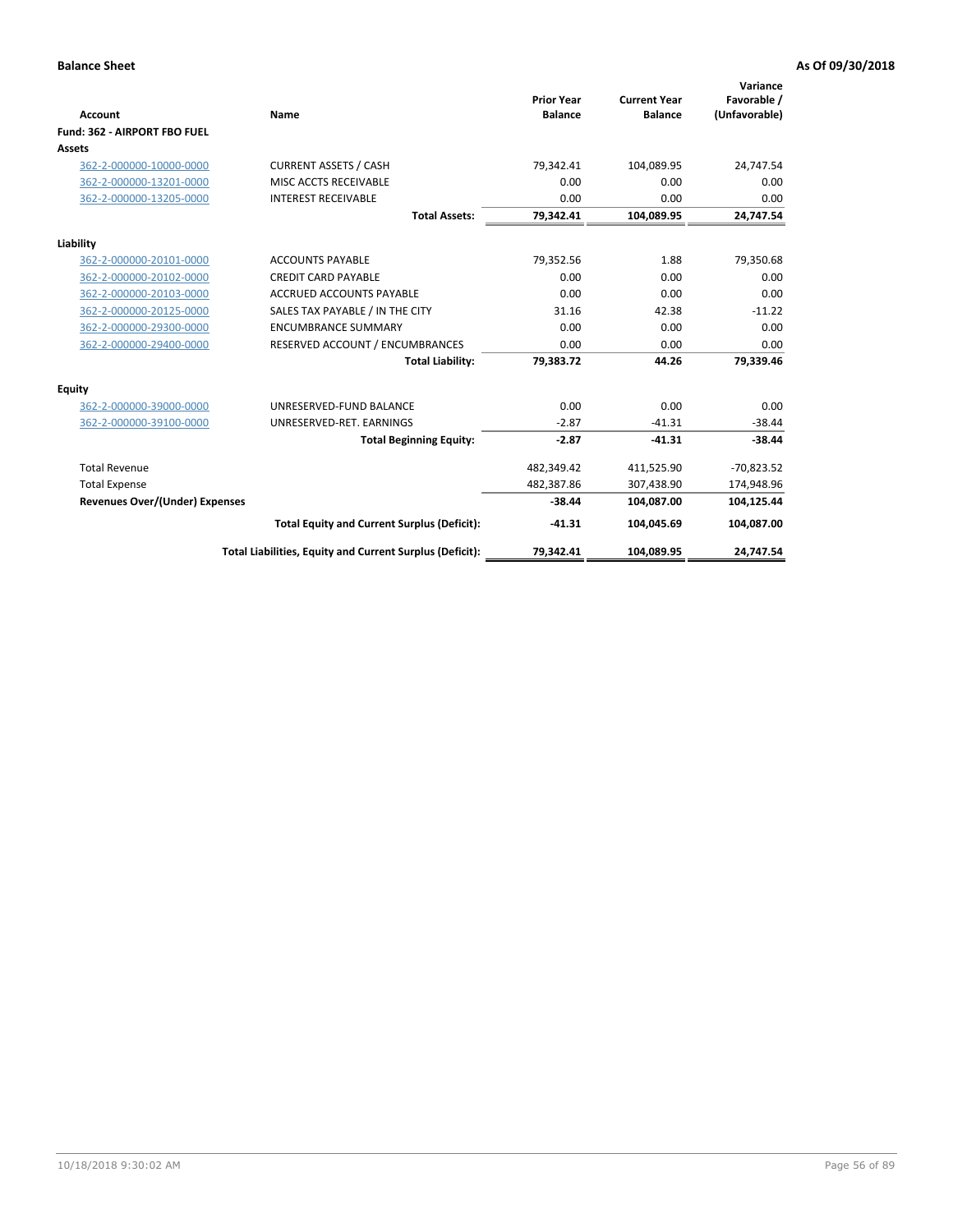| Account                 | Name                                  | <b>Prior Year</b><br><b>Balance</b> | <b>Current Year</b><br><b>Balance</b> | Variance<br>Favorable /<br>(Unfavorable) |
|-------------------------|---------------------------------------|-------------------------------------|---------------------------------------|------------------------------------------|
| Fund: 400 - GOLF FUND   |                                       |                                     |                                       |                                          |
| Assets                  |                                       |                                     |                                       |                                          |
| 400-2-000000-10000-0000 | <b>CURRENT ASSETS / CASH</b>          | -337,776.03                         | -367,072.88                           | $-29,296.85$                             |
| 400-2-000000-10304-0000 | CASH / PETTY CASH/CHANGE DRAWERS      | 200.00                              | 200.00                                | 0.00                                     |
| 400-2-000000-13007-0000 | <b>RETURNED CHECKS</b>                | 0.00                                | 0.00                                  | 0.00                                     |
| 400-2-000000-13201-0000 | MISC ACCTS RECEIVABLE                 | 3,604.98                            | $-398.58$                             | $-4,003.56$                              |
| 400-2-000000-13202-0000 | <b>EMPLOYEE ADVANCES</b>              | 0.00                                | 0.00                                  | 0.00                                     |
| 400-2-000000-13203-0000 | NON-CURRENT ASSETS / PREPAYMENTS      | 0.00                                | 0.00                                  | 0.00                                     |
| 400-2-000000-13205-0000 | <b>INTEREST RECEIVABLE</b>            | 0.00                                | 0.00                                  | 0.00                                     |
| 400-2-000000-13206-0000 | <b>CHARGES RECEIVABLE</b>             | 32,150.15                           | 35,717.08                             | 3,566.93                                 |
| 400-2-000000-15301-0000 | INVENTORIES / GOLF COURSE             | 8,301.68                            | 8,301.68                              | 0.00                                     |
| 400-2-000000-16001-0000 | FIXED ASSETS / LAND                   | 93,000.00                           | 93,000.00                             | 0.00                                     |
| 400-2-000000-16002-0000 | FIXED ASSETS / IMPROVMENTS-NON BUILDI | 521,160.58                          | 521,160.58                            | 0.00                                     |
| 400-2-000000-16003-0000 | ACCUM DEPR / IMPROVEMENTS-NON BUILI   | -281,523.98                         | -281,523.98                           | 0.00                                     |
| 400-2-000000-16004-0000 | FIXED ASSETS / BUILDINGS              | 109,640.00                          | 109,640.00                            | 0.00                                     |
| 400-2-000000-16005-0000 | <b>ACCUM DEPR / BUILDINGS</b>         | $-108,377.74$                       | $-108,377.74$                         | 0.00                                     |
| 400-2-000000-16201-0000 | FIXED ASSETS / MACHINERY AND EQUIPMEN | 51,957.00                           | 51,957.00                             | 0.00                                     |
| 400-2-000000-16202-0000 | ACCUM DEPR / MACHINERY AND EQUIPMEI   | $-51,957.00$                        | $-51,957.00$                          | 0.00                                     |
| 400-2-000000-16301-0000 | FIXED ASSETS / C W I P                | 0.00                                | 0.00                                  | 0.00                                     |
| 400-2-000000-17501-0000 | <b>EMPLOYEE CONTRIBUTIONS</b>         | 7,149.00                            | 7,149.00                              | 0.00                                     |
| 400-2-000000-17504-0000 | <b>INVESTMENT RETURN</b>              | 22,540.00                           | 22,540.00                             | 0.00                                     |
| 400-2-000000-17508-0000 | <b>EXPERIENCE DIFFERENCE- OUTFLOW</b> | 397.00                              | 397.00                                | 0.00                                     |
| 400-2-000000-17509-0000 | <b>EXPERIENCE DIFFERENCE - INFLOW</b> | $-2,627.00$                         | $-2,627.00$                           | 0.00                                     |
| 400-2-000000-17520-0000 | <b>ASSUMPTION CHANGES</b>             | 5,278.00                            | 5,278.00                              | 0.00                                     |
|                         | <b>Total Assets:</b>                  | 73,116.64                           | 43,383.16                             | -29,733.48                               |
|                         |                                       |                                     |                                       |                                          |
| Liability               |                                       |                                     |                                       |                                          |
| 400-2-000000-20101-0000 | <b>ACCOUNTS PAYABLE</b>               | 1,659.72                            | 2,517.72                              | $-858.00$                                |
| 400-2-000000-20102-0000 | <b>CREDIT CARD PAYABLE</b>            | 0.00                                | 0.00                                  | 0.00                                     |
| 400-2-000000-20103-0000 | ACCRUED ACCOUNTS PAYABLE              | 0.00                                | 0.00                                  | 0.00                                     |
| 400-2-000000-20112-0000 | <b>ACCRUED INTEREST PAYABLE</b>       | 0.00                                | 0.00                                  | 0.00                                     |
| 400-2-000000-20124-0000 | <b>GOLF COURSE RESALE</b>             | 0.00                                | 0.00                                  | 0.00                                     |
| 400-2-000000-20125-0000 | SALES TAX PAYABLE / IN THE CITY       | 580.89                              | 396.07                                | 184.82                                   |
| 400-2-000000-20139-0000 | RETAINAGES PAYABLE                    | 0.00                                | 0.00                                  | 0.00                                     |
| 400-2-000000-20141-0000 | <b>TELEPHONE CLEARING</b>             | 0.00                                | 0.00                                  | 0.00                                     |
| 400-2-000000-20160-0000 | <b>UNAPPLIED CREDIT</b>               | 0.00                                | 0.00                                  | 0.00                                     |
| 400-2-000000-21001-0000 | <b>GENERAL FUND / GENERAL FUND</b>    | 0.00                                | 0.00                                  | 0.00                                     |
| 400-2-000000-21101-0000 | ENTERPRISE / WTR/WWTR UTILITY FUND    | 0.00                                | 0.00                                  | 0.00                                     |
| 400-2-000000-22001-0000 | SALARIES PAYABLE                      | 9,577.30                            | 4,292.02                              | 5,285.28                                 |
| 400-2-000000-22002-0000 | VACATION/SICK PAYABLE                 | 9,962.69                            | 13,978.60                             | -4,015.91                                |
| 400-2-000000-23001-0000 | CAPITAL LEASE PAYABLE                 | 0.00                                | 0.00                                  | 0.00                                     |
| 400-2-000000-24001-0000 | O/S CHECKS PAYABLE                    | 0.00                                | 0.00                                  | 0.00                                     |
| 400-2-000000-26001-0000 | <b>COMPENSATED ABSENCES PAY</b>       | 36,211.40                           | 30,272.55                             | 5,938.85                                 |
| 400-2-000000-27001-0000 | <b>CONTRIBUTED CAPITAL</b>            | 0.00                                | 0.00                                  | 0.00                                     |
| 400-2-000000-27002-0000 | CONTRIBUTED CAPITAL / DEVELOPERS      | 0.00                                | 0.00                                  | 0.00                                     |
| 400-2-000000-29300-0000 | <b>ENCUMBRANCE SUMMARY</b>            | 0.00                                | 0.00                                  | 0.00                                     |
| 400-2-000000-29400-0100 | RESERVED ACCOUNT / ENCUMBRANCES       | 0.00                                | 0.00                                  | 0.00                                     |
| 400-2-000000-29999-0000 | <b>NET PENSION LIABILITY</b>          | 48,989.00                           | 48,989.00                             | 0.00                                     |
|                         | <b>Total Liability:</b>               | 106,981.00                          | 100,445.96                            | 6,535.04                                 |
|                         |                                       |                                     |                                       |                                          |
| <b>Equity</b>           |                                       |                                     |                                       |                                          |
| 400-2-000000-39000-0000 | UNRESERVED-FUND BALANCE               | 0.00                                | 0.00                                  | 0.00                                     |
| 400-2-000000-39100-0000 | UNRESERVED-RET. EARNINGS              | $-13,008.54$                        | $-26,531.20$                          | $-13,522.66$                             |
| 400-2-000000-39500-0000 | NET POSITION - PENSION                | $-44.00$                            | $-44.00$                              | 0.00                                     |
|                         | <b>Total Beginning Equity:</b>        | $-13,052.54$                        | -26,575.20                            | $-13,522.66$                             |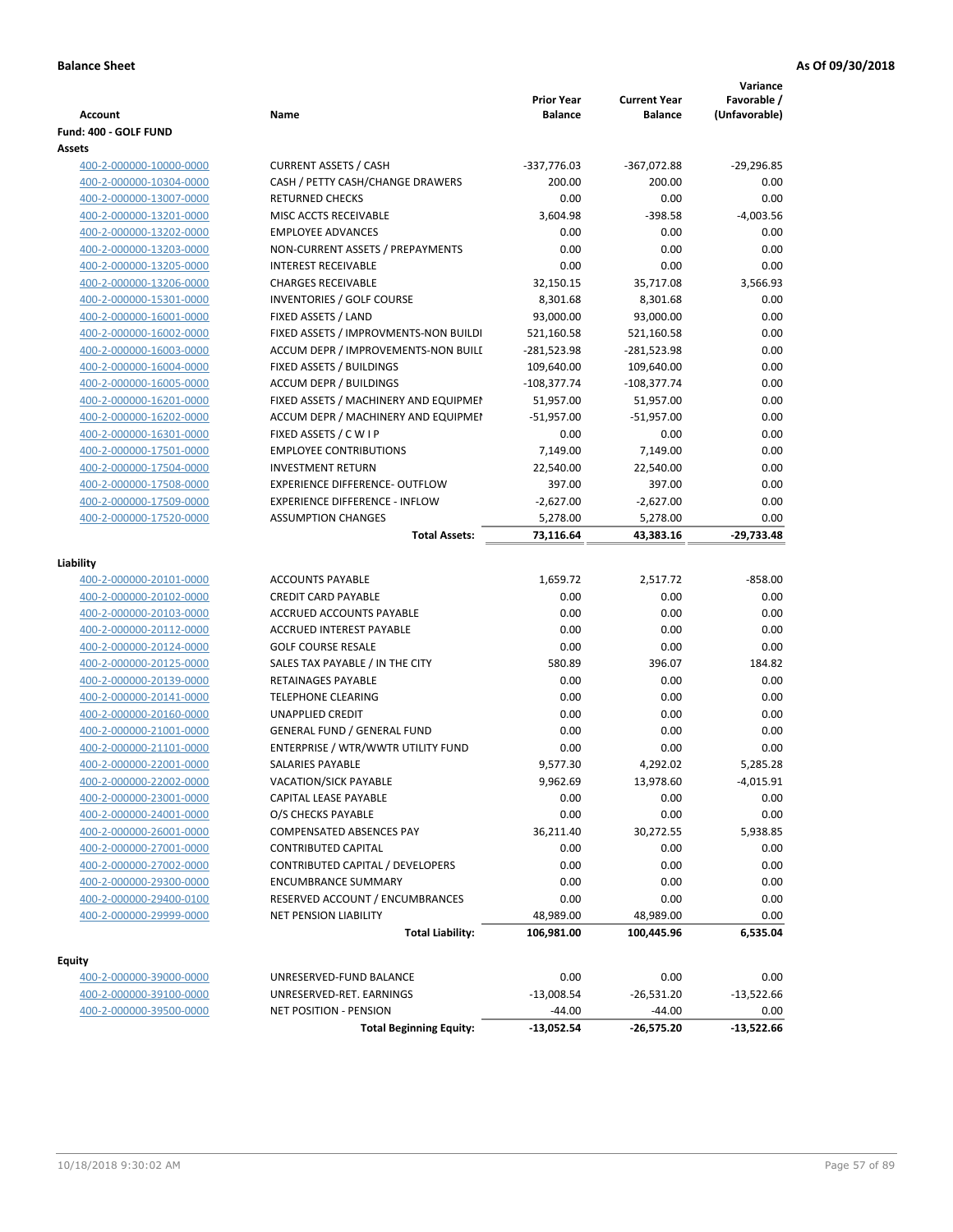| Account                        | Name                                                     | <b>Prior Year</b><br><b>Balance</b> | <b>Current Year</b><br><b>Balance</b> | Variance<br>Favorable /<br>(Unfavorable) |
|--------------------------------|----------------------------------------------------------|-------------------------------------|---------------------------------------|------------------------------------------|
| Total Revenue                  |                                                          | 240,852.96                          | 232,033.10                            | $-8,819.86$                              |
| <b>Total Expense</b>           |                                                          | 261,664.77                          | 262,520.69                            | $-855.92$                                |
| Revenues Over/(Under) Expenses |                                                          | $-20,811.81$                        | $-30,487.59$                          | $-9,675.78$                              |
|                                | <b>Total Equity and Current Surplus (Deficit):</b>       | $-33,864.35$                        | -57,062.79                            | $-23,198.44$                             |
|                                | Total Liabilities, Equity and Current Surplus (Deficit): | 73,116.65                           | 43.383.17                             | -29,733.48                               |
|                                | *** FUND 400 OUT OF BALANCE ***                          | $-0.01$                             | $-0.01$                               | 0.00                                     |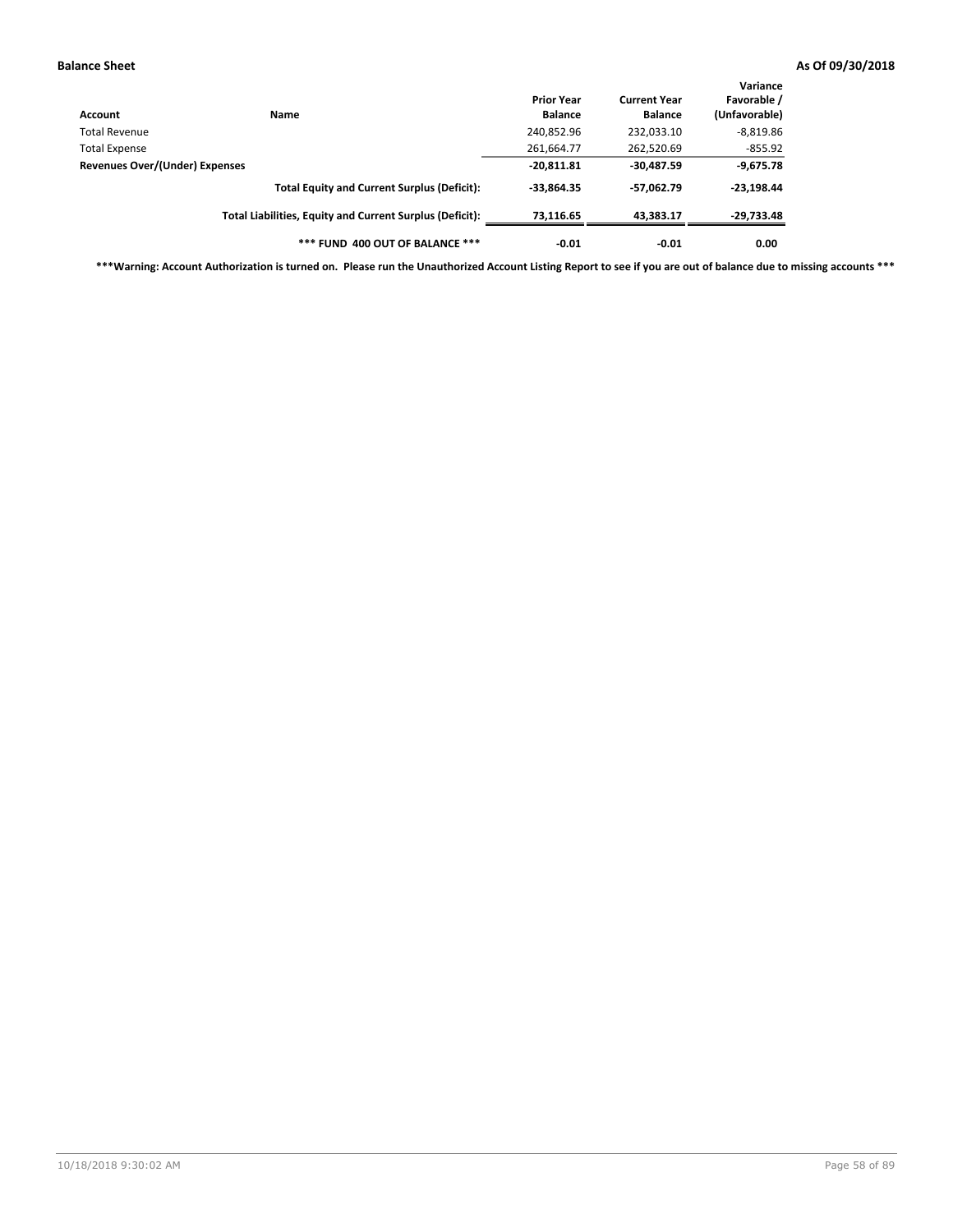|                                                    |                                                                 | <b>Prior Year</b>  | <b>Current Year</b> | Variance<br>Favorable / |
|----------------------------------------------------|-----------------------------------------------------------------|--------------------|---------------------|-------------------------|
| <b>Account</b>                                     | Name                                                            | <b>Balance</b>     | <b>Balance</b>      | (Unfavorable)           |
| <b>Fund: 500 - SANITATION FUND</b>                 |                                                                 |                    |                     |                         |
| Assets                                             |                                                                 |                    |                     |                         |
| 500-2-000000-10000-0000                            | <b>CURRENT ASSETS / CASH</b>                                    | 2,181,121.21       | 2,147,294.63        | $-33,826.58$            |
| 500-2-000000-13000-0000                            | <b>CUSTOMER ACCTS RECEIVABLE</b>                                | 163,043.79         | 156,740.63          | $-6,303.16$             |
| 500-2-000000-13001-0000                            | NON CURRENT CUSTOMER ACCTS RECEIVAE                             | 56,028.09          | 63,677.58           | 7,649.49                |
| 500-2-000000-13002-0000                            | ALLOW FOR UNCOLLECT REC                                         | $-51,300.94$       | $-56,852.74$        | $-5,551.80$             |
| 500-2-000000-13003-0000                            | UNBILLED YEAR-END ACCRUAL                                       | 631,027.54         | 314,317.28          | $-316,710.26$           |
| 500-2-000000-13201-0000                            | MISC ACCTS RECEIVABLE                                           | 185.00             | 0.00                | $-185.00$               |
| 500-2-000000-17501-0000                            | <b>EMPLOYEE CONTRIBUTIONS</b>                                   | 7,149.00           | 7,149.00            | 0.00                    |
| 500-2-000000-17504-0000                            | <b>INVESTMENT RETURN</b>                                        | 22,540.00          | 22,540.00           | 0.00                    |
| 500-2-000000-17508-0000                            | <b>EXPERIENCE DIFFERENCE- OUTFLOW</b>                           | 397.00             | 397.00              | 0.00                    |
| 500-2-000000-17509-0000                            | <b>EXPERIENCE DIFFERENCE - INFLOW</b>                           | $-2,627.00$        | $-2,627.00$         | 0.00                    |
| 500-2-000000-17520-0000                            | <b>ASSUMPTION CHANGES</b>                                       | 5,278.00           | 5,278.00            | 0.00                    |
|                                                    | <b>Total Assets:</b>                                            | 3,012,841.69       | 2,657,914.38        | $-354,927.31$           |
|                                                    |                                                                 |                    |                     |                         |
| Liability                                          |                                                                 |                    |                     |                         |
| 500-2-000000-20101-0000                            | <b>ACCOUNTS PAYABLE</b>                                         | 499,422.93         | 118,049.76          | 381,373.17              |
| 500-2-000000-20102-0000                            | <b>CREDIT CARD PAYABLE</b>                                      | 0.00               | 0.00                | 0.00                    |
| 500-2-000000-20103-0000                            | <b>ACCRUED ACCOUNTS PAYABLE</b>                                 | 0.00               | 0.00                | 0.00                    |
| 500-2-000000-20125-0000                            | SALES TAX PAYABLE / IN THE CITY                                 | 21,479.91          | 20,788.72           | 691.19                  |
| 500-2-000000-20126-0000                            | SALES TAX PAYABLE / OUT OF CITY                                 | 0.00               | 0.00                | 0.00                    |
| 500-2-000000-20133-0000                            | <b>GARBAGE CLEARING</b>                                         | 0.00               | 0.00                | 0.00                    |
| 500-2-000000-20135-0000                            | GARBAGE CLEARING / BAD DEBT EXPENS                              | $-0.21$            | $-0.21$             | 0.00                    |
| 500-2-000000-20160-0000                            | <b>UNAPPLIED CREDIT</b>                                         | 0.00               | 0.00                | 0.00                    |
| 500-2-000000-20201-0000                            | <b>DEFERRED REVENUE</b>                                         | 0.00               | 0.00                | 0.00                    |
| 500-2-000000-21001-0000                            | <b>GENERAL FUND / GENERAL FUND</b>                              | 0.00               | 0.00                | 0.00                    |
| 500-2-000000-22001-0000                            | <b>SALARIES PAYABLE</b>                                         | 7,209.92           | 4,509.88            | 2,700.04                |
| 500-2-000000-22002-0000                            | <b>VACATION/SICK PAYABLE</b><br><b>CUSTOMER DEPOSITS</b>        | 5,358.50           | 6,619.16            | $-1,260.66$             |
| 500-2-000000-24002-0000                            | <b>BILLED DEPOSITS SUSPENSE</b>                                 | 213,653.78<br>0.00 | 254,295.52<br>0.00  | $-40,641.74$<br>0.00    |
| 500-2-000000-24007-0000                            | <b>COMPENSATED ABSENCES PAY</b>                                 |                    |                     |                         |
| 500-2-000000-26001-0000                            |                                                                 | 2,594.17           | 6,561.51            | $-3,967.34$             |
| 500-2-000000-29300-0000                            | <b>ENCUMBRANCE SUMMARY</b>                                      | 0.00               | 0.00                | 0.00                    |
| 500-2-000000-29400-0100<br>500-2-000000-29999-0000 | RESERVED ACCOUNT / ENCUMBRANCES<br><b>NET PENSION LIABILITY</b> | 0.00<br>48,989.00  | 0.00<br>48,989.00   | 0.00<br>0.00            |
|                                                    | <b>Total Liability:</b>                                         | 798,708.00         |                     | 338,894.66              |
|                                                    |                                                                 |                    | 459,813.34          |                         |
| Equity                                             |                                                                 |                    |                     |                         |
| 500-2-000000-39000-0000                            | UNRESERVED-FUND BALANCE                                         | 0.00               | 0.00                | 0.00                    |
| 500-2-000000-39100-0000                            | UNRESERVED-RET. EARNINGS                                        | 1,441,894.22       | 1,890,622.70        | 448,728.48              |
| <u>500-2-000000-39500-0000</u>                     | NET POSITION - PENSION                                          | $-44.00$           | $-44.00$            | 0.00                    |
|                                                    | <b>Total Beginning Equity:</b>                                  | 1,441,850.22       | 1,890,578.70        | 448,728.48              |
| <b>Total Revenue</b>                               |                                                                 | 4,304,441.99       | 3,882,789.28        | -421,652.71             |
| <b>Total Expense</b>                               |                                                                 | 3,532,158.52       | 3,575,266.94        | -43,108.42              |
| <b>Revenues Over/(Under) Expenses</b>              |                                                                 | 772,283.47         | 307,522.34          | -464,761.13             |
|                                                    | <b>Total Equity and Current Surplus (Deficit):</b>              | 2,214,133.69       | 2,198,101.04        | -16,032.65              |
|                                                    | Total Liabilities, Equity and Current Surplus (Deficit):        | 3,012,841.69       | 2,657,914.38        | -354,927.31             |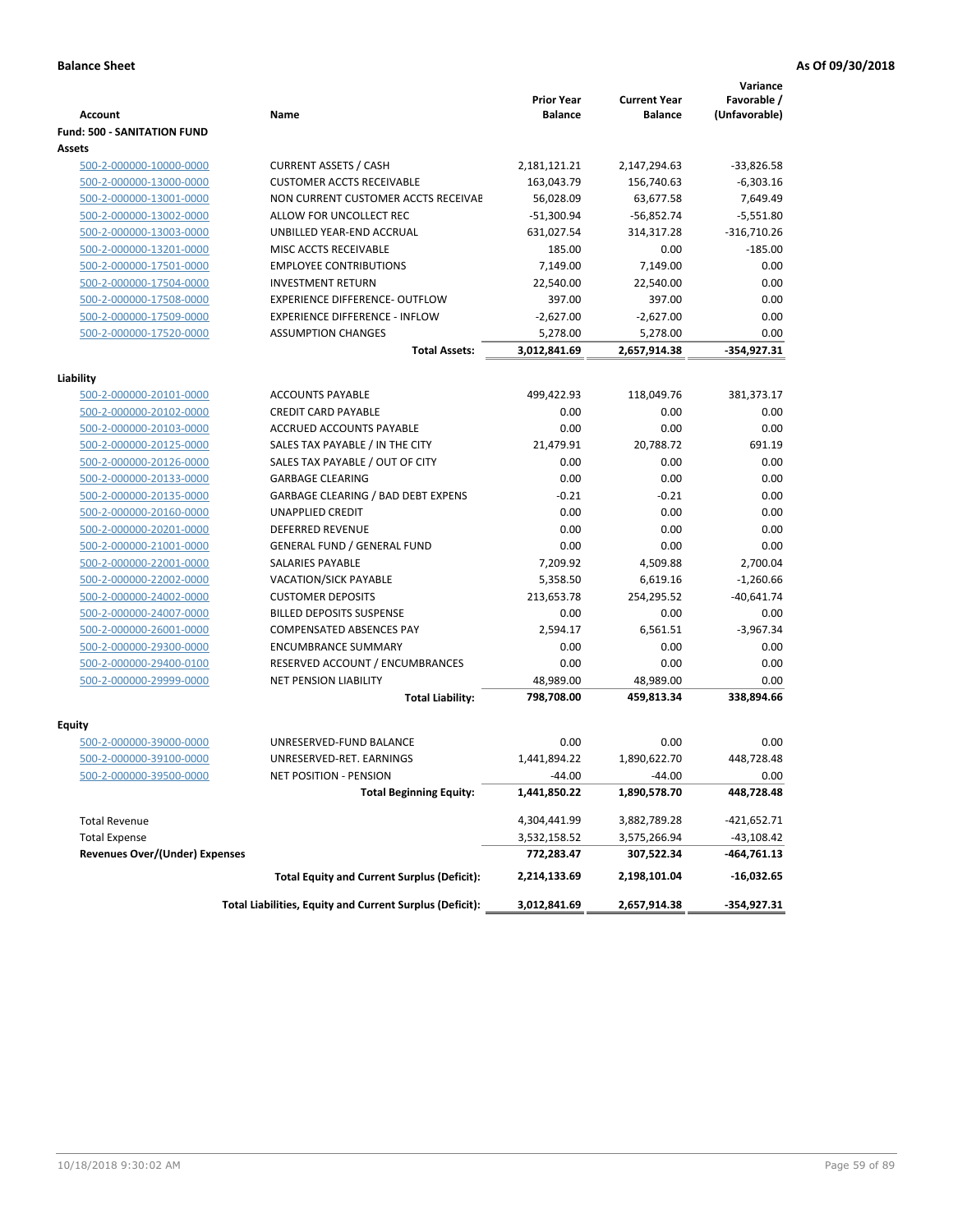| Account                                                    | Name                                                     | <b>Prior Year</b><br><b>Balance</b> | <b>Current Year</b><br><b>Balance</b> | Variance<br>Favorable /<br>(Unfavorable) |
|------------------------------------------------------------|----------------------------------------------------------|-------------------------------------|---------------------------------------|------------------------------------------|
| <b>Fund: 561 - REGINAL HOUSEHOLD HAZARDOUS WASTE GRANT</b> |                                                          |                                     |                                       |                                          |
| <b>Assets</b>                                              |                                                          |                                     |                                       |                                          |
| 561-2-000000-10000-0000                                    | <b>CURRENT ASSETS / CASH</b>                             | 0.00                                | 0.00                                  | 0.00                                     |
| 561-2-000000-13201-0000                                    | MISC ACCTS RECEIVABLE                                    | 0.00                                | 0.00                                  | 0.00                                     |
| 561-2-000000-13205-0000                                    | <b>INTEREST RECEIVABLE</b>                               | 0.00                                | 0.00                                  | 0.00                                     |
|                                                            | <b>Total Assets:</b>                                     | 0.00                                | 0.00                                  | 0.00                                     |
| Liability                                                  |                                                          |                                     |                                       |                                          |
| 561-2-000000-20101-0000                                    | <b>ACCOUNTS PAYABLE</b>                                  | 0.00                                | 0.00                                  | 0.00                                     |
| 561-2-000000-20102-0000                                    | <b>CREDIT CARD PAYABLE</b>                               | 0.00                                | 0.00                                  | 0.00                                     |
| 561-2-000000-20103-0000                                    | <b>ACCRUED ACCOUNTS PAYABLE</b>                          | 0.00                                | 0.00                                  | 0.00                                     |
| 561-2-000000-21140-0000                                    | DUE TO / SANITATION FUND                                 | 0.00                                | 0.00                                  | 0.00                                     |
| 561-2-000000-29300-0000                                    | <b>ENCUMBRANCE SUMMARY</b>                               | 0.00                                | 0.00                                  | 0.00                                     |
| 561-2-000000-29400-0100                                    | RESERVED ACCOUNT / ENCUMBRANCES                          | 0.00                                | 0.00                                  | 0.00                                     |
|                                                            | <b>Total Liability:</b>                                  | 0.00                                | 0.00                                  | 0.00                                     |
| <b>Equity</b>                                              |                                                          |                                     |                                       |                                          |
| 561-2-000000-39100-0000                                    | UNRESERVED-RET. EARNINGS                                 | 0.00                                | 0.00                                  | 0.00                                     |
|                                                            | <b>Total Beginning Equity:</b>                           | 0.00                                | 0.00                                  | 0.00                                     |
| <b>Total Revenue</b>                                       |                                                          | 0.00                                | 0.00                                  | 0.00                                     |
| <b>Total Expense</b>                                       |                                                          | 0.00                                | 0.00                                  | 0.00                                     |
| <b>Revenues Over/(Under) Expenses</b>                      |                                                          | 0.00                                | 0.00                                  | 0.00                                     |
|                                                            | <b>Total Equity and Current Surplus (Deficit):</b>       | 0.00                                | 0.00                                  | 0.00                                     |
|                                                            | Total Liabilities, Equity and Current Surplus (Deficit): | 0.00                                | 0.00                                  | 0.00                                     |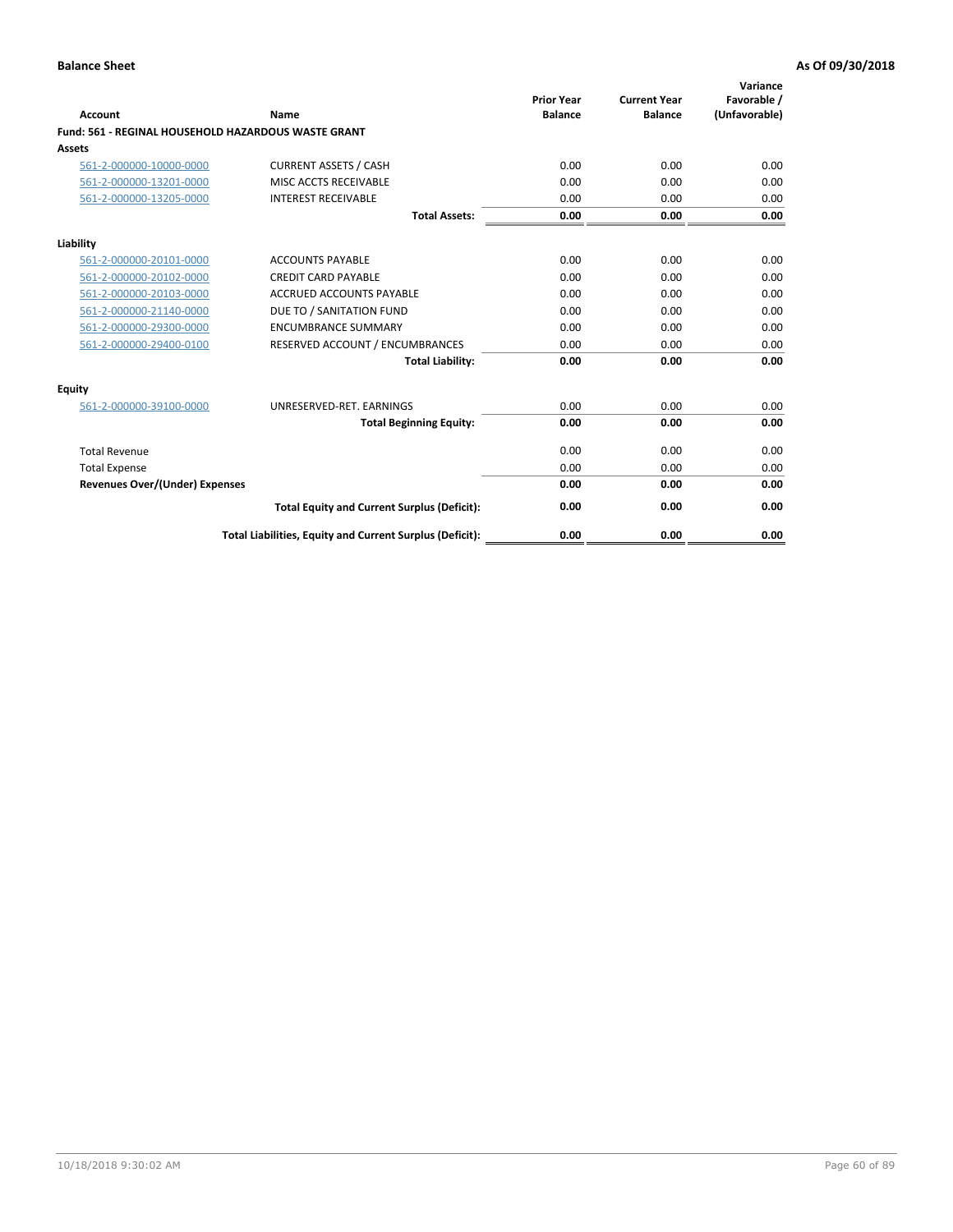| <b>Account</b>                          | Name                                      | <b>Prior Year</b><br><b>Balance</b> | <b>Current Year</b><br><b>Balance</b> | Variance<br>Favorable /<br>(Unfavorable) |
|-----------------------------------------|-------------------------------------------|-------------------------------------|---------------------------------------|------------------------------------------|
| <b>Fund: 601 - CENTRAL SERVICE FUND</b> |                                           |                                     |                                       |                                          |
| Assets                                  |                                           |                                     |                                       |                                          |
| 601-2-000000-10000-0000                 | <b>CURRENT ASSETS / CASH</b>              | 4,025.66                            | $-95,371.95$                          | $-99,397.61$                             |
| 601-2-000000-13201-0000                 | MISC ACCTS RECEIVABLE                     | 0.00                                | 0.00                                  | 0.00                                     |
| 601-2-000000-13203-0000                 | NON-CURRENT ASSETS / PREPAYMENTS          | 0.00                                | 0.00                                  | 0.00                                     |
| 601-2-000000-13204-0000                 | PREPAYMENTS / INSURANCE PREPAYMENT        | 0.00                                | 0.00                                  | 0.00                                     |
| 601-2-000000-13205-0000                 | <b>INTEREST RECEIVABLE</b>                | 0.00                                | 0.00                                  | 0.00                                     |
| 601-2-000000-15001-0000                 | <b>INVENTORIES / POSTAGE</b>              | 0.00                                | 0.00                                  | 0.00                                     |
| 601-2-000000-15101-0000                 | <b>FACILITIES MAINT STOCK INVENTORIES</b> | 15,755.96                           | 16,834.18                             | 1,078.22                                 |
| 601-2-000000-15201-0000                 | <b>INVENTORIES / GARAGE</b>               | 216,794.83                          | 291,741.44                            | 74,946.61                                |
| 601-2-000000-16001-0000                 | FIXED ASSETS / LAND                       | 0.00                                | 0.00                                  | 0.00                                     |
| 601-2-000000-16002-0000                 | FIXED ASSETS / IMPROVMENTS-NON BUILDI     | 0.00                                | 0.00                                  | 0.00                                     |
| 601-2-000000-16003-0000                 | ACCUM DEPR / IMPROVEMENTS-NON BUILI       | 0.00                                | 0.00                                  | 0.00                                     |
| 601-2-000000-16004-0000                 | FIXED ASSETS / BUILDINGS                  | 100,832.00                          | 100,832.00                            | 0.00                                     |
| 601-2-000000-16005-0000                 | <b>ACCUM DEPR / BUILDINGS</b>             | $-100,832.00$                       | $-100,832.00$                         | 0.00                                     |
| 601-2-000000-16201-0000                 | FIXED ASSETS / MACHINERY AND EQUIPMEN     | 166,476.00                          | 166,476.00                            | 0.00                                     |
| 601-2-000000-16202-0000                 | ACCUM DEPR / MACHINERY AND EQUIPMEI       | $-166,476.00$                       | $-166,476.00$                         | 0.00                                     |
| 601-2-000000-17501-0000                 | <b>EMPLOYEE CONTRIBUTIONS</b>             | 28,595.00                           | 28,595.00                             | 0.00                                     |
| 601-2-000000-17504-0000                 | <b>INVESTMENT RETURN</b>                  | 90,159.00                           | 90,159.00                             | 0.00                                     |
| 601-2-000000-17508-0000                 | <b>EXPERIENCE DIFFERENCE- OUTFLOW</b>     | 1,587.00                            | 1,587.00                              | 0.00                                     |
| 601-2-000000-17509-0000                 | <b>EXPERIENCE DIFFERENCE - INFLOW</b>     | $-10,507.00$                        | $-10,507.00$                          | 0.00                                     |
| 601-2-000000-17520-0000                 | <b>ASSUMPTION CHANGES</b>                 | 21,113.00                           | 21,113.00                             | 0.00                                     |
|                                         | <b>Total Assets:</b>                      | 367,523.45                          | 344,150.67                            | $-23,372.78$                             |
|                                         |                                           |                                     |                                       |                                          |
| Liability                               |                                           |                                     |                                       |                                          |
| 601-2-000000-20101-0000                 | <b>ACCOUNTS PAYABLE</b>                   | 14,543.03                           | 6,097.63                              | 8,445.40                                 |
| 601-2-000000-20102-0000                 | <b>CREDIT CARD PAYABLE</b>                | 0.00                                | 0.00                                  | 0.00                                     |
| 601-2-000000-20103-0000                 | ACCRUED ACCOUNTS PAYABLE                  | 0.00                                | 0.00                                  | 0.00                                     |
| 601-2-000000-20115-0000                 | <b>DRINK SUPPLY</b>                       | 0.00                                | 0.00                                  | 0.00                                     |
| 601-2-000000-20141-0000                 | <b>TELEPHONE CLEARING</b>                 | 0.00                                | 0.00                                  | 0.00                                     |
| 601-2-000000-20148-0000                 | FLEET FUEL CLEARING                       | 0.00                                | 0.00                                  | 0.00                                     |
| 601-2-000000-20149-0000                 | FLEET MAINTENANCE CLEARING                | $-16.48$                            | 84.03                                 | $-100.51$                                |
| 601-2-000000-20201-0000                 | <b>DEFERRED REVENUE</b>                   | 0.00                                | 0.00                                  | 0.00                                     |
| 601-2-000000-21001-0000                 | <b>GENERAL FUND / GENERAL FUND</b>        | 0.00                                | 0.00                                  | 0.00                                     |
| 601-2-000000-21101-0000                 | ENTERPRISE / WTR/WWTR UTILITY FUND        | 0.00                                | 0.00                                  | 0.00                                     |
| 601-2-000000-22001-0000                 | SALARIES PAYABLE                          | 33,898.65                           | 16,648.80                             | 17,249.85                                |
| 601-2-000000-22002-0000                 | <b>VACATION/SICK PAYABLE</b>              | 31,596.43                           | 51,869.40                             | $-20,272.97$                             |
| 601-2-000000-24011-0000                 | <b>CIVIC CENTER DEPOSITS</b>              | 0.00                                | 0.00                                  | 0.00                                     |
| 601-2-000000-24012-0000                 | <b>AUDITORIUM DEPOSITS</b>                | 0.00                                | 0.00                                  | 0.00                                     |
| 601-2-000000-26001-0000                 | COMPENSATED ABSENCES PAY                  | 47,153.34                           | 26,709.92                             | 20,443.42                                |
| 601-2-000000-27001-0000                 | <b>CONTRIBUTED CAPITAL</b>                | 0.00                                | 0.00                                  | 0.00                                     |
| 601-2-000000-29300-0000                 | <b>ENCUMBRANCE SUMMARY</b>                | 0.00                                | 0.00                                  | 0.00                                     |
| 601-2-000000-29400-0100                 | RESERVED ACCOUNT / ENCUMBRANCES           | 0.00                                | 0.00                                  | 0.00                                     |
| 601-2-000000-29999-0000                 | NET PENSION LIABILITY                     | 195,957.00                          | 195,957.00                            | 0.00                                     |
|                                         | <b>Total Liability:</b>                   | 323,131.97                          | 297,366.78                            | 25,765.19                                |
|                                         |                                           |                                     |                                       |                                          |
| <b>Equity</b>                           |                                           |                                     |                                       |                                          |
| 601-2-000000-39000-0000                 | UNRESERVED-FUND BALANCE                   | 0.00                                | 0.00                                  | 0.00                                     |
| 601-2-000000-39100-0000                 | UNRESERVED-RET. EARNINGS                  | 146,820.97                          | 51,003.70                             | -95,817.27                               |
| 601-2-000000-39500-0000                 | NET POSITION - PENSION                    | $-175.00$                           | $-175.00$                             | 0.00                                     |
|                                         | <b>Total Beginning Equity:</b>            | 146,645.97                          | 50,828.70                             | -95,817.27                               |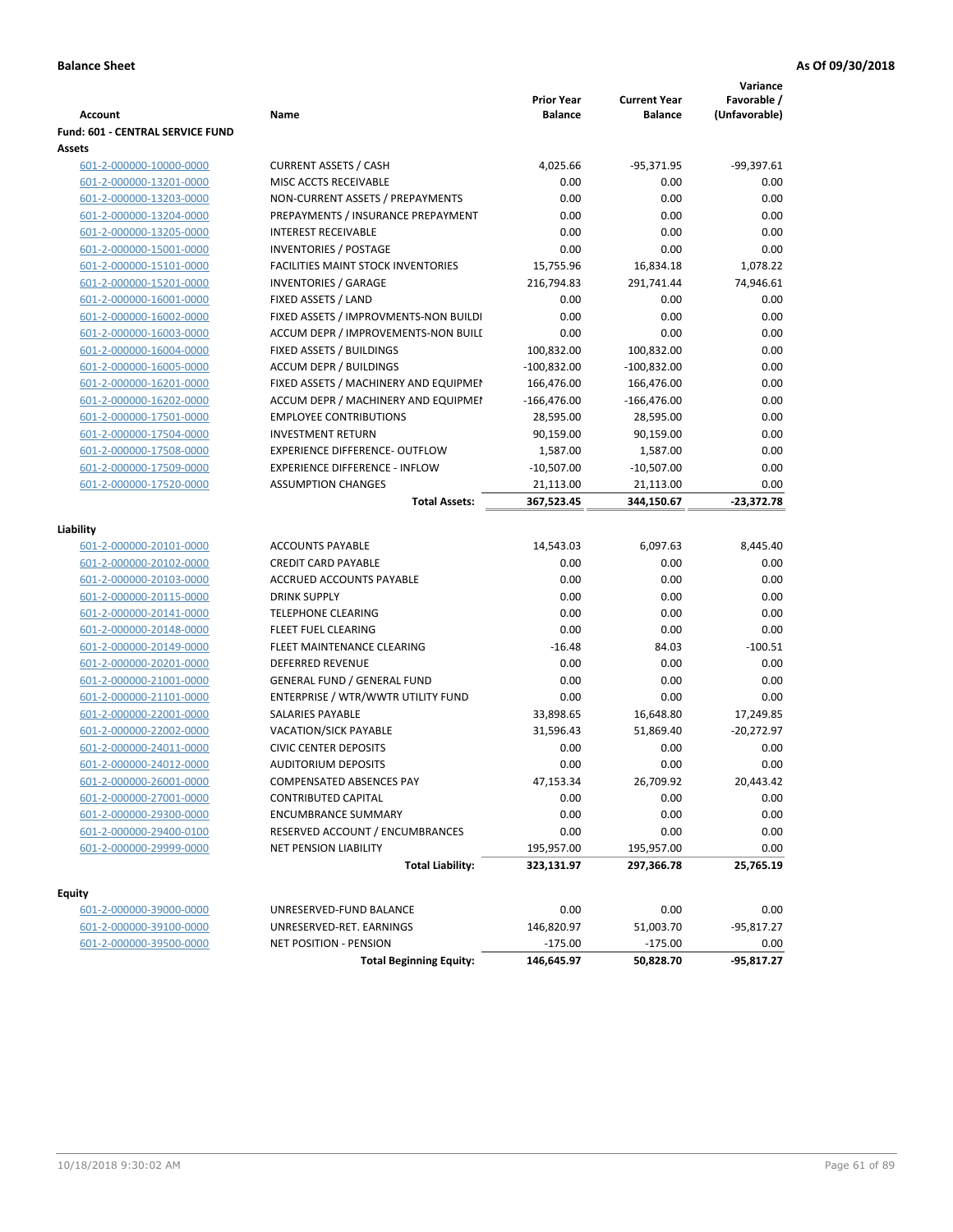| Account                        | Name                                                     | <b>Prior Year</b><br><b>Balance</b> | <b>Current Year</b><br><b>Balance</b> | Variance<br>Favorable /<br>(Unfavorable) |
|--------------------------------|----------------------------------------------------------|-------------------------------------|---------------------------------------|------------------------------------------|
| Total Revenue                  |                                                          | 813,206.00                          | 889,545.00                            | 76,339.00                                |
| <b>Total Expense</b>           |                                                          | 915,460.63                          | 893,590.00                            | 21,870.63                                |
| Revenues Over/(Under) Expenses |                                                          | $-102,254.63$                       | $-4.045.00$                           | 98,209.63                                |
|                                | <b>Total Equity and Current Surplus (Deficit):</b>       | 44.391.34                           | 46.783.70                             | 2,392.36                                 |
|                                | Total Liabilities, Equity and Current Surplus (Deficit): | 367,523.31                          | 344.150.48                            | $-23,372.83$                             |
|                                | *** FUND 601 OUT OF BALANCE ***                          | 0.14                                | 0.19                                  | 0.05                                     |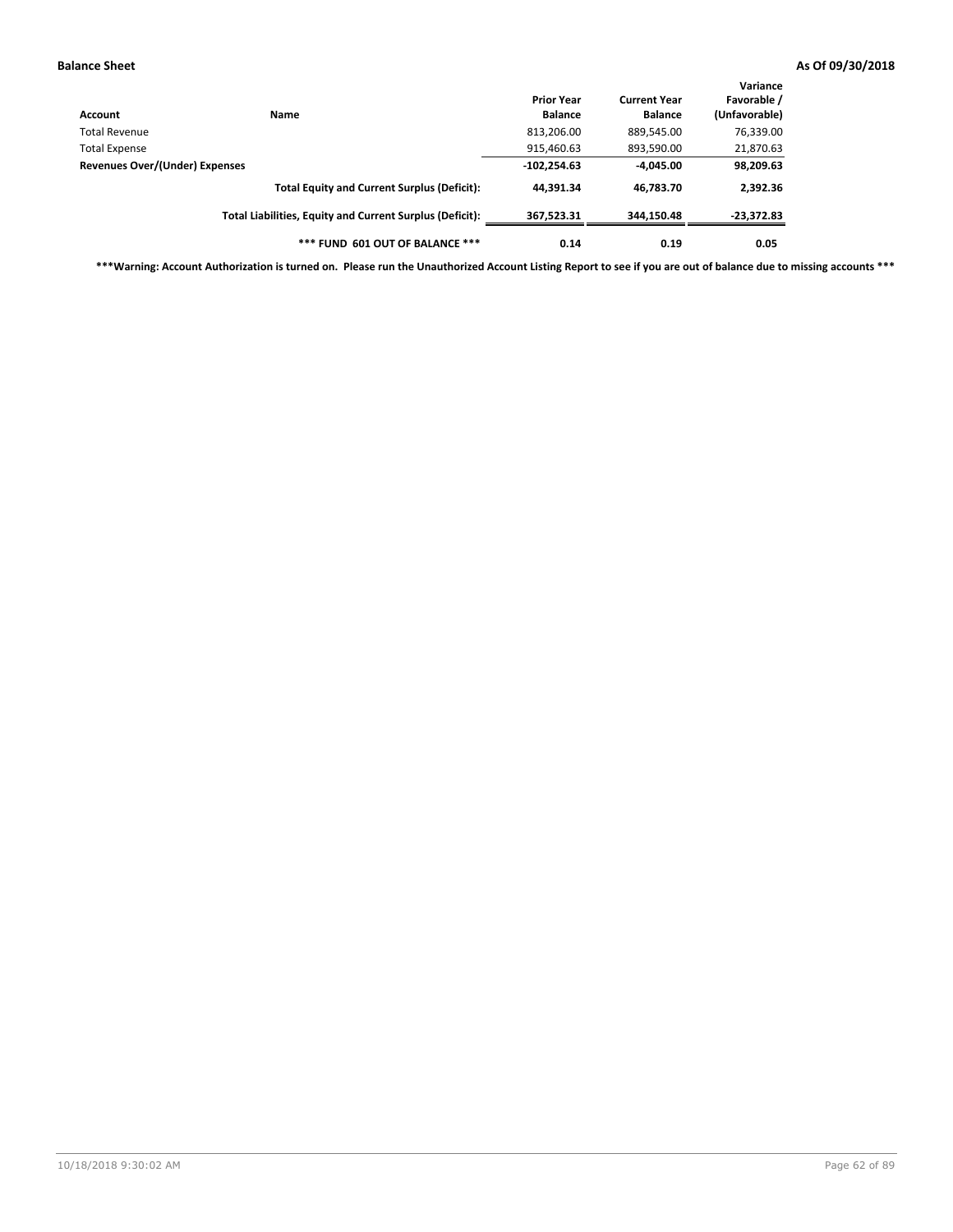|                                   |                                                          |                                     |                                       | Variance                     |
|-----------------------------------|----------------------------------------------------------|-------------------------------------|---------------------------------------|------------------------------|
| <b>Account</b>                    | Name                                                     | <b>Prior Year</b><br><b>Balance</b> | <b>Current Year</b><br><b>Balance</b> | Favorable /<br>(Unfavorable) |
| <b>Fund: 602 - INSURANCE FUND</b> |                                                          |                                     |                                       |                              |
| Assets                            |                                                          |                                     |                                       |                              |
| 602-2-000000-10000-0000           | <b>CURRENT ASSETS / CASH</b>                             | $-252,096.42$                       | 361,880.63                            | 613,977.05                   |
| 602-2-000000-13201-0000           | MISC ACCTS RECEIVABLE                                    | 0.00                                | 0.00                                  | 0.00                         |
| 602-2-000000-13204-0000           | PREPAYMENTS / INSURANCE PREPAYMENT                       | 0.00                                | 0.00                                  | 0.00                         |
| 602-2-000000-13205-0000           | <b>INTEREST RECEIVABLE</b>                               | 0.00                                | 0.00                                  | 0.00                         |
|                                   | <b>Total Assets:</b>                                     | $-252,096.42$                       | 361,880.63                            | 613,977.05                   |
| Liability                         |                                                          |                                     |                                       |                              |
| 602-2-000000-20101-0000           | <b>ACCOUNTS PAYABLE</b>                                  | 1,739.89                            | 3,603.52                              | $-1,863.63$                  |
| 602-2-000000-20102-0000           | <b>CREDIT CARD PAYABLE</b>                               | 0.00                                | 0.00                                  | 0.00                         |
| 602-2-000000-20103-0000           | <b>ACCRUED ACCOUNTS PAYABLE</b>                          | 0.00                                | 0.00                                  | 0.00                         |
| 602-2-000000-20201-0000           | <b>DEFERRED REVENUE</b>                                  | 0.00                                | 0.00                                  | 0.00                         |
| 602-2-000000-29300-0000           | <b>ENCUMBRANCE SUMMARY</b>                               | 0.00                                | 0.00                                  | 0.00                         |
| 602-2-000000-29400-0100           | RESERVED ACCOUNT / ENCUMBRANCES                          | 0.00                                | 0.00                                  | 0.00                         |
|                                   | <b>Total Liability:</b>                                  | 1,739.89                            | 3,603.52                              | $-1.863.63$                  |
| <b>Equity</b>                     |                                                          |                                     |                                       |                              |
| 602-2-000000-39000-0000           | UNRESERVED-FUND BALANCE                                  | 0.00                                | 0.00                                  | 0.00                         |
| 602-2-000000-39100-0000           | UNRESERVED-RET. EARNINGS                                 | 632,449.20                          | $-253,836.31$                         | $-886, 285.51$               |
|                                   | <b>Total Beginning Equity:</b>                           | 632,449.20                          | $-253,836.31$                         | $-886,285.51$                |
| <b>Total Revenue</b>              |                                                          | 4,975,731.43                        | 5,618,982.96                          | 643,251.53                   |
| <b>Total Expense</b>              |                                                          | 5,862,016.94                        | 5,006,869.54                          | 855,147.40                   |
| Revenues Over/(Under) Expenses    |                                                          | $-886,285.51$                       | 612,113.42                            | 1,498,398.93                 |
|                                   | <b>Total Equity and Current Surplus (Deficit):</b>       | $-253,836.31$                       | 358,277.11                            | 612,113.42                   |
|                                   | Total Liabilities, Equity and Current Surplus (Deficit): | -252,096.42                         | 361,880.63                            | 613,977.05                   |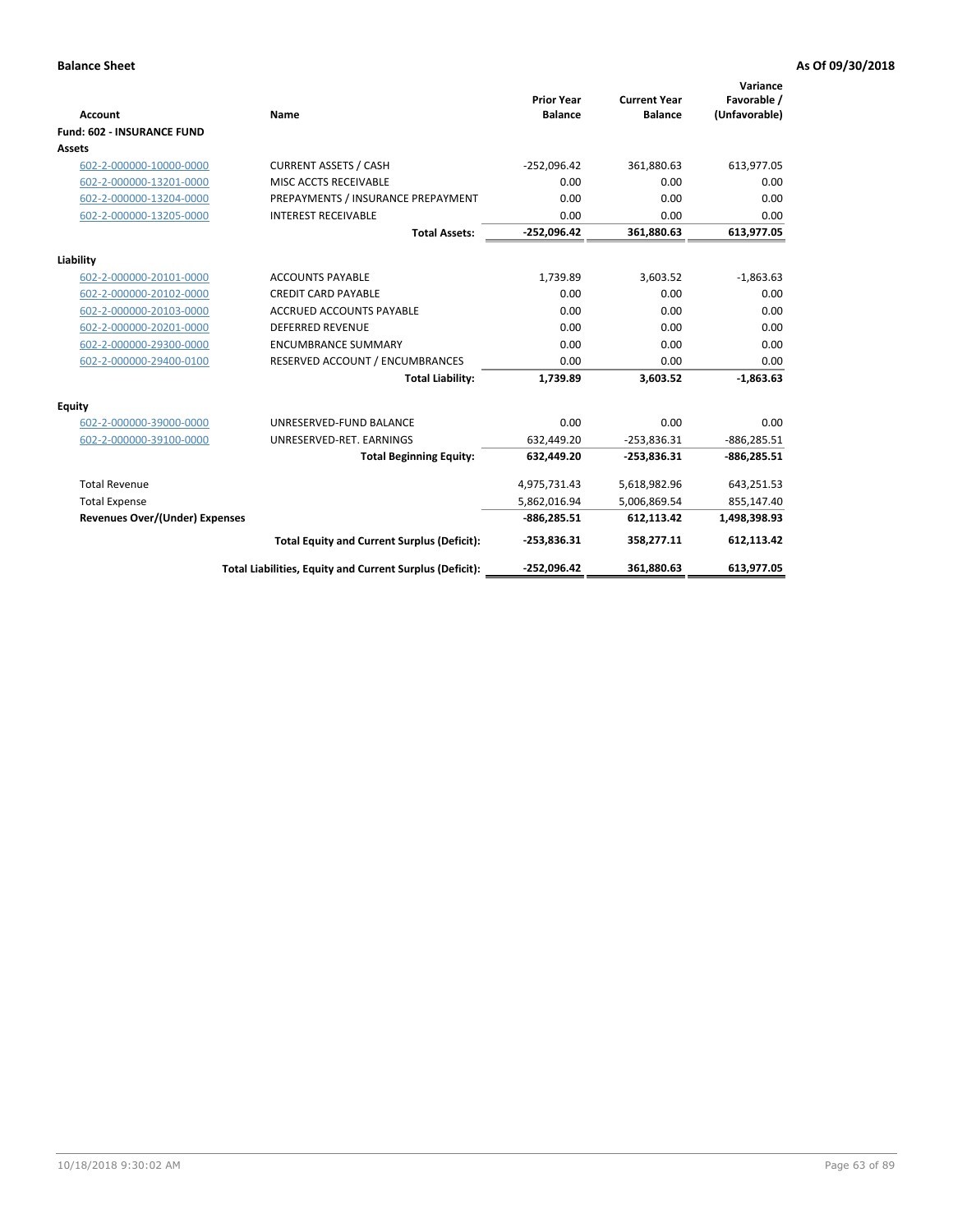|                                       |                                                                              | <b>Prior Year</b>               | <b>Current Year</b>             | Variance<br>Favorable / |
|---------------------------------------|------------------------------------------------------------------------------|---------------------------------|---------------------------------|-------------------------|
| <b>Account</b>                        | Name                                                                         | <b>Balance</b>                  | <b>Balance</b>                  | (Unfavorable)           |
| Fund: 604 - MIS FUND<br>Assets        |                                                                              |                                 |                                 |                         |
| 604-2-000000-10000-0000               | <b>CURRENT ASSETS / CASH</b>                                                 | 213,465.33                      | 253,996.68                      | 40,531.35               |
| 604-2-000000-13201-0000               | MISC ACCTS RECEIVABLE                                                        | 0.00                            | 0.00                            | 0.00                    |
| 604-2-000000-13202-1400               | <b>EMPLOYEE ADVANCES</b>                                                     | 0.00                            | 0.00                            | 0.00                    |
| 604-2-000000-13203-0000               | NON-CURRENT ASSETS / PREPAYMENTS                                             | 0.00                            | 0.00                            | 0.00                    |
| 604-2-000000-13205-0000               | <b>INTEREST RECEIVABLE</b>                                                   | 0.00                            | 0.00                            | 0.00                    |
| 604-2-000000-15601-0000               | IT NETWORK PRINTER SUPPLY INVENTORY                                          | 0.00                            | 0.00                            | 0.00                    |
| 604-2-000000-16004-0000               | FIXED ASSETS / BUILDINGS                                                     | 0.00                            | 0.00                            | 0.00                    |
| 604-2-000000-16005-0000               | <b>ACCUM DEPR / BUILDINGS</b>                                                | 0.00                            | 0.00                            | 0.00                    |
| 604-2-000000-16201-0000               |                                                                              |                                 |                                 | 0.00                    |
|                                       | FIXED ASSETS / MACHINERY AND EQUIPMEN<br>ACCUM DEPR / MACHINERY AND EQUIPMEI | 1,587,000.47<br>$-1,415,037.83$ | 1,587,000.47<br>$-1,415,037.83$ | 0.00                    |
| 604-2-000000-16202-0000               |                                                                              | $-0.20$                         | $-0.20$                         | 0.00                    |
| 604-2-000000-16301-0000               | FIXED ASSETS / C W I P                                                       |                                 | 14,298.00                       |                         |
| 604-2-000000-17501-0000               | <b>EMPLOYEE CONTRIBUTIONS</b>                                                | 14,298.00                       |                                 | 0.00                    |
| 604-2-000000-17504-0000               | <b>INVESTMENT RETURN</b>                                                     | 45,080.00                       | 45,080.00                       | 0.00                    |
| 604-2-000000-17508-0000               | <b>EXPERIENCE DIFFERENCE- OUTFLOW</b>                                        | 794.00                          | 794.00                          | 0.00                    |
| 604-2-000000-17509-0000               | <b>EXPERIENCE DIFFERENCE - INFLOW</b>                                        | $-5,254.00$                     | $-5,254.00$                     | 0.00                    |
| 604-2-000000-17520-0000               | <b>ASSUMPTION CHANGES</b>                                                    | 10,557.00                       | 10,557.00                       | 0.00                    |
|                                       | <b>Total Assets:</b>                                                         | 450,902.77                      | 491,434.12                      | 40,531.35               |
| Liability                             |                                                                              |                                 |                                 |                         |
| 604-2-000000-20101-0000               | <b>ACCOUNTS PAYABLE</b>                                                      | 2,488.66                        | 5,494.58                        | $-3,005.92$             |
| 604-2-000000-20102-0000               | <b>CREDIT CARD PAYABLE</b>                                                   | 0.00                            | 0.00                            | 0.00                    |
| 604-2-000000-20103-0000               | ACCRUED ACCOUNTS PAYABLE                                                     | 0.00                            | 0.00                            | 0.00                    |
| 604-2-000000-20141-0000               | <b>TELEPHONE CLEARING</b>                                                    | 0.00                            | 0.00                            | 0.00                    |
| 604-2-000000-21035-0000               | DEBT SERVICE / DUE TO DEBT SERVICE                                           | 0.00                            | 0.00                            | 0.00                    |
| 604-2-000000-22001-0000               | <b>SALARIES PAYABLE</b>                                                      | 19,306.50                       | 10,334.26                       | 8,972.24                |
| 604-2-000000-22002-0000               | <b>VACATION/SICK PAYABLE</b>                                                 | 17,135.39                       | 17,486.05                       | $-350.66$               |
| 604-2-000000-22208-0000               | INSURANCE / AMERICAN FIDELITY                                                | 0.00                            | 0.00                            | 0.00                    |
| 604-2-000000-23001-0000               | CAPITAL LEASE PAYABLE                                                        | $-1.88$                         | $-1.88$                         | 0.00                    |
| 604-2-000000-23101-0000               | CAPITAL LEASE PAYABLE                                                        | $-0.40$                         | $-0.40$                         | 0.00                    |
| 604-2-000000-26001-0000               | <b>COMPENSATED ABSENCES PAY</b>                                              | 13,875.77                       | 22,134.84                       | $-8,259.07$             |
| 604-2-000000-27001-0000               | <b>CONTRIBUTED CAPITAL</b>                                                   | 0.00                            | 0.00                            | 0.00                    |
| 604-2-000000-29300-0000               | <b>ENCUMBRANCE SUMMARY</b>                                                   | 0.00                            | 0.00                            | 0.00                    |
| 604-2-000000-29400-0100               | RESERVED ACCOUNT / ENCUMBRANCES                                              | 0.27                            | 0.27                            | 0.00                    |
| 604-2-000000-29999-0000               | <b>NET PENSION LIABILITY</b>                                                 | 97,979.00                       | 97,979.00                       | 0.00                    |
| 604-2-000000-92194-0101               | <b>BANK ONE / DIGITEC</b>                                                    | 0.00                            | 0.00                            | 0.00                    |
|                                       | <b>Total Liability:</b>                                                      | 150,783.31                      | 153,426.72                      | $-2.643.41$             |
|                                       |                                                                              |                                 |                                 |                         |
| Equity                                |                                                                              |                                 |                                 |                         |
| 604-2-000000-39000-0000               | UNRESERVED-FUND BALANCE                                                      | 0.00                            | 0.00                            | 0.00                    |
| 604-2-000000-39100-0000               | UNRESERVED-RET. EARNINGS                                                     | 335,832.26                      | 305,605.35                      | $-30,226.91$            |
| 604-2-000000-39500-0000               | NET POSITION - PENSION                                                       | $-88.00$                        | $-88.00$                        | 0.00                    |
|                                       | <b>Total Beginning Equity:</b>                                               | 335,744.26                      | 305,517.35                      | $-30,226.91$            |
| <b>Total Revenue</b>                  |                                                                              | 808,151.00                      | 831,113.00                      | 22,962.00               |
| <b>Total Expense</b>                  |                                                                              | 843,775.80                      | 798,622.95                      | 45,152.85               |
| <b>Revenues Over/(Under) Expenses</b> |                                                                              | -35,624.80                      | 32,490.05                       | 68,114.85               |
|                                       | <b>Total Equity and Current Surplus (Deficit):</b>                           | 300,119.46                      | 338,007.40                      | 37,887.94               |
|                                       | Total Liabilities, Equity and Current Surplus (Deficit):                     | 450,902.77                      | 491,434.12                      | 40,531.35               |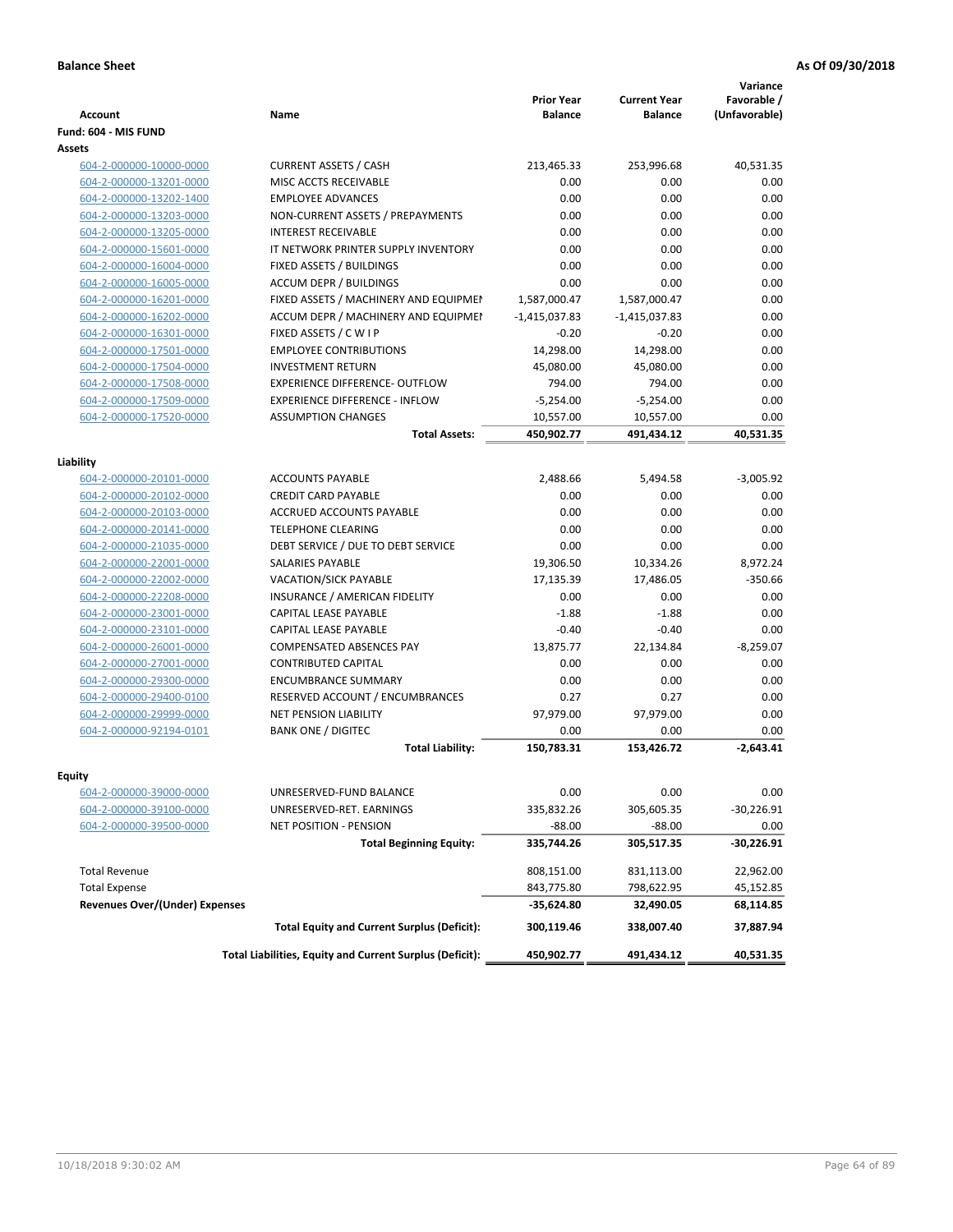|                                             |                                                          |                                     |                                       | Variance                     |
|---------------------------------------------|----------------------------------------------------------|-------------------------------------|---------------------------------------|------------------------------|
| <b>Account</b>                              | Name                                                     | <b>Prior Year</b><br><b>Balance</b> | <b>Current Year</b><br><b>Balance</b> | Favorable /<br>(Unfavorable) |
| <b>Fund: 660 - VEHICLE REPLACEMENT FUND</b> |                                                          |                                     |                                       |                              |
| Assets                                      |                                                          |                                     |                                       |                              |
| 660-2-000000-10000-0000                     | <b>CURRENT ASSETS / CASH</b>                             | 91,481.45                           | -168,897.99                           | $-260,379.44$                |
| 660-2-000000-11309-0000                     | <b>TAX ANTICIPATION NOTES</b>                            | 0.00                                | 0.00                                  | 0.00                         |
| 660-2-000000-11510-0000                     | PUBLIC SAFETY VEHICLE REPLACEMENT                        | 58,338.39                           | 876,252.19                            | 817,913.80                   |
| 660-2-000000-11520-0000                     | <b>CERTIFICATES OF DEPOSIT</b>                           | 0.00                                | 0.00                                  | 0.00                         |
| 660-2-000000-11530-0000                     | <b>TexasTERM CP</b>                                      | 500,000.00                          | 0.00                                  | $-500,000.00$                |
| 660-2-000000-13201-0000                     | MISC ACCTS RECEIVABLE                                    | 0.00                                | 0.00                                  | 0.00                         |
| 660-2-000000-13205-0000                     | <b>INTEREST RECEIVABLE</b>                               | 0.00                                | 0.00                                  | 0.00                         |
| 660-2-000000-16201-0000                     | FIXED ASSETS / MACHINERY AND EQUIPMEN                    | 8,049,045.98                        | 8,124,063.50                          | 75,017.52                    |
| 660-2-000000-16202-0000                     | ACCUM DEPR / MACHINERY AND EQUIPMEI                      | $-6,345,562.78$                     | $-6,345,562.78$                       | 0.00                         |
| 660-2-000000-16301-0000                     | FIXED ASSETS / C W I P                                   | 0.00                                | 0.00                                  | 0.00                         |
| 660-2-000000-39300-0000                     | RESERVED ACCOUNT / ESCROW BALANCE                        | 0.00                                | 0.00                                  | 0.00                         |
|                                             | <b>Total Assets:</b>                                     | 2,353,303.04                        | 2,485,854.92                          | 132,551.88                   |
|                                             |                                                          |                                     |                                       |                              |
| Liability                                   |                                                          |                                     |                                       |                              |
| 660-2-000000-20101-0000                     | <b>ACCOUNTS PAYABLE</b>                                  | 4.21                                | 4,924.00                              | $-4,919.79$                  |
| 660-2-000000-20102-0000                     | <b>CREDIT CARD PAYABLE</b>                               | 0.00                                | 0.00                                  | 0.00                         |
| 660-2-000000-20103-0000                     | ACCRUED ACCOUNTS PAYABLE                                 | 0.00                                | 0.00                                  | 0.00                         |
| 660-2-000000-21001-0000                     | <b>GENERAL FUND / GENERAL FUND</b>                       | 0.00                                | 0.00                                  | 0.00                         |
| 660-2-000000-23001-0000                     | CAPITAL LEASE PAYABLE                                    | 61,063.17                           | 61,063.17                             | 0.00                         |
| 660-2-000000-23101-0000                     | <b>CAPITAL LEASE PAYABLE</b>                             | 53,071.82                           | 53,071.82                             | 0.00                         |
| 660-2-000000-27001-0000                     | <b>CONTRIBUTED CAPITAL</b>                               | 0.00                                | 0.00                                  | 0.00                         |
| 660-2-000000-29300-0000                     | <b>ENCUMBRANCE SUMMARY</b>                               | 0.00                                | 0.00                                  | 0.00                         |
| 660-2-000000-29400-0100                     | RESERVED ACCOUNT / ENCUMBRANCES                          | 0.00                                | 0.00                                  | 0.00                         |
|                                             | <b>Total Liability:</b>                                  | 114,139.20                          | 119,058.99                            | $-4,919.79$                  |
| <b>Equity</b>                               |                                                          |                                     |                                       |                              |
| 660-2-000000-39000-0000                     | UNRESERVED-FUND BALANCE                                  | 0.00                                | 0.00                                  | 0.00                         |
| 660-2-000000-39100-0000                     | UNRESERVED-RET. EARNINGS                                 | 2,259,983.96                        | 2,239,163.84                          | $-20,820.12$                 |
|                                             | <b>Total Beginning Equity:</b>                           | 2,259,983.96                        | 2,239,163.84                          | $-20,820.12$                 |
|                                             |                                                          |                                     |                                       |                              |
| <b>Total Revenue</b>                        |                                                          | 440,158.64                          | 1,025,496.59                          | 585,337.95                   |
| <b>Total Expense</b>                        |                                                          | 460,978.76                          | 897,864.50                            | -436,885.74                  |
| Revenues Over/(Under) Expenses              |                                                          | $-20,820.12$                        | 127,632.09                            | 148,452.21                   |
|                                             | <b>Total Equity and Current Surplus (Deficit):</b>       | 2,239,163.84                        | 2,366,795.93                          | 127,632.09                   |
|                                             | Total Liabilities, Equity and Current Surplus (Deficit): | 2,353,303.04                        | 2,485,854.92                          | 132,551.88                   |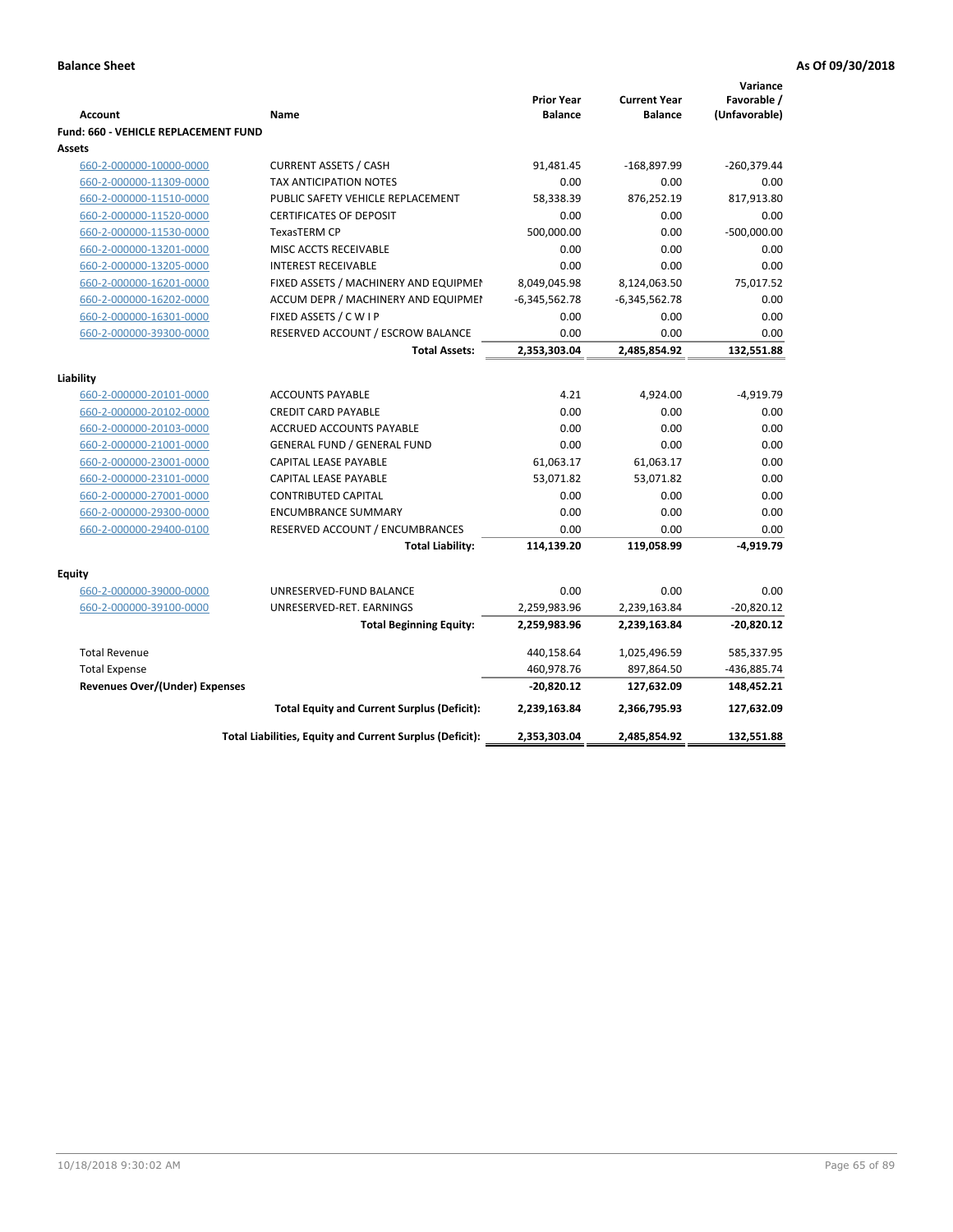| Account                               | Name                                                     | <b>Prior Year</b><br><b>Balance</b> | <b>Current Year</b><br><b>Balance</b> | Variance<br>Favorable /<br>(Unfavorable) |
|---------------------------------------|----------------------------------------------------------|-------------------------------------|---------------------------------------|------------------------------------------|
| Fund: 701 - FIREMEN'S PENSION         |                                                          |                                     |                                       |                                          |
| <b>Assets</b>                         |                                                          |                                     |                                       |                                          |
| 701-1-000000-10000-0000               | <b>CURRENT ASSETS / CASH</b>                             | 0.00                                | 0.00                                  | 0.00                                     |
|                                       | <b>Total Assets:</b>                                     | 0.00                                | 0.00                                  | 0.00                                     |
| Liability                             |                                                          |                                     |                                       |                                          |
| 701-1-000000-20103-0000               | <b>ACCOUNTS PAYABLE</b>                                  | 0.00                                | 0.00                                  | 0.00                                     |
| 701-1-000000-22306-1000               | UNREALIZED GAIN/LOSS                                     | 543,546.00                          | 0.00                                  | 543,546.00                               |
|                                       | <b>Total Liability:</b>                                  | 543,546.00                          | 0.00                                  | 543,546.00                               |
| <b>Equity</b>                         |                                                          |                                     |                                       |                                          |
| 701-1-000000-39000-0000               | UNRESERVED-FUND BALANCE                                  | $-543,546.00$                       | 0.00                                  | 543,546.00                               |
|                                       | <b>Total Beginning Equity:</b>                           | $-543,546.00$                       | 0.00                                  | 543,546.00                               |
| <b>Total Expense</b>                  |                                                          | 0.00                                | 0.00                                  | 0.00                                     |
| <b>Revenues Over/(Under) Expenses</b> |                                                          | 0.00                                | 0.00                                  | 0.00                                     |
|                                       | <b>Total Equity and Current Surplus (Deficit):</b>       | $-543,546.00$                       | 0.00                                  | 543,546.00                               |
|                                       | Total Liabilities, Equity and Current Surplus (Deficit): | 0.00                                | 0.00                                  | 0.00                                     |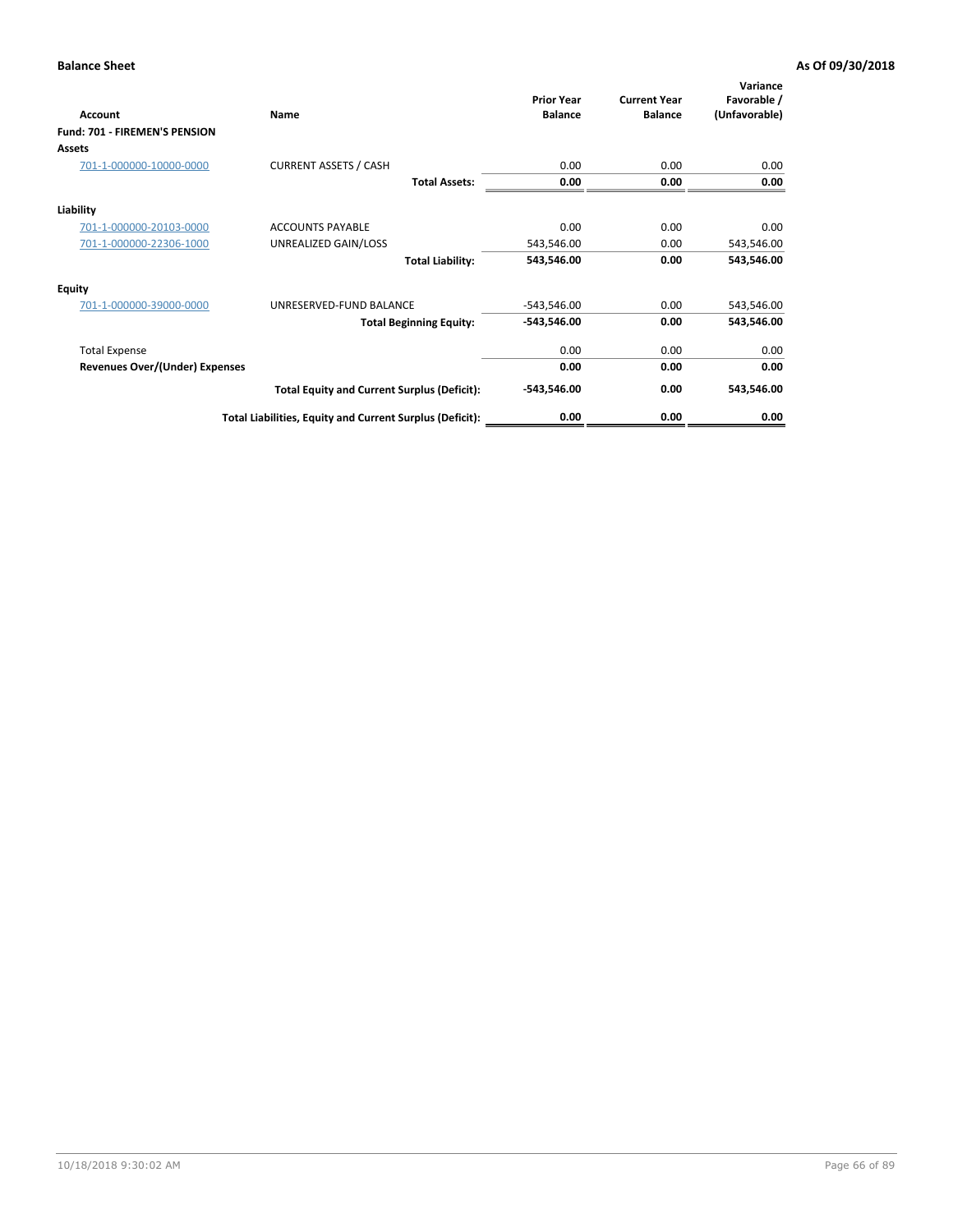|                                       |                                                          |                                     |                                       | Variance                     |
|---------------------------------------|----------------------------------------------------------|-------------------------------------|---------------------------------------|------------------------------|
| <b>Account</b>                        | Name                                                     | <b>Prior Year</b><br><b>Balance</b> | <b>Current Year</b><br><b>Balance</b> | Favorable /<br>(Unfavorable) |
| Fund: 800 - SPENCE FUND               |                                                          |                                     |                                       |                              |
| <b>Assets</b>                         |                                                          |                                     |                                       |                              |
| 800-3-000000-10000-0000               | <b>CURRENT ASSETS / CASH</b>                             | $-1,616.38$                         | $-2,216.38$                           | $-600.00$                    |
| 800-3-000000-11507-0000               | <b>SPENCE ENDOWMENT</b>                                  | 573,857.88                          | 582,948.51                            | 9,090.63                     |
| 800-3-000000-11520-0000               | <b>CERTIFICATES OF DEPOSIT</b>                           | 0.00                                | 0.00                                  | 0.00                         |
| 800-3-000000-11605-0000               | <b>SPENCE ENDOWMENT</b>                                  | 0.00                                | 0.00                                  | 0.00                         |
| 800-3-000000-13205-0000               | <b>INTEREST RECEIVABLE</b>                               | 1,337.43                            | 0.00                                  | $-1,337.43$                  |
|                                       | <b>Total Assets:</b>                                     | 573,578.93                          | 580,732.13                            | 7,153.20                     |
| Liability                             |                                                          |                                     |                                       |                              |
| 800-3-000000-20101-0000               | <b>ACCOUNTS PAYABLE</b>                                  | 0.00                                | 0.00                                  | 0.00                         |
| 800-3-000000-20102-0000               | <b>CREDIT CARD PAYABLE</b>                               | 0.00                                | 0.00                                  | 0.00                         |
| 800-3-000000-20103-0000               | <b>ACCRUED ACCOUNTS PAYABLE</b>                          | 0.00                                | 0.00                                  | 0.00                         |
| 800-3-000000-20139-0000               | <b>RETAINAGES PAYABLE</b>                                | 0.00                                | 0.00                                  | 0.00                         |
| 800-3-000000-21001-0000               | <b>GENERAL FUND / GENERAL FUND</b>                       | 0.00                                | 0.00                                  | 0.00                         |
| 800-3-000000-29300-0000               | <b>ENCUMBRANCE SUMMARY</b>                               | 0.00                                | 0.00                                  | 0.00                         |
| 800-3-000000-29400-0000               | RESERVED ACCOUNT / ENCUMBRANCES                          | 0.00                                | 0.00                                  | 0.00                         |
|                                       | <b>Total Liability:</b>                                  | 0.00                                | 0.00                                  | 0.00                         |
| Equity                                |                                                          |                                     |                                       |                              |
| 800-3-000000-39000-0000               | UNRESERVED-FUND BALANCE                                  | 566,627.77                          | 572,241.50                            | 5,613.73                     |
|                                       | <b>Total Beginning Equity:</b>                           | 566,627.77                          | 572,241.50                            | 5,613.73                     |
| <b>Total Revenue</b>                  |                                                          | 7,551.16                            | 9,090.63                              | 1,539.47                     |
| <b>Total Expense</b>                  |                                                          | 600.00                              | 600.00                                | 0.00                         |
| <b>Revenues Over/(Under) Expenses</b> |                                                          | 6,951.16                            | 8,490.63                              | 1,539.47                     |
|                                       | <b>Total Equity and Current Surplus (Deficit):</b>       | 573,578.93                          | 580,732.13                            | 7,153.20                     |
|                                       | Total Liabilities, Equity and Current Surplus (Deficit): | 573,578.93                          | 580,732.13                            | 7,153.20                     |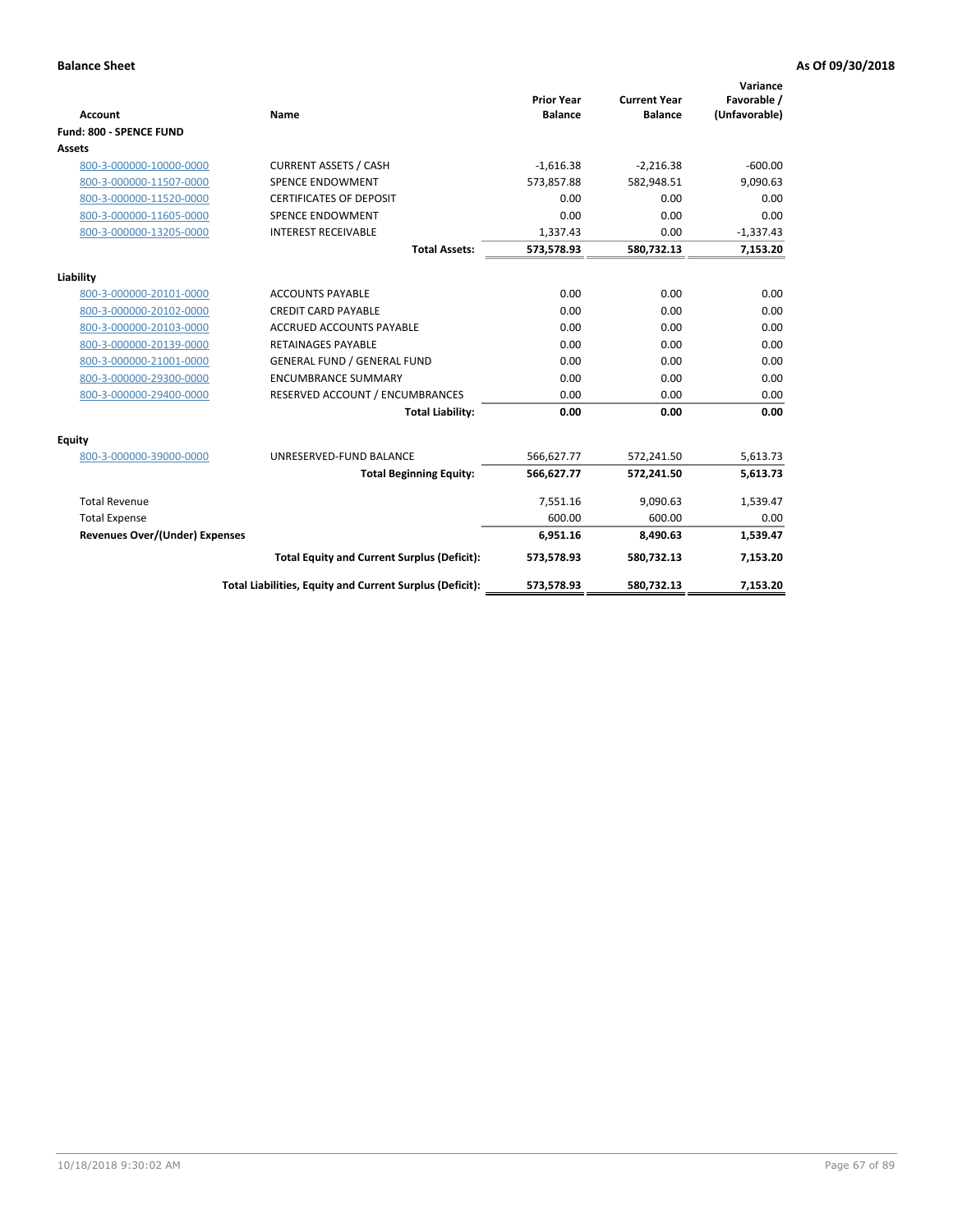| <b>Account</b>                         | Name                                                     | <b>Prior Year</b><br><b>Balance</b> | <b>Current Year</b><br><b>Balance</b> | Variance<br>Favorable /<br>(Unfavorable) |
|----------------------------------------|----------------------------------------------------------|-------------------------------------|---------------------------------------|------------------------------------------|
| <b>Fund: 801 - JONES LIBRARY TRUST</b> |                                                          |                                     |                                       |                                          |
| Assets                                 |                                                          |                                     |                                       |                                          |
| 801-3-000000-10000-0000                | <b>CURRENT ASSETS / CASH</b>                             | 15,424.57                           | 15,533.25                             | 108.68                                   |
| 801-3-000000-13201-0000                | MISC ACCTS RECEIVABLE                                    | 0.00                                | 0.00                                  | 0.00                                     |
| 801-3-000000-13205-0000                | <b>INTEREST RECEIVABLE</b>                               | 0.00                                | 0.00                                  | 0.00                                     |
|                                        | <b>Total Assets:</b>                                     | 15,424.57                           | 15,533.25                             | 108.68                                   |
| Liability                              |                                                          |                                     |                                       |                                          |
| 801-3-000000-20101-0000                | <b>ACCOUNTS PAYABLE</b>                                  | 0.38                                | 0.53                                  | $-0.15$                                  |
| 801-3-000000-20102-0000                | <b>CREDIT CARD PAYABLE</b>                               | 0.00                                | 0.00                                  | 0.00                                     |
| 801-3-000000-20103-0000                | <b>ACCRUED ACCOUNTS PAYABLE</b>                          | 0.00                                | 0.00                                  | 0.00                                     |
|                                        | <b>Total Liability:</b>                                  | 0.38                                | 0.53                                  | $-0.15$                                  |
| Equity                                 |                                                          |                                     |                                       |                                          |
| 801-3-000000-39000-0000                | UNRESERVED-FUND BALANCE                                  | 15,407.38                           | 15,424.19                             | 16.81                                    |
|                                        | <b>Total Beginning Equity:</b>                           | 15,407.38                           | 15,424.19                             | 16.81                                    |
| <b>Total Revenue</b>                   |                                                          | 27.26                               | 116.06                                | 88.80                                    |
| <b>Total Expense</b>                   |                                                          | 10.45                               | 7.53                                  | 2.92                                     |
| <b>Revenues Over/(Under) Expenses</b>  |                                                          | 16.81                               | 108.53                                | 91.72                                    |
|                                        | <b>Total Equity and Current Surplus (Deficit):</b>       | 15,424.19                           | 15,532.72                             | 108.53                                   |
|                                        | Total Liabilities, Equity and Current Surplus (Deficit): | 15,424.57                           | 15,533.25                             | 108.68                                   |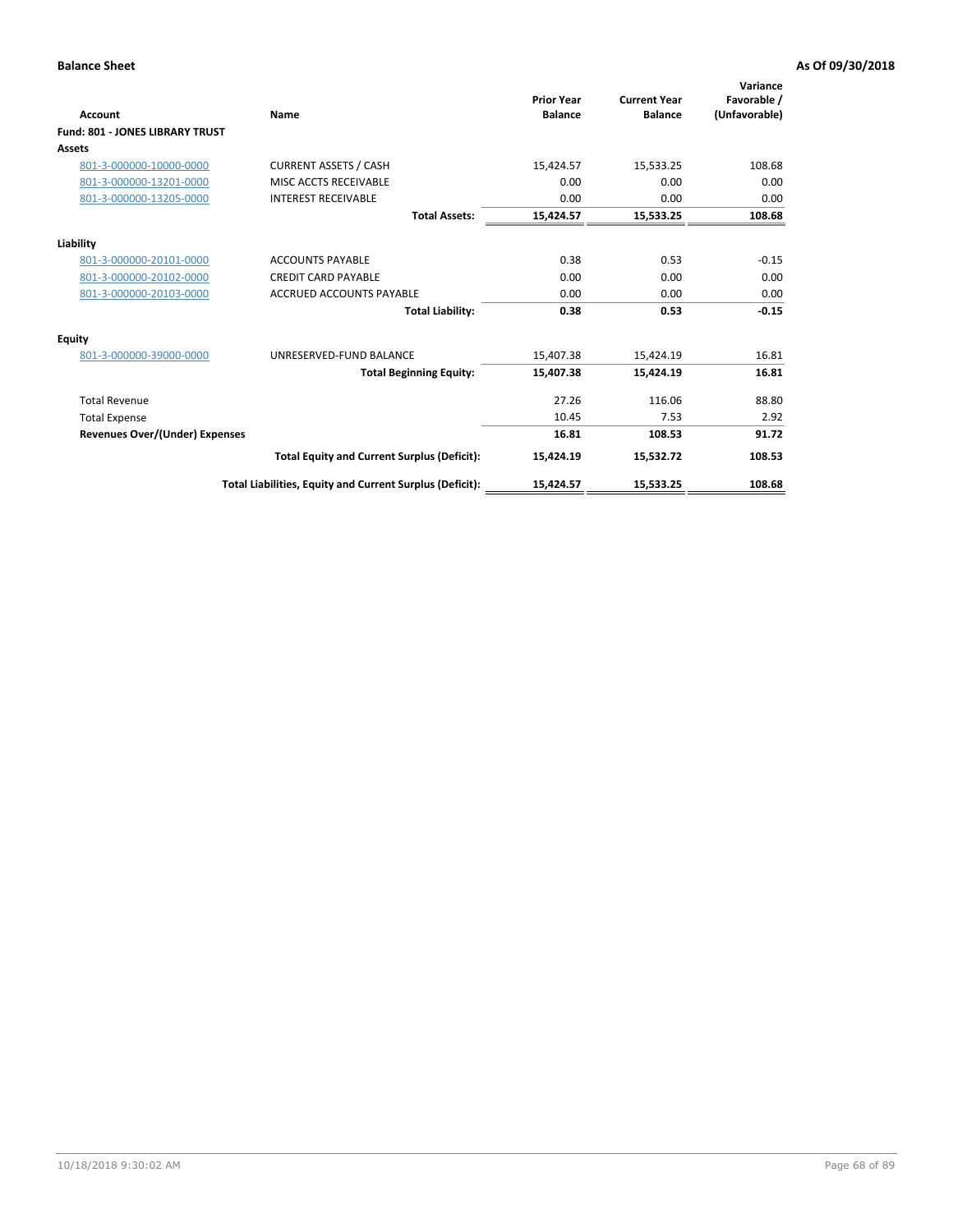| <b>Account</b>                              | Name                                                     | <b>Prior Year</b><br><b>Balance</b> | <b>Current Year</b><br><b>Balance</b> | Variance<br>Favorable /<br>(Unfavorable) |
|---------------------------------------------|----------------------------------------------------------|-------------------------------------|---------------------------------------|------------------------------------------|
| Fund: 803 - GREENVILLE BOARD OF DEVELOPMENT |                                                          |                                     |                                       |                                          |
| Assets                                      |                                                          |                                     |                                       |                                          |
| 803-3-000000-10000-0000                     | <b>CURRENT ASSETS / CASH</b>                             | 0.00                                | 0.00                                  | 0.00                                     |
| 803-3-000000-13201-0000                     | MISC ACCTS RECEIVABLE                                    | 0.00                                | 0.00                                  | 0.00                                     |
| 803-3-000000-13203-0000                     | NON-CURRENT ASSETS / PREPAYMENTS                         | 0.00                                | 0.00                                  | 0.00                                     |
|                                             | <b>Total Assets:</b>                                     | 0.00                                | 0.00                                  | 0.00                                     |
| Liability                                   |                                                          |                                     |                                       |                                          |
| 803-3-000000-20101-0000                     | <b>ACCOUNTS PAYABLE</b>                                  | 0.00                                | 0.00                                  | 0.00                                     |
| 803-3-000000-20102-0000                     | <b>ACCOUNTS PAYABLE</b>                                  | 0.00                                | 0.00                                  | 0.00                                     |
| 803-3-000000-20103-0000                     | <b>ACCRUED ACCOUNTS PAYABLE</b>                          | 0.00                                | 0.00                                  | 0.00                                     |
| 803-3-000000-20139-0000                     | <b>RETAINAGES PAYABLE</b>                                | 0.00                                | 0.00                                  | 0.00                                     |
| 803-3-000000-20141-0000                     | <b>TELEPHONE CLEARING</b>                                | 0.00                                | 0.00                                  | 0.00                                     |
| 803-3-000000-21400-0000                     | <b>ELECTRIC OPERATING FUND</b>                           | 0.00                                | 0.00                                  | 0.00                                     |
| 803-3-000000-22001-0000                     | ACCRUED SALARIES/WAGES                                   | 0.00                                | 0.00                                  | 0.00                                     |
| 803-3-000000-22002-0000                     | <b>ACCRUED SALARIES/WAGES</b>                            | 0.00                                | 0.00                                  | 0.00                                     |
| 803-3-000000-26001-0000                     | <b>COMPENSATED ABSENCES PAY</b>                          | 0.00                                | 0.00                                  | 0.00                                     |
| 803-3-000000-29300-0000                     | <b>ENCUMBRANCE SUMMARY</b>                               | 0.00                                | 0.00                                  | 0.00                                     |
| 803-3-000000-29400-0100                     | RESERVED ACCOUNT / ENCUMBRANCES                          | 103,228.62                          | 0.00                                  | 103,228.62                               |
|                                             | <b>Total Liability:</b>                                  | 103,228.62                          | 0.00                                  | 103,228.62                               |
| Equity                                      |                                                          |                                     |                                       |                                          |
| 803-3-000000-39000-0000                     | UNRESERVED-FUND BALANCE                                  | $-103,228.62$                       | 0.00                                  | 103,228.62                               |
|                                             | <b>Total Beginning Equity:</b>                           | $-103,228.62$                       | 0.00                                  | 103,228.62                               |
| <b>Total Revenue</b>                        |                                                          | 0.00                                | 0.00                                  | 0.00                                     |
| <b>Total Expense</b>                        |                                                          | 0.00                                | 0.00                                  | 0.00                                     |
| <b>Revenues Over/(Under) Expenses</b>       |                                                          | 0.00                                | 0.00                                  | 0.00                                     |
|                                             | <b>Total Equity and Current Surplus (Deficit):</b>       | $-103,228.62$                       | 0.00                                  | 103,228.62                               |
|                                             | Total Liabilities, Equity and Current Surplus (Deficit): | 0.00                                | 0.00                                  | 0.00                                     |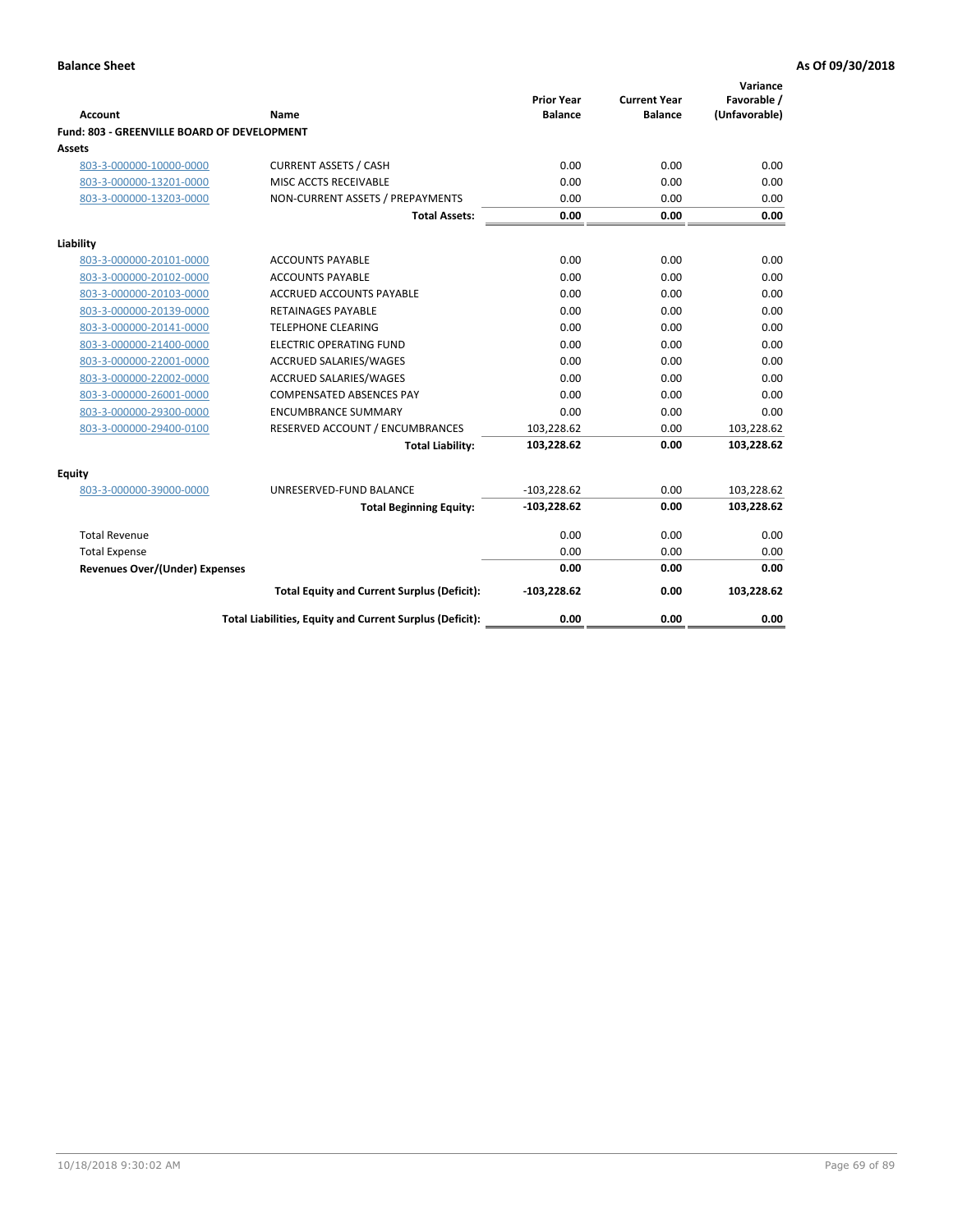| <b>Account</b>                        | Name                                                     | <b>Prior Year</b><br><b>Balance</b> | <b>Current Year</b><br><b>Balance</b> | Variance<br>Favorable /<br>(Unfavorable) |
|---------------------------------------|----------------------------------------------------------|-------------------------------------|---------------------------------------|------------------------------------------|
| <b>Fund: 807 - 4A-EDC</b>             |                                                          |                                     |                                       |                                          |
| <b>Assets</b>                         |                                                          |                                     |                                       |                                          |
| 807-3-000000-10000-0000               | <b>CURRENT ASSETS / CASH</b>                             | 0.00                                | 0.00                                  | 0.00                                     |
| 807-3-000000-13201-0000               | MISC ACCTS RECEIVABLE                                    | 0.00                                | 0.00                                  | 0.00                                     |
| 807-3-000000-16301-0000               | FIXED ASSETS / C W I P                                   | 0.00                                | 0.00                                  | 0.00                                     |
|                                       | <b>Total Assets:</b>                                     | 0.00                                | 0.00                                  | 0.00                                     |
| Liability                             |                                                          |                                     |                                       |                                          |
| 807-3-000000-20101-0000               | <b>ACCOUNTS PAYABLE</b>                                  | 0.00                                | 0.00                                  | 0.00                                     |
| 807-3-000000-20103-0000               | <b>ACCOUNTS PAYABLE</b>                                  | 0.00                                | 0.00                                  | 0.00                                     |
| 807-3-000000-20139-0000               | <b>RETAINAGES PAYABLE</b>                                | 0.00                                | 0.00                                  | 0.00                                     |
| 807-3-000000-26105-0000               | INV NET OF RELATED DEBT                                  | 305,846.00                          | 0.00                                  | 305,846.00                               |
| 807-3-000000-29300-0000               | <b>ENCUMBRANCE SUMMARY</b>                               | 0.00                                | 0.00                                  | 0.00                                     |
| 807-3-000000-29400-0100               | RESERVED ACCOUNT / ENCUMBRANCES                          | 18,078.76                           | 0.00                                  | 18,078.76                                |
| 807-3-495000-20180-0000               | <b>CURRENT DEBT</b>                                      | 0.00                                | 0.00                                  | 0.00                                     |
| 807-3-495000-26002-0000               | CA - LONG-TERM DEBT / AMT TO BE PROVIL                   | 0.00                                | 0.00                                  | 0.00                                     |
|                                       | <b>Total Liability:</b>                                  | 323,924.76                          | 0.00                                  | 323,924.76                               |
| Equity                                |                                                          |                                     |                                       |                                          |
| 807-3-000000-39000-0000               | UNRESERVED-FUND BALANCE                                  | $-323,924.76$                       | 0.00                                  | 323,924.76                               |
|                                       | <b>Total Beginning Equity:</b>                           | -323,924.76                         | 0.00                                  | 323,924.76                               |
| <b>Total Revenue</b>                  |                                                          | 0.00                                | 0.00                                  | 0.00                                     |
| <b>Total Expense</b>                  |                                                          | 0.00                                | 0.00                                  | 0.00                                     |
| <b>Revenues Over/(Under) Expenses</b> |                                                          | 0.00                                | 0.00                                  | 0.00                                     |
|                                       | <b>Total Equity and Current Surplus (Deficit):</b>       | $-323,924.76$                       | 0.00                                  | 323,924.76                               |
|                                       | Total Liabilities, Equity and Current Surplus (Deficit): | 0.00                                | 0.00                                  | 0.00                                     |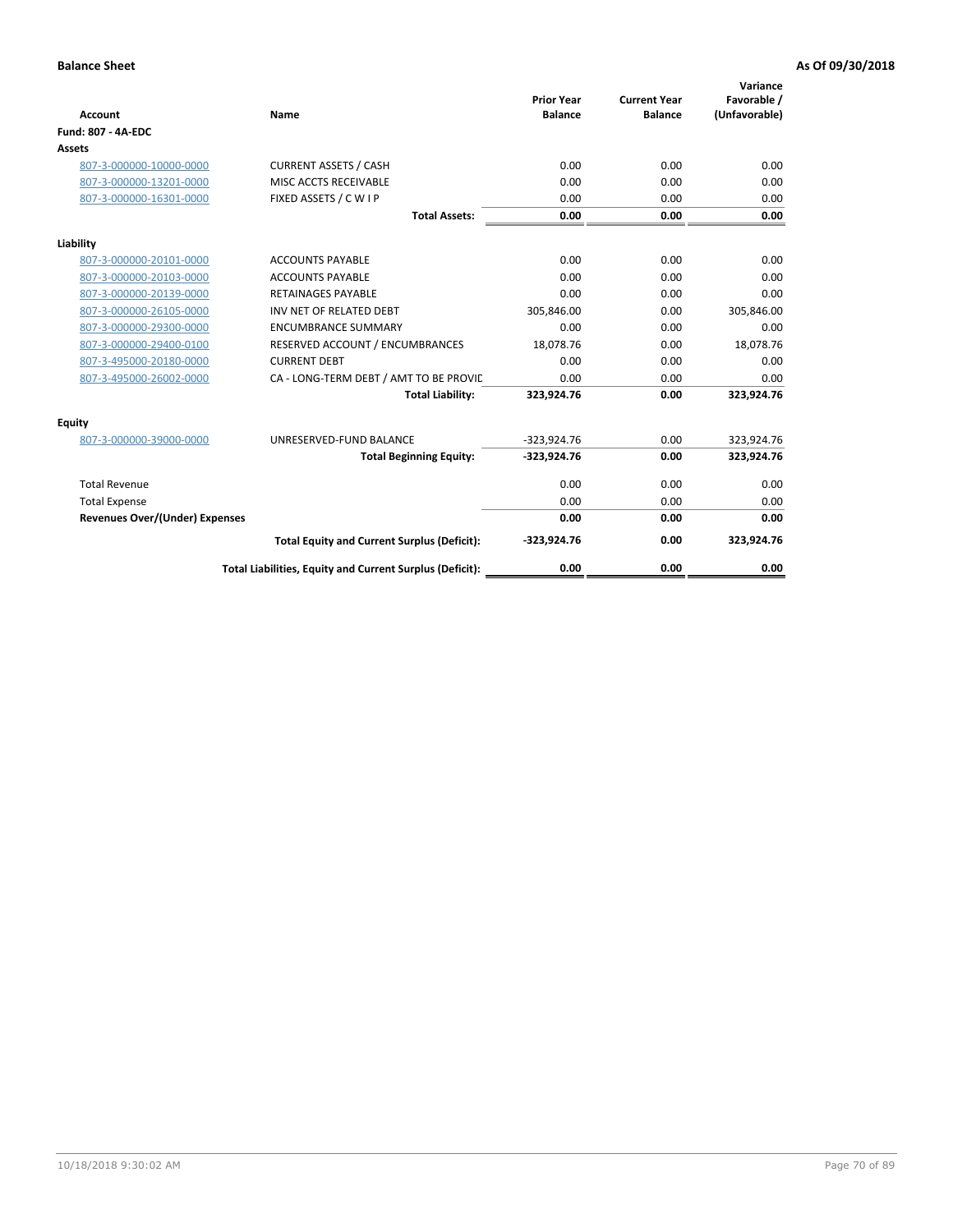|                                       |                                                          | <b>Prior Year</b> | <b>Current Year</b> | Variance<br>Favorable / |
|---------------------------------------|----------------------------------------------------------|-------------------|---------------------|-------------------------|
| Account                               | Name                                                     | <b>Balance</b>    | <b>Balance</b>      | (Unfavorable)           |
| Fund: 809 - GREENVILLE IDC (L-3)      |                                                          |                   |                     |                         |
| Assets                                |                                                          |                   |                     |                         |
| 809-3-000000-10000-0000               | <b>CURRENT ASSETS / CASH</b>                             | 0.40              | 0.40                | 0.00                    |
| 809-3-000000-13201-0000               | MISC ACCTS RECEIVABLE                                    | 479,699.47        | 178,213.05          | $-301,486.42$           |
|                                       | <b>Total Assets:</b>                                     | 479,699.87        | 178,213.45          | $-301,486.42$           |
| Liability                             |                                                          |                   |                     |                         |
| 809-3-000000-20101-0000               | <b>ACCOUNTS PAYABLE</b>                                  | 478,503.22        | 495,861.16          | $-17,357.94$            |
| 809-3-000000-20103-0000               | <b>ACCRUED ACCOUNTS PAYABLE</b>                          | 1,196.25          | $-1,580.06$         | 2,776.31                |
| 809-3-000000-21001-0000               | <b>GENERAL FUND / GENERAL FUND</b>                       | 0.00              | 0.00                | 0.00                    |
|                                       | <b>Total Liability:</b>                                  | 479,699.47        | 494,281.10          | $-14,581.63$            |
| Equity                                |                                                          |                   |                     |                         |
| 809-3-000000-39000-0000               | UNRESERVED-FUND BALANCE                                  | 0.40              | 0.40                | 0.00                    |
| 809-3-000000-39100-0000               | UNRESERVED-RET. EARNINGS                                 | 0.00              | 0.00                | 0.00                    |
| 809-3-000000-39150-0000               | RESERVED-RET. EARNINGS                                   | 0.00              | 0.00                | 0.00                    |
|                                       | <b>Total Beginning Equity:</b>                           | 0.40              | 0.40                | 0.00                    |
| <b>Total Revenue</b>                  |                                                          | 5,602,869.52      | 6,316,188.11        | 713,318.59              |
| <b>Total Expense</b>                  |                                                          | 5,602,869.52      | 6,632,256.16        | $-1,029,386.64$         |
| <b>Revenues Over/(Under) Expenses</b> |                                                          | 0.00              | $-316,068.05$       | $-316,068.05$           |
|                                       | <b>Total Equity and Current Surplus (Deficit):</b>       | 0.40              | $-316,067.65$       | $-316,068.05$           |
|                                       | Total Liabilities, Equity and Current Surplus (Deficit): | 479,699.87        | 178,213.45          | $-301.486.42$           |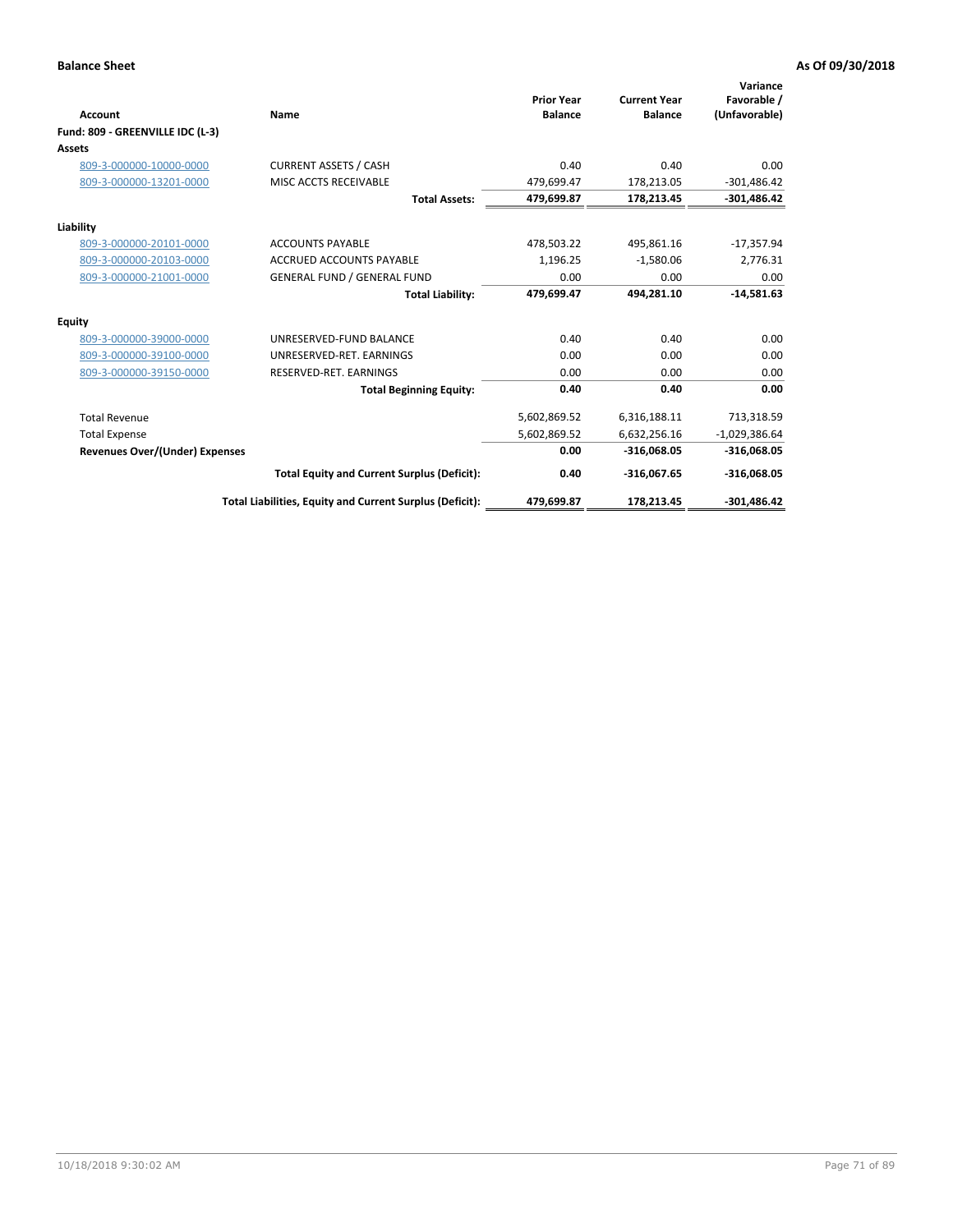| <b>Account</b>                                 | Name                                                     | <b>Prior Year</b><br><b>Balance</b> | <b>Current Year</b><br><b>Balance</b> | Variance<br>Favorable /<br>(Unfavorable) |
|------------------------------------------------|----------------------------------------------------------|-------------------------------------|---------------------------------------|------------------------------------------|
| <b>Fund: 810 - SEIZURE FUNDS - STATE RULES</b> |                                                          |                                     |                                       |                                          |
| Assets                                         |                                                          |                                     |                                       |                                          |
| 810-3-000000-10000-0000                        | <b>CURRENT ASSETS / CASH</b>                             | 262,628.35                          | 266,717.57                            | 4,089.22                                 |
| 810-3-000000-13201-0000                        | MISC ACCTS RECEIVABLE                                    | 0.00                                | 0.00                                  | 0.00                                     |
| 810-3-000000-13202-1400                        | <b>EMPLOYEE ADVANCES</b>                                 | 0.00                                | 0.00                                  | 0.00                                     |
| 810-3-000000-13205-0000                        | <b>INTEREST RECEIVABLE</b>                               | 0.00                                | 0.00                                  | 0.00                                     |
| 810-3-000000-16201-0000                        | <b>MACHINERY AND EQUIPMENT</b>                           | 0.00                                | 0.00                                  | 0.00                                     |
| 810-3-000000-16202-0000                        | ACCUMULATED DEPRECATION                                  | 0.00                                | 0.00                                  | 0.00                                     |
|                                                | <b>Total Assets:</b>                                     | 262,628.35                          | 266,717.57                            | 4,089.22                                 |
|                                                |                                                          |                                     |                                       |                                          |
| Liability                                      |                                                          |                                     |                                       |                                          |
| 810-3-000000-20101-0000                        | <b>ACCOUNTS PAYABLE</b>                                  | 36.89                               | 9.02                                  | 27.87                                    |
| 810-3-000000-20102-0000                        | <b>CREDIT CARD PAYABLE</b>                               | 0.00                                | 0.00                                  | 0.00                                     |
| 810-3-000000-20103-0000                        | <b>ACCRUED ACCOUNTS PAYABLE</b>                          | 0.00                                | 0.00                                  | 0.00                                     |
| 810-3-000000-29300-0000                        | <b>ENCUMBRANCE SUMMARY</b>                               | 0.00                                | 0.00                                  | 0.00                                     |
| 810-3-000000-29400-0100                        | RESERVED ACCOUNT / ENCUMBRANCES                          | 0.00                                | 0.00                                  | 0.00                                     |
| 810-3-000000-92520-0600                        | RESERVED ACCOUNT/HB65 SIEZURES                           | 0.00                                | 0.00                                  | 0.00                                     |
|                                                | <b>Total Liability:</b>                                  | 36.89                               | 9.02                                  | 27.87                                    |
| <b>Equity</b>                                  |                                                          |                                     |                                       |                                          |
| 810-3-000000-39000-0000                        | UNRESERVED-FUND BALANCE                                  | 328,736.81                          | 262,591.46                            | $-66, 145.35$                            |
|                                                | <b>Total Beginning Equity:</b>                           | 328,736.81                          | 262,591.46                            | $-66, 145.35$                            |
| <b>Total Revenue</b>                           |                                                          | 9,831.70                            | 4,311.81                              | $-5,519.89$                              |
| <b>Total Expense</b>                           |                                                          | 75,977.05                           | 194.72                                | 75,782.33                                |
| Revenues Over/(Under) Expenses                 |                                                          | $-66, 145.35$                       | 4,117.09                              | 70,262.44                                |
|                                                | <b>Total Equity and Current Surplus (Deficit):</b>       | 262,591.46                          | 266,708.55                            | 4,117.09                                 |
|                                                | Total Liabilities, Equity and Current Surplus (Deficit): | 262,628.35                          | 266,717.57                            | 4,089.22                                 |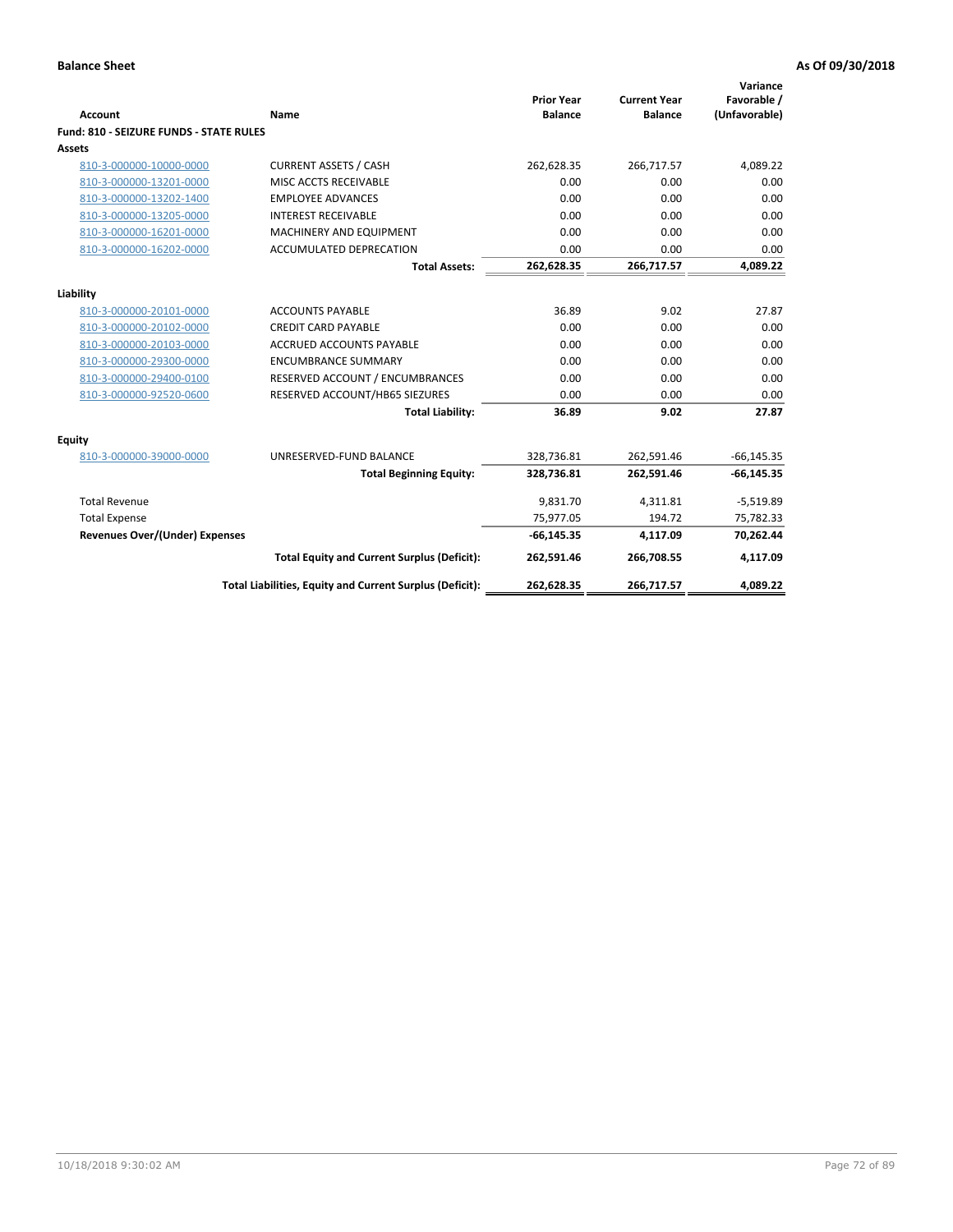| <b>Account</b>                        | Name                                                     | <b>Prior Year</b><br><b>Balance</b> | <b>Current Year</b><br><b>Balance</b> | Variance<br>Favorable /<br>(Unfavorable) |
|---------------------------------------|----------------------------------------------------------|-------------------------------------|---------------------------------------|------------------------------------------|
| Fund: 811 - SEIZURE FUNDS - FED RULES |                                                          |                                     |                                       |                                          |
| <b>Assets</b>                         |                                                          |                                     |                                       |                                          |
| 811-3-000000-10000-0000               | <b>CURRENT ASSETS / CASH</b>                             | 156,643.15                          | 298,939.66                            | 142,296.51                               |
| 811-3-000000-13201-0000               | MISC ACCTS RECEIVABLE                                    | 0.00                                | 0.00                                  | 0.00                                     |
| 811-3-000000-13205-0000               | <b>INTEREST RECEIVABLE</b>                               | 0.00                                | 0.00                                  | 0.00                                     |
| 811-3-000000-16201-0000               | <b>MACHINERY AND EQUIPMENT</b>                           | 0.00                                | 0.00                                  | 0.00                                     |
| 811-3-000000-16202-0000               | <b>ACCUMULATED DEPRECATION</b>                           | 0.00                                | 0.00                                  | 0.00                                     |
|                                       | <b>Total Assets:</b>                                     | 156,643.15                          | 298,939.66                            | 142,296.51                               |
| Liability                             |                                                          |                                     |                                       |                                          |
| 811-3-000000-20101-0000               | <b>ACCOUNTS PAYABLE</b>                                  | 3.82                                | 10.11                                 | $-6.29$                                  |
| 811-3-000000-20102-0000               | <b>CREDIT CARD PAYABLE</b>                               | 0.00                                | 0.00                                  | 0.00                                     |
| 811-3-000000-20103-0000               | <b>ACCRUED ACCOUNTS PAYABLE</b>                          | 0.00                                | 0.00                                  | 0.00                                     |
| 811-3-000000-29300-0000               | <b>ENCUMBRANCE SUMMARY</b>                               | 0.00                                | 0.00                                  | 0.00                                     |
| 811-3-000000-29400-0100               | RESERVED ACCOUNT / ENCUMBRANCES                          | 0.00                                | 0.00                                  | 0.00                                     |
| 811-3-000000-92521-0700               | RESERVED ACCOUNT/FED SIEZURES                            | 0.00                                | 0.00                                  | 0.00                                     |
|                                       | <b>Total Liability:</b>                                  | 3.82                                | 10.11                                 | $-6.29$                                  |
|                                       |                                                          |                                     |                                       |                                          |
| Equity<br>811-3-000000-39000-0000     | UNRESERVED-FUND BALANCE                                  | 139,835.09                          | 156,639.33                            | 16,804.24                                |
|                                       | <b>Total Beginning Equity:</b>                           | 139,835.09                          | 156,639.33                            | 16,804.24                                |
|                                       |                                                          |                                     |                                       |                                          |
| <b>Total Revenue</b>                  |                                                          | 20,123.65                           | 142,400.43                            | 122,276.78                               |
| <b>Total Expense</b>                  |                                                          | 3,319.41                            | 110.21                                | 3,209.20                                 |
| Revenues Over/(Under) Expenses        |                                                          | 16,804.24                           | 142,290.22                            | 125,485.98                               |
|                                       | <b>Total Equity and Current Surplus (Deficit):</b>       | 156,639.33                          | 298,929.55                            | 142,290.22                               |
|                                       | Total Liabilities, Equity and Current Surplus (Deficit): | 156,643.15                          | 298.939.66                            | 142.296.51                               |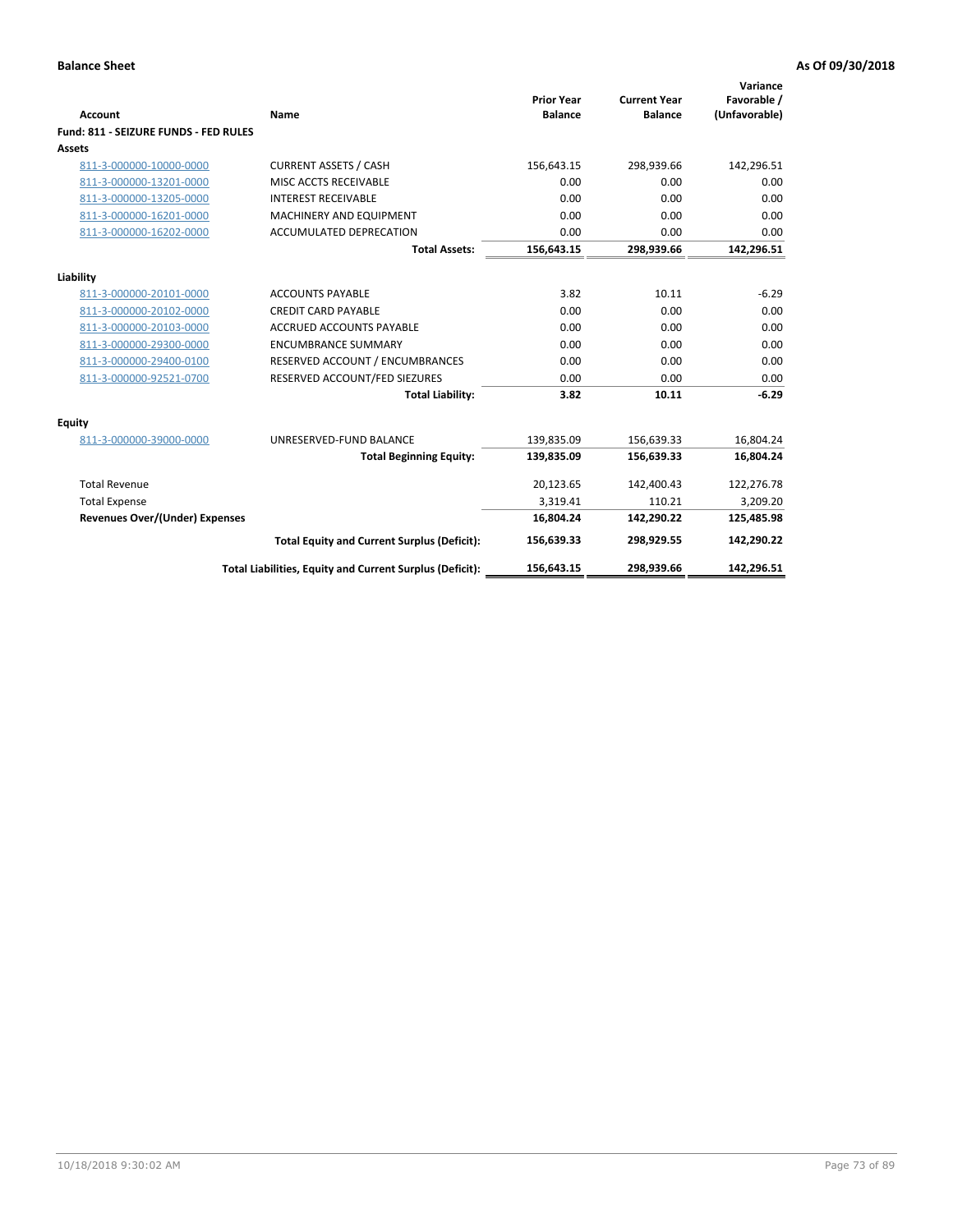| <b>Account</b>                                          | Name                                                     | <b>Prior Year</b><br><b>Balance</b> | <b>Current Year</b><br><b>Balance</b> | Variance<br>Favorable /<br>(Unfavorable) |
|---------------------------------------------------------|----------------------------------------------------------|-------------------------------------|---------------------------------------|------------------------------------------|
| Fund: 820 - TIRZ FUND (Tax Increment Reinvestment Zone) |                                                          |                                     |                                       |                                          |
| Assets                                                  |                                                          |                                     |                                       |                                          |
| 820-3-000000-10000-0000                                 | <b>CURRENT ASSETS / CASH</b>                             | 1,269,608.33                        | 1,729,980.15                          | 460,371.82                               |
| 820-3-000000-13101-0000                                 | <b>TAX RECEIVABLE-CURRENT</b>                            | 19,174.11                           | 15,874.58                             | $-3,299.53$                              |
| 820-3-000000-13102-0000                                 | <b>TAXES REC-DELINQUENT</b>                              | 2,271.43                            | 3,337.02                              | 1,065.59                                 |
| 820-3-000000-13103-0000                                 | ALLOW FOR UNCOLLECT TAXES                                | $-524.83$                           | $-1,375.55$                           | $-850.72$                                |
| 820-3-000000-13201-0000                                 | MISC ACCTS RECEIVABLE                                    | 48.36                               | 0.00                                  | $-48.36$                                 |
| 820-3-000000-13205-0000                                 | <b>INTEREST RECEIVABLE</b>                               | 0.00                                | 0.00                                  | 0.00                                     |
| 820-3-000000-13221-0000                                 | MISC A/R - PROPERTY TAXES                                | 0.00                                | 3.46                                  | 3.46                                     |
|                                                         | <b>Total Assets:</b>                                     | 1,290,577.40                        | 1,747,819.66                          | 457,242.26                               |
| Liability                                               |                                                          |                                     |                                       |                                          |
| 820-3-000000-20101-0000                                 | <b>ACCOUNTS PAYABLE</b>                                  | 30.49                               | 58.45                                 | $-27.96$                                 |
| 820-3-000000-20103-0000                                 | ACCRUED ACCOUNTS PAYABLE                                 | 0.00                                | 0.00                                  | 0.00                                     |
| 820-3-000000-20203-0000                                 | <b>DEFERRED TAX REVENUE</b>                              | 22,344.55                           | 19,380.32                             | 2,964.23                                 |
| 820-3-000000-29300-0000                                 | <b>ENCUMBRANCE SUMMARY</b>                               | 0.00                                | 0.00                                  | 0.00                                     |
| 820-3-000000-29400-0100                                 | RESERVED ACCOUNT / ENCUMBRANCES                          | 0.00                                | 0.00                                  | 0.00                                     |
|                                                         | <b>Total Liability:</b>                                  | 22,375.04                           | 19,438.77                             | 2,936.27                                 |
| <b>Equity</b>                                           |                                                          |                                     |                                       |                                          |
| 820-3-000000-39000-0000                                 | UNRESERVED-FUND BALANCE                                  | 1,070,780.75                        | 1,268,317.16                          | 197,536.41                               |
| 820-3-000000-39100-0000                                 | UNRESERVED-RET. EARNINGS                                 | 0.00                                | 0.00                                  | 0.00                                     |
|                                                         | <b>Total Beginning Equity:</b>                           | 1,070,780.75                        | 1,268,317.16                          | 197,536.41                               |
| <b>Total Revenue</b>                                    |                                                          | 458,706.93                          | 582,914.80                            | 124,207.87                               |
| <b>Total Expense</b>                                    |                                                          | 261,285.32                          | 122,851.07                            | 138,434.25                               |
| <b>Revenues Over/(Under) Expenses</b>                   |                                                          | 197,421.61                          | 460,063.73                            | 262,642.12                               |
|                                                         | <b>Total Equity and Current Surplus (Deficit):</b>       | 1,268,202.36                        | 1,728,380.89                          | 460,178.53                               |
|                                                         | Total Liabilities, Equity and Current Surplus (Deficit): | 1,290,577.40                        | 1,747,819.66                          | 457,242.26                               |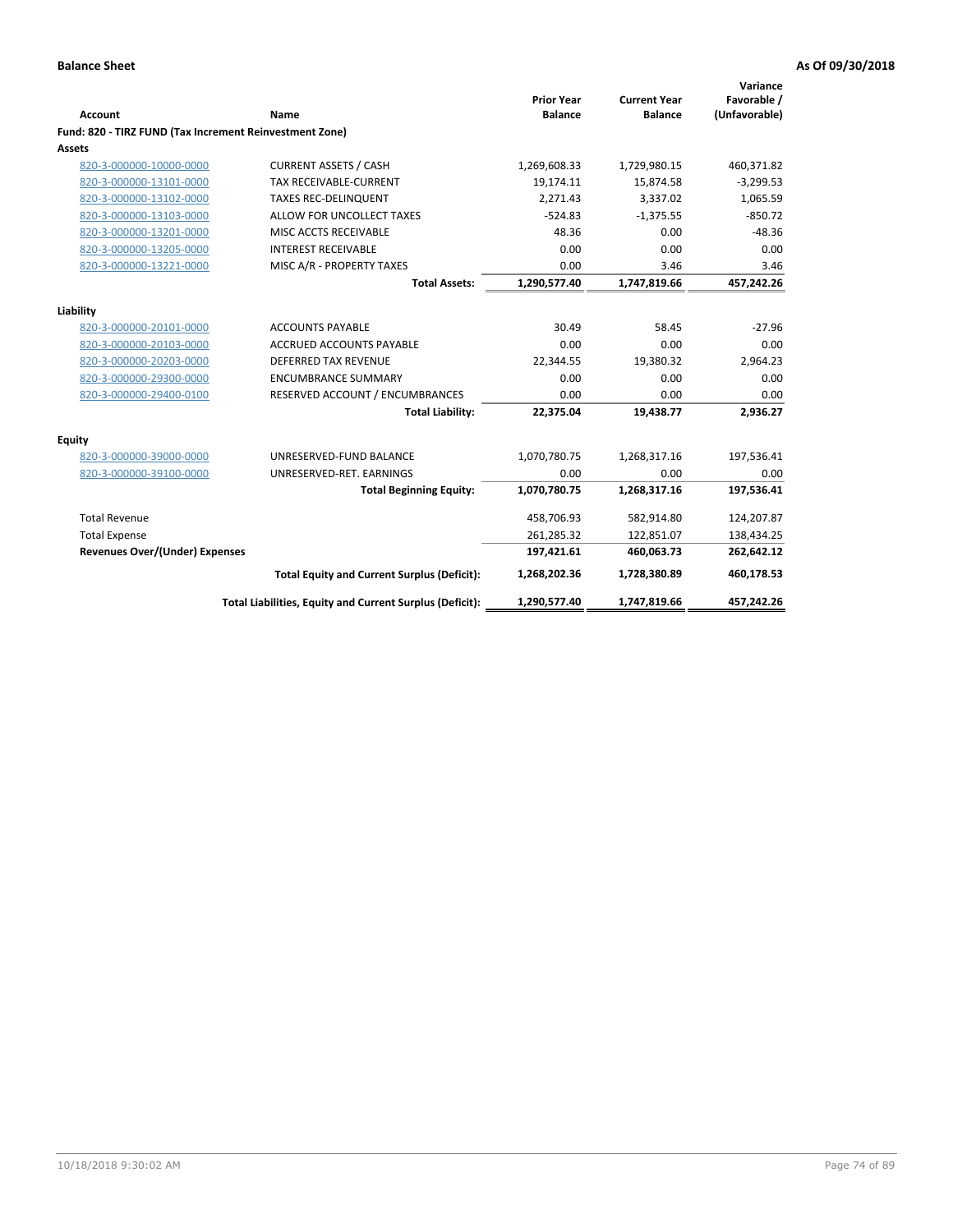| <b>Account</b>                           | Name                                                     | <b>Prior Year</b><br><b>Balance</b> | <b>Current Year</b><br><b>Balance</b> | Variance<br>Favorable /<br>(Unfavorable) |
|------------------------------------------|----------------------------------------------------------|-------------------------------------|---------------------------------------|------------------------------------------|
| Fund: 890 - GRNVL IDC (L-3) FIXED ASSETS |                                                          |                                     |                                       |                                          |
| <b>Assets</b>                            |                                                          |                                     |                                       |                                          |
| 890-3-000000-10000-0000                  | <b>CURRENT ASSETS / CASH</b>                             | $-0.18$                             | $-0.18$                               | 0.00                                     |
| 890-3-000000-16004-0000                  | FIXED ASSETS / BUILDINGS                                 | 0.00                                | 0.00                                  | 0.00                                     |
| 890-3-000000-16005-0000                  | <b>ACCUMULATED DEPRECIATION</b>                          | 0.00                                | 0.00                                  | 0.00                                     |
| 890-3-000000-16301-0000                  | FIXED ASSETS / C W I P                                   | 0.25                                | 0.25                                  | 0.00                                     |
|                                          | <b>Total Assets:</b>                                     | 0.07                                | 0.07                                  | 0.00                                     |
| Liability                                |                                                          |                                     |                                       |                                          |
| 890-3-000000-20101-0000                  | <b>ACCOUNTS PAYABLE</b>                                  | 0.00                                | 0.00                                  | 0.00                                     |
| 890-3-000000-27001-0000                  | <b>CONTRIBUTED CAPITAL</b>                               | 0.00                                | 0.00                                  | 0.00                                     |
| 890-3-000000-27101-0000                  | INVESTMENT IN GFA / GENERAL FUND                         | 0.00                                | 0.00                                  | 0.00                                     |
| 890-3-000000-27102-0000                  | <b>SPECIAL REVENUE FUNDS</b>                             | 0.00                                | 0.00                                  | 0.00                                     |
| 890-3-000000-27103-0000                  | <b>GENERAL CIP FUND</b>                                  | 0.00                                | 0.00                                  | 0.00                                     |
| 890-3-000000-27104-0000                  | PROPRIETARY FUNDS                                        | 0.07                                | 0.07                                  | 0.00                                     |
| 890-3-000000-27201-0000                  | CAFR USE / MUNICIPAL BUILDINGS                           | 0.00                                | 0.00                                  | 0.00                                     |
| 890-3-000000-27202-0000                  | CAFR USE / OTHER GENERAL GOVERNMEN                       | 0.00                                | 0.00                                  | 0.00                                     |
| 890-3-000000-27205-0000                  | CAFR USE / PUBLIC WORKS                                  | 0.00                                | 0.00                                  | 0.00                                     |
| 890-3-000000-27210-0000                  | CAFR USE / INVESTMENT IN GFA                             | 0.00                                | 0.00                                  | 0.00                                     |
| 890-3-000000-27301-0000                  | DONATIONS/GRANTS                                         | 0.00                                | 0.00                                  | 0.00                                     |
|                                          | <b>Total Liability:</b>                                  | 0.07                                | 0.07                                  | 0.00                                     |
| Equity                                   |                                                          |                                     |                                       |                                          |
| 890-3-000000-39000-0000                  | UNRESERVED-FUND BALANCE                                  | 0.00                                | 0.00                                  | 0.00                                     |
|                                          | <b>Total Beginning Equity:</b>                           | 0.00                                | 0.00                                  | 0.00                                     |
| <b>Total Expense</b>                     |                                                          | 0.00                                | 0.00                                  | 0.00                                     |
| Revenues Over/(Under) Expenses           |                                                          | 0.00                                | 0.00                                  | 0.00                                     |
|                                          |                                                          |                                     |                                       |                                          |
|                                          | <b>Total Equity and Current Surplus (Deficit):</b>       | 0.00                                | 0.00                                  | 0.00                                     |
|                                          | Total Liabilities, Equity and Current Surplus (Deficit): | 0.07                                | 0.07                                  | 0.00                                     |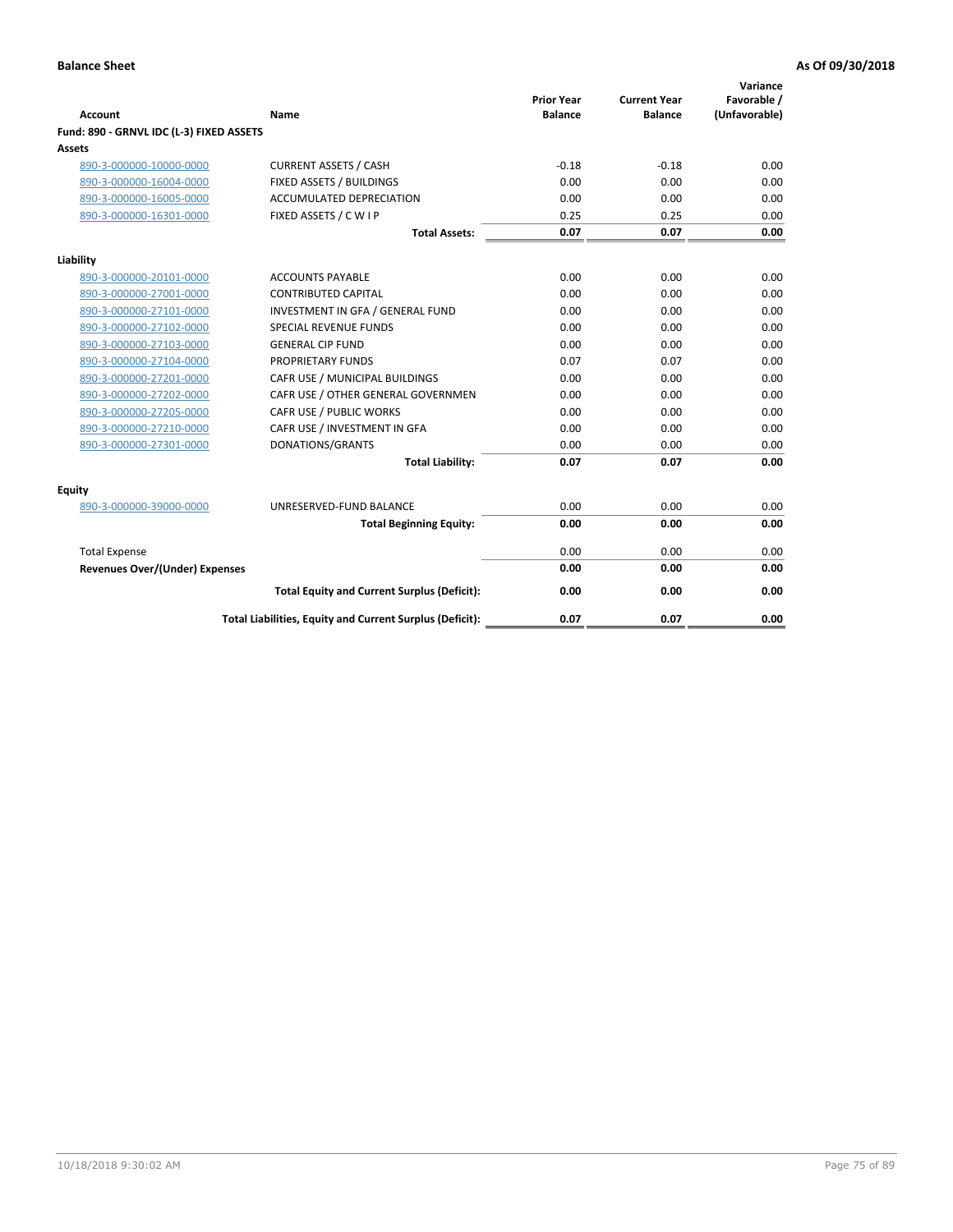|                                                    |                                           |                   |                     | Variance        |
|----------------------------------------------------|-------------------------------------------|-------------------|---------------------|-----------------|
|                                                    |                                           | <b>Prior Year</b> | <b>Current Year</b> | Favorable /     |
| <b>Account</b><br>Fund: 899 - POOLED CASH          | Name                                      | <b>Balance</b>    | <b>Balance</b>      | (Unfavorable)   |
| Assets                                             |                                           |                   |                     |                 |
| 899-8-000000-10000-0000                            | <b>CURRENT ASSETS / CASH</b>              | 0.00              | 0.00                | 0.00            |
| 899-8-000000-10101-0000                            | <b>CHASE OUTBOUND OPERATING</b>           | $-880,328.41$     | $-513,519.53$       | 366,808.88      |
| 899-8-000000-10102-0000                            | CHASE INBOUND OPERATING                   | 19,448,381.58     | 5,808,569.85        | -13,639,811.73  |
| 899-8-000000-10103-0000                            | OPERATING ACCOUNT / CLAIMS ACCOUNT        | $-600,000.00$     | 0.00                | 600,000.00      |
| 899-8-000000-10105-0000                            | CHASE BANK / SAVINGS - 3003113077         | 1,540,727.63      | 1,543,494.76        | 2,767.13        |
| 899-8-000000-10106-0000                            | CHASE BANK / SAVINGS - 2911913371         | 1,615,327.44      | 1,618,893.66        | 3,566.22        |
| 899-8-000000-10107-0000                            | CHASE TASC FLEX SPENDING                  | 83.33             | 0.00                | $-83.33$        |
| 899-8-000000-10401-0000                            | <b>CURRENT ASSETS / INTERNAL CLEARING</b> | 0.00              | 0.00                | 0.00            |
| 899-8-000000-10402-0000                            | <b>CREDIT CARD CLEARING</b>               | 0.00              | 0.00                | 0.00            |
| 899-8-000000-10403-0000                            | <b>NET BILL PAYMENTS</b>                  | 0.00              | 0.00                | 0.00            |
| 899-8-000000-11101-0000                            | TX CLASS / OPERATING                      | 0.00              | 1,018,254.71        | 1,018,254.71    |
| 899-8-000000-11201-0000                            | LOGIC INVESTMENTS / OPERATING             | 1,017,418.65      | 1,035,736.61        | 18,317.96       |
| 899-8-000000-11401-0000                            | TEXSTAR ACCT - OPERATING                  | 0.01              | 0.01                | 0.00            |
| 899-8-000000-11601-0000                            | TEXPOOL ACCT - OPERATING                  | 1,012,942.43      | 1,028,605.44        | 15,663.01       |
| 899-8-000000-11801-0000                            | TX GEN TERM OPERATING                     | 0.00              | 13,099,504.03       | 13,099,504.03   |
| 899-8-000000-12001-0000                            | AMERICAN NATIONAL OPERATING               | 0.00              | 0.00                | 0.00            |
| 899-8-000000-12002-0000                            | PFM ACCT OPERATING                        | 17,497,297.64     | 14,661,531.23       | $-2,835,766.41$ |
| 899-8-000000-12003-0000                            | <b>TREASURIES - CITY ONLY</b>             | 0.00              | 0.00                | 0.00            |
| 899-8-000000-12301-0000                            | BOND PROCEEDS / PURCHASED INTEREST        | 0.00              | 0.00                | 0.00            |
| 899-8-000000-13205-0000                            | <b>INTEREST RECEIVABLE</b>                | 49,656.15         | 48,201.21           | $-1,454.94$     |
| 899-8-000000-14100-0000                            | DUE FROM FUND 100                         | 218,786.81        | 64,494.17           | $-154,292.64$   |
| 899-8-000000-14101-0000                            | DUE FROM FUND 101                         | 1.20              | 1.91                | 0.71            |
| 899-8-000000-14102-0000                            | DUE FROM FUND 102                         | 0.54              | 1.13                | 0.59            |
| 899-8-000000-14103-0000                            | DUE FROM FUND 103                         | 0.28              | 7,635.42            | 7,635.14        |
| 899-8-000000-14110-0000                            | DUE FROM FUND 110                         | 0.00              | 0.00                | 0.00            |
| 899-8-000000-14111-0000                            | DUE FROM FUND 111                         | 6,728.85          | 17.90               | $-6,710.95$     |
| 899-8-000000-14112-0000                            | DUE FROM FUND 112                         | 0.73              | 70.04               | 69.31           |
| 899-8-000000-14113-0000                            | DUE FROM FUND 113                         | 5,547.47          | 414.50              | $-5,132.97$     |
| 899-8-000000-14114-0000                            | DUE FROM FUND 114                         | 6,145.76          | 589.82              | $-5,555.94$     |
| 899-8-000000-14115-0000                            | DUE FROM FUND 115                         | 0.00              | 0.00                | 0.00            |
| 899-8-000000-14116-0000                            | DUE FROM FUND 116                         | 0.32              | 0.00                | $-0.32$         |
| 899-8-000000-14117-0000                            | DUE FROM FUND 117                         | 0.00              | 0.00                | 0.00            |
| 899-8-000000-14118-0000                            | DUE FROM FUND 118                         | 0.00              | 0.00                | 0.00            |
| 899-8-000000-14119-0000                            | DUE FROM FUND 119<br>DUE FROM FUND 120    | 0.00              | 0.00                | 0.00            |
| 899-8-000000-14120-0000                            |                                           | 0.00              | 0.00                | 0.00            |
| 899-8-000000-14121-0000<br>899-8-000000-14122-0000 | DUE FROM FUND 121<br>DUE FROM FUND 122    | 0.00              | 0.00                | 0.00            |
| 899-8-000000-14123-0000                            | DUE FROM FUND 123                         | 0.00<br>0.24      | 0.00<br>0.00        | 0.00            |
| 899-8-000000-14124-0000                            | DUE FROM FUND 124                         | 0.00              | 0.00                | $-0.24$<br>0.00 |
| 899-8-000000-14125-0000                            | DUE FROM FUND 125                         | 0.00              | 0.00                | 0.00            |
| 899-8-000000-14126-0000                            | DUE FROM FUND 126                         | 0.00              | 0.00                | 0.00            |
| 899-8-000000-14140-0000                            | DUE FROM FUND 140                         | 16.47             | 28.88               | 12.41           |
| 899-8-000000-14160-0000                            | DUE FROM FUND 160                         | 211,245.83        | 94,005.33           | $-117,240.50$   |
| 899-8-000000-14161-0000                            | DUE FROM FUND 161                         | 20.88             | 28.83               | 7.95            |
| 899-8-000000-14162-0000                            | DUE FROM FUND 162                         | 0.00              | 0.00                | 0.00            |
| 899-8-000000-14163-0000                            | DUE FROM FUND 163                         | 0.00              | 0.00                | 0.00            |
| 899-8-000000-14164-0000                            | DUE FROM FUND 164                         | 0.78              | 1.08                | 0.30            |
| 899-8-000000-14165-0000                            | DUE FROM FUND 165                         | 0.00              | 0.00                | 0.00            |
| 899-8-000000-14170-0000                            | DUE FROM FUND 170                         | 0.00              | 0.00                | 0.00            |
| 899-8-000000-14171-0000                            | DUE FROM FUND 171                         | 0.00              | 8,086.95            | 8,086.95        |
| 899-8-000000-14172-0000                            | DUE FROM FUND 172                         | 0.00              | 0.00                | 0.00            |
| 899-8-000000-14173-0000                            | DUE FROM FUND 173                         | 0.00              | 0.00                | 0.00            |
| 899-8-000000-14174-0000                            | DUE FROM FUND 174                         | 0.00              | 0.00                | 0.00            |
| 899-8-000000-14175-0000                            | DUE FROM FUND 175                         | 0.00              | 0.00                | 0.00            |
| 899-8-000000-14176-0000                            | DUE FROM FUND 176                         | 0.00              | 0.00                | 0.00            |
| 899-8-000000-14177-0000                            | DUE FROM FUND 177                         | 0.00              | 0.00                | 0.00            |
| 899-8-000000-14190-0000                            | DUE FROM FUND 190                         | 0.00              | 0.00                | 0.00            |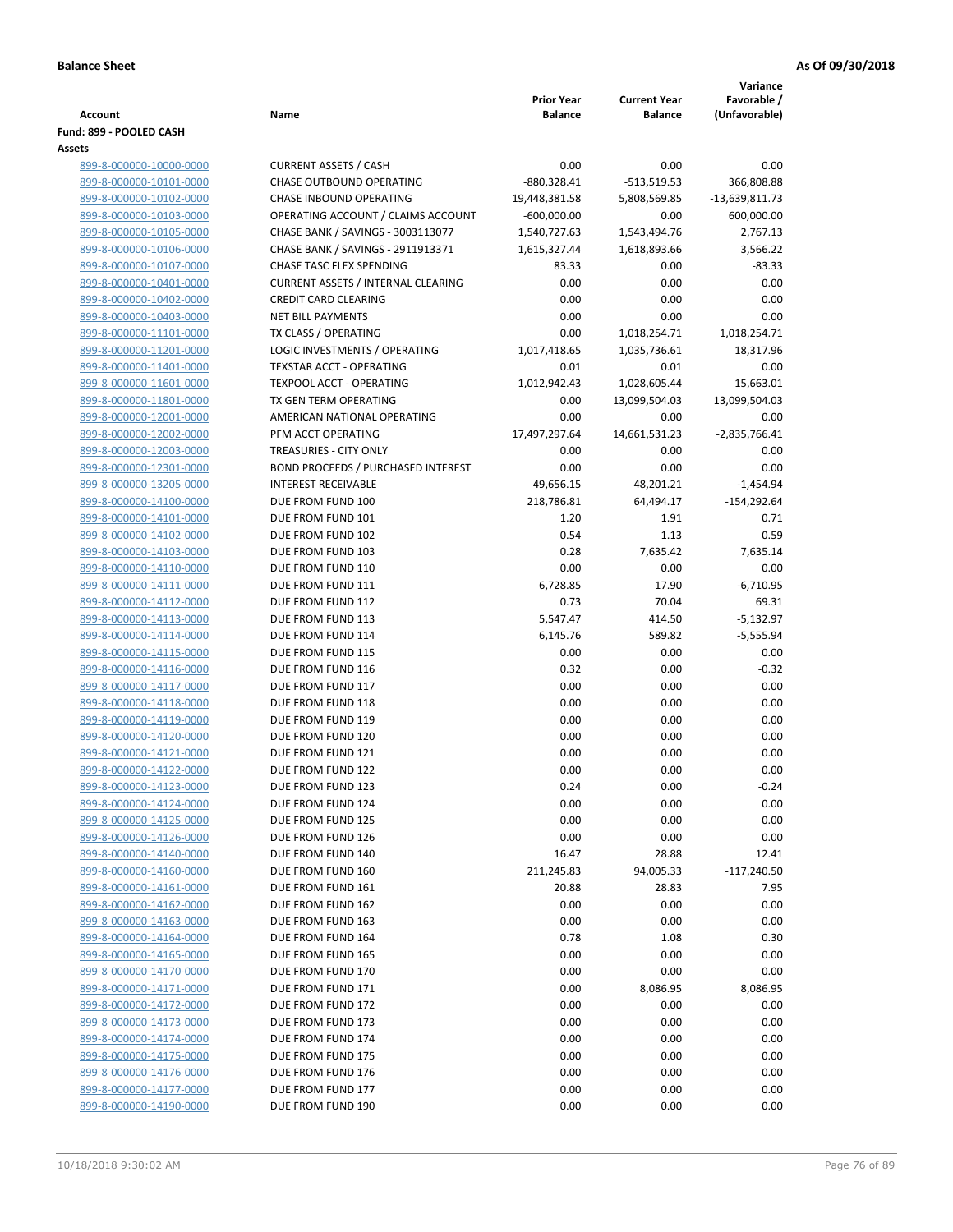|                         |                                       |                   |                     | Variance        |
|-------------------------|---------------------------------------|-------------------|---------------------|-----------------|
|                         |                                       | <b>Prior Year</b> | <b>Current Year</b> | Favorable /     |
| <b>Account</b>          | Name                                  | <b>Balance</b>    | <b>Balance</b>      | (Unfavorable)   |
| 899-8-000000-14192-0000 | DUE FROM FUND 192                     | 242,012.93        | 260,306.01          | 18,293.08       |
| 899-8-000000-14200-0000 | DUE FROM FUND 200                     | 190,074.91        | 79,775.85           | $-110,299.06$   |
| 899-8-000000-14210-0000 | DUE FROM FUND 210                     | 0.00              | 0.00                | 0.00            |
| 899-8-000000-14211-0000 | DUE FROM FUND 211                     | 0.05              | 0.00                | $-0.05$         |
| 899-8-000000-14212-0000 | DUE FROM FUND 212                     | 0.00              | 0.00                | 0.00            |
| 899-8-000000-14216-0000 | DUE FROM FUND 216                     | 8,525.82          | 635,491.11          | 626,965.29      |
| 899-8-000000-14217-0000 | DUE FROM FUND 217                     | 0.00              | 0.00                | 0.00            |
| 899-8-000000-14300-0000 | DUE FROM FUND 300                     | 56.462.37         | 70.37               | $-56,392.00$    |
| 899-8-000000-14320-0000 | DUE FROM FUND 320                     | 0.00              | 0.00                | 0.00            |
| 899-8-000000-14360-0000 | DUE FROM FUND 360                     | 444,202.56        | 42.47               | $-444,160.09$   |
| 899-8-000000-14361-0000 | DUE FROM FUND 361                     | 0.00              | 0.00                | 0.00            |
| 899-8-000000-14400-0000 | DUE FROM FUND 400                     | 1,659.72          | 2,517.72            | 858.00          |
| 899-8-000000-14500-0000 | DUE FROM FUND 500                     | 499,422.93        | 118,049.76          | $-381,373.17$   |
| 899-8-000000-14561-0000 | DUE FROM FUND 561                     | 0.00              | 0.00                | 0.00            |
| 899-8-000000-14601-0000 | DUE FROM FUND 601                     | 14,543.03         | 6,097.63            | $-8,445.40$     |
| 899-8-000000-14602-0000 | DUE FROM FUND 602                     | 1,739.89          | 3,603.52            | 1,863.63        |
| 899-8-000000-14604-0000 | DUE FROM FUND 604                     | 2,488.66          | 5,494.58            | 3,005.92        |
| 899-8-000000-14660-0000 | DUE FROM FUND 660                     | 4.21              | 4,924.00            | 4,919.79        |
| 899-8-000000-14800-0000 | DUE FROM FUND 800                     | 0.00              | 0.00                | 0.00            |
| 899-8-000000-14801-0000 | DUE FROM FUND 801                     | 0.38              | 0.53                | 0.15            |
| 899-8-000000-14802-0000 | DUE FROM FUND 802                     | 0.00              | 0.00                | 0.00            |
| 899-8-000000-14803-0000 | DUE FROM FUND 803                     | 0.00              | 0.00                | 0.00            |
| 899-8-000000-14807-0000 | DUE FROM FUND 807                     | 0.00              | 0.00                | 0.00            |
| 899-8-000000-14809-0000 | DUE FROM FUND 809                     | 478,503.22        | 495,861.16          | 17,357.94       |
| 899-8-000000-14810-0000 | DUE FROM FUND 810                     | 36.89             | 9.02                | $-27.87$        |
| 899-8-000000-14811-0000 | DUE FROM FUND 811                     | 3.82              | 10.11               | 6.29            |
| 899-8-000000-14820-0000 | DUE FROM TIRZ FUND                    | 30.49             | 58.45               | 27.96           |
| 899-8-000000-14890-0000 | DUE FROM GRNVL IDC (L-3) FIXED ASSETS | 0.00              | 0.00                | 0.00            |
| 899-8-000000-14910-0000 | DUE FROM FUND 910                     | 1,809,941.14      | 596,925.69          | $-1,213,015.45$ |
| 899-8-000000-14911-0000 | DUE FROM FUND 911                     | 74.73             | 103.16              | 28.43           |
| 899-8-000000-14912-0000 | DUE FROM FUND 912                     | 0.00              | 0.00                | 0.00            |
| 899-8-000000-14913-0000 | DUE FROM FUND 913                     | 2.49              | 3.44                | 0.95            |
| 899-8-000000-14916-0000 | DUE FROM FUND 916                     | 0.00              | 0.00                | 0.00            |
| 899-8-000000-14950-0000 | DUE FROM FUND 950                     | 303,436.91        | 241,252.83          | $-62,184.08$    |
| 899-8-000000-91011-1001 | <b>BANK OF AMERICA</b>                | 0.00              | 0.00                | 0.00            |
|                         | <b>Total Assets:</b>                  | 45,203,169.76     | 41,975,245.35       | $-3,227,924.41$ |
|                         |                                       |                   |                     |                 |
| Liability               |                                       |                   |                     |                 |
| 899-8-000000-20101-0000 | <b>ACCOUNTS PAYABLE</b>               | 4,581,015.87      | 2,625,975.25        | 1,955,040.62    |
| 899-8-000000-20102-0000 | <b>CREDIT CARD PAYABLE</b>            | 0.00              | 0.00                | 0.00            |
| 899-8-000000-21040-0000 | DUE TO OTHER FUNDS                    | 40,701,506.49     | 39,349,273.08       | 1,352,233.41    |
|                         | <b>Total Liability:</b>               | 45,282,522.36     | 41,975,248.33       | 3,307,274.03    |
| <b>Equity</b>           |                                       |                   |                     |                 |
| 899-3-000000-39000-0000 | UNRESERVED-FUND BALANCE               | $-0.02$           | $-0.04$             | $-0.02$         |
| 899-8-000000-14362-0000 | DUE FROM FUND 362                     | $-79,352.56$      | $-1.88$             | 79,350.68       |
| 899-8-000000-39200-0101 | EQUITY IN POOLED CASH                 | 0.00              | 0.00                | 0.00            |
| 899-8-000000-39200-0110 | EQUITY IN POOLED CASH                 | 0.00              | 0.00                | 0.00            |
| 899-8-000000-39200-0111 | EQUITY IN POOLED CASH                 | 0.00              | 0.00                | 0.00            |
| 899-8-000000-39200-0112 | EQUITY IN POOLED CASH                 | 0.00              | 0.00                | 0.00            |
| 899-8-000000-39200-0190 | EQUITY IN POOLED CASH                 | 0.00              | 0.00                | 0.00            |
| 899-8-000000-39200-0201 | EQUITY IN POOLED CASH                 | 0.00              | 0.00                | 0.00            |
| 899-8-000000-39200-0202 | EQUITY IN POOLED CASH                 | 0.00              | 0.00                | 0.00            |
| 899-8-000000-39200-0203 | EQUITY IN POOLED CASH                 | 0.00              | 0.00                | 0.00            |
| 899-8-000000-39200-0204 | EQUITY IN POOLED CASH                 | 0.00              | 0.00                | 0.00            |
| 899-8-000000-39200-0205 | EQUITY IN POOLED CASH                 | 0.00              | 0.00                | 0.00            |
|                         | EQUITY IN POOLED CASH                 | 0.00              | 0.00                | 0.00            |
| 899-8-000000-39200-0206 |                                       | 0.00              | 0.00                | 0.00            |
| 899-8-000000-39200-0207 | EQUITY IN POOLED CASH                 |                   |                     |                 |
| 899-8-000000-39200-0208 | EQUITY IN POOLED CASH                 | 0.00              | 0.00                | 0.00            |
| 899-8-000000-39200-0209 | EQUITY IN POOLED CASH                 | 0.00              | 0.00                | 0.00            |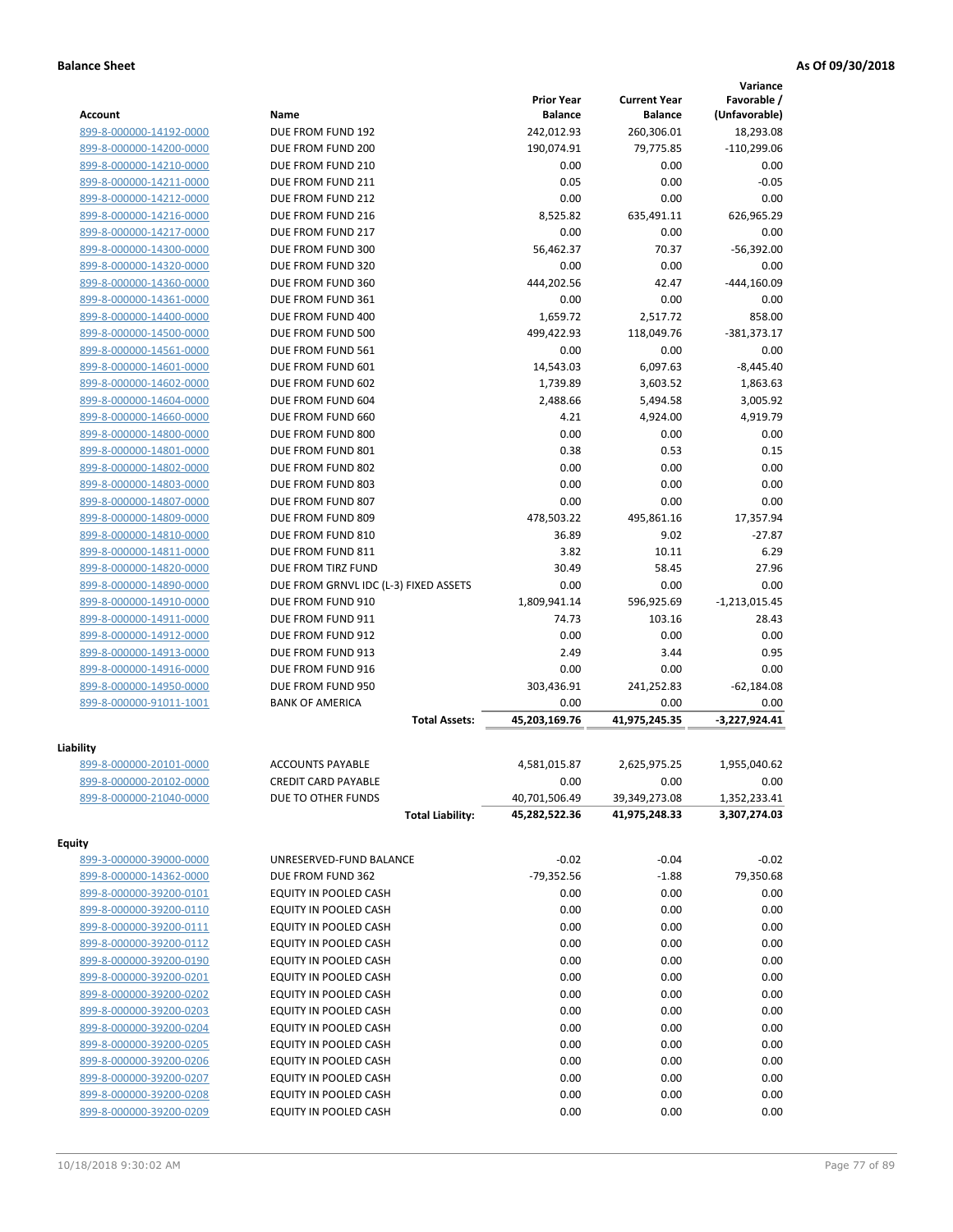**Variance**

|                         |                              | <b>Prior Year</b> | <b>Current Year</b> | Favorable /   |
|-------------------------|------------------------------|-------------------|---------------------|---------------|
| Account                 | Name                         | Balance           | <b>Balance</b>      | (Unfavorable) |
| 899-8-000000-39200-0210 | EQUITY IN POOLED CASH        | 0.00              | 0.00                | 0.00          |
| 899-8-000000-39200-0211 | EQUITY IN POOLED CASH        | 0.00              | 0.00                | 0.00          |
| 899-8-000000-39200-0212 | EQUITY IN POOLED CASH        | 0.00              | 0.00                | 0.00          |
| 899-8-000000-39200-0213 | EQUITY IN POOLED CASH        | 0.00              | 0.00                | 0.00          |
| 899-8-000000-39200-0214 | EQUITY IN POOLED CASH        | 0.00              | 0.00                | 0.00          |
| 899-8-000000-39200-0215 | EQUITY IN POOLED CASH        | 0.00              | 0.00                | 0.00          |
| 899-8-000000-39200-0216 | EQUITY IN POOLED CASH        | 0.00              | 0.00                | 0.00          |
| 899-8-000000-39200-0217 | EQUITY IN POOLED CASH        | 0.00              | 0.00                | 0.00          |
| 899-8-000000-39200-0218 | <b>EQUITY IN POOLED CASH</b> | 0.00              | 0.00                | 0.00          |
| 899-8-000000-39200-0219 | EQUITY IN POOLED CASH        | 0.00              | 0.00                | 0.00          |
| 899-8-000000-39200-0220 | EQUITY IN POOLED CASH        | 0.00              | 0.00                | 0.00          |
| 899-8-000000-39200-0221 | EQUITY IN POOLED CASH        | 0.00              | 0.00                | 0.00          |
| 899-8-000000-39200-0222 | EQUITY IN POOLED CASH        | 0.00              | 0.00                | 0.00          |
| 899-8-000000-39200-0223 | EQUITY IN POOLED CASH        | 0.00              | 0.00                | 0.00          |
| 899-8-000000-39200-0224 | EQUITY IN POOLED CASH        | 0.00              | 0.00                | 0.00          |
| 899-8-000000-39200-0225 | EQUITY IN POOLED CASH        | 0.00              | 0.00                | 0.00          |
| 899-8-000000-39200-0226 | EQUITY IN POOLED CASH        | 0.00              | 0.00                | 0.00          |
| 899-8-000000-39200-0227 | EQUITY IN POOLED CASH        | 0.00              | 0.00                | 0.00          |
| 899-8-000000-39200-0228 | <b>EQUITY IN POOLED CASH</b> | 0.00              | 0.00                | 0.00          |
| 899-8-000000-39200-0229 | <b>EQUITY IN POOLED CASH</b> | 0.00              | 0.00                | 0.00          |
| 899-8-000000-39200-0231 | <b>EQUITY IN POOLED CASH</b> | 0.00              | 0.00                | 0.00          |
| 899-8-000000-39200-0232 | EQUITY IN POOLED CASH        | 0.00              | 0.00                | 0.00          |
| 899-8-000000-39200-0233 | EQUITY IN POOLED CASH        | 0.00              | 0.00                | 0.00          |
| 899-8-000000-39200-0234 | EQUITY IN POOLED CASH        | 0.00              | 0.00                | 0.00          |
| 899-8-000000-39200-0235 | EQUITY IN POOLED CASH        | 0.00              | 0.00                | 0.00          |
| 899-8-000000-39200-0236 | EQUITY IN POOLED CASH        | 0.00              | 0.00                | 0.00          |
| 899-8-000000-39200-0241 | EQUITY IN POOLED CASH        | 0.00              | 0.00                | 0.00          |
| 899-8-000000-39200-0247 | EQUITY IN POOLED CASH        | 0.00              | 0.00                | 0.00          |
| 899-8-000000-39200-0250 | EQUITY IN POOLED CASH        | 0.00              | 0.00                | 0.00          |
| 899-8-000000-39200-0251 | EQUITY IN POOLED CASH        | 0.00              | 0.00                | 0.00          |
| 899-8-000000-39200-0252 | EQUITY IN POOLED CASH        | 0.00              | 0.00                | 0.00          |
| 899-8-000000-39200-0253 | EQUITY IN POOLED CASH        | 0.00              | 0.00                | 0.00          |
| 899-8-000000-39200-0254 | EQUITY IN POOLED CASH        | 0.00              | 0.00                | 0.00          |
| 899-8-000000-39200-0301 | EQUITY IN POOLED CASH        | 0.00              | 0.00                | 0.00          |
| 899-8-000000-39200-0302 | <b>EQUITY IN POOLED CASH</b> | 0.00              | 0.00                | 0.00          |
| 899-8-000000-39200-0401 | EQUITY IN POOLED CASH        | 0.00              | 0.00                | 0.00          |
| 899-8-000000-39200-0402 | EQUITY IN POOLED CASH        | 0.00              | 0.00                | 0.00          |
| 899-8-000000-39200-0403 | EQUITY IN POOLED CASH        | 0.00              | 0.00                | 0.00          |
| 899-8-000000-39200-0405 | <b>EQUITY IN POOLED CASH</b> | 0.00              | 0.00                | 0.00          |
| 899-8-000000-39200-0406 | EQUITY IN POOLED CASH        | 0.00              | 0.00                | 0.00          |
| 899-8-000000-39200-0410 | EQUITY IN POOLED CASH        | 0.00              | 0.00                | 0.00          |
| 899-8-000000-39200-0411 | EQUITY IN POOLED CASH        | 0.00              | 0.00                | 0.00          |
| 899-8-000000-39200-0501 | EQUITY IN POOLED CASH        | 0.00              | 0.00                | 0.00          |
| 899-8-000000-39200-0502 | EQUITY IN POOLED CASH        | 0.00              | 0.00                | 0.00          |
| 899-8-000000-39200-0503 | EQUITY IN POOLED CASH        | 0.00              | 0.00                | 0.00          |
| 899-8-000000-39200-0504 | EQUITY IN POOLED CASH        | 0.00              | 0.00                | 0.00          |
| 899-8-000000-39200-0505 | EQUITY IN POOLED CASH        | 0.00              | 0.00                | 0.00          |
| 899-8-000000-39200-0506 | EQUITY IN POOLED CASH        | 0.00              | 0.00                | 0.00          |
| 899-8-000000-39200-0507 | EQUITY IN POOLED CASH        | 0.00              | 0.00                | 0.00          |
| 899-8-000000-39200-0511 | EQUITY IN POOLED CASH        | 0.00              | 0.00                | 0.00          |
| 899-8-000000-39200-0513 | EQUITY IN POOLED CASH        | 0.00              | 0.00                | 0.00          |
| 899-8-000000-39200-0521 | EQUITY IN POOLED CASH        | 0.00              | 0.00                | 0.00          |
| 899-8-000000-39200-0522 | EQUITY IN POOLED CASH        | 0.00              | 0.00                | 0.00          |
| 899-8-000000-39200-0523 | EQUITY IN POOLED CASH        | 0.00              | 0.00                | 0.00          |
| 899-8-000000-39200-0601 | EQUITY IN POOLED CASH        | 0.00              | 0.00                | 0.00          |
| 899-8-000000-39200-0602 | EQUITY IN POOLED CASH        | 0.00              | 0.00                | 0.00          |
| 899-8-000000-39200-0603 | EQUITY IN POOLED CASH        | 0.00              | 0.00                | 0.00          |
| 899-8-000000-39200-0604 | EQUITY IN POOLED CASH        | 0.00              | 0.00                | 0.00          |
| 899-8-000000-39200-0702 | EQUITY IN POOLED CASH        | 0.00              | 0.00                | 0.00          |
|                         |                              |                   |                     |               |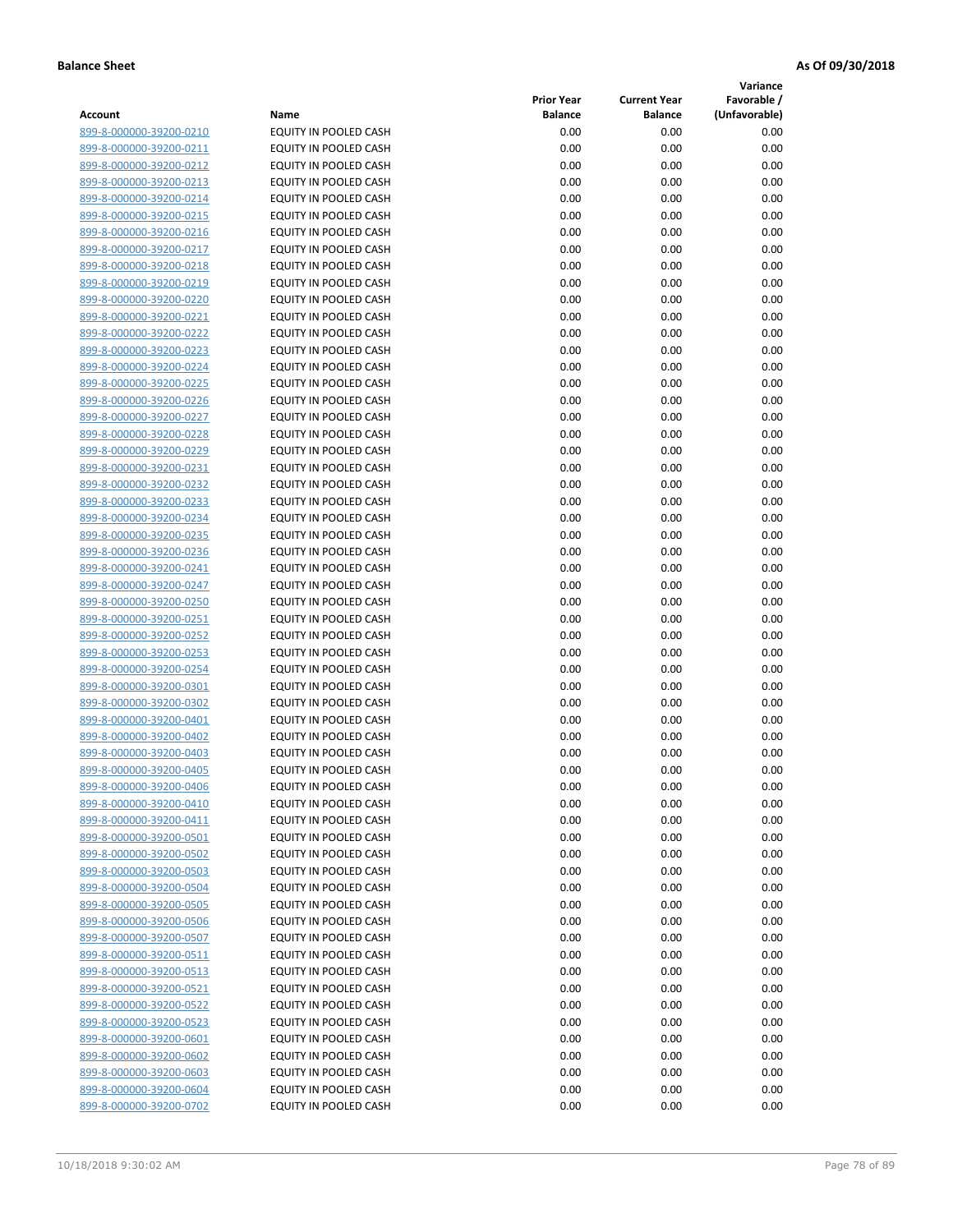|                                |                                                          |                   |                     | Variance        |
|--------------------------------|----------------------------------------------------------|-------------------|---------------------|-----------------|
|                                |                                                          | <b>Prior Year</b> | <b>Current Year</b> | Favorable /     |
| <b>Account</b>                 | Name                                                     | <b>Balance</b>    | <b>Balance</b>      | (Unfavorable)   |
| 899-8-000000-39200-0703        | EQUITY IN POOLED CASH                                    | 0.00              | 0.00                | 0.00            |
| 899-8-000000-39200-0704        | EQUITY IN POOLED CASH                                    | 0.00              | 0.00                | 0.00            |
| 899-8-000000-39200-0705        | EQUITY IN POOLED CASH                                    | 0.00              | 0.00                | 0.00            |
| 899-8-000000-39200-0706        | <b>EQUITY IN POOLED CASH</b>                             | 0.00              | 0.00                | 0.00            |
| 899-8-000000-39200-0707        | <b>EQUITY IN POOLED CASH</b>                             | 0.00              | 0.00                | 0.00            |
| 899-8-000000-39200-0708        | <b>EQUITY IN POOLED CASH</b>                             | 0.00              | 0.00                | 0.00            |
| 899-8-000000-39200-0710        | EQUITY IN POOLED CASH                                    | 0.00              | 0.00                | 0.00            |
| 899-8-000000-39200-0721        | <b>EQUITY IN POOLED CASH</b>                             | 0.00              | 0.00                | 0.00            |
| 899-8-000000-39200-0722        | <b>EQUITY IN POOLED CASH</b>                             | 0.00              | 0.00                | 0.00            |
| 899-8-000000-39200-0723        | <b>EQUITY IN POOLED CASH</b>                             | 0.00              | 0.00                | 0.00            |
| 899-8-000000-39200-0731        | <b>EQUITY IN POOLED CASH</b>                             | 0.00              | 0.00                | 0.00            |
| 899-8-000000-39200-0825        | <b>EQUITY IN POOLED CASH</b>                             | 0.00              | 0.00                | 0.00            |
| 899-8-000000-39200-0901        | <b>EQUITY IN POOLED CASH</b>                             | 0.00              | 0.00                | 0.00            |
| 899-8-000000-39200-0902        | EQUITY IN POOLED CASH                                    | 0.00              | 0.00                | 0.00            |
| 899-8-000000-39200-0903        | <b>EQUITY IN POOLED CASH</b>                             | 0.00              | 0.00                | 0.00            |
| 899-8-000000-39200-0904        | <b>EQUITY IN POOLED CASH</b>                             | 0.00              | 0.00                | 0.00            |
| 899-8-000000-39200-0905        | <b>EQUITY IN POOLED CASH</b>                             | 0.00              | 0.00                | 0.00            |
| 899-8-000000-39200-0909        | EQUITY IN POOLED CASH                                    | 0.00              | 0.00                | 0.00            |
| 899-8-000000-39200-0910        | <b>EQUITY IN POOLED CASH</b>                             | 0.00              | 0.00                | 0.00            |
| 899-8-000000-39200-0960        | <b>EQUITY IN POOLED CASH</b>                             | 0.00              | 0.00                | 0.00            |
| 899-8-000000-39200-9999        | EQUITY IN POOLED CASH                                    | 0.00              | 0.00                | 0.00            |
|                                | <b>Total Beginning Equity:</b>                           | $-79,352.58$      | $-1.92$             | 79,350.66       |
| <b>Total Revenue</b>           |                                                          | $-0.02$           | $-1.06$             | $-1.04$         |
| Revenues Over/(Under) Expenses |                                                          | $-0.02$           | $-1.06$             | $-1.04$         |
|                                | <b>Total Equity and Current Surplus (Deficit):</b>       | $-79,352.60$      | $-2.98$             | 79,349.62       |
|                                | Total Liabilities, Equity and Current Surplus (Deficit): | 45,203,169.76     | 41,975,245.35       | $-3,227,924.41$ |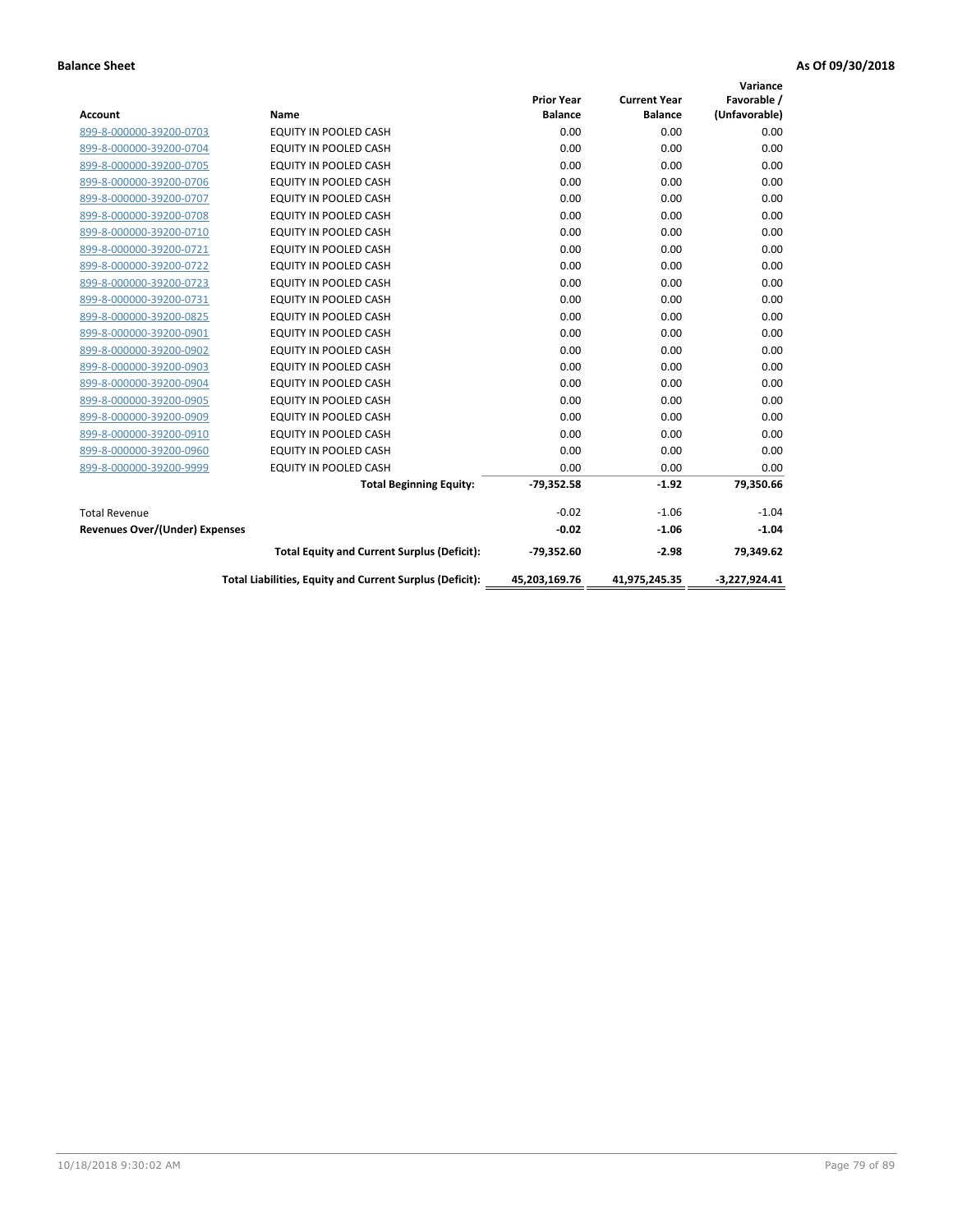| <b>Account</b>                                     | Name                                                                      | <b>Prior Year</b><br><b>Balance</b> | <b>Current Year</b><br><b>Balance</b> | Variance<br>Favorable /<br>(Unfavorable) |
|----------------------------------------------------|---------------------------------------------------------------------------|-------------------------------------|---------------------------------------|------------------------------------------|
| <b>Fund: 910 - ELECTRIC OPERATING FUND</b>         |                                                                           |                                     |                                       |                                          |
| Assets                                             |                                                                           |                                     |                                       |                                          |
| 910-9-000000-10000-1300                            | <b>CASH</b>                                                               | 11,390,764.53                       | 15,263,512.49                         | 3,872,747.96                             |
| 910-9-000000-10209-1300                            | <b>ADMIN PETTY CASH</b>                                                   | 658.89                              | 658.89                                | 0.00                                     |
| 910-9-000000-10308-1300                            | <b>GEUS SERVICE CENTER CHANGE</b>                                         | 849.90                              | 849.90                                | 0.00                                     |
| 910-9-000000-10309-1300                            | <b>GEUS DOWNTOWN CHANGE</b>                                               | 1,650.00                            | 1,650.00                              | 0.00                                     |
| 910-9-000000-12190-1810                            | DEFERRED ISSUANCE COSTS 2001                                              | 0.00                                | 0.00                                  | 0.00                                     |
| 910-9-000000-12191-1810                            | DEFERRED ISSUANCE COST 2008 ENGINE PR                                     | 0.00                                | 0.00                                  | 0.00                                     |
| 910-9-000000-12192-1810                            | DEFERRED ISSUANCE COSTS 2010 BOA ENGI                                     | 0.00                                | 0.00                                  | 0.00                                     |
| 910-9-000000-12193-1810                            | DEFERRED ISSUANCE COSTS 2010 SCRUBBEI                                     | 0.00                                | 0.00                                  | 0.00                                     |
| 910-9-000000-12194-1810                            | DEFERRED ISSUANCE COSTS 2010 TMPA DEI                                     | 0.00                                | 0.00                                  | 0.00                                     |
| 910-9-000000-12201-1810                            | <b>BOND DISCOUNT</b>                                                      | 113,851.33                          | 113,851.33                            | 0.00                                     |
| 910-9-000000-13000-1420                            | <b>CUSTOMER ACCOUNTS RECEIVABLE</b>                                       | 2,588,136.80                        | 2,162,817.79                          | $-425,319.01$                            |
| 910-9-000000-13001-1420                            | NON CURRENT CUSTOMER ACCTS RECEIVAE                                       | 473,230.02                          | 535,216.96                            | 61,986.94                                |
| 910-9-000000-13002-1440                            | ALLOWANCE FOR UNCOLLECTABLE                                               | $-486,011.78$                       | $-554,203.11$                         | $-68,191.33$                             |
| 910-9-000000-13003-1422                            | UNBILLED YEAR-END ACCRUAL                                                 | 7,981,425.95                        | 4,061,587.22                          | $-3,919,838.73$                          |
| 910-9-000000-13009-1423                            | FUEL ADJUSTMENT - UNDER/OVER                                              | 630,529.35                          | 630,529.35                            | 0.00                                     |
| 910-9-000000-13011-1420                            | AMP RECEIVABLE                                                            | $-53,110.05$                        | $-137,376.08$                         | $-84,266.03$                             |
| 910-9-000000-13066-1421                            | AMPY CUSTOMER ACCOUNTS RECEIVABLE                                         | 0.00                                | 0.00                                  | 0.00                                     |
| 910-9-000000-13067-1421                            | AMPY ARREARS ACCOUNTS RECEIVABLE                                          | $-4,033.85$                         | $-4,998.36$                           | $-964.51$                                |
| 910-9-000000-13068-1421                            | AMPY Customers Left With Balance A/R<br>MISCELLANEOUS ACCOUNTS RECEIVABLE | 44,609.65                           | 53,038.61<br>0.00                     | 8,428.96                                 |
| 910-9-000000-13201-1430<br>910-9-000000-13205-1710 | <b>INTEREST RECEIVABLE</b>                                                | 138,437.33<br>0.00                  | 0.00                                  | $-138,437.33$<br>0.00                    |
| 910-9-000000-13290-1650                            | PREPAYMENTS                                                               | 0.00                                | 0.00                                  | 0.00                                     |
| 910-9-000000-13291-1651                            | TMPA SCRUBBER PREPAYMENT                                                  | 7,308,064.08                        | 0.08                                  | $-7,308,064.00$                          |
| 910-9-000000-13293-1653                            | TMPA FIXED COSTS PREPAYMENT                                               | 28,334,876.64                       | $-1.36$                               | -28,334,878.00                           |
| 910-9-000000-13294-1654                            | TMPA DEMAND COSTS ESCROW                                                  | 0.00                                | 0.00                                  | 0.00                                     |
| 910-9-000000-13297-1657                            | <b>ERCOT CRR PREPAYMENTS</b>                                              | 49,427.39                           | 27,847.03                             | $-21,580.36$                             |
| 910-9-000000-13299-1655                            | <b>ERCOT COLLATERAL</b>                                                   | 111,550.00                          | 111,550.00                            | 0.00                                     |
| 910-9-000000-14001-1461                            | DUE FROM COG - GENERAL FUND                                               | 0.00                                | 0.00                                  | 0.00                                     |
| 910-9-000000-14402-1469                            | DUE FROM DEBT SERVICE FUND                                                | 4,625,445.97                        | 4,625,445.97                          | 0.00                                     |
| 910-9-000000-14501-1467                            | DUE FROM GBOD                                                             | 0.00                                | 0.00                                  | 0.00                                     |
| 910-9-000000-14916-1469                            | DUE FROM FUND 916                                                         | 0.00                                | 0.00                                  | 0.00                                     |
| 910-9-000000-14999-1910                            | DUE FROM 906                                                              | 0.00                                | 0.00                                  | 0.00                                     |
| 910-9-000000-15900-1540                            | <b>INVENTORY</b>                                                          | 2,436,506.53                        | 2,416,878.98                          | $-19,627.55$                             |
| 910-9-000000-15901-1541                            | <b>GEUS UNLEADED GASOLINE</b>                                             | 168.82                              | 516.51                                | 347.69                                   |
| 910-9-000000-15902-1542                            | <b>GEUS DIESEL GASOLINE</b>                                               | 2,809.16                            | 3,484.97                              | 675.81                                   |
| 910-9-000000-15903-1543                            | <b>INVENTORY - SUBSTATION</b>                                             | 7,771.80                            | 7,771.80                              | 0.00                                     |
| 910-9-000000-15909-1510                            | STEAM PLANT FUEL OIL INVENTORY                                            | 579,780.55                          | 579,780.55                            | 0.00                                     |
| 910-9-000000-16301-1070                            | <b>CWIP</b>                                                               | 72,260.35                           | 72,260.35                             | 0.00                                     |
| 910-9-000000-17501-1860                            | <b>EMPLOYEE CONTRIBUTIONS</b>                                             | 457,380.00                          | 500,413.00                            | 43,033.00                                |
| 910-9-000000-17504-1860                            | <b>INVESTMENT RETURN</b>                                                  | 2,134,124.00                        | 1,577,787.00                          | -556,337.00                              |
| 910-9-000000-17508-1860                            | EXPERIENCE DIFFERENCE- OUTFLOW                                            | 43,240.00                           | 27,775.00                             | $-15,465.00$                             |
| 910-9-000000-17509-1860                            | <b>EXPERIENCE DIFFERENCE - INFLOW</b>                                     | 0.00                                | $-183,876.00$                         | $-183,876.00$                            |
| 910-9-000000-17520-1860                            | <b>ASSUMPTION CHANGES</b>                                                 | 567,066.00                          | 369,482.00                            | $-197,584.00$                            |
| 910-9-000000-19000-3100                            | STEAM - LAND                                                              | 117,340.90                          | 117,340.90                            | 0.00                                     |
| 910-9-000000-19001-3110                            | STEAM PLANT - STRUCTURES                                                  | 1,082,096.04                        | 1,082,096.04                          | 0.00                                     |
| 910-9-000000-19002-3120                            | STEAM PLANT - BOILER PLANT EQUIPMENT                                      | 4,886,434.29                        | 4,886,434.29                          | 0.00                                     |
| 910-9-000000-19003-3130                            | STEAM PLANT - ENGINES                                                     | 0.00                                | 0.00                                  | 0.00                                     |
| 910-9-000000-19004-3140                            | <b>STEAM PLANT - GENERATORS</b>                                           | 9,067,106.70                        | 9,067,106.70                          | 0.00                                     |
| 910-9-000000-19005-3150                            | STEAM PLANT - ACCESSORY ELECTRIC EQUIF                                    | 990,833.75                          | 990,833.75                            | 0.00                                     |
| 910-9-000000-19006-3160                            | STEAM PLANT - MISC POWER PLANT EQUIPI                                     | 12,912.88                           | 12,912.88                             | 0.00                                     |
| 910-9-000000-19100-3400                            | <b>ENGINE PLANT - LAND</b>                                                | 43,850.00                           | 43,850.00                             | 0.00                                     |
| 910-9-000000-19101-3410                            | <b>ENGINE PLANT - STRUCTURES</b>                                          | 4,655,874.20                        | 4,655,874.20                          | 0.00                                     |
| 910-9-000000-19101-3411                            | <b>ENGINE PLANT - STRUCTURES</b>                                          | 0.00                                | 0.00                                  | 0.00                                     |
| 910-9-000000-19104-3440                            | <b>ENGINE PLANT - ENGINE PLANT GENERATOF</b>                              | 28,633,940.73                       | 28,633,940.73                         | 0.00                                     |
| 910-9-000000-19105-3450                            | ENGINE PLANT - ACCESSORY ELECTRIC EQUI                                    | 216,217.48                          | 216,217.48                            | 0.00                                     |
| 910-9-000000-19106-3460                            | ENGINE PLANT - MISCELLANEOUS POWER P                                      | 24,458.10                           | 24,458.10                             | 0.00                                     |
| 910-9-000000-19204-3442                            | ENGINE PLANT - RENEWABLE GENERATORS                                       | 245,000.01                          | 245,000.01                            | 0.00                                     |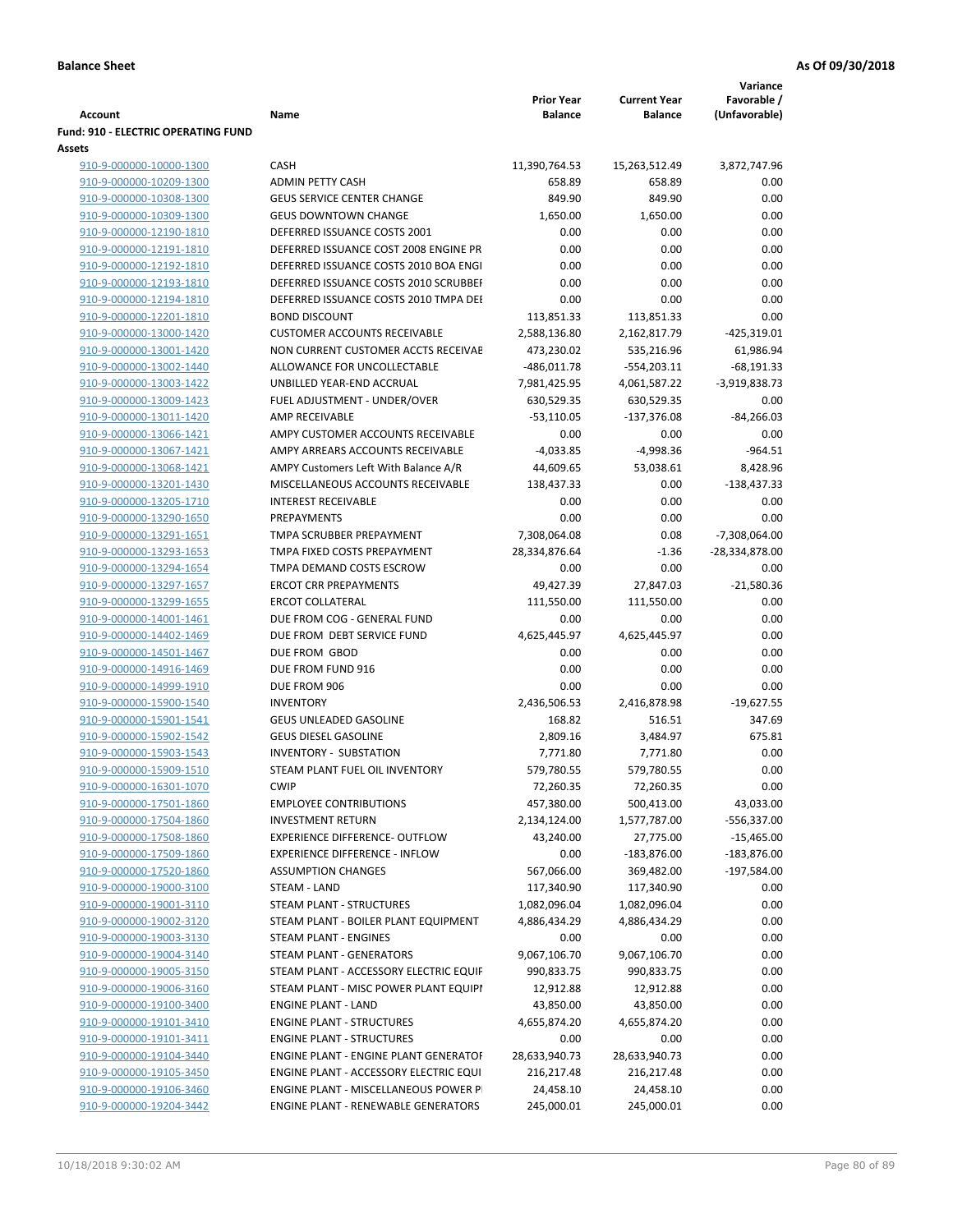|                                                    |                                                                             |                    |                     | Variance        |
|----------------------------------------------------|-----------------------------------------------------------------------------|--------------------|---------------------|-----------------|
|                                                    |                                                                             | <b>Prior Year</b>  | <b>Current Year</b> | Favorable /     |
| <b>Account</b>                                     | Name                                                                        | <b>Balance</b>     | <b>Balance</b>      | (Unfavorable)   |
| 910-9-000000-19301-3500                            | TRANSMISSION - LAND                                                         | 53,501.21          | 53,501.21           | 0.00            |
| 910-9-000000-19302-3530                            | TRANSMISSION - SUBSTATIONS                                                  | 5,714,413.54       | 5,714,413.54        | 0.00            |
| 910-9-000000-19303-3572                            | <b>TRANSMISSION - TMPA LINES</b>                                            | 1,156,631.80       | 1,156,631.80        | 0.00            |
| 910-9-000000-19304-3571                            | <b>TRANSMISSION - GEUS LINES</b>                                            | 3,709,927.39       | 3,709,927.39        | 0.00            |
| 910-9-000000-19401-3600                            | <b>DISTRIBUTION - LAND</b>                                                  | 218,418.15         | 218,418.15          | 0.00            |
| 910-9-000000-19402-3620                            | <b>DISTRIBUTION - SUBSTATIONS</b>                                           | 6,166,201.55       | 6,166,201.55        | 0.00            |
| 910-9-000000-19403-3640                            | <b>DISTRIBUTION - POLES</b>                                                 | 4,441,832.25       | 4,441,832.25        | 0.00            |
| 910-9-000000-19404-3650                            | DISTRIBUTION - OH CONDUCTOR & DEVICES                                       | 3,789,682.68       | 3,789,682.68        | 0.00            |
| 910-9-000000-19405-3660                            | DISTRIBUTION - UNDERGROUND CONDUIT                                          | 1,627,405.55       | 1,627,405.55        | 0.00            |
| 910-9-000000-19406-3670                            | DISTRIBUTION - UG CONDUCTOR & DEVICES                                       | 2,988,077.35       | 2,988,077.35        | 0.00            |
| 910-9-000000-19407-3680                            | DISTRIBUTION - TRANSFORMERS                                                 | 4,298,515.53       | 4,298,515.53        | 0.00            |
| 910-9-000000-19408-3690                            | DISTRIBUTION - SERVICE CONNECTIONS                                          | 588,547.03         | 588,547.03          | 0.00            |
| 910-9-000000-19409-3700                            | <b>DISTRIBUTION - METERS</b>                                                | 1,892,735.62       | 1,892,735.62        | 0.00            |
| 910-9-000000-19410-3710                            | <b>DISTRIBUTION - VAPOR LIGHTS</b>                                          | 87,306.38          | 87,306.38           | 0.00            |
| 910-9-000000-19411-3750                            | DISTRIBUTION - STREET LIGHTS & SIGNALS                                      | 93,927.69          | 93,927.69           | 0.00            |
| 910-9-000000-19501-3890                            | <b>GENERAL - LAND</b>                                                       | 110,503.10         | 110,503.10          | 0.00            |
| 910-9-000000-19502-3900                            | <b>GENERAL - STRUCTURES</b>                                                 | 5,945,156.47       | 5,945,156.47        | 0.00            |
| 910-9-000000-19503-3910                            | <b>GENERAL - FURNITURE &amp; OFFICE EQUIPMEN</b>                            | 540,997.72         | 540,997.72          | 0.00            |
| 910-9-000000-19504-3941                            | <b>GENERAL - METER READING ASSETS</b>                                       | 38,482.00          | 38,482.00           | 0.00            |
| 910-9-000000-19505-3911                            | <b>GENERAL - CUSTOMER SERVICE EQUIPMENT</b>                                 | 11,750.00          | 11,750.00           | 0.00            |
| 910-9-000000-19506-3914                            |                                                                             | 0.00               |                     | 0.00            |
| 910-9-000000-19507-3915                            | <b>GENERAL - BILLING EQUIPMENT</b><br><b>GENERAL - CASHIERING EQUIPMENT</b> | 7.033.54           | 0.00                | 0.00            |
|                                                    |                                                                             |                    | 7,033.54            |                 |
| 910-9-000000-19508-3920                            | <b>GENERAL - TRANSPORTATION EQUIPMENT</b>                                   | 2,561,103.63       | 2,561,103.63        | 0.00            |
| 910-9-000000-19509-3930                            | <b>GENERAL - WAREHOUSE EQUIPMENT</b>                                        | 69,324.02          | 69,324.02           | 0.00            |
| 910-9-000000-19510-3940                            | <b>GENERAL - TOOLS</b>                                                      | 13,918.37          | 13,918.37           | 0.00            |
| 910-9-000000-19511-3950                            | <b>GENERAL - LABORATORY EQUIPMENT</b>                                       | 336,291.99         | 336,291.99          | 0.00            |
| 910-9-000000-19512-3960                            | <b>GENERAL - POWER OPERATED EQUIPMENT</b>                                   | 349,755.28         | 349,755.28          | 0.00            |
| 910-9-000000-19513-3970                            | <b>GENERAL - COMMUNICATIONS EQUIPMENT</b>                                   | 47,808.65          | 47,808.65           | 0.00            |
|                                                    | <b>GENERAL - MISCELLANEOUS EQUIPMENT</b>                                    | 0.00               | 0.00                | 0.00            |
| 910-9-000000-19514-3980                            |                                                                             |                    |                     |                 |
| 910-9-000000-19999-1080                            | ACCUMULATED DEPRECIATION                                                    | -42,390,504.18     | -42,390,504.18      | 0.00            |
|                                                    | <b>Total Assets:</b>                                                        | 123,996,268.75     | 86,709,060.26       | -37,287,208.49  |
|                                                    |                                                                             |                    |                     |                 |
| Liability                                          |                                                                             |                    |                     |                 |
| 910-9-000000-20101-2320                            | <b>ACCOUNTS PAYABLE</b>                                                     | 1,809,941.14       | 596,925.69          | 1,213,015.45    |
| 910-9-000000-20102-2321                            | <b>CREDIT CARD PAYABLE</b>                                                  | $-7,886.41$        | $-7,886.41$         | 0.00            |
| 910-9-000000-20103-2322                            | <b>ACCRUED ACCOUNTS PAYABLE</b>                                             | $-323,033.10$      | 1,639,551.86        | $-1,962,584.96$ |
| 910-9-000000-20139-2323                            | RETAINAGES PAYABLE                                                          | 0.00               | 0.00                | 0.00            |
| 910-9-000000-20141-0000                            | <b>TELEPHONE CLEARING</b>                                                   | 0.00               | 0.00                | 0.00            |
| 910-9-000000-20142-0000                            | <b>ESCROW</b>                                                               | 0.00               | 0.00                | 0.00            |
| 910-9-000000-20815-2410                            | SALES TAX PAYABLE - IN THE CITY                                             | 80,998.24          | 85,517.55           | $-4,519.31$     |
| 910-9-000000-20816-2411                            | SALES TAX PAYABLE - OUT OF CITY                                             | 3,099.62           | 4,390.18            | $-1,290.56$     |
| 910-9-000000-21001-2341                            | DUE TO COG - GEN FUND                                                       | 0.00               | 0.00                | 0.00            |
| 910-9-000000-21406-2329                            | <b>DUE TO 906</b>                                                           | 0.00               | 0.00                | 0.00            |
| 910-9-000000-21507-2347                            | DUE TO GBOD                                                                 | 0.00               | 0.00                | 0.00            |
| 910-9-000000-22001-2327                            | SALARIES PAYABLE                                                            | 604,851.85         | 302,737.95          | 302,113.90      |
| 910-9-000000-22002-2328                            | PTO PAYABLE                                                                 | 488,765.12         | 488,765.12          | 0.00            |
| 910-9-000000-23011-2211                            | <b>REVENUE BONDS</b>                                                        | 490,000.00         | 490,000.00          | 0.00            |
| 910-9-000000-24000-2350                            | <b>CUSTOMER DEPOSITS</b>                                                    | 2,367,180.18       | 2,455,974.65        | $-88,794.47$    |
| 910-9-000000-24014-2359                            | <b>CUSTOMER DEPOSITS / AMPY EQUIPMENT</b>                                   | 106,434.23         | 101,959.23          | 4,475.00        |
| 910-9-000000-24015-2350                            | AMP RESERVE                                                                 | $-53,110.05$       | $-137,376.08$       | 84,266.03       |
| 910-9-000000-25069-2530                            | PREPAID ELECTRICITY - AMPY                                                  | $-49,749.04$       | $-69,773.43$        | 20,024.39       |
| 910-9-000000-26001-2283                            | <b>OBLIGATION FOR COMPENSATED ABSENCES</b>                                  | 448,710.12         | 448,710.12          | 0.00            |
| 910-9-000000-26102-2210                            | REVENUE BONDS PAYABLE                                                       | 37,798,000.00      | 37,798,000.00       | 0.00            |
| 910-9-000000-26107-2250                            | PREMIUM ON 2010 ISSUE                                                       | 188,365.62         | 188,365.62          | 0.00            |
|                                                    | <b>SCRUBBER DEBT - 2010</b>                                                 |                    |                     | 0.00            |
| 910-9-000000-26108-2250                            |                                                                             | 10,395,000.00      | 10,395,000.00       |                 |
| 910-9-000000-26109-2250                            | PREMIUM ON SCRUBBER                                                         | 160,136.91         | 160,136.91          | 0.00            |
| 910-9-000000-26110-2250                            | TMPA DEBT - 2010                                                            | 20,640,000.00      | 20,640,000.00       | 0.00            |
| 910-9-000000-26111-2250<br>910-9-000000-29300-0000 | PREMIUM ON TMPA DEBT<br><b>ENCUMBRANCE SUMMARY</b>                          | 317,603.37<br>0.00 | 317,603.37<br>0.00  | 0.00<br>0.00    |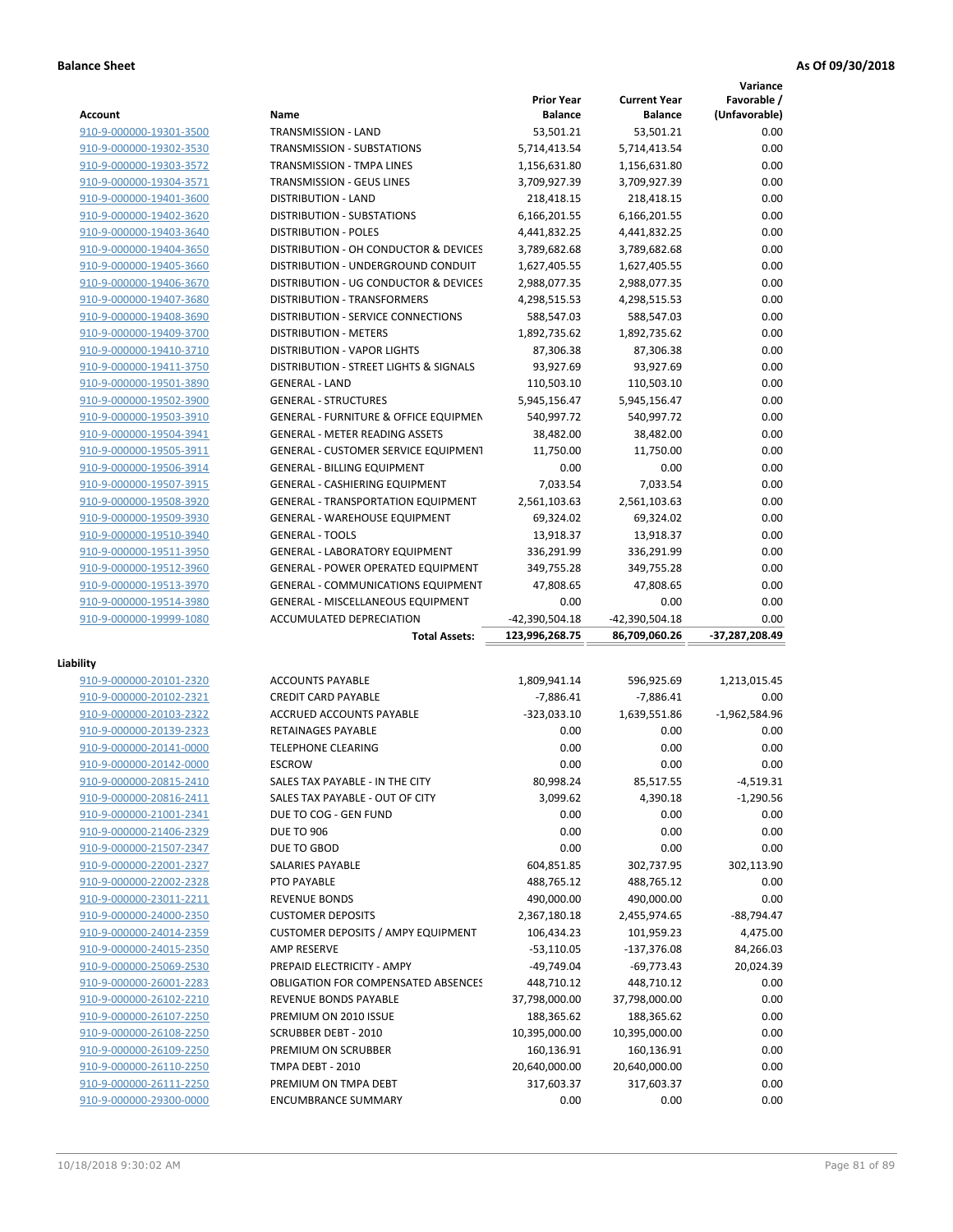| <b>Account</b>                        | Name                                                     | <b>Prior Year</b><br><b>Balance</b> | <b>Current Year</b><br><b>Balance</b> | Variance<br>Favorable /<br>(Unfavorable) |
|---------------------------------------|----------------------------------------------------------|-------------------------------------|---------------------------------------|------------------------------------------|
| 910-9-000000-29400-0100               | RESERVED ACCOUNT / ENCUMBRANCES                          | 0.00                                | 0.00                                  | 0.00                                     |
| 910-9-000000-29999-2283               | <b>NET PENSION LIABILITY</b>                             | 3,606,302.00                        | 3,429,248.00                          | 177,054.00                               |
|                                       | <b>Total Liability:</b>                                  | 79,071,609.80                       | 79,327,850.33                         | $-256,240.53$                            |
| <b>Equity</b>                         |                                                          |                                     |                                       |                                          |
| 910-9-000000-39100-2160               | UNRESERVED RETAINED EARNINGS                             | 43,006,089.64                       | 5,334,474.05                          | $-37,671,615.59$                         |
| 910-9-000000-39500-4210               | <b>NET POSITION - PENSION</b>                            | $-3,070.00$                         | $-3,070.00$                           | 0.00                                     |
|                                       | <b>Total Beginning Equity:</b>                           | 43,003,019.64                       | 5,331,404.05                          | $-37,671,615.59$                         |
| <b>Total Revenue</b>                  |                                                          | 60,903,119.18                       | 60,510,138.27                         | -392,980.91                              |
| <b>Total Expense</b>                  |                                                          | 58,981,479.87                       | 58,460,332.39                         | 521,147.48                               |
| <b>Revenues Over/(Under) Expenses</b> |                                                          | 1,921,639.31                        | 2,049,805.88                          | 128,166.57                               |
|                                       | <b>Total Equity and Current Surplus (Deficit):</b>       | 44,924,658.95                       | 7,381,209.93                          | $-37,543,449.02$                         |
|                                       | Total Liabilities, Equity and Current Surplus (Deficit): | 123,996,268.75                      | 86,709,060.26                         | -37,287,208.49                           |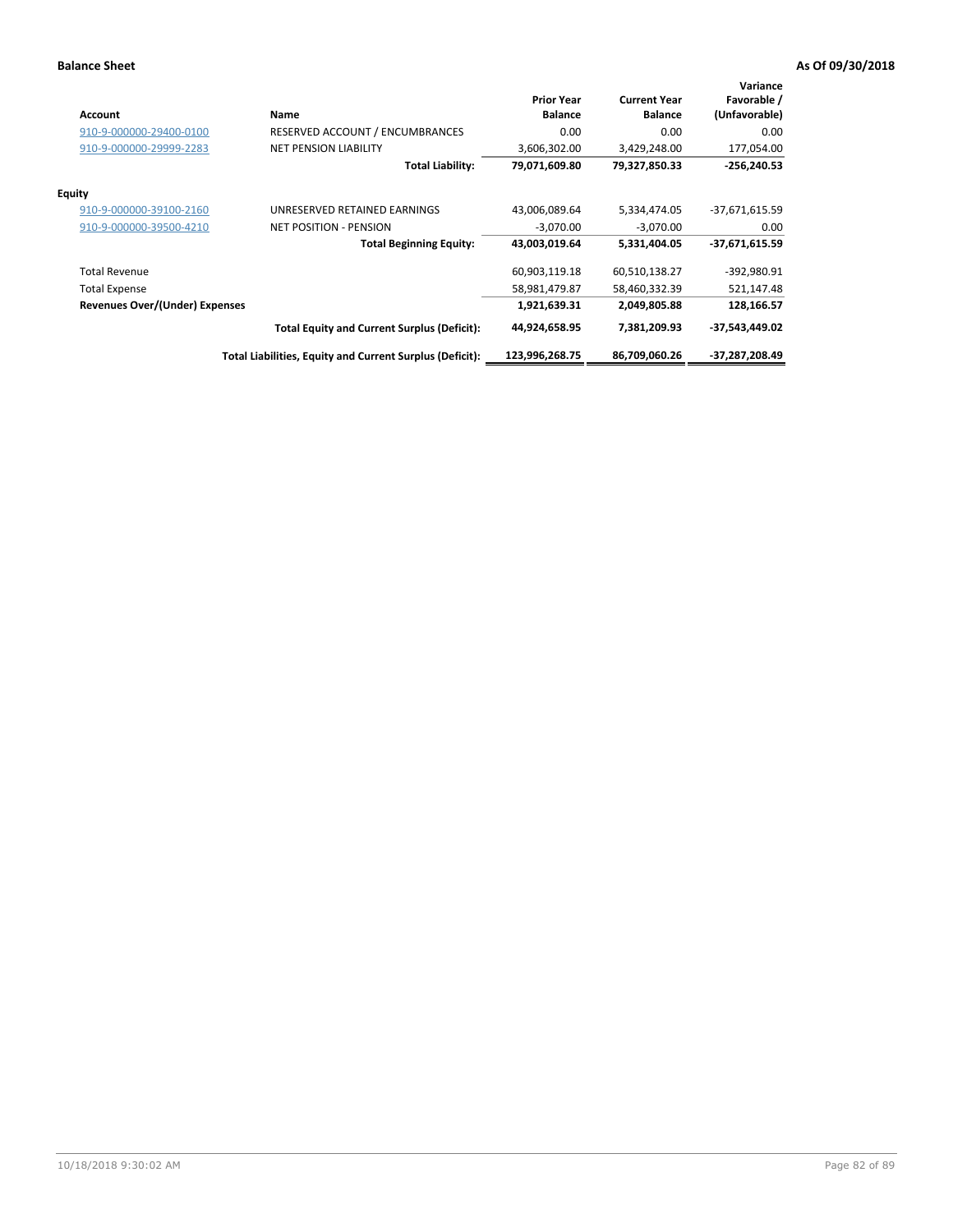| <b>Account</b>                             | Name                                                     | <b>Prior Year</b><br><b>Balance</b> | <b>Current Year</b><br><b>Balance</b> | Variance<br>Favorable /<br>(Unfavorable) |
|--------------------------------------------|----------------------------------------------------------|-------------------------------------|---------------------------------------|------------------------------------------|
| <b>Fund: 911 - ELECTRIC DEBT REDUCTION</b> |                                                          |                                     |                                       |                                          |
| Assets                                     |                                                          |                                     |                                       |                                          |
| 911-9-000000-10000-1300                    | CASH                                                     | 3,027,987.01                        | 3,049,307.15                          | 21,320.14                                |
| 911-9-000000-12002-0000                    | <b>GOVERNMENT OBLIGATIONS / AGENCIES</b>                 | 0.00                                | 0.00                                  | 0.00                                     |
| 911-9-000000-13201-1430                    | MISCELLANEOUS ACCOUNTS RECEIVABLE                        | 0.00                                | 0.00                                  | 0.00                                     |
| 911-9-000000-13205-1710                    | <b>INTEREST RECEIVABLE</b>                               | 0.00                                | 0.00                                  | 0.00                                     |
|                                            | <b>Total Assets:</b>                                     | 3,027,987.01                        | 3,049,307.15                          | 21,320.14                                |
| Liability                                  |                                                          |                                     |                                       |                                          |
| 911-9-000000-20101-0000                    | <b>ACCOUNTS PAYABLE</b>                                  | 74.73                               | 103.16                                | $-28.43$                                 |
| 911-9-000000-20103-0100                    | <b>ACCRUED ACCOUNTS PAYABLE</b>                          | 0.00                                | 0.00                                  | 0.00                                     |
| 911-9-000000-Z2430-0000                    | RESERVED ACCOUNT / ENCUMBRANCE SUM                       | 0.00                                | 0.00                                  | 0.00                                     |
| 911-9-000000-Z2520-0100                    | RESERVED ACCOUNT / ENCUMBRANCES                          | 0.00                                | 0.00                                  | 0.00                                     |
|                                            | <b>Total Liability:</b>                                  | 74.73                               | 103.16                                | $-28.43$                                 |
| <b>Equity</b>                              |                                                          |                                     |                                       |                                          |
| 911-9-000000-39100-2160                    | UNRESERVED RETAINED EARNINGS                             | 3,024,538.46                        | 3,027,912.28                          | 3,373.82                                 |
|                                            | <b>Total Beginning Equity:</b>                           | 3,024,538.46                        | 3,027,912.28                          | 3,373.82                                 |
| <b>Total Revenue</b>                       |                                                          | 3,373.82                            | 21,291.71                             | 17,917.89                                |
| <b>Total Expense</b>                       |                                                          | 0.00                                | 0.00                                  | 0.00                                     |
| <b>Revenues Over/(Under) Expenses</b>      |                                                          | 3,373.82                            | 21,291.71                             | 17,917.89                                |
|                                            | <b>Total Equity and Current Surplus (Deficit):</b>       | 3,027,912.28                        | 3,049,203.99                          | 21,291.71                                |
|                                            | Total Liabilities, Equity and Current Surplus (Deficit): | 3,027,987.01                        | 3,049,307.15                          | 21,320.14                                |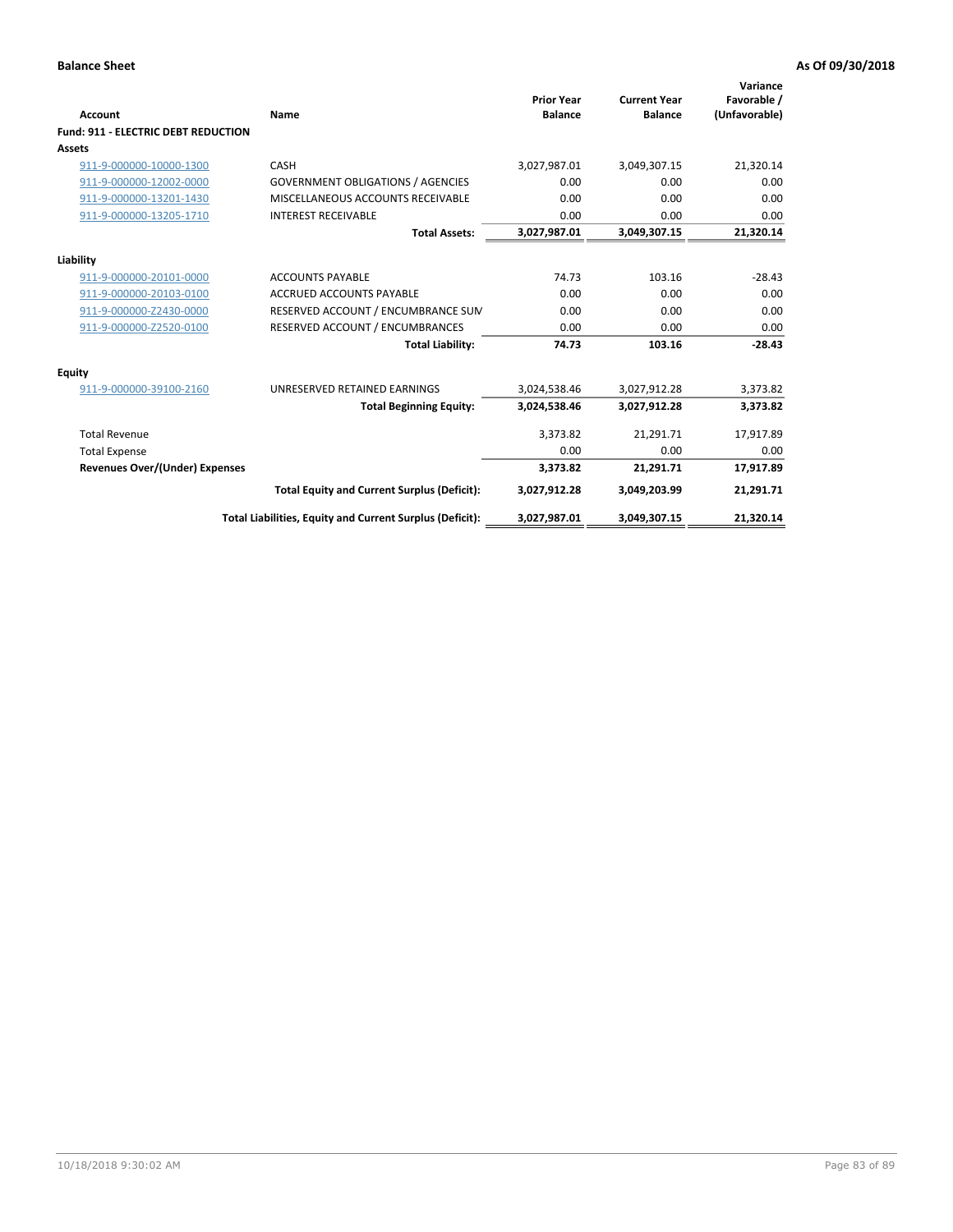| Account                                  | Name                                                     | <b>Prior Year</b><br><b>Balance</b> | <b>Current Year</b><br><b>Balance</b> | Variance<br>Favorable /<br>(Unfavorable) |
|------------------------------------------|----------------------------------------------------------|-------------------------------------|---------------------------------------|------------------------------------------|
| <b>Fund: 912 - ELECTRIC DEBT SERVICE</b> |                                                          |                                     |                                       |                                          |
| <b>Assets</b>                            |                                                          |                                     |                                       |                                          |
| 912-9-000000-10000-1300                  | CASH                                                     | 2,064,071.04                        | 2,088,692.01                          | 24,620.97                                |
| 912-9-000000-11504-1301                  | RESERVE FUND - 2008 BOND ISSUE                           | 1,148,238.39                        | 1,156,681.20                          | 8,442.81                                 |
| 912-9-000000-11506-1301                  | RESERVE FUND - 2010 BOND ISSUE                           | 3,355,670.73                        | 3,379,591.94                          | 23,921.21                                |
| 912-9-000000-11515-1301                  | RESERVE FUND - 2015 BOND ISSUE                           | 137,625.45                          | 139,800.44                            | 2,174.99                                 |
| 912-9-000000-11516-1301                  | RESERVE FUND - 2015 TAXABLE BONDS                        | 44,769.05                           | 45,476.58                             | 707.53                                   |
| 912-9-000000-13205-1710                  | <b>INTEREST RECEIVABLE</b>                               | 0.00                                | 0.00                                  | 0.00                                     |
|                                          | <b>Total Assets:</b>                                     | 6,750,374.66                        | 6,810,242.17                          | 59,867.51                                |
| Liability                                |                                                          |                                     |                                       |                                          |
| 912-9-000000-20101-2320                  | <b>ACCOUNTS PAYABLE</b>                                  | 0.00                                | 0.00                                  | 0.00                                     |
| 912-9-000000-20107-2370                  | <b>ACCRUED INTEREST PAYABLE</b>                          | 491,156.65                          | 452,481.19                            | 38,675.46                                |
| 912-9-000000-21400-2999                  | DUE TO GEUS 910 - ELECTRIC OPERATING                     | 4,625,445.97                        | 4,625,445.97                          | 0.00                                     |
| 912-9-000000-Z2430-0000                  | <b>ENCUMBRANCE SUMMARY</b>                               | 0.00                                | 0.00                                  | 0.00                                     |
| 912-9-000000-Z2520-0100                  | RESERVED ACCOUNT / ENCUMBRANCES                          | 0.00                                | 0.00                                  | 0.00                                     |
|                                          | <b>Total Liability:</b>                                  | 5,116,602.62                        | 5,077,927.16                          | 38,675.46                                |
| Equity                                   |                                                          |                                     |                                       |                                          |
| 912-9-000000-39100-2150                  | SEMI RESERVED RETAINED EARNINGS                          | 1,613,381.08                        | 1,707,694.04                          | 94,312.96                                |
|                                          | <b>Total Beginning Equity:</b>                           | 1,613,381.08                        | 1,707,694.04                          | 94,312.96                                |
| <b>Total Revenue</b>                     |                                                          | 3,840,000.00                        | 3,840,000.00                          | 0.00                                     |
| <b>Total Expense</b>                     |                                                          | 3,819,609.04                        | 3,815,379.03                          | 4,230.01                                 |
| <b>Revenues Over/(Under) Expenses</b>    |                                                          | 20,390.96                           | 24,620.97                             | 4,230.01                                 |
|                                          | <b>Total Equity and Current Surplus (Deficit):</b>       | 1,633,772.04                        | 1,732,315.01                          | 98,542.97                                |
|                                          | Total Liabilities, Equity and Current Surplus (Deficit): | 6,750,374.66                        | 6,810,242.17                          | 59.867.51                                |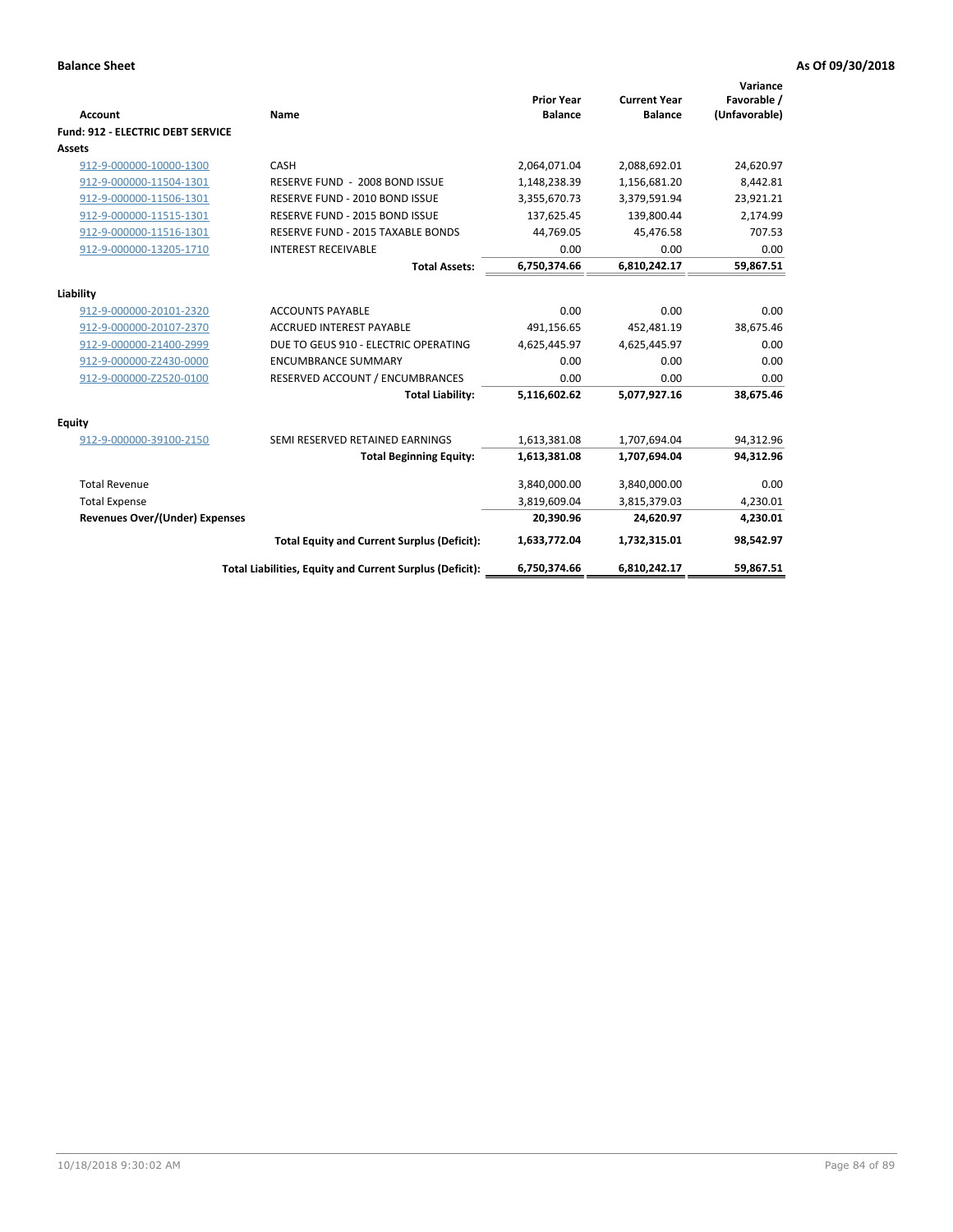| Account                                       | Name                                                     | <b>Prior Year</b><br><b>Balance</b> | <b>Current Year</b><br><b>Balance</b> | Variance<br>Favorable /<br>(Unfavorable) |
|-----------------------------------------------|----------------------------------------------------------|-------------------------------------|---------------------------------------|------------------------------------------|
| <b>Fund: 913 - ELECTRIC CONSTRUCTION FUND</b> |                                                          |                                     |                                       |                                          |
| <b>Assets</b>                                 |                                                          |                                     |                                       |                                          |
| 913-9-000000-10000-1300                       | CASH                                                     | 101,041.08                          | 101,752.55                            | 711.47                                   |
| 913-9-000000-13201-1430                       | MISCELLANEOUS ACCOUNTS RECEIVABLE                        | 0.00                                | 0.00                                  | 0.00                                     |
| 913-9-000000-13205-1710                       | <b>INTEREST RECEIVABLE</b>                               | 0.00                                | 0.00                                  | 0.00                                     |
|                                               | <b>Total Assets:</b>                                     | 101,041.08                          | 101,752.55                            | 711.47                                   |
| Liability                                     |                                                          |                                     |                                       |                                          |
| 913-9-000000-20101-2320                       | <b>ACCOUNTS PAYABLE</b>                                  | 2.49                                | 3.44                                  | $-0.95$                                  |
| 913-9-000000-20102-2321                       | <b>CREDIT CARD PAYABLE</b>                               | 0.00                                | 0.00                                  | 0.00                                     |
| 913-9-000000-20103-0000                       | <b>ACCRUED ACCOUNTS PAYABLE</b>                          | 0.00                                | 0.00                                  | 0.00                                     |
| 913-9-000000-29300-0000                       | <b>ENCUMBRANCE SUMMARY</b>                               | 0.00                                | 0.00                                  | 0.00                                     |
| 913-9-000000-29400-0100                       | RESERVED ACCOUNT / ENCUMBRANCES                          | 0.00                                | 0.00                                  | 0.00                                     |
|                                               | <b>Total Liability:</b>                                  | 2.49                                | 3.44                                  | $-0.95$                                  |
| <b>Equity</b>                                 |                                                          |                                     |                                       |                                          |
| 913-9-000000-39100-2160                       | SEMI RESERVED RETAINED EARNINGS                          | 100,926.02                          | 101,038.59                            | 112.57                                   |
|                                               | <b>Total Beginning Equity:</b>                           | 100,926.02                          | 101,038.59                            | 112.57                                   |
| <b>Total Revenue</b>                          |                                                          | 112.57                              | 710.52                                | 597.95                                   |
| <b>Total Expense</b>                          |                                                          | 0.00                                | 0.00                                  | 0.00                                     |
| Revenues Over/(Under) Expenses                |                                                          | 112.57                              | 710.52                                | 597.95                                   |
|                                               | <b>Total Equity and Current Surplus (Deficit):</b>       | 101,038.59                          | 101,749.11                            | 710.52                                   |
|                                               | Total Liabilities, Equity and Current Surplus (Deficit): | 101,041.08                          | 101,752.55                            | 711.47                                   |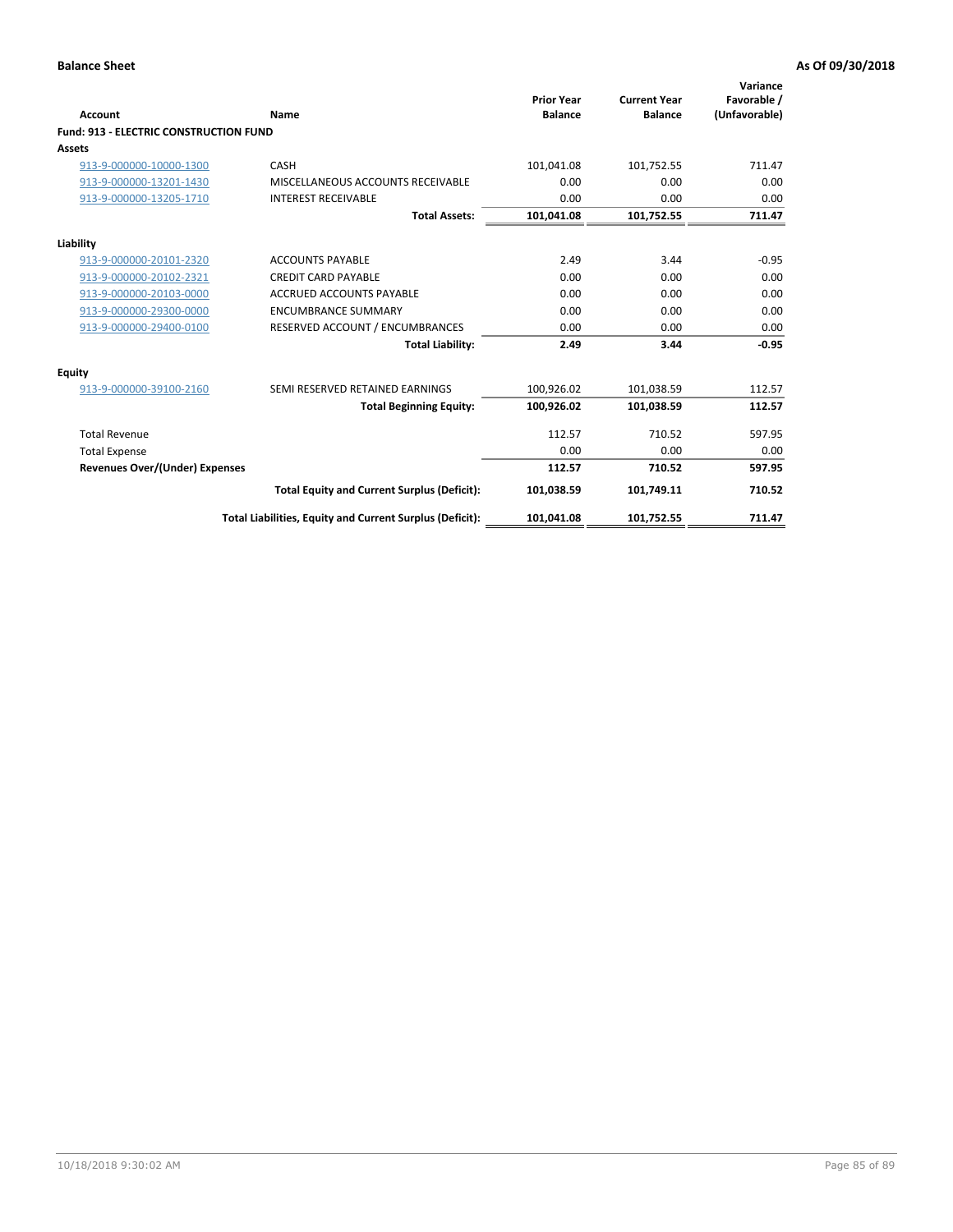| <b>Account</b>                        | Name                                                     | <b>Prior Year</b><br><b>Balance</b> | <b>Current Year</b><br><b>Balance</b> | Variance<br>Favorable /<br>(Unfavorable) |
|---------------------------------------|----------------------------------------------------------|-------------------------------------|---------------------------------------|------------------------------------------|
| Fund: 916 - 08 ENGINE BOND PROCEEDS   |                                                          |                                     |                                       |                                          |
| Assets                                |                                                          |                                     |                                       |                                          |
| 916-9-000000-10000-1300               | CASH                                                     | 0.00                                | 0.00                                  | 0.00                                     |
| 916-9-000000-12189-0000               | 08 ENGINE BOND PROCEEDS                                  | 0.00                                | 0.00                                  | 0.00                                     |
| 916-9-000000-13201-1430               | MISCELLANOEUS ACCOUNTS RECEIVABLE                        | 0.00                                | 0.00                                  | 0.00                                     |
| 916-9-000000-13205-1710               | <b>INTEREST RECEIVABLE</b>                               | 0.00                                | 0.00                                  | 0.00                                     |
| 916-9-000000-Z1030-1202               | 2008 GEUS REVENUE BOND - TEXAS TERM                      | 0.00                                | 0.00                                  | 0.00                                     |
| 916-9-000000-Z1030-1401               | 2008 GEUS REVENUE BOND - PFM                             | 0.00                                | 0.00                                  | 0.00                                     |
| 916-9-000000-Z1030-1402               | 2009 GEUS REVENUE BOND - PFM                             | 0.00                                | 0.00                                  | 0.00                                     |
| 916-9-000000-Z1030-3123               | 2009 GEUS REVENUE BOND - TEXAS TERM                      | 0.00                                | 0.00                                  | 0.00                                     |
|                                       | <b>Total Assets:</b>                                     | 0.00                                | 0.00                                  | 0.00                                     |
| Liability                             |                                                          |                                     |                                       |                                          |
| 916-9-000000-20101-2320               | <b>ACCOUNTS PAYABLE</b>                                  | 0.00                                | 0.00                                  | 0.00                                     |
| 916-9-000000-20139-2323               | <b>RETAINAGES PAYABLE</b>                                | 0.00                                | 0.00                                  | 0.00                                     |
| 916-9-000000-21401-2330               | DUE TO ELECTRIC OPERATING                                | 0.00                                | 0.00                                  | 0.00                                     |
| 916-9-000000-29300-0000               | <b>ENCUMBRANCE SUMMARY</b>                               | 0.00                                | 0.00                                  | 0.00                                     |
| 916-9-000000-29400-0100               | RESERVED ACCOUNT / ENCUMBRANCES                          | 0.00                                | 0.00                                  | 0.00                                     |
|                                       | <b>Total Liability:</b>                                  | 0.00                                | 0.00                                  | 0.00                                     |
|                                       |                                                          |                                     |                                       |                                          |
| Equity                                |                                                          |                                     |                                       |                                          |
| 916-9-000000-39100-2150               | <b>RESERVED RETAINED EARNINGS</b>                        | 0.00                                | 0.00                                  | 0.00                                     |
|                                       | <b>Total Beginning Equity:</b>                           | 0.00                                | 0.00                                  | 0.00                                     |
| <b>Total Revenue</b>                  |                                                          | 0.00                                | 0.00                                  | 0.00                                     |
| <b>Total Expense</b>                  |                                                          | 0.00                                | 0.00                                  | 0.00                                     |
| <b>Revenues Over/(Under) Expenses</b> |                                                          | 0.00                                | 0.00                                  | 0.00                                     |
|                                       | <b>Total Equity and Current Surplus (Deficit):</b>       | 0.00                                | 0.00                                  | 0.00                                     |
|                                       | Total Liabilities, Equity and Current Surplus (Deficit): | 0.00                                | 0.00                                  | 0.00                                     |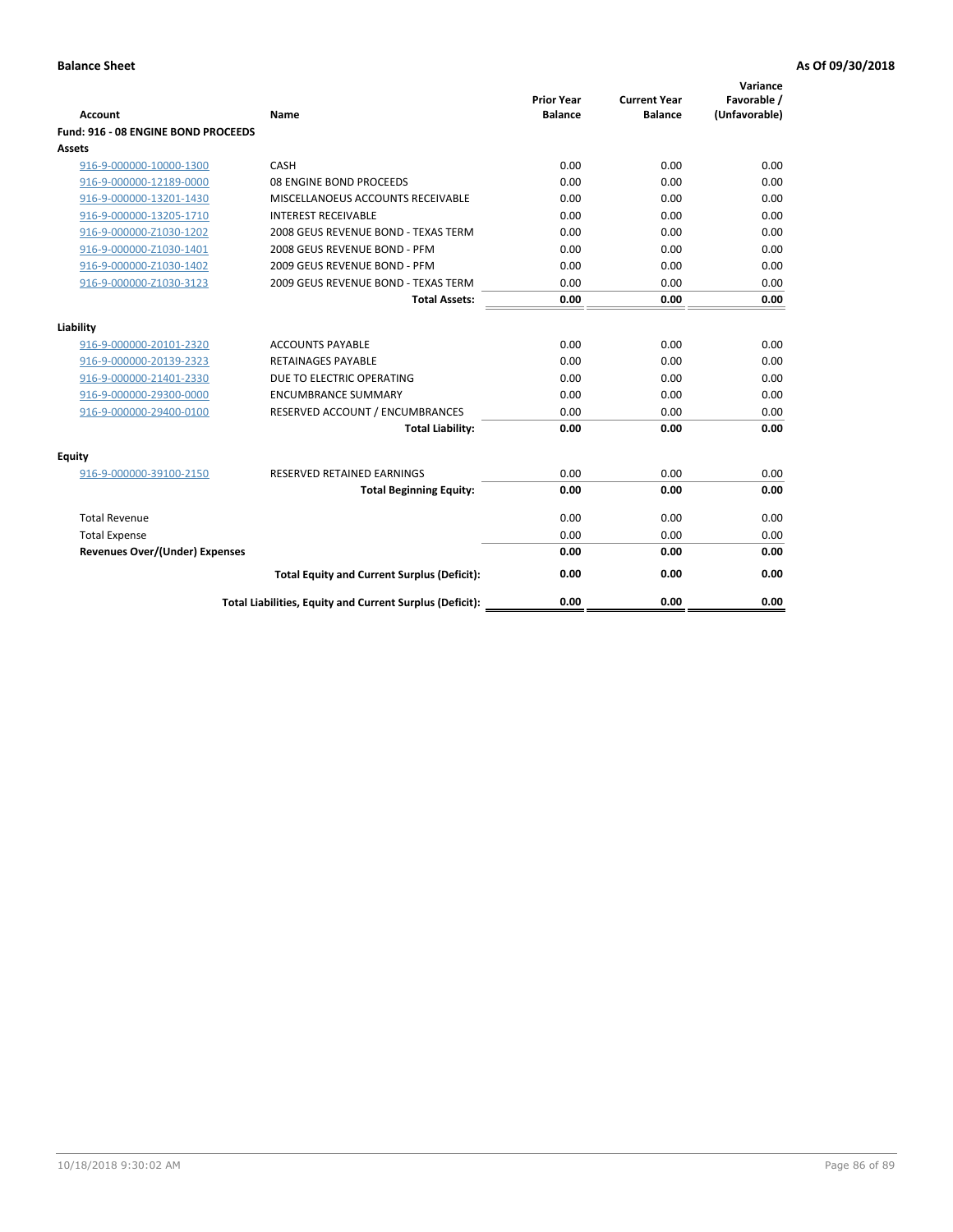| <b>Account</b>               | Name                                                          | <b>Prior Year</b><br><b>Balance</b> | <b>Current Year</b><br><b>Balance</b> | Variance<br>Favorable /<br>(Unfavorable) |
|------------------------------|---------------------------------------------------------------|-------------------------------------|---------------------------------------|------------------------------------------|
| Fund: 950 - CABLE / INTERNET |                                                               |                                     |                                       |                                          |
| Assets                       |                                                               |                                     |                                       |                                          |
| 950-9-000000-10000-1300      | CASH                                                          | 1,111,934.86                        | 1,112,688.53                          | 753.67                                   |
| 950-9-000000-13000-1420      | <b>CUSTOMER ACCOUNTS RECEIVABLE</b>                           | 299,879.65                          | 318,451.26                            | 18,571.61                                |
| 950-9-000000-13001-1420      | NON CURRENT CUSTOMER ACCTS RECEIVAE                           | 237,404.38                          | 279,287.13                            | 41,882.75                                |
| 950-9-000000-13002-1440      | ALLOWANCE FOR UNCOLLECTABLE                                   | $-173,526.51$                       | $-186,953.66$                         | $-13,427.15$                             |
| 950-9-000000-13003-1421      | UNBILLED YEAR-END ACCRUAL                                     | 897,982.25                          | 444,091.98                            | -453,890.27                              |
| 950-9-000000-13201-1430      | MISCELLANEOUS ACCOUNTS RECEIVABLE                             | 0.00                                | 0.00                                  | 0.00                                     |
| 950-9-000000-13205-1710      | <b>INTEREST RECEIVABLE</b>                                    | 0.00                                | 0.00                                  | 0.00                                     |
| 950-9-000000-15801-1540      | <b>INVENTORY</b>                                              | 184,350.78                          | 207,583.70                            | 23,232.92                                |
| 950-9-000000-16301-1070      | <b>CWIP</b>                                                   | 13,937.94                           | 13,937.94                             | 0.00                                     |
| 950-9-000000-17501-1860      | <b>EMPLOYEE CONTRIBUTIONS</b>                                 | 65,340.00                           | 71,488.00                             | 6,148.00                                 |
| 950-9-000000-17504-1860      | <b>INVESTMENT RETURN</b>                                      | 304,875.00                          | 225,398.00                            | $-79,477.00$                             |
| 950-9-000000-17508-1860      | EXPERIENCE DIFFERENCE- OUTFLOW                                | 6,177.00                            | 3,968.00                              | $-2,209.00$                              |
| 950-9-000000-17509-1860      | <b>EXPERIENCE DIFFERENCE - INFLOW</b>                         | 0.00                                | $-26,268.00$                          | $-26,268.00$                             |
| 950-9-000000-17520-1860      | <b>ASSUMPTION CHANGES</b>                                     | 81,009.00                           | 52,783.00                             | $-28,226.00$                             |
| 950-9-000000-18001-5110      | HEADEND, TRUNK & DISTRIBUTION SYSTEM                          | 9,898,485.39                        | 9,898,485.39                          | 0.00                                     |
| 950-9-000000-18002-5111      | <b>HEADEND EQUIPMENT</b>                                      | 1,339,980.56                        | 1,339,980.56                          | 0.00                                     |
| 950-9-000000-18003-5120      | <b>DROPS</b>                                                  | 2,810,572.22                        | 2,810,572.22                          | 0.00                                     |
| 950-9-000000-18101-5130      | <b>CUSTOMER PREMISES EQUIPMENT</b>                            | 1,267,770.00                        | 1,267,770.00                          | 0.00                                     |
| 950-9-000000-18102-5140      | PRODUCTION EQUIPMENT                                          | 69,984.90                           | 69,984.90                             | 0.00                                     |
| 950-9-000000-18201-5210      | CENTRAL INTERNET EQUIPMENT                                    | 422,769.46                          | 422,769.46                            | 0.00                                     |
| 950-9-000000-18202-5220      | <b>CUSTOMER INTERFACE EQUIPMENT</b>                           | 256,575.29                          | 256,575.29                            | 0.00                                     |
| 950-9-000000-18301-5000      | <b>FIBER OPTICS</b>                                           | 744,208.60                          | 744,208.60                            | 0.00                                     |
| 950-9-000000-18501-5901      | <b>STRUCTURES &amp; IMPROVEMENTS</b>                          | 608,729.19                          | 608,729.19                            | 0.00                                     |
| 950-9-000000-18502-5910      | <b>FURNITURE &amp; OFFICE EQUIPMENT</b>                       | 137,419.19                          | 137,419.19                            | 0.00                                     |
| 950-9-000000-18503-5920      | <b>TRANSPORTATION EQUIPMENT</b>                               | 373,895.50                          | 373,895.50                            | 0.00                                     |
| 950-9-000000-18504-5950      | LABORATORY EQUIPMENT                                          | 163,348.67                          | 163,348.67                            | 0.00                                     |
| 950-9-000000-18505-5960      | POWER OPERATED EQUIPMENT                                      | 5,500.00                            | 5,500.00                              | 0.00                                     |
| 950-9-000000-18506-5980      | MISCELLANEOUS EQUIPMENT                                       | 0.00                                | 0.00                                  | 0.00                                     |
| 950-9-000000-18999-1080      | ACCUMULATED DEPRECIATION                                      | -10,996,400.95                      | $-10,996,400.95$                      | 0.00                                     |
|                              | <b>Total Assets:</b>                                          | 10,132,202.37                       | 9,619,293.90                          | $-512,908.47$                            |
|                              |                                                               |                                     |                                       |                                          |
| Liability                    | <b>ACCOUNTS PAYABLE</b>                                       |                                     | 241,252.83                            |                                          |
| 950-9-000000-20101-2320      |                                                               | 303,436.91                          |                                       | 62,184.08                                |
| 950-9-000000-20102-2321      | <b>CREDIT CARD PAYABLE</b><br><b>ACCRUED ACCOUNTS PAYABLE</b> | 7,886.41                            | 7,886.41                              | 0.00                                     |
| 950-9-000000-20103-2322      |                                                               | 0.00                                | 0.00                                  | 0.00                                     |
| 950-9-000000-20815-2410      | SALES TAX PAYABLE - IN THE CITY                               | 30,576.41                           | 29,964.76                             | 611.65                                   |
| 950-9-000000-20816-2411      | SALES TAX PAYABLE - OUT OF CITY                               | 0.00                                | 0.00                                  | 0.00                                     |
| 950-9-000000-21001-1101      | DUE TO COG - GEN FUND                                         | 0.00                                | 0.00                                  | 0.00                                     |
| 950-9-000000-21507-2347      | DUE TO GBOD                                                   | 0.00                                | 0.00                                  | 0.00                                     |
| 950-9-000000-22001-2327      | SALARIES PAYABLE                                              | 88,959.71                           | 44,384.42                             | 44,575.29                                |
| 950-9-000000-22002-2328      | PTO PAYABLE                                                   | 59,949.64                           | 59,949.64                             | 0.00                                     |
| 950-9-000000-24000-2350      | <b>CUSTOMER DEPOSITS</b>                                      | 11,077.27                           | 11,085.18                             | $-7.91$                                  |
| 950-9-000000-26001-2283      | <b>OBLIGATION FOR COMPENSATED ABSENCES</b>                    | 20,920.81                           | 20,920.81                             | 0.00                                     |
| 950-9-000000-29300-0000      | <b>ENCUMBRANCE SUMMARY</b>                                    | 0.00                                | 0.00                                  | 0.00                                     |
| 950-9-000000-29400-0100      | RESERVED ACCOUNT / ENCUMBRANCES                               | 0.00                                | 0.00                                  | 0.00                                     |
| 950-9-000000-29999-2283      | <b>NET PENSION LIABILITY</b><br><b>Total Liability:</b>       | 515,186.00<br>1,037,993.16          | 489,893.00<br>905,337.05              | 25,293.00<br>132,656.11                  |
|                              |                                                               |                                     |                                       |                                          |
| Equity                       |                                                               |                                     |                                       |                                          |
| 950-9-000000-39100-2160      | UNRESERVED RETAINED EARNINGS                                  | 9,128,980.69                        | 8,481,781.47                          | $-647,199.22$                            |
| 950-9-000000-39500-4210      | <b>NET POSITION - PENSION</b>                                 | -438.00                             | $-438.00$                             | 0.00                                     |
|                              | <b>Total Beginning Equity:</b>                                | 9,128,542.69                        | 8,481,343.47                          | -647,199.22                              |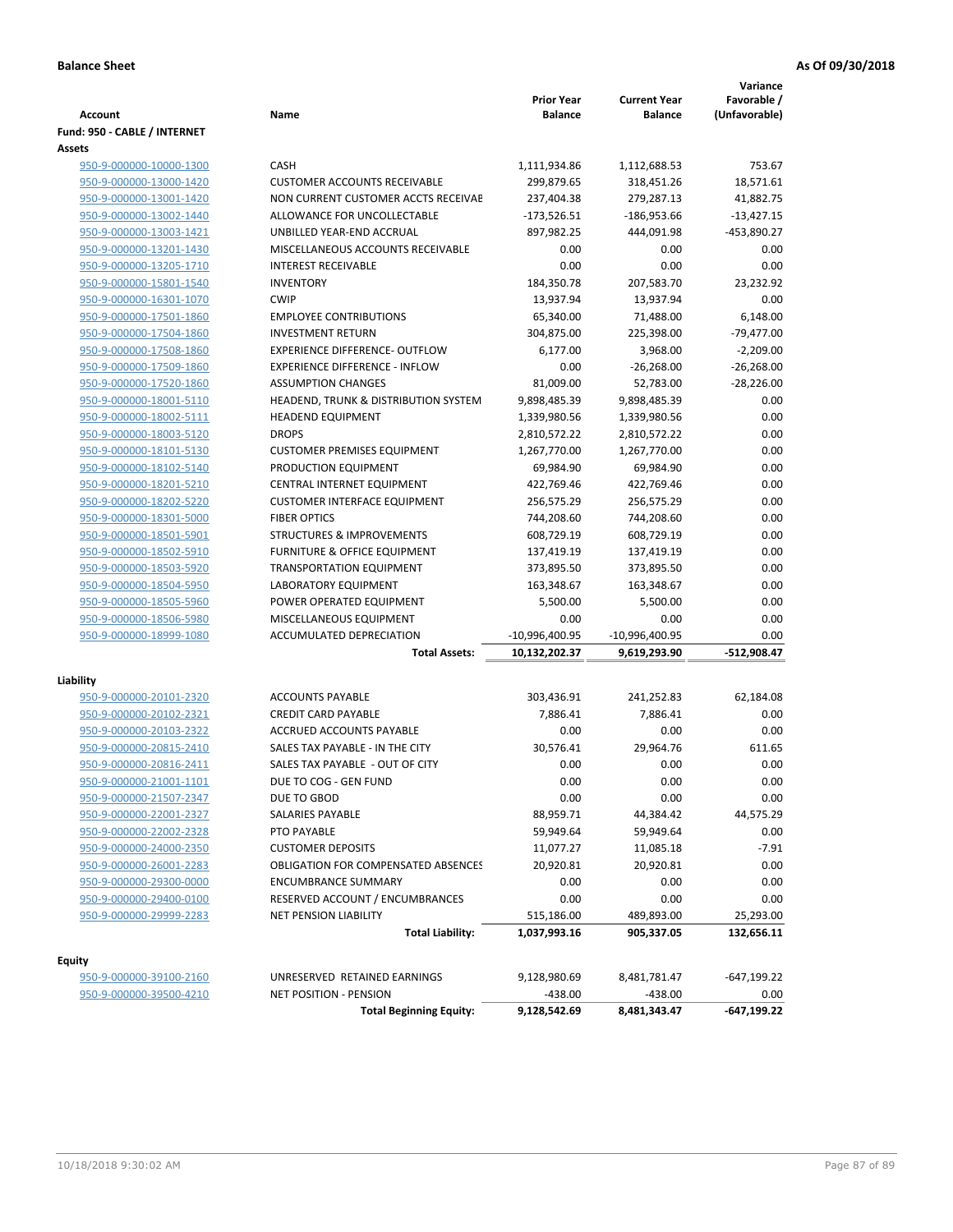| Account                        | <b>Name</b>                                              | <b>Prior Year</b><br><b>Balance</b> | <b>Current Year</b><br><b>Balance</b> | Variance<br>Favorable /<br>(Unfavorable) |
|--------------------------------|----------------------------------------------------------|-------------------------------------|---------------------------------------|------------------------------------------|
| <b>Total Revenue</b>           |                                                          | 6,774,942.85                        | 6,339,230.97                          | $-435.711.88$                            |
| <b>Total Expense</b>           |                                                          | 6,809,276.33                        | 6,106,617.59                          | 702,658.74                               |
| Revenues Over/(Under) Expenses |                                                          | $-34,333.48$                        | 232.613.38                            | 266,946.86                               |
|                                | <b>Total Equity and Current Surplus (Deficit):</b>       | 9.094.209.21                        | 8.713.956.85                          | -380.252.36                              |
|                                | Total Liabilities, Equity and Current Surplus (Deficit): | 10,132,202.37                       | 9,619,293.90                          | $-512,908.47$                            |